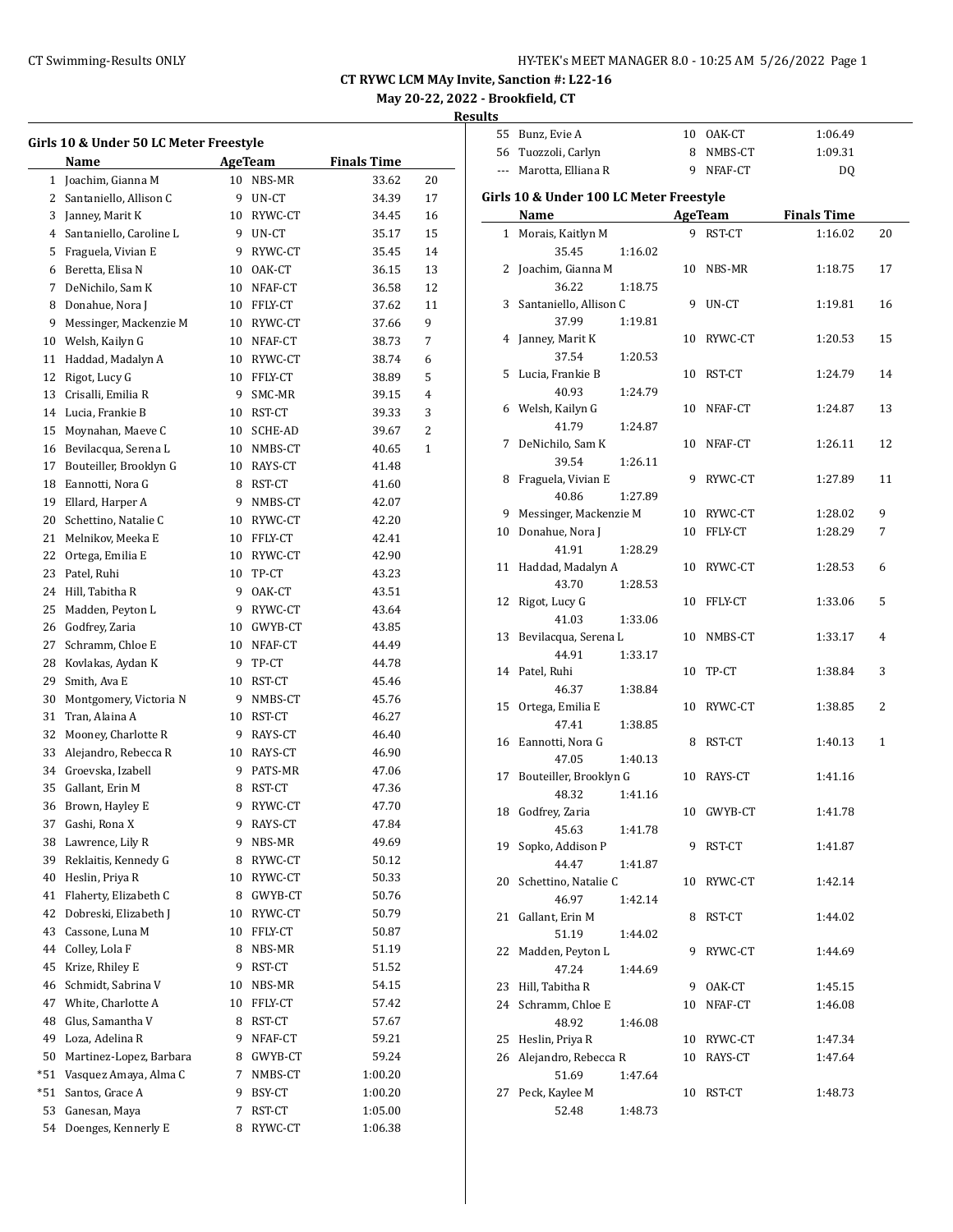**Results**

|    | Name                    |         | <b>AgeTeam</b> |         | <b>Finals Time</b> |
|----|-------------------------|---------|----------------|---------|--------------------|
| 28 | Gashi, Rona X           |         | 9              | RAYS-CT | 1:50.48            |
|    | 52.66                   | 1:50.48 |                |         |                    |
| 29 | Groevska, Izabell       |         | 9              | PATS-MR | 1:52.06            |
| 30 | Montgomery, Victoria N  |         | 9              | NMBS-CT | 1:55.55            |
| 31 | Tran, Alaina A          |         | 10             | RST-CT  | 1:57.77            |
| 32 | Lawrence, Lily R        |         | 9              | NBS-MR  | 1:59.06            |
|    | 54.00                   | 1:59.06 |                |         |                    |
| 33 | Flaherty, Elizabeth C   |         | 8              | GWYB-CT | 2:04.75            |
|    | 54.89                   | 2:04.75 |                |         |                    |
|    | 34 White, Charlotte A   |         | 10             | FFLY-CT | 2:05.31            |
|    | 56.35                   | 2:05.31 |                |         |                    |
| 35 | Schmidt, Sabrina V      |         | 10             | NBS-MR  | 2:06.47            |
| 36 | Colley, Lola F          |         | 8              | NBS-MR  | 2:06.52            |
|    | 57.45                   | 2:06.52 |                |         |                    |
| 37 | Cassone, Luna M         |         | 10             | FFLY-CT | 2:08.75            |
|    | 58.34                   | 2:08.75 |                |         |                    |
| 38 | Bunz, Evie A            |         | 10             | OAK-CT  | 2:14.22            |
| 39 | Ganesan, Maya           |         | 7              | RST-CT  | 2:14.58            |
|    | 1:03.05                 | 2:14.58 |                |         |                    |
| 40 | Martinez-Lopez, Barbara |         | 8              | GWYB-CT | 2:15.82            |

#### **Girls 10 & Under 50 LC Meter Backstroke**

|    | Name                    | <b>AgeTeam</b>  |         | <b>Finals Time</b> |                |
|----|-------------------------|-----------------|---------|--------------------|----------------|
| 1  | Morais, Kaitlyn M       | 9               | RST-CT  | 39.29              | 20             |
| 2  | Janney, Marit K         | 10              | RYWC-CT | 40.14              | 17             |
| 3  | Joachim, Gianna M       | 10              | NBS-MR  | 40.92              | 16             |
| 4  | Santaniello, Caroline L | 9               | UN-CT   | 43.52              | 15             |
| 5  | Rubin, Sadie R          | 10              | OAK-CT  | 44.45              | 14             |
| 6  | Messinger, Mackenzie M  | 10 <sup>°</sup> | RYWC-CT | 45.96              | 13             |
| 7  | Fraguela, Vivian E      | 9               | RYWC-CT | 46.47              | 12             |
| 8  | Crisalli, Emilia R      | 9               | SMC-MR  | 46.53              | 11             |
| 9  | Rigot, Lucy G           | 10              | FFLY-CT | 46.95              | 9              |
| 10 | Moynahan, Maeve C       | 10              | SCHE-AD | 47.55              | 7              |
| 11 | Donahue, Nora J         | 10              | FFLY-CT | 49.45              | 6              |
| 12 | Melnikov, Meeka E       | 10              | FFLY-CT | 50.47              | 5              |
| 13 | Godfrey, Zaria          | 10              | GWYB-CT | 51.23              | $\overline{4}$ |
| 14 | Peck, Kaylee M          | 10              | RST-CT  | 51.62              | 3              |
| 15 | Ellard, Harper A        | 9               | NMBS-CT | 51.77              | $\overline{2}$ |
| 16 | Smith, Ava E            | 10              | RST-CT  | 51.78              | 1              |
| 17 | Mooney, Charlotte R     | 9               | RAYS-CT | 52.65              |                |
| 18 | Groevska, Izabell       | 9               | PATS-MR | 52.88              |                |
| 19 | Ortega, Emilia E        | 10              | RYWC-CT | 53.00              |                |
| 20 | Schettino, Natalie C    | 10              | RYWC-CT | 54.77              |                |
| 21 | Madden, Peyton L        | 9               | RYWC-CT | 55.63              |                |
| 22 | Tran, Alaina A          | 10              | RST-CT  | 55.66              |                |
| 23 | Martinez-Lopez, Barbara | 8               | GWYB-CT | 56.19              |                |
| 24 | Reklaitis, Kennedy G    | 8               | RYWC-CT | 56.58              |                |
| 25 | Flaherty, Elizabeth C   | 8               | GWYB-CT | 57.12              |                |
| 26 | Dobreski, Elizabeth J   | 10              | RYWC-CT | 58.95              |                |
| 27 | Glus, Samantha V        | 8               | RST-CT  | 1:00.34            |                |
| 28 | Colley, Lola F          | 8               | NBS-MR  | 1:00.84            |                |
| 29 | Kovlakas, Aydan K       | 9               | TP-CT   | 1:01.48            |                |
| 30 | Lawrence, Lily R        | 9               | NBS-MR  | 1:01.56            |                |
| 31 | Cassone, Luna M         | 10              | FFLY-CT | 1:01.88            |                |
| 32 | White, Charlotte A      | 10              | FFLY-CT | 1:03.15            |                |

| 33 | Brown, Hayley E       | 9  | RYWC-CT | 1:03.22        |
|----|-----------------------|----|---------|----------------|
| 34 | Loza, Adelina R       | 9  | NFAF-CT | 1:04.58        |
|    | 35 Schmidt, Sabrina V | 10 | NBS-MR  | 1:08.25        |
| 36 | Bunz, Evie A          | 10 | OAK-CT  | 1:11.44        |
| 37 | Santos, Grace A       | 9  | BSY-CT  | 1:11.65        |
| 38 | Tuozzoli, Carlyn      | 8  | NMBS-CT | 1:11.91        |
| 39 | Marotta, Elliana R    | 9  | NFAF-CT | 1:13.38        |
| 40 | Ganesan, Maya         | 7  | RST-CT  | 1:15.12        |
| 41 | Doenges, Kennerly E   | 8  | RYWC-CT | 1:19.23        |
|    | Heslin, Priya R       | 10 | RYWC-CT | D <sub>0</sub> |
|    | Hill, Tabitha R       | 9  | OAK-CT  | DO.            |
|    | Vasquez Amaya, Alma C | 7  | NMBS-CT | DQ             |
|    | 42.16                 | DO |         |                |

#### **Girls 10 & Under 50 LC Meter Breaststroke**

|                | Name                                    | <b>AgeTeam</b> |         | <b>Finals Time</b> |              |
|----------------|-----------------------------------------|----------------|---------|--------------------|--------------|
| 1              | Janney, Marit K                         | 10             | RYWC-CT | 44.34              | 20           |
| 2              | Beretta, Elisa N                        | 10             | OAK-CT  | 45.61              | 17           |
| 3              | Santaniello, Allison C                  | 9              | UN-CT   | 49.72              | 16           |
| 4              | Morais, Kaitlyn M                       | 9              | RST-CT  | 49.92              | 15           |
| 5              | DeNichilo, Sam K                        | 10             | NFAF-CT | 51.43              | 14           |
| 6              | Messinger, Mackenzie M                  | 10             | RYWC-CT | 55.40              | 13           |
| 7              | Schettino, Natalie C                    | 10             | RYWC-CT | 56.24              | 12           |
| 8              | Patel, Ruhi                             | 10             | TP-CT   | 57.28              | 11           |
| 9              | Bouteiller, Brooklyn G                  | 10             | RAYS-CT | 58.11              | 9            |
| 10             | Donahue, Nora J                         | 10             | FFLY-CT | 59.46              | 7            |
| 11             | Melnikov, Meeka E                       | 10             | FFLY-CT | 1:02.78            | 6            |
| 12             | Alejandro, Rebecca R                    | 10             | RAYS-CT | 1:03.13            | 5            |
| 13             | Sopko, Addison P                        | 9              | RST-CT  | 1:03.31            | 4            |
| 14             | Dobreski, Elizabeth J                   | 10             | RYWC-CT | 1:06.19            | 3            |
| 15             | Kovlakas, Aydan K                       | 9              | TP-CT   | 1:06.61            | 2            |
| 16             | Schramm, Chloe E                        | 10             | NFAF-CT | 1:06.66            | $\mathbf{1}$ |
| 17             | Eannotti, Nora G                        | 8              | RST-CT  | 1:06.84            |              |
| 18             | Mooney, Charlotte R                     | 9              | RAYS-CT | 1:07.07            |              |
| 19             | Colley, Lola F                          | 8              | NBS-MR  | 1:10.47            |              |
|                | 5:19.87<br>1:10.47                      |                |         |                    |              |
| 20             | Brown, Hayley E                         | 9              | RYWC-CT | 1:15.74            |              |
| 21             | Ortega, Emilia E                        | 10             | RYWC-CT | 1:16.47            |              |
| 22             | Bevilacqua, Serena L                    | 10             | NMBS-CT | 1:19.88            |              |
| $*23$          | Peck, Kaylee M                          | 10             | RST-CT  | 1:20.98            |              |
|                | 5:19.54<br>1:20.98                      |                |         |                    |              |
| $*23$          | Doenges, Kennerly E                     | 8              | RYWC-CT | 1:20.98            |              |
| 25             | Krize, Rhiley E                         | 9              | RST-CT  | 1:23.50            |              |
| 26             | Santos, Grace A                         | 9              | BSY-CT  | 1:23.95            |              |
| $\overline{a}$ | Loza, Adelina R                         | 9              | NFAF-CT | DQ                 |              |
| ---            | Vasquez Amaya, Alma C                   | 7              | NMBS-CT | DQ                 |              |
|                | 3.90<br>DQ                              |                |         |                    |              |
| ---            | Groevska, Izabell                       | 9              | PATS-MR | DQ                 |              |
|                | Cirle 10 8. Under 50 LC Motor Putterfly |                |         |                    |              |

#### **Girls 10 & Under 50 LC Meter Butterfly**

| Name                      |    | AgeTeam | <b>Finals Time</b> |    |  |
|---------------------------|----|---------|--------------------|----|--|
| 1 Joachim, Gianna M       | 10 | NBS-MR  | 36.46              | 20 |  |
| 2 Welsh, Kailyn G         | 10 | NFAF-CT | 40.55              | 17 |  |
| 3 Beretta, Elisa N        | 10 | OAK-CT  | 42.30              | 16 |  |
| 4 Santaniello, Caroline L | 9  | UN-CT   | 42.75              | 15 |  |
| 5 Rubin, Sadie R          | 10 | OAK-CT  | 44.85              | 14 |  |
| 6 Fraguela, Vivian E      | g  | RYWC-CT | 45.86              | 13 |  |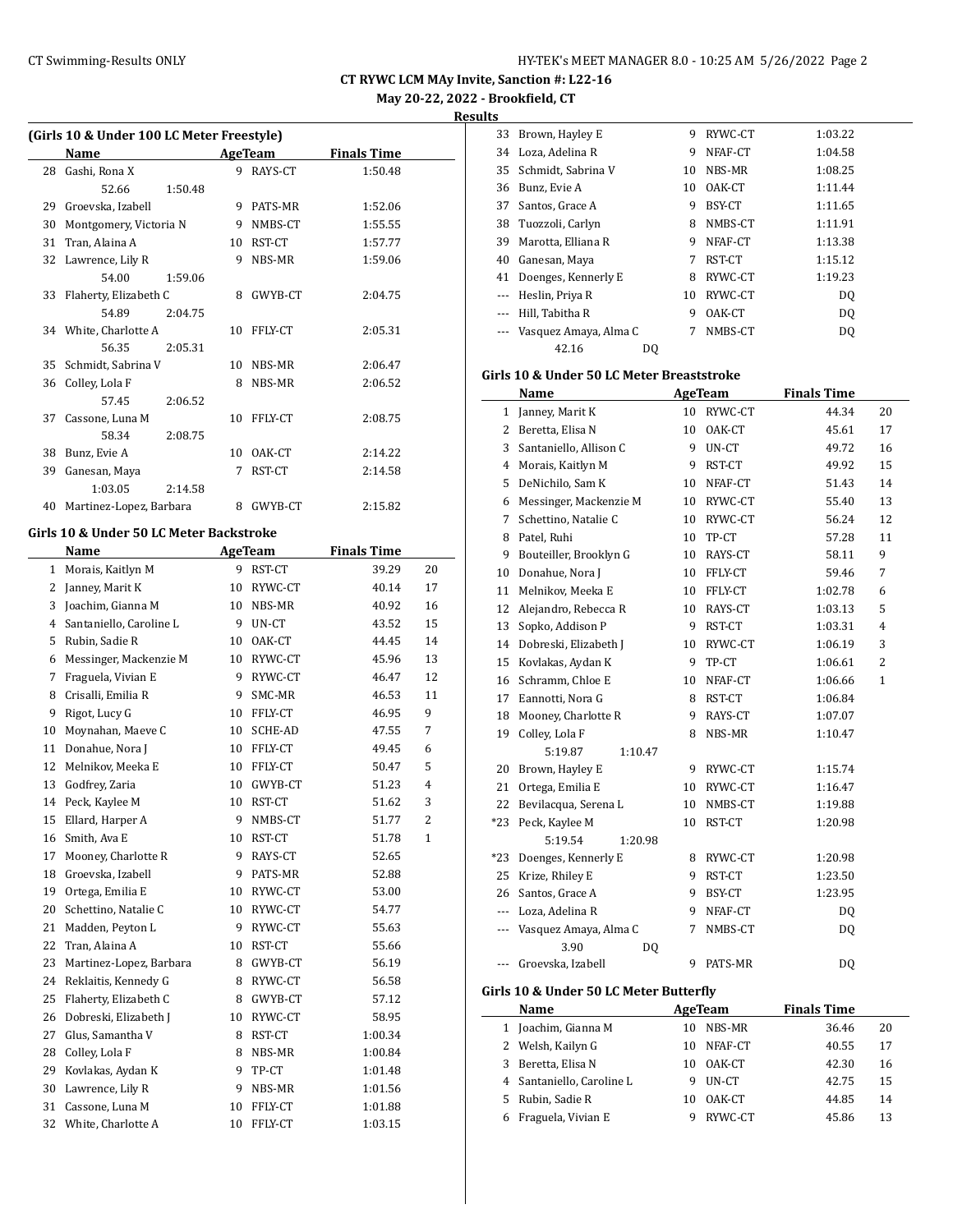## CT Swimming-Results ONLY **CT Swimming-Results ONLY** 10:25 AM 5/26/2022 Page 3

**CT RYWC LCM MAy Invite, Sanction #: L22-16 May 20-22, 2022 - Brookfield, CT**

**Results**

|    | Name                   | AgeTeam |                | <b>Finals Time</b> |                |  |
|----|------------------------|---------|----------------|--------------------|----------------|--|
| 7  | Moynahan, Maeve C      | 10      | <b>SCHE-AD</b> | 46.74              | 12             |  |
| 8  | Haddad, Madalyn A      | 10      | RYWC-CT        | 49.86              | 11             |  |
| 9  | Crisalli, Emilia R     | 9       | SMC-MR         | 49.90              | 9              |  |
| 10 | Kovlakas, Aydan K      | 9       | TP-CT          | 54.35              | 7              |  |
| 11 | Smith, Ava E           | 10      | RST-CT         | 54.43              | 6              |  |
| 12 | Sopko, Addison P       | 9       | RST-CT         | 54.89              | 5              |  |
| 13 | Ellard, Harper A       | 9       | NMBS-CT        | 56.47              | 4              |  |
| 14 | Reklaitis, Kennedy G   | 8       | RYWC-CT        | 56.91              | 3              |  |
| 15 | Gashi, Rona X          | 9       | RAYS-CT        | 58.33              | $\overline{2}$ |  |
| 16 | Patel, Ruhi            | 10      | TP-CT          | 59.28              | 1              |  |
| 17 | Montgomery, Victoria N | 9       | NMBS-CT        | 1:03.80            |                |  |
| 18 | Schmidt, Sabrina V     | 10      | NBS-MR         | 1:14.33            |                |  |
| 19 | Krize, Rhiley E        | 9       | RST-CT         | 1:20.94            |                |  |
|    | Lawrence, Lily R       | 9       | NBS-MR         | DQ                 |                |  |
|    | Santos, Grace A        | 9       | BSY-CT         | DO.                |                |  |

#### **Girls 10 & Under 200 LC Meter IM**

|              | Name                    |         | <b>AgeTeam</b> |            | <b>Finals Time</b> |         |    |  |
|--------------|-------------------------|---------|----------------|------------|--------------------|---------|----|--|
| $\mathbf{1}$ | Santaniello, Allison C  |         |                | 9 UN-CT    |                    | 3:20.66 | 20 |  |
|              | 47.37                   | 1:42.09 |                | 2:36.71    | 3:20.66            |         |    |  |
|              | 2 Joachim, Gianna M     |         |                | 10 NBS-MR  |                    | 3:22.12 | 17 |  |
|              | 39.81                   |         |                | 2:35.78    | 3:22.12            |         |    |  |
| 3            | Lucia, Frankie B        |         |                | 10 RST-CT  |                    | 3:28.61 | 16 |  |
|              | 56.07                   | 1:44.66 |                | 2:46.27    | 3:28.61            |         |    |  |
| 4            | Santaniello, Caroline L |         |                | 9 UN-CT    |                    | 3:28.75 | 15 |  |
|              | 48.12                   | 1:41.39 |                | 2:41.67    | 3:28.75            |         |    |  |
| 5.           | Rubin, Sadie R          |         |                | 10 OAK-CT  |                    | 3:29.17 | 14 |  |
|              | 47.58                   | 1:43.20 |                | 2:42.80    | 3:29.17            |         |    |  |
| 6            | Moynahan, Maeve C       |         |                | 10 SCHE-AD |                    | 3:46.06 | 13 |  |
|              | 51.42                   | 1:49.36 |                | 2:56.42    | 3:46.06            |         |    |  |
| 7            | Gallant, Erin M         |         | 8              | RST-CT     |                    | 4:24.57 | 12 |  |
|              | 1:05.12                 | 2:13.53 |                | 3:27.84    | 4:24.57            |         |    |  |
| 8            | Glus, Samantha V        |         | 8              | RST-CT     |                    | 5:28.89 | 11 |  |
|              | 1:28.95                 | 2:43.44 |                | 4:15.51    | 5:28.89            |         |    |  |
|              | Bevilacqua, Serena L    |         | 10             | NMBS-CT    |                    | DQ      |    |  |
|              | 1:01.21                 |         |                | 3:24.02    | DQ                 |         |    |  |

## **Girls 11-12 50 LC Meter Freestyle**

| Name         |                      |    | AgeTeam        | <b>Finals Time</b> |    |
|--------------|----------------------|----|----------------|--------------------|----|
| $\mathbf{1}$ | Blaum, Sarah T       | 12 | <b>SCHE-AD</b> | 30.76              | 20 |
| 2            | O'Hara, Maggie E     | 12 | RYWC-CT        | 31.21              | 17 |
| 3            | Istambouli, Julia G  | 11 | RYWC-CT        | 31.22              | 16 |
| 4            | Fraguela, Sophia E   | 11 | RYWC-CT        | 31.23              | 15 |
| 5            | McNeiece, Aibhlinn M | 12 | RST-CT         | 31.63              | 14 |
| 6            | Dumblewski, Lola R   | 12 | <b>SCHE-AD</b> | 31.91              | 13 |
| 7            | Stark, Mya Stark A   | 12 | <b>SCHE-AD</b> | 32.00              | 12 |
| 8            | Roche, Danika I      | 12 | RYWC-CT        | 32.58              | 11 |
| 9            | Janney, Gretchen L   | 12 | RYWC-CT        | 33.10              | 9  |
| 10           | Bearz, Lauren P      | 12 | RYWC-CT        | 33.56              | 7  |
| 11           | Beretta, Maria N     | 12 | OAK-CT         | 33.59              | 6  |
| 12           | Johnston, Layla A    | 12 | <b>SCHE-AD</b> | 33.68              | 5  |
| 13           | Lawson, Emma G       | 11 | RAYS-CT        | 33.76              | 4  |
| 14           | Rothberg, Olivia E   | 12 | RST-CT         | 33.94              | 3  |
| 15           | Urbanowicz, Marci    | 11 | OAK-CT         | 34.62              | 2  |
| 16           | Staecker, Mary G     | 12 | FFLY-CT        | 34.69              | 1  |

| 17  | White, Maddy J        | 12 | FFLY-CT | 35.07 |
|-----|-----------------------|----|---------|-------|
| 18  | Santos, Maria C       | 12 | TP-CT   | 35.13 |
| 19  | O'Donnell, Bridgett M | 11 | SCHE-AD | 35.55 |
| 20  | Murzinska, Izabella   | 12 | RST-CT  | 35.64 |
| 21  | Knolker, Shayla C     | 11 | NFAF-CT | 35.71 |
| 22  | Lasaro, Sophia S      | 11 | RYWC-CT | 35.75 |
| 23  | Vesey, Kaitlin E      | 11 | RYWC-CT | 36.16 |
| 24  | Breckenridge, Lucy F  | 12 | SCHE-AD | 36.45 |
| 25  | Walsh, Evelynn M      | 12 | NFAF-CT | 36.77 |
| 26  | Miller, Lena F        | 11 | OAK-CT  | 36.86 |
| 27  | Dobler, Ashley        | 12 | BSY-CT  | 37.12 |
| 28  | MacElroy, Corinne D   | 11 | PATS-MR | 37.32 |
| 29  | Pinheiro, Kaitlyn L   | 12 | RST-CT  | 37.39 |
| 30  | Dignon, Micky E       | 12 | FFLY-CT | 37.49 |
| 31  | Liu, Felicia Y        | 11 | OAK-CT  | 37.77 |
| 32  | Gutierrez, Juliana    | 11 | NMBS-CT | 37.85 |
| 33  | Cosh, Mallory G       | 11 | UN-AD   | 38.17 |
| 34  | Thompson, Macie D     | 11 | NFAF-CT | 38.24 |
| 35  | Racicot, Tara J       | 11 | TP-CT   | 38.54 |
| 36  | Damkilde, Sadie       | 11 | PATS-MR | 38.97 |
| 37  | Sandberg, Ava M       | 11 | NMBS-CT | 39.12 |
| 38  | Niro, Emma J          | 11 | RAYS-CT | 39.19 |
| 39  | Hill, Kinsey R        | 11 | RYWC-CT | 39.34 |
| 40  | Muccino, Norah J      | 12 | RAYS-CT | 39.52 |
| 41  | Piscitella, Lena E    | 11 | NBS-MR  | 39.78 |
| 42  | Garcia, Analia        | 11 | NFAF-CT | 39.88 |
| 43  | Altschul, Helena      | 12 | RYWC-CT | 40.00 |
| 44  | Walsh, Leah E         | 12 | NBS-MR  | 40.06 |
| 45  | Hartley, Ella R       | 11 | OAK-CT  | 40.29 |
| 46  | Vargas, Sophia        | 11 | GWYB-CT | 40.58 |
| 47  | Baumann, Auguste      | 12 | FFLY-CT | 41.32 |
| 48  | Martinez, Maddy V     | 12 | FFLY-CT | 42.19 |
| 49  | Chaar, Leila G        | 11 | FFLY-CT | 42.50 |
| *50 | Fancelli, Maria Elena | 11 | FFLY-CT | 42.91 |
| *50 | Lemak, Meredith J     | 11 | RYWC-CT | 42.91 |
| 52  | Holtz, Ellie E        | 11 | FFLY-CT | 42.94 |
| 53  | Leety-Wheeler, Maddie | 11 | PATS-MR | 43.01 |
| 54  | Alexandru, Briana C   | 12 | RST-CT  | 43.28 |
| 55  | Hogan, Catherine D    | 11 | OAK-CT  | 43.36 |
| 56  | Olmstead, Juliet L    | 11 | FFLY-CT | 43.80 |
| 57  | Rivera, Jianna B      | 11 | SMC-MR  | 43.82 |
| 58  | Thakkar, Annika C     | 11 | FFLY-CT | 44.38 |
| 59  | Osuna, Amelia R       | 11 | RYWC-CT | 44.71 |
| 60  | Kopchick, Cate A      | 12 | RST-CT  | 46.24 |
| 61  | Lee, Annika C         | 12 | NMBS-CT | 46.78 |
| 62  | Blanco, Izzy L        | 11 | NBS-MR  | 47.01 |
| 63  | Welburn, Abigail M    | 11 | RAYS-CT | 47.07 |
| 64  | Rossi, Giulia         | 11 | RYWC-CT | 54.17 |
| --- | Marx, Sierra C        | 12 | RYWC-CT | DQ    |
| --- | McLean, Audrey E      | 12 | RYWC-CT | DQ    |
|     |                       |    |         |       |

## **Girls 11-12 100 LC Meter Freestyle**

| Name |  | AgeTeam              | <b>Finals Time</b> |            |  |         |    |
|------|--|----------------------|--------------------|------------|--|---------|----|
|      |  | 1 Blaum, Sarah T     |                    | 12 SCHE-AD |  | 1:08.69 | 20 |
|      |  | 33.16                | 1:08.69            |            |  |         |    |
|      |  | 2 Dumblewski, Lola R |                    | 12 SCHE-AD |  | 1:09.47 | 17 |
|      |  | 33.46                | 1:09.47            |            |  |         |    |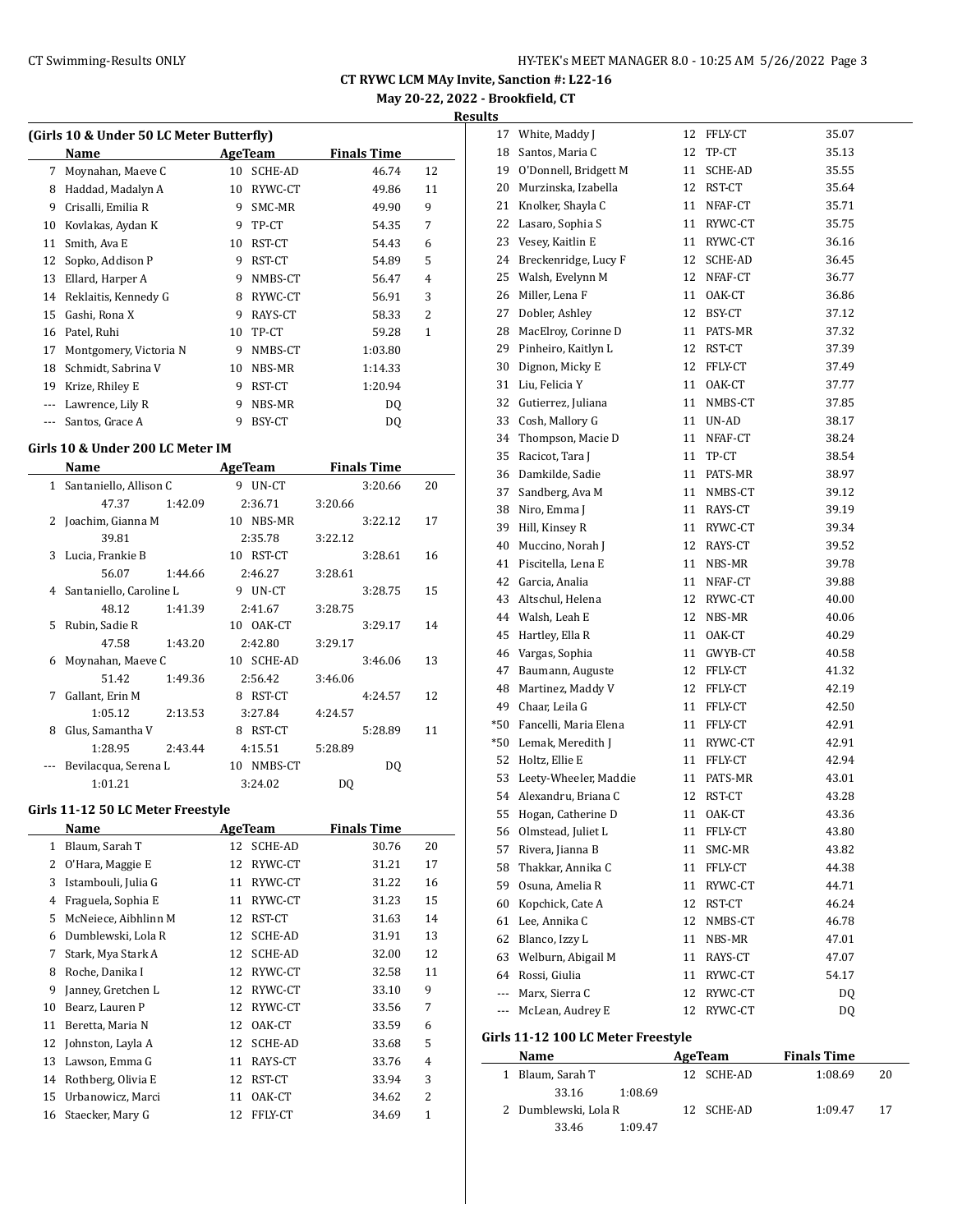|    | (Girls 11-12 100 LC Meter Freestyle) |         |    |                |                    |              |
|----|--------------------------------------|---------|----|----------------|--------------------|--------------|
|    | Name                                 |         |    | <b>AgeTeam</b> | <b>Finals Time</b> |              |
|    | 3 Istambouli, Julia G                |         |    | 11 RYWC-CT     | 1:10.97            | 16           |
|    | 32.97                                | 1:10.97 |    |                |                    |              |
|    | 4 Fraguela, Sophia E                 |         |    | 11 RYWC-CT     | 1:11.51            | 15           |
|    | 35.19                                | 1:11.51 |    |                |                    |              |
| 5  | Gravius, Ally E                      |         |    | 11 RYWC-CT     | 1:13.19            | 14           |
|    | 34.77                                | 1:13.19 |    |                |                    |              |
|    | 6 Stark, Mya Stark A                 |         | 12 | SCHE-AD        | 1:14.28            | 13           |
|    | 36.12                                | 1:14.28 |    |                |                    |              |
| 7  | Janney, Gretchen L                   |         |    | 12 RYWC-CT     | 1:14.34            | 12           |
|    | 35.68                                | 1:14.34 |    |                |                    |              |
| 8  | McNeiece, Aibhlinn M                 |         |    | 12 RST-CT      | 1:14.84            | 11           |
|    | 35.75                                | 1:14.84 |    |                |                    |              |
| 9  | Rothberg, Olivia E                   |         |    | 12 RST-CT      | 1:15.66            | 9            |
|    | 36.49                                | 1:15.66 |    |                |                    |              |
| 10 | Bearz, Lauren P                      |         | 12 | RYWC-CT        | 1:16.73            | 7            |
|    | 35.44                                | 1:16.73 |    |                |                    |              |
| 11 | Staecker, Mary G                     |         |    | 12 FFLY-CT     | 1:16.95            | 6            |
|    | 37.12                                | 1:16.95 |    |                |                    |              |
| 12 | Pinheiro, Kaitlyn L                  |         |    | 12 RST-CT      | 1:17.03            | 5            |
|    | 36.26                                | 1:17.03 |    |                |                    |              |
| 13 | Lasaro, Sophia S                     |         | 11 | RYWC-CT        | 1:17.26            | 4            |
|    | 34.92                                | 1:17.26 |    |                |                    |              |
|    | 14 Marx, Sierra C                    |         | 12 | RYWC-CT        | 1:18.26            | 3            |
|    | 37.54                                | 1:18.26 |    |                |                    |              |
| 15 | McLean, Audrey E                     |         |    | 12 RYWC-CT     | 1:18.65            | 2            |
|    | 38.54                                | 1:18.65 |    |                |                    |              |
|    | 16 White, Maddy J                    |         | 12 | FFLY-CT        | 1:20.37            | $\mathbf{1}$ |
|    | 37.61                                | 1:20.37 |    |                |                    |              |
| 17 | Murzinska, Izabella                  |         |    | 12 RST-CT      | 1:20.51            |              |
|    | 38.29                                | 1:20.51 |    |                |                    |              |
|    | 18 Walsh, Evelynn M                  |         |    | 12 NFAF-CT     | 1:21.15            |              |
|    | 37.48                                | 1:21.15 |    |                |                    |              |
|    | 19 Walsh, Leah E                     |         |    | 12 NBS-MR      | 1:21.40            |              |
|    | 38.54                                | 1:21.40 |    |                |                    |              |
| 20 | Vesey, Kaitlin E                     |         |    | 11 RYWC-CT     | 1:23.90            |              |
| 21 | Dobler, Ashley                       |         |    | 12 BSY-CT      | 1:24.56            |              |
|    | 39.24                                | 1:24.56 |    |                |                    |              |
| 22 | Nguyen, Charlotte P                  |         |    | 11 TP-CT       | 1:25.46            |              |
|    | 40.61                                | 1:25.46 |    |                |                    |              |
| 23 | Racicot, Tara J                      |         |    | 11 TP-CT       | 1:25.89            |              |
|    | 42.98                                | 1:25.89 |    |                |                    |              |
| 24 | Zakrzewski, Nicole A                 |         |    | 11 TP-CT       | 1:26.99            |              |
|    | 39.66                                | 1:26.99 |    |                |                    |              |
| 25 | Miller, Lena F                       |         | 11 | OAK-CT         | 1:27.15            |              |
|    | 39.72                                | 1:27.15 |    |                |                    |              |
| 26 | Dignon, Micky E                      |         | 12 | FFLY-CT        | 1:27.36            |              |
|    | 43.06                                | 1:27.36 |    |                |                    |              |
| 27 | Liu, Felicia Y                       |         | 11 | OAK-CT         | 1:27.71            |              |
|    | 41.41                                | 1:27.71 |    |                |                    |              |
| 28 | Piscitella, Lena E                   |         | 11 | NBS-MR         | 1:27.81            |              |
|    | 43.07                                | 1:27.81 |    |                |                    |              |
| 29 | Scott, Brooke H                      |         |    | 12 RAYS-CT     | 1:27.88            |              |
|    | 43.42                                | 1:27.88 |    |                |                    |              |
| 30 | Siciliano, Lillian G                 |         |    | 12 SMC-MR      | 1:29.45            |              |
|    | 41.05                                | 1:29.45 |    |                |                    |              |

| 31  | O?connor, Abigail S  |    | 11 RAYS-CT | 1:30.29    |  |
|-----|----------------------|----|------------|------------|--|
|     | 41.42<br>1:30.29     |    |            |            |  |
| 32  | Martinez, Maddy V    | 12 | FFLY-CT    | 1:30.93    |  |
|     | 43.41<br>1:30.93     |    |            |            |  |
| 33  | Morales, Addisyn R   | 11 | NBS-MR     | 1:31.00    |  |
|     | 42.45<br>1:31.00     |    |            |            |  |
| 34  | Cosh, Mallory G      | 11 | UN-AD      | 1:31.59    |  |
| 35  | Golubovska, Zlata    | 11 | RYWC-CT    | 1:32.13    |  |
|     | 44.31<br>1:32.13     |    |            |            |  |
| 36  | Gashi, Dea X         | 12 | RAYS-CT    | 1:32.34    |  |
|     | 43.04<br>1:32.34     |    |            |            |  |
| 37  | Vargas, Sophia       | 11 | GWYB-CT    | 1:32.80    |  |
|     | 43.83<br>1:32.80     |    |            |            |  |
| 38  | Thompson, Macie D    | 11 | NFAF-CT    | 1:33.84    |  |
|     | 43.49<br>1:33.84     |    |            |            |  |
| 39  | Baumann, Auguste     |    | 12 FFLY-CT | 1:34.60    |  |
| 40  | Dollar, Brieanna N   | 12 | SCHE-AD    | 1:34.82    |  |
|     | 44.20<br>1:34.82     |    |            |            |  |
|     | Kelly, Audrey M      |    |            | 1:34.95    |  |
| 41  | 44.88                |    | 12 FFLY-CT |            |  |
|     | 1:34.95              |    |            |            |  |
| 42  | Hill, Kinsey R       | 11 | RYWC-CT    | 1:35.33    |  |
|     | 44.19<br>1:35.33     |    |            |            |  |
| 43  | Sweeney, Camila M    | 12 | NMBS-CT    | 1:35.42    |  |
|     | 42.10<br>1:35.42     |    |            |            |  |
| 44  | Altschul, Helena     |    | 12 RYWC-CT | 1:36.38    |  |
| 45  | Greist, Hailey J     | 11 | BSY-CT     | 1:36.54    |  |
|     | 45.52<br>1:36.54     |    |            |            |  |
| 46  | Olmstead, Juliet L   | 11 | FFLY-CT    | 1:39.21    |  |
|     | 47.90<br>1:39.21     |    |            |            |  |
| 47  | Chaar, Leila G       | 11 | FFLY-CT    | 1:39.83    |  |
|     | 45.71<br>1:39.83     |    |            |            |  |
| 48  | Shabani, Desara      | 11 | RAYS-CT    | 1:43.56    |  |
|     | 47.22<br>1:43.56     |    |            |            |  |
| 49  | Lemak, Meredith J    | 11 | RYWC-CT    | 1:45.72    |  |
|     | 48.54<br>1:45.72     |    |            |            |  |
| 50  | Santos, Jade R       | 11 | NMBS-CT    | 1:46.74    |  |
|     | 51.15<br>1:46.74     |    |            |            |  |
| 51  | Biasetti, Kara R     | 11 | NFAF-CT    | 1:46.88    |  |
|     | 49.47<br>1:46.88     |    |            |            |  |
| 52  | Osuna, Amelia R      | 11 | RYWC-CT    | 1:48.69    |  |
|     | 49.82<br>1:48.69     |    |            |            |  |
| 53  | Holtz, Ellie E       | 11 | FFLY-CT    | 1:48.72    |  |
|     | 51.09<br>1:48.72     |    |            |            |  |
| 54  | Welburn, Abigail M   | 11 | RAYS-CT    | 1:50.29    |  |
|     | 54.32<br>1:50.29     |    |            |            |  |
| 55  | Rossi, Giulia        | 11 | RYWC-CT    | 2:03.33    |  |
|     | 55.65<br>2:03.33     |    |            |            |  |
| 56  | Spagna, Kayla M      | 12 | NFAF-CT    | 2:07.03    |  |
| --- | Nolan, Lindsey N     | 11 | FFLY-CT    | DQ         |  |
| --- | Lawson, Emma G       | 11 | RAYS-CT    | <b>DQ</b>  |  |
| --- | Roche, Danika I      | 12 | RYWC-CT    | <b>DQ</b>  |  |
|     | 34.53<br>DQ          |    |            |            |  |
| --- | Breckenridge, Lucy F | 12 | SCHE-AD    | DQ         |  |
|     | 39.02<br>DQ          |    |            |            |  |
| --- | Galinsky, Rye Rye E  | 11 | NFAF-CT    | <b>DNF</b> |  |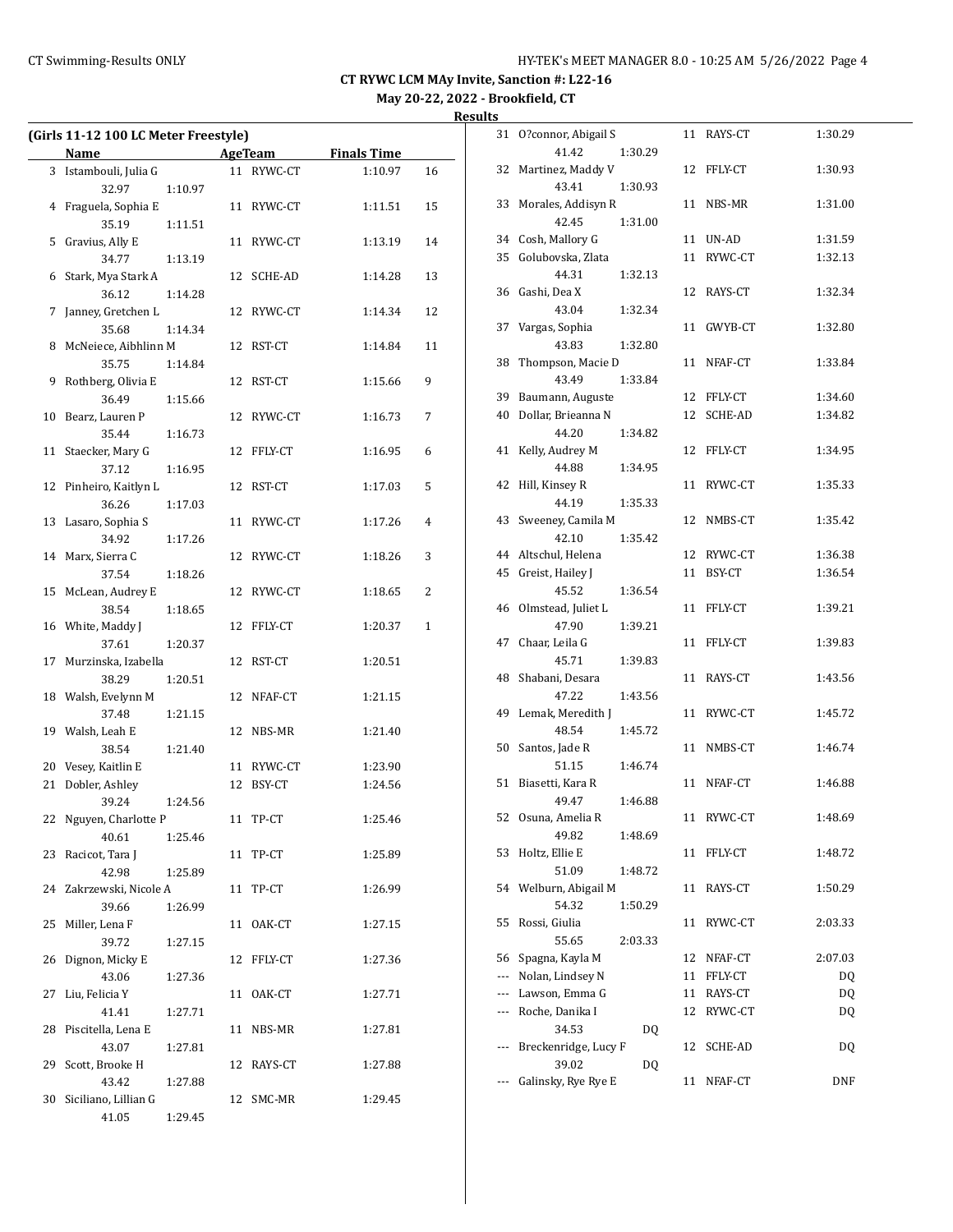## CT Swimming-Results ONLY **CT Swimming-Results ONLY** 10:25 AM 5/26/2022 Page 5

**CT RYWC LCM MAy Invite, Sanction #: L22-16 May 20-22, 2022 - Brookfield, CT**

**Results**

|    | Girls 11-12 200 LC Meter Freestyle |         |                       |         |                    |    |
|----|------------------------------------|---------|-----------------------|---------|--------------------|----|
|    | Name                               |         | AgeTeam               |         | <b>Finals Time</b> |    |
|    | 1 Dumblewski, Lola R               |         | 12 SCHE-AD            |         | 2:29.28            | 20 |
|    |                                    |         | 1:52.39               | 2:29.28 |                    |    |
|    | 2 Blaum, Sarah T                   |         | 12 SCHE-AD            |         | 2:29.33            | 17 |
|    | 35.96                              | 1:15.38 | 1:53.11               | 2:29.33 |                    |    |
|    | 3 Fraguela, Sophia E               |         | 11 RYWC-CT            |         | 2:35.84            | 16 |
|    | 37.22                              | 1:17.22 | 1:58.50               | 2:35.84 |                    |    |
|    | 4 Istambouli, Julia G              |         | 11 RYWC-CT            |         | 2:36.00            | 15 |
|    | 34.89                              | 1:14.96 | 1:57.45               | 2:36.00 |                    |    |
|    | 5 Gravius, Ally E                  |         | 11 RYWC-CT            |         | 2:40.38            | 14 |
|    | 36.14                              | 1:17.20 | 1:58.25               | 2:40.38 |                    |    |
|    | 6 Janney, Gretchen L               |         | 12 RYWC-CT            |         | 2:40.41            | 13 |
|    | 36.48                              | 1:17.99 | 1:59.94               | 2:40.41 |                    |    |
| 7  | Roche, Danika I                    |         | 12 RYWC-CT            |         | 2:40.66            | 12 |
|    | 35.60                              | 1:17.17 | 2:00.48               | 2:40.66 |                    |    |
|    | 8 Beretta, Maria N                 |         | 12 OAK-CT             |         | 2:41.70            | 11 |
|    | 37.79                              | 1:18.53 | 2:01.57               | 2:41.70 |                    |    |
| 9  | Rothberg, Olivia E                 |         | 12 RST-CT             |         | 2:44.09            | 9  |
|    | 39.34                              | 1:23.24 | 2:03.63               | 2:44.09 |                    |    |
|    | 10 McNeiece, Aibhlinn M            |         | 12 RST-CT             |         | 2:45.02            | 7  |
|    | 37.02                              | 1:20.67 | 2:02.67               | 2:45.02 |                    |    |
|    | 11 Pinheiro, Kaitlyn L             |         | 12 RST-CT             |         | 2:46.66            | 6  |
|    | 37.03                              | 1:19.25 | 2:01.73               | 2:46.66 |                    |    |
|    | 12 Walsh, Leah E                   |         | 12 NBS-MR             |         | 2:51.82            | 5  |
|    | 41.34                              | 1:23.82 | 2:51.82               |         |                    |    |
|    | 13 Vesey, Kaitlin E                |         | 11 RYWC-CT            |         | 2:52.90            | 4  |
|    | 39.72                              |         | 2:08.38               | 2:52.90 |                    |    |
|    | 14 Weil, Cadhla L                  |         | 12 SCHE-AD            |         | 2:54.39            | 3  |
|    | 40.83                              | 1:22.05 | 2:54.39               |         |                    |    |
|    | 15 Knolker, Shayla C               |         | 11 NFAF-CT            |         | 2:55.04            | 2  |
|    | 38.86                              | 1:24.27 | 2:13.22               | 2:55.04 |                    |    |
|    | 16 White, Maddy J                  |         | 12 FFLY-CT            |         | 2:55.10            | 1  |
|    | 37.42                              | 1:23.08 | 2:03.60               | 2:55.10 |                    |    |
|    | 17 Walsh, Evelynn M                |         | 12 NFAF-CT            |         | 2:55.65            |    |
|    | 39.92                              | 1:25.64 | 2:10.47               | 2:55.65 |                    |    |
|    | 18 Santos, Maria C                 |         | 12 TP-CT              |         | 2:56.43            |    |
|    | 40.00                              | 1:27.35 | 2:12.09               | 2:56.43 |                    |    |
|    | 19 Urbanowicz, Marci               |         | 11 OAK-CT             |         | 2:56.77            |    |
|    | 37.70                              | 1:23.47 | 2:09.91               | 2:56.77 |                    |    |
|    | 20 McLean, Audrey E                |         | 12 RYWC-CT            |         | 2:57.22            |    |
|    |                                    |         | 2:11.77               | 2:57.22 |                    |    |
| 21 | Marx, Sierra C                     |         | 12 RYWC-CT            |         | 2:57.31            |    |
|    | 40.07<br>Johnston, Layla A         | 1:26.57 | 2:12.74               | 2:57.31 |                    |    |
| 22 | 38.30                              |         | 12 SCHE-AD            |         | 2:57.97            |    |
| 23 | Dobler, Ashley                     |         | 2:12.17<br>12 BSY-CT  | 2:57.97 |                    |    |
|    | 39.64                              |         |                       |         | 3:00.79            |    |
| 24 | Gutierrez, Juliana                 | 1:23.70 | 2:14.50<br>11 NMBS-CT | 3:00.79 |                    |    |
|    | 39.74                              |         | 2:16.56               |         | 3:03.02            |    |
| 25 | Murzinska, Izabella                | 1:27.94 | 12 RST-CT             | 3:03.02 | 3:05.06            |    |
|    |                                    |         | 2:17.24               |         |                    |    |
| 26 | 40.82<br>Racicot, Tara J           | 1:27.82 | 11 TP-CT              | 3:05.06 | 3:08.09            |    |
|    | 42.54                              | 1:31.98 | 2:20.84               | 3:08.09 |                    |    |
| 27 | Dignon, Micky E                    |         | 12 FFLY-CT            |         | 3:09.82            |    |
|    | 44.13                              | 1:31.05 | 2:23.02               | 3:09.82 |                    |    |
|    |                                    |         |                       |         |                    |    |

| 28 | Zakrzewski, Nicole A |         | 11 TP-CT   |         | 3:13.12 |
|----|----------------------|---------|------------|---------|---------|
|    | 41.21                | 1:30.95 | 2:21.06    | 3:13.12 |         |
| 29 | Garcia, Analia       |         | 11 NFAF-CT |         | 3:14.23 |
|    | 41.19                | 1:31.25 | 2:24.58    | 3:14.23 |         |
| 30 | Finerty, Tess O      |         | 11 SMC-MR  |         | 3:15.53 |
|    | 42.72                | 1:35.30 | 2:27.55    | 3:15.53 |         |
| 31 | Miller, Lena F       |         | 11 OAK-CT  |         | 3:16.11 |
|    | 42.85                | 1:32.93 | 2:26.51    | 3:16.11 |         |
| 32 | Citarella, Julia M   |         | 11 TP-CT   |         | 3:16.52 |
|    | 42.90                | 1:34.87 | 2:24.82    | 3:16.52 |         |
| 33 | Dollar, Brieanna N   |         | 12 SCHE-AD |         | 3:24.58 |
|    | 43.67                | 1:37.57 | 2:30.14    | 3:24.58 |         |
|    | 34 Martinez, Maddy V |         | 12 FFLY-CT |         | 3:25.06 |
|    | 44.11                | 1:37.35 | 2:30.43    | 3:25.06 |         |
| 35 | Greist, Hailey J     |         | 11 BSY-CT  |         | 3:29.47 |
|    | 48.00                | 1:43.55 | 2:38.78    | 3:29.47 |         |
| 36 | Gashi, Dea X         |         | 12 RAYS-CT |         | 3:30.90 |
|    | 45.14                | 1:38.69 | 2:37.97    | 3:30.90 |         |
| 37 | Kopchick, Cate A     |         | 12 RST-CT  |         | 3:31.71 |
|    | 42.74                | 1:36.98 | 2:34.57    | 3:31.71 |         |
| 38 | Hogan, Catherine D   |         | 11 OAK-CT  |         | 3:39.66 |
|    |                      | 1:45.57 | 2:41.08    | 3:39.66 |         |
| 39 | Thompson, Macie D    |         | 11 NFAF-CT |         | 3:40.01 |
|    | 47.23                | 1:40.75 | 2:43.29    | 3:40.01 |         |
| 40 | Alexandru, Briana C  |         | 12 RST-CT  |         | 3:40.53 |
|    | 51.48                | 1:46.63 | 3:40.53    |         |         |

#### **Girls 11-12 50 LC Meter Backstroke**

| Name |                       |    | <b>AgeTeam</b> | <b>Finals Time</b> |              |
|------|-----------------------|----|----------------|--------------------|--------------|
| 1    | Lawson, Emma G        | 11 | RAYS-CT        | 36.35              | 20           |
| 2    | Johnston, Layla A     | 12 | <b>SCHE-AD</b> | 36.53              | 17           |
| 3    | Janney, Gretchen L    | 12 | RYWC-CT        | 37.39              | 16           |
| 4    | Istambouli, Julia G   | 11 | RYWC-CT        | 37.41              | 15           |
| 5    | Beretta, Maria N      | 12 | OAK-CT         | 38.96              | 14           |
| 6    | Marx, Sierra C        | 12 | RYWC-CT        | 39.01              | 13           |
| 7    | Weil, Cadhla L        | 12 | <b>SCHE-AD</b> | 39.47              | 12           |
| 8    | White, Maddy J        | 12 | FFLY-CT        | 39.78              | 11           |
| 9    | Bearz, Lauren P       | 12 | RYWC-CT        | 39.83              | 9            |
| 10   | Lasaro, Sophia S      | 11 | RYWC-CT        | 40.97              | 7            |
| 11   | Staecker, Mary G      | 12 | FFLY-CT        | 41.17              | 6            |
| 12   | Walsh, Evelynn M      | 12 | NFAF-CT        | 41.39              | 5            |
| 13   | Murzinska, Izabella   | 12 | RST-CT         | 41.93              | 4            |
| 14   | McLean, Audrey E      | 12 | RYWC-CT        | 42.67              | 3            |
| 15   | O?connor, Abigail S   | 11 | RAYS-CT        | 42.92              | 2            |
| 16   | Vesey, Kaitlin E      | 11 | RYWC-CT        | 42.94              | $\mathbf{1}$ |
| 17   | Nguyen, Charlotte P   | 11 | TP-CT          | 43.09              |              |
| 18   | Siciliano, Lillian G  | 12 | SMC-MR         | 43.64              |              |
| 19   | Glus, Betty S         | 12 | RST-CT         | 43.89              |              |
| 20   | Finerty, Tess O       | 11 | SMC-MR         | 44.36              |              |
| 21   | Walsh, Leah E         | 12 | NBS-MR         | 44.71              |              |
| 22   | Gashi, Dea X          | 12 | RAYS-CT        | 45.17              |              |
| 23   | Dignon, Micky E       | 12 | FFLY-CT        | 45.53              |              |
| 24   | Cosh, Mallory G       | 11 | UN-AD          | 45.54              |              |
| 25   | Golubovska, Zlata     | 11 | RYWC-CT        | 45.56              |              |
| 26   | McNeiece, Aibhlinn M  | 12 | RST-CT         | 45.66              |              |
| 27   | O'Donnell, Bridgett M | 11 | <b>SCHE-AD</b> | 45.80              |              |
| 28   | Kennedy, Julianna L   | 11 | RAYS-CT        | 45.91              |              |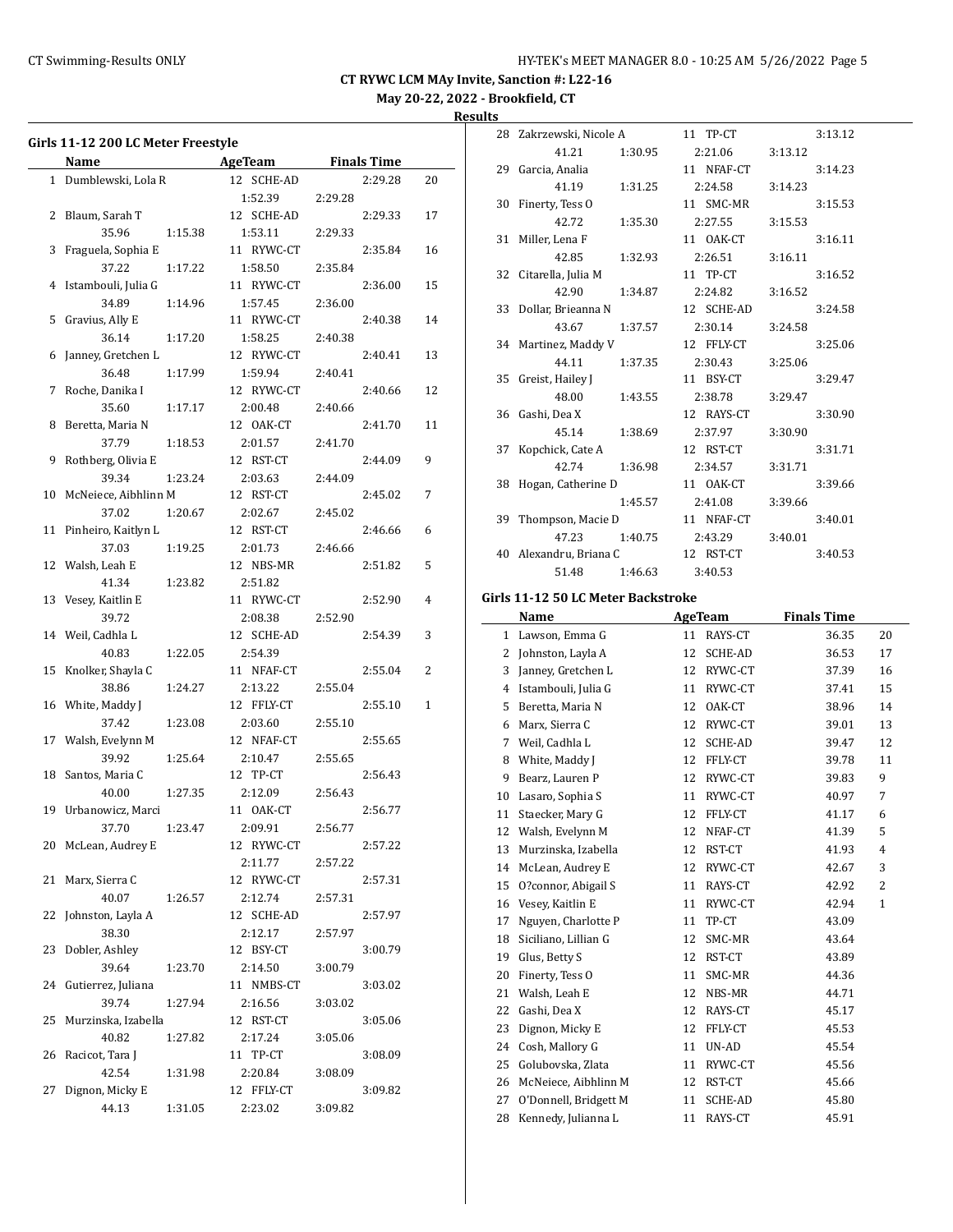## **May 20-22, 2022 - Brookfield, CT**

| Results |  |
|---------|--|
|         |  |

|     | (Girls 11-12 50 LC Meter Backstroke) |         |                |                |                    |    |
|-----|--------------------------------------|---------|----------------|----------------|--------------------|----|
|     | Name                                 |         | <b>AgeTeam</b> |                | <b>Finals Time</b> |    |
| 29  | Thompson, Macie D                    |         | 11             | NFAF-CT        | 46.14              |    |
| 30  | Vargas, Sophia                       |         | 11             | GWYB-CT        | 46.26              |    |
| 31  | Morales, Addisyn R                   |         |                | 11 NBS-MR      | 46.37              |    |
| 32  | Pinheiro, Kaitlyn L                  |         |                | 12 RST-CT      | 47.12              |    |
| 33  | Rivera, Jianna B                     |         |                | 11 SMC-MR      | 47.84              |    |
| 34  | Piscitella, Lena E                   |         |                | 11 NBS-MR      | 49.13              |    |
| 35  | Greist, Hailey J                     |         |                | 11 BSY-CT      | 49.25              |    |
| 36  | Kelly, Audrey M                      |         |                | 12 FFLY-CT     | 49.92              |    |
| 37  | Dollar, Brieanna N                   |         |                | 12 SCHE-AD     | 51.63              |    |
| 38  | Chaar, Leila G                       |         |                | 11 FFLY-CT     | 51.82              |    |
| 39  | Baumann, Auguste                     |         |                | 12 FFLY-CT     | 52.38              |    |
| 40  | Martinez, Maddy V                    |         |                | 12 FFLY-CT     | 52.44              |    |
| 41  | Lemak, Meredith J                    |         |                | 11 RYWC-CT     | 52.81              |    |
| 42  | Olmstead, Juliet L                   |         |                | 11 FFLY-CT     | 54.01              |    |
| 43  | Hill, Kinsey R                       |         |                | 11 RYWC-CT     | 54.19              |    |
| 44  | Osuna, Amelia R                      |         |                | 11 RYWC-CT     | 54.69              |    |
| 45  | Welburn, Abigail M                   |         |                | 11 RAYS-CT     | 56.35              |    |
| 46  | Altschul, Helena                     |         |                | 12 RYWC-CT     | 57.60              |    |
| 47  | Biasetti, Kara R                     |         |                | 11 NFAF-CT     | 57.97              |    |
| 48  | Santos, Jade R                       |         |                | 11 NMBS-CT     | 59.00              |    |
| 49  | Rossi, Giulia                        |         |                | 11 RYWC-CT     | 1:03.65            |    |
| 50  | Holtz, Ellie E                       |         |                | 11 FFLY-CT     | 1:04.15            |    |
| 51  | Galinsky, Rye Rye E                  |         |                | 11 NFAF-CT     | 1:04.62            |    |
| 52  | Nolan, Lindsey N                     |         |                | 11 FFLY-CT     | 1:06.46            |    |
| 53  | Spagna, Kayla M                      |         | 12             | NFAF-CT        | 1:10.83            |    |
|     | 1:07.02                              | 1:10.83 |                |                |                    |    |
| --- | Roche, Danika I                      |         | 12             | RYWC-CT        | DQ                 |    |
|     | Girls 11-12 100 LC Meter Backstroke  |         |                |                |                    |    |
|     | Name                                 |         |                | <b>AgeTeam</b> | <b>Finals Time</b> |    |
|     | 1 Lawson, Emma G                     |         | 11             | RAYS-CT        | 1:18.58            | 20 |
|     | 38.69                                | 1:18.58 |                |                |                    |    |
| 2   | Roche, Danika I                      |         | 12             | RYWC-CT        | 1:19.80            | 17 |
|     | 38.94                                | 1:19.80 |                |                |                    |    |
| 3   | Stark, Mya Stark A                   |         | 12             | SCHE-AD        | 1:22.54            | 16 |
|     | 39.87                                | 1:22.54 |                |                |                    |    |
| 4   | Istambouli, Julia G                  |         | 11             | RYWC-CT        | 1:23.35            | 15 |
|     | 38.99                                | 1:23.35 |                |                |                    |    |
|     | 5 Dumblewski, Lola R                 |         | 12             | SCHE-AD        | 1:25.22            | 14 |
|     | 41.60                                | 1:25.22 |                |                |                    |    |
| 6   | Weil, Cadhla L                       |         | 12             | SCHE-AD        | 1:25.82            | 13 |
|     | 40.44                                | 1:25.82 |                |                |                    |    |
| 7   | Breckenridge, Lucy F                 |         | 12             | SCHE-AD        | 1:25.85            | 12 |
|     | 41.04                                | 1:25.85 |                |                |                    |    |
| 8   | Bearz, Lauren P                      |         | 12             | RYWC-CT        | 1:27.07            | 11 |
|     | 42.48                                | 1:27.07 |                |                |                    |    |

9 Staecker, Mary G 12 FFLY-CT 1:30.79 9

10 Lasaro, Sophia S 11 RYWC-CT 1:32.07 7

11 White, Maddy J 12 FFLY-CT 1:32.08 6

12 Walsh, Evelynn M 12 NFAF-CT 1:32.20 5

43.87 1:30.79

43.97 1:32.07

45.27 1:32.08

46.33 1:32.20

| 13  | Santos, Maria C       |         | 12 | TP-CT      | 1:34.46   | 4 |
|-----|-----------------------|---------|----|------------|-----------|---|
|     | 42.54                 | 1:34.46 |    |            |           |   |
| 14  | MacElroy, Corinne D   |         | 11 | PATS-MR    | 1:36.55   | 3 |
|     | 49.29                 | 1:36.55 |    |            |           |   |
| 15  | Cosh, Mallory G       |         | 11 | UN-AD      | 1:38.75   | 2 |
|     | 47.54                 | 1:38.75 |    |            |           |   |
| 16  | Arone, Emerson M      |         | 11 | RST-CT     | 1:40.38   | 1 |
|     | 50.25                 | 1:40.38 |    |            |           |   |
| 17  | Rivera, Jianna B      |         | 11 | SMC-MR     | 1:40.85   |   |
|     | 48.20                 | 1:40.85 |    |            |           |   |
| 18  | Thompson, Macie D     |         |    | 11 NFAF-CT | 1:41.19   |   |
|     | 47.42                 | 1:41.19 |    |            |           |   |
| 19  | O'Donnell, Bridgett M |         |    | 11 SCHE-AD | 1:42.03   |   |
|     | 51.76                 | 1:42.03 |    |            |           |   |
| 20  | Garcia, Analia        |         |    | 11 NFAF-CT | 1:42.80   |   |
|     | 48.04                 | 1:42.80 |    |            |           |   |
| 21  | Citarella, Julia M    |         | 11 | TP-CT      | 1:43.43   |   |
|     | 52.00                 | 1:43.43 |    |            |           |   |
| 22  | Liu, Felicia Y        |         |    | 11 OAK-CT  | 1:43.62   |   |
|     | 47.74                 | 1:43.62 |    |            |           |   |
| 23  | Sandberg, Ava M       |         | 11 | NMBS-CT    | 1:45.03   |   |
|     | 52.94                 | 1:45.03 |    |            |           |   |
| 24  | Martinez, Maddy V     |         | 12 | FFLY-CT    | 1:47.93   |   |
|     | 51.89                 | 1:47.93 |    |            |           |   |
| 25  | Gashi, Dea X          |         |    | 12 RAYS-CT | 1:50.46   |   |
| 26  | Dollar, Brieanna N    |         |    | 12 SCHE-AD | 1:50.88   |   |
|     | 52.58                 | 1:50.88 |    |            |           |   |
| 27  | Chaar, Leila G        |         |    | 11 FFLY-CT | 1:52.56   |   |
| 28  | Baumann, Auguste      |         |    | 12 FFLY-CT | 1:52.64   |   |
| 29  | Lemak, Meredith J     |         |    | 11 RYWC-CT | 1:55.33   |   |
|     | Hill, Kinsey R        |         | 11 |            |           |   |
| 30  |                       |         |    | RYWC-CT    | 1:56.00   |   |
|     | 54.62                 | 1:56.00 |    |            |           |   |
| 31  | Fancelli, Maria Elena |         |    | 11 FFLY-CT | 1:57.10   |   |
| 32  | Altschul, Helena      |         |    | 12 RYWC-CT | 1:57.58   |   |
| 33  | Niro, Emma J          |         |    | 11 RAYS-CT | 1:59.09   |   |
|     | 57.58                 | 1:59.09 |    |            |           |   |
| 34  | Olmstead, Juliet L    |         |    | 11 FFLY-CT | 2:00.07   |   |
|     | 57.44                 | 2:00.07 |    |            |           |   |
| 35  | Muccino, Norah J      |         |    | 12 RAYS-CT | 2:02.19   |   |
|     | 55.44                 | 2:02.19 |    |            |           |   |
| 36  | Osuna, Amelia R       |         | 11 | RYWC-CT    | 2:02.68   |   |
|     | 53.49                 | 2:02.68 |    |            |           |   |
| 37  | Welburn, Abigail M    |         | 11 | RAYS-CT    | 2:11.50   |   |
| --- | Thakkar, Annika C     |         | 11 | FFLY-CT    | <b>DQ</b> |   |
|     | 53.30                 | DQ      |    |            |           |   |
| --- | Dignon, Micky E       |         | 12 | FFLY-CT    | <b>DQ</b> |   |
|     | 47.86                 | DQ      |    |            |           |   |
|     | Rossi, Giulia         |         | 11 | RYWC-CT    | <b>DQ</b> |   |
|     | 1:14.13               | DQ      |    |            |           |   |
|     | Holtz, Ellie E        |         | 11 | FFLY-CT    | DQ        |   |
|     | 1:00.70               | DQ      |    |            |           |   |
|     | Blanco, Izzy L        |         | 11 | NBS-MR     | <b>DQ</b> |   |
|     | 1:03.36               | DQ      |    |            |           |   |
|     | Greist, Hailey J      |         | 11 | BSY-CT     | <b>DQ</b> |   |
|     | Hartley, Ella R       |         | 11 | OAK-CT     | DQ        |   |
|     | Vesey, Kaitlin E      |         | 11 | RYWC-CT    | DQ        |   |
|     | 46.86                 | DQ      |    |            |           |   |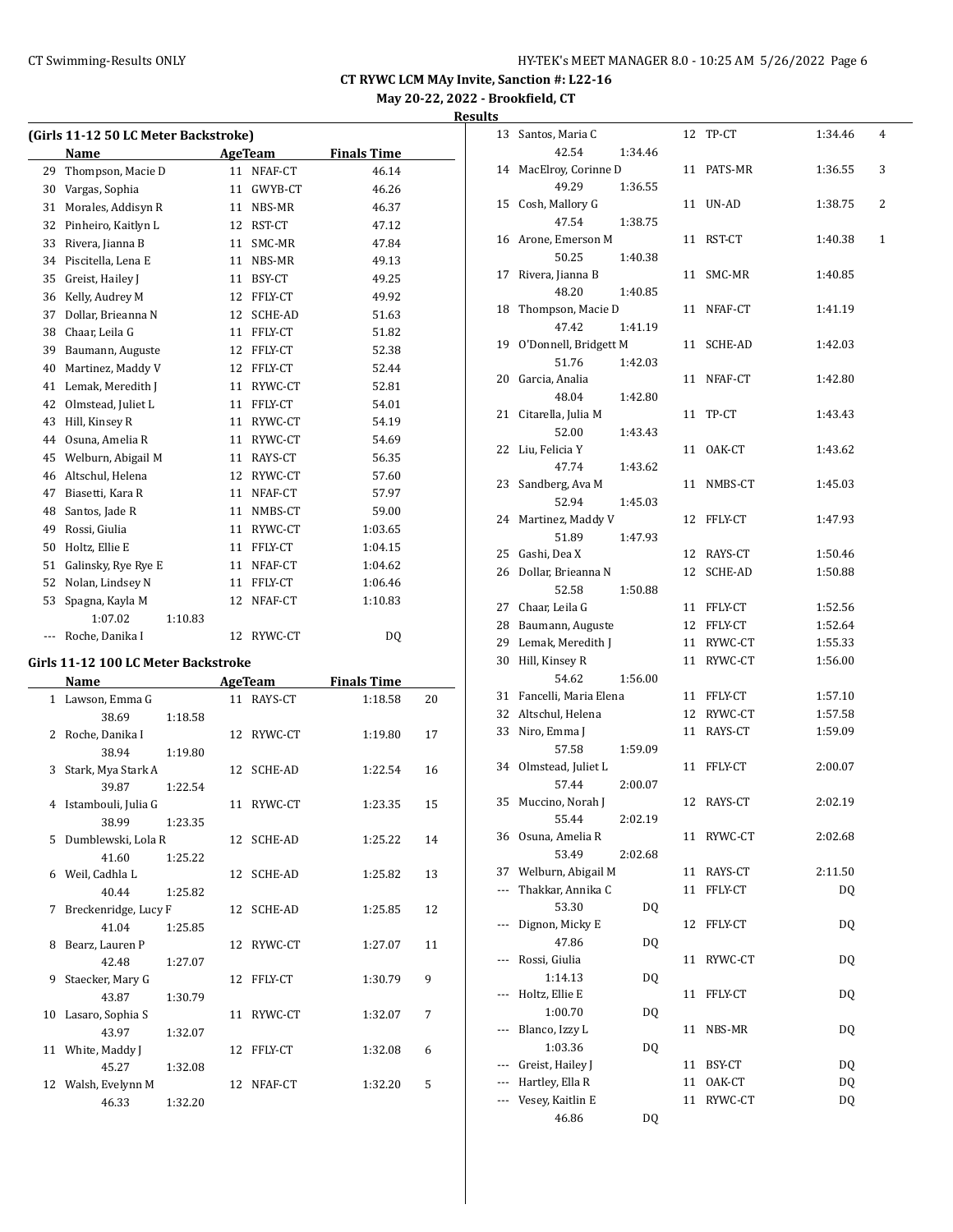| HY-TEK's MEET MANAGER 8.0 - 10:25 AM 5/26/2022 Page 7 |  |  |  |  |
|-------------------------------------------------------|--|--|--|--|
|-------------------------------------------------------|--|--|--|--|

**May 20-22, 2022 - Brookfield, CT**

|       | (Girls 11-12 100 LC Meter Backstroke) |    |            |                    |      |
|-------|---------------------------------------|----|------------|--------------------|------|
|       | Name                                  |    | AgeTeam    | <b>Finals Time</b> |      |
| $---$ | Miller, Lena F                        |    | 11 OAK-CT  | DQ                 |      |
|       | 48.21                                 | DQ |            |                    |      |
|       | Girls 11-12 50 LC Meter Breaststroke  |    |            |                    |      |
|       | Name                                  |    | AgeTeam    | <b>Finals Time</b> |      |
|       | 1 Beretta, Maria N                    |    | 12 OAK-CT  | 38.13              | 20   |
| 2     | Dumblewski, Lola R                    | 12 | SCHE-AD    | 41.87              | 17   |
| 3     | Johnston, Layla A                     |    | 12 SCHE-AD | 42.11              | 16   |
| 4     | Janney, Gretchen L                    |    | 12 RYWC-CT | 42.35              | 15   |
| 5     | Pinheiro, Kaitlyn L                   |    | 12 RST-CT  | 43.42              | 14   |
| 6     | Fraguela, Sophia E                    |    | 11 RYWC-CT | 43.83              | 13   |
| $*7$  | Baumann, Auguste                      |    | 12 FFLY-CT | 45.90              | 11.5 |
| $*7$  | Gravius, Ally E                       |    | 11 RYWC-CT | 45.90              | 11.5 |
| 9     | Weil, Cadhla L                        |    | 12 SCHE-AD | 46.60              | 9    |
| 10    | Breckenridge, Lucy F                  |    | 12 SCHE-AD | 47.00              | 7    |
| 11    |                                       |    | 12 NMBS-CT |                    | 6    |
| 12    | Sweeney, Camila M                     |    | 12 RYWC-CT | 47.51<br>47.70     | 5    |
|       | McLean, Audrey E                      |    |            |                    | 4    |
| 13    | Istambouli, Julia G                   |    | 11 RYWC-CT | 47.93              |      |
| 14    | Lasaro, Sophia S                      |    | 11 RYWC-CT | 48.74              | 3    |
| 15    | Rothberg, Olivia E                    |    | 12 RST-CT  | 49.32              | 2    |
| 16    | Miller, Lena F                        |    | 11 OAK-CT  | 49.37              | 1    |
| 17    | Staecker, Mary G                      |    | 12 FFLY-CT | 49.70              |      |
| 18    | Vesey, Kaitlin E                      |    | 11 RYWC-CT | 50.20              |      |
| 19    | Gashi, Dea X                          |    | 12 RAYS-CT | 50.49              |      |
| 20    | Scott, Brooke H                       |    | 12 RAYS-CT | 50.59              |      |
| 21    | Martinez, Maddy V                     |    | 12 FFLY-CT | 52.12              |      |
| 22    | Dignon, Micky E                       |    | 12 FFLY-CT | 52.42              |      |
| 23    | Liu, Felicia Y                        |    | 11 OAK-CT  | 52.52              |      |
| 24    | Walsh, Evelynn M                      |    | 12 NFAF-CT | 52.64              |      |
| 25    | Golubovska, Zlata                     |    | 11 RYWC-CT | 52.68              |      |
| 26    | Racicot, Tara J                       |    | 11 TP-CT   | 53.05              |      |
| 27    | Finerty, Tess O                       |    | 11 SMC-MR  | 53.25              |      |
| 28    | Piscitella, Lena E                    |    | 11 NBS-MR  | 54.24              |      |
| 29    | Morales, Addisyn R                    |    | 11 NBS-MR  | 54.42              |      |
| 30    | Rivera, Jianna B                      |    | 11 SMC-MR  | 55.15              |      |
| 31    | O'Donnell, Bridgett M                 | 11 | SCHE-AD    | 55.25              |      |
| 32    | Dobler, Ashley                        | 12 | BSY-CT     | 55.66              |      |
| 33    | Marx, Sierra C                        | 12 | RYWC-CT    | 55.86              |      |
| 34    | Biasetti, Kara R                      | 11 | NFAF-CT    | 56.30              |      |
| 35    | Thompson, Macie D                     | 11 | NFAF-CT    | 59.05              |      |
| 36    | Holtz, Ellie E                        | 11 | FFLY-CT    | 59.10              |      |
| 37    | Kelly, Audrey M                       | 12 | FFLY-CT    | 1:00.88            |      |
| 38    | Greist, Hailey J                      | 11 | BSY-CT     | 1:01.35            |      |
| 39    | Shabani, Desara                       | 11 | RAYS-CT    | 1:01.70            |      |
| 40    | Dollar, Brieanna N                    | 12 | SCHE-AD    | 1:02.29            |      |
| 41    | Kennedy, Julianna L                   | 11 | RAYS-CT    | 1:02.39            |      |
| 42    | Welburn, Abigail M                    | 11 | RAYS-CT    | 1:02.91            |      |
| 43    | Altschul, Helena                      | 12 | RYWC-CT    | 1:03.32            |      |
| 44    | Glus, Betty S                         | 12 | RST-CT     | 1:04.90            |      |
| 45    | Siciliano, Lillian G                  | 12 | SMC-MR     | 1:05.00            |      |
| 46    | Olmstead, Juliet L                    | 11 | FFLY-CT    | 1:08.34            |      |
| 47    | Hill, Kinsey R                        | 11 | RYWC-CT    | 1:13.00            |      |
| ---   | Osuna, Amelia R                       | 11 | RYWC-CT    | DQ                 |      |
| ---   | Santos, Jade R                        | 11 | NMBS-CT    | DQ                 |      |

|    | Name                     |         |    | AgeTeam    | <b>Finals Time</b> |     |
|----|--------------------------|---------|----|------------|--------------------|-----|
|    | 1 O'Hara, Maggie E       |         |    | 12 RYWC-CT | 1:25.87            | 20  |
|    | 40.33                    | 1:25.87 |    |            |                    |     |
|    | 2 Beretta, Maria N       |         |    | 12 OAK-CT  | 1:26.45            | 17  |
|    | 39.78                    | 1:26.45 |    |            |                    |     |
|    | 3 Pinheiro, Kaitlyn L    |         |    | 12 RST-CT  | 1:37.33            | 16  |
|    | 44.56                    | 1:37.33 |    |            |                    |     |
|    | 4 Fraguela, Sophia E     |         |    | 11 RYWC-CT | 1:37.47            | 15  |
|    | 44.56                    | 1:37.47 |    |            |                    |     |
|    | 5 McLean, Audrey E       |         |    | 12 RYWC-CT | 1:37.82            | 14  |
|    | 45.83                    | 1:37.82 |    |            |                    |     |
|    | 6 Gravius, Ally E        |         |    | 11 RYWC-CT | 1:42.61            | 13  |
|    | 47.77                    | 1:42.61 |    |            |                    |     |
|    | 7 MacElroy, Corinne D    |         |    | 11 PATS-MR | 1:44.04            | 12  |
|    | 51.22                    | 1:44.04 |    |            |                    |     |
|    | 8 Lawson, Emma G         |         |    | 11 RAYS-CT | 1:44.71            | 11  |
|    | 50.24                    | 1:44.71 |    |            |                    |     |
|    | 9 Walsh, Leah E          |         |    | 12 NBS-MR  | 1:45.31            | 9   |
|    | 48.65                    | 1:45.31 |    |            |                    |     |
|    | 10 Lasaro, Sophia S      |         |    | 11 RYWC-CT | 1:46.84            | 7   |
|    | 49.19                    | 1:46.84 |    |            |                    |     |
|    | 11 Arone, Emerson M      |         |    | 11 RST-CT  | 1:47.55            | 6   |
|    | 54.04                    | 1:47.55 |    |            |                    |     |
|    | 12 Staecker, Mary G      |         |    | 12 FFLY-CT | 1:48.91            | 5   |
|    | 52.48                    | 1:48.91 |    |            |                    |     |
|    | 13 Hartley, Ella R       |         |    | 11 OAK-CT  | 1:50.56            | 4   |
|    | 50.11                    | 1:50.56 |    |            |                    |     |
|    | *14 Finerty, Tess O      |         |    | 11 SMC-MR  | 1:52.85            | 2.5 |
|    | 52.85                    | 1:52.85 |    |            |                    |     |
|    | *14 Piscitella, Lena E   |         |    | 11 NBS-MR  | 1:52.85            | 2.5 |
|    | 52.41                    | 1:52.85 |    |            |                    |     |
|    | 16 Baumann, Auguste      |         |    | 12 FFLY-CT | 1:52.88            | 1   |
|    | 51.03                    | 1:52.88 |    |            |                    |     |
| 17 | Gashi, Dea X             |         |    | 12 RAYS-CT | 1:53.35            |     |
|    | 53.72                    | 1:53.35 |    |            |                    |     |
|    | 18 Zakrzewski, Nicole A  |         |    | 11 TP-CT   | 1:57.53            |     |
|    | 55.30                    | 1:57.53 |    |            |                    |     |
|    | 19 Hogan, Catherine D    |         |    | 11 OAK-CT  | 1:59.05            |     |
|    | 53.88                    | 1:59.05 |    |            |                    |     |
|    | 20 Dobler, Ashley        |         |    | 12 BSY-CT  | 2:08.14            |     |
|    | 1:00.64                  | 2:08.14 |    |            |                    |     |
| 21 | Greist, Hailey J         |         |    | 11 BSY-CT  | 2:12.14            |     |
|    | 59.42                    | 2:12.14 |    |            |                    |     |
|    | 22 Fancelli, Maria Elena |         | 11 | FFLY-CT    | 2:17.76            |     |
| 23 | Olmstead, Juliet L       |         |    | 11 FFLY-CT | 2:19.99            |     |
|    | 1:05.46                  | 2:19.99 |    |            |                    |     |
|    | ---   Thakkar, Annika C  |         |    | 11 FFLY-CT | DQ                 |     |
|    | 57.29                    | DQ      |    |            |                    |     |
|    | --- Welburn, Abigail M   |         |    | 11 RAYS-CT | DQ                 |     |
|    | 1:04.44                  | DQ      |    |            |                    |     |

| Name               | AgeTeam    | <b>Finals Time</b> |    |
|--------------------|------------|--------------------|----|
| 1 Blaum. Sarah T   | 12 SCHE-AD | 33.27              | 20 |
| 2 O'Hara, Maggie E | 12 RYWC-CT | 34.40              |    |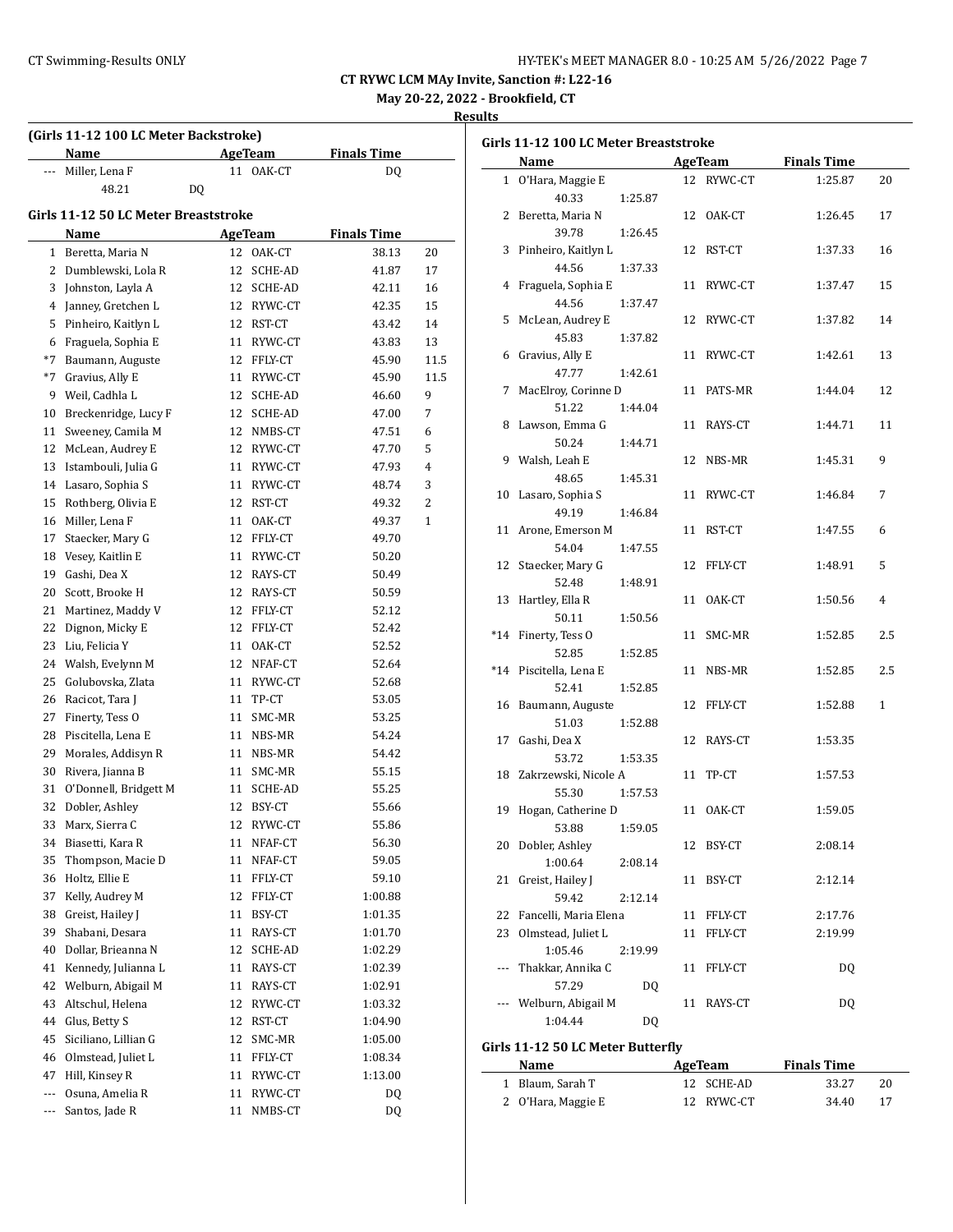## CT Swimming-Results ONLY **CONCRET MANAGER 8.0 - 10:25 AM 5/26/2022** Page 8

**CT RYWC LCM MAy Invite, Sanction #: L22-16**

**May 20-22, 2022 - Brookfield, CT**

#### **Results**

 $\sim$ 

| (Girls 11-12 50 LC Meter Butterfly) |                                    |         |                |                |                    |      |  |  |
|-------------------------------------|------------------------------------|---------|----------------|----------------|--------------------|------|--|--|
|                                     | Name                               |         | <b>AgeTeam</b> |                | <b>Finals Time</b> |      |  |  |
| 3                                   | Janney, Gretchen L                 |         | 12             | RYWC-CT        | 34.88              | 16   |  |  |
| $*4$                                | Bearz, Lauren P                    |         | 12             | RYWC-CT        | 35.50              | 14.5 |  |  |
| $^*4$                               | McNeiece, Aibhlinn M               |         | 12             | RST-CT         | 35.50              | 14.5 |  |  |
| 6                                   | Johnston, Layla A                  |         | 12             | SCHE-AD        | 35.70              | 13   |  |  |
| 7                                   | Stark, Mya Stark A                 |         |                | 12 SCHE-AD     | 35.72              | 12   |  |  |
| 8                                   | Gravius, Ally E                    |         | 11             | RYWC-CT        | 36.93              | 11   |  |  |
| 9                                   | Gutierrez, Juliana                 |         |                | 11 NMBS-CT     | 38.41              | 9    |  |  |
| 10                                  | Weil, Cadhla L                     |         |                | 12 SCHE-AD     | 38.44              | 7    |  |  |
| 11                                  | Dobler, Ashley                     |         |                | 12 BSY-CT      | 39.04              | 6    |  |  |
| 12                                  | Rothberg, Olivia E                 |         | 12             | RST-CT         | 39.57              | 5    |  |  |
| 13                                  | Breckenridge, Lucy F               |         | 12             | SCHE-AD        | 40.85              | 4    |  |  |
| 14                                  | Knolker, Shayla C                  |         | 11             | NFAF-CT        | 42.19              | 3    |  |  |
| 15                                  | Sandberg, Ava M                    |         | 11             | NMBS-CT        | 42.56              | 2    |  |  |
| 16                                  | Murzinska, Izabella                |         | 12             | RST-CT         | 42.96              | 1    |  |  |
| 17                                  | Urbanowicz, Marci                  |         | 11             | OAK-CT         | 43.73              |      |  |  |
| 18                                  | Racicot, Tara J                    |         | 11             | TP-CT          | 45.00              |      |  |  |
| 19                                  | Arone, Emerson M                   |         | 11             | RST-CT         | 45.39              |      |  |  |
| 20                                  | Finerty, Tess O                    |         | 11             | SMC-MR         | 46.33              |      |  |  |
| 21                                  | Marx, Sierra C                     |         |                | 12 RYWC-CT     | 46.38              |      |  |  |
| 22                                  | Rivera, Jianna B                   |         | 11             | SMC-MR         | 46.66              |      |  |  |
| 23                                  | Cosh, Mallory G                    |         | 11             | UN-AD          | 47.14              |      |  |  |
| 24                                  | Liu, Felicia Y                     |         | 11             | OAK-CT         | 48.16              |      |  |  |
| 25                                  | Zakrzewski, Nicole A               |         | 11             | TP-CT          | 49.35              |      |  |  |
| 26                                  | O'Donnell, Bridgett M              |         | 11             | SCHE-AD        | 49.68              |      |  |  |
| 27                                  | Dollar, Brieanna N                 |         | 12             | SCHE-AD        | 49.79              |      |  |  |
| 28                                  | Piscitella, Lena E                 |         |                | 11 NBS-MR      | 49.84              |      |  |  |
| 29                                  | Niro, Emma J                       |         |                | 11 RAYS-CT     | 50.10              |      |  |  |
| 30                                  | Kopchick, Cate A                   |         |                | 12 RST-CT      | 51.06              |      |  |  |
| 31                                  | Damkilde, Sadie                    |         | 11             | PATS-MR        | 51.45              |      |  |  |
| 32                                  | Alexandru, Briana C                |         |                | 12 RST-CT      | 52.94              |      |  |  |
| 33                                  | Leety-Wheeler, Maddie              |         |                | 11 PATS-MR     | 55.53              |      |  |  |
| 34                                  | Citarella, Julia M                 |         | 11             | TP-CT          | 57.49              |      |  |  |
| 35                                  | Blanco, Izzy L                     |         | 11             | NBS-MR         | 1:01.09            |      |  |  |
| ---                                 | Lee, Annika C                      |         | 12             | NMBS-CT        | DQ                 |      |  |  |
|                                     |                                    |         |                |                |                    |      |  |  |
|                                     | Girls 11-12 100 LC Meter Butterfly |         |                |                |                    |      |  |  |
|                                     | Name                               |         |                | <b>AgeTeam</b> | <b>Finals Time</b> |      |  |  |
|                                     | 1 Blaum, Sarah T                   |         |                | 12 SCHE-AD     | 1:17.52            | 20   |  |  |
|                                     | 35.69                              | 1:17.52 |                |                |                    |      |  |  |
| 2                                   | Stark, Mya Stark A                 |         |                | 12 SCHE-AD     | 1:25.76            | 17   |  |  |
|                                     | 39.18                              | 1:25.76 |                |                |                    |      |  |  |
| 3                                   | McNeiece, Aibhlinn M               |         |                | 12 RST-CT      | 1:28.46            | 16   |  |  |
|                                     | 39.79                              | 1:28.46 |                |                |                    |      |  |  |
| 4                                   | Lawson, Emma G                     |         | 11             | RAYS-CT        | 1:30.86            | 15   |  |  |
|                                     | 42.17                              | 1:30.86 |                |                |                    |      |  |  |
| 5                                   | Murzinska, Izabella                |         | 12             | RST-CT         | 1:46.46            | 14   |  |  |
|                                     | 46.07                              | 1:46.46 |                |                |                    |      |  |  |

6 Nguyen, Charlotte P 11 TP-CT 1:47.76 13

7 Zakrzewski, Nicole A 11 TP-CT 1:49.23 12

45.69 1:47.76

48.80 1:49.23

|    | Girls 11-12 200 LC Meter IM |                |                    |  |
|----|-----------------------------|----------------|--------------------|--|
|    | Name                        | <b>AgeTeam</b> | <b>Finals Time</b> |  |
|    | 1 Blaum, Sarah T            | 12 SCHE-AD     | 2:48.58<br>20      |  |
|    | 36.98<br>1:20.09            | 2:11.28        | 2:48.58            |  |
| 2  | Dumblewski, Lola R          | 12 SCHE-AD     | 2:50.27<br>17      |  |
|    | 37.43<br>1:22.33            | 2:11.64        | 2:50.27            |  |
| 3  | Johnston, Layla A           | 12 SCHE-AD     | 2:57.00<br>16      |  |
|    | 40.30<br>1:25.92            | 2:17.23        | 2:57.00            |  |
| 4  | Roche, Danika I             | 12 RYWC-CT     | 2:57.11<br>15      |  |
|    | 38.13<br>1:23.30            | 2:16.81        | 2:57.11            |  |
| 5  | Stark, Mya Stark A          | 12 SCHE-AD     | 2:59.45<br>14      |  |
|    | 40.16<br>1:27.56            | 2:20.34        | 2:59.45            |  |
| 6  | Beretta, Maria N            | 12 OAK-CT      | 3:00.10<br>13      |  |
|    | 44.12<br>1:31.57            | 2:20.31        | 3:00.10            |  |
| 7  | Fraguela, Sophia E          | 11 RYWC-CT     | 12<br>3:00.25      |  |
|    | 1:29.70                     | 2:22.66        | 3:00.25            |  |
| 8  | Rothberg, Olivia E          | 12 RST-CT      | 3:03.45<br>11      |  |
|    | 38.74<br>1:29.33            | 2:21.62        | 3:03.45            |  |
| 9  | Breckenridge, Lucy F        | 12 SCHE-AD     | 3:12.52<br>9       |  |
|    | 44.77<br>1:33.04            | 2:30.31        | 3:12.52            |  |
| 10 | Walsh, Leah E               | 12 NBS-MR      | 3:19.12<br>7       |  |
|    | 47.58<br>1:38.45            | 2:33.46        | 3:19.12            |  |
| 11 | Bearz, Lauren P             | 12 RYWC-CT     | 3:20.53<br>6       |  |
|    | 37.30<br>1:27.78            | 2:32.25        | 3:20.53            |  |
| 12 | Weil, Cadhla L              | 12 SCHE-AD     | 3:23.45<br>5       |  |
|    | 41.69<br>1:34.84            | 2:34.12        | 3:23.45            |  |
| 13 | Racicot, Tara J             | 11 TP-CT       | 3:27.43<br>4       |  |
|    | 46.35<br>1:42.56            | 2:39.74        | 3:27.43            |  |
| 14 | Dobler, Ashley              | 12 BSY-CT      | 3<br>3:27.46       |  |
|    | 40.14<br>1:32.00            | 2:39.78        | 3:27.46            |  |
| 15 | O?connor, Abigail S         | 11 RAYS-CT     | 2<br>3:31.45       |  |
|    | 47.00<br>1:39.05            | 2:45.87        | 3:31.45            |  |
| 16 | Scott, Brooke H             | 12 RAYS-CT     | 3:32.05<br>1       |  |
|    | 48.63<br>1:42.68            | 2:45.80        | 3:32.05            |  |
| 17 | Miller, Lena F              | 11 OAK-CT      | 3:34.81            |  |
|    | 53.16<br>1:46.66            | 2:48.51        | 3:34.81            |  |
| 18 | White, Maddy J              | 12 FFLY-CT     | 3:38.23            |  |
|    | 57.08<br>1:45.37            | 2:57.28        | 3:38.23            |  |
| 19 | Liu, Felicia Y              | 11 OAK-CT      | 3:38.55            |  |
|    | 46.98<br>1:43.05            | 2:45.77        | 3:38.55            |  |
|    | 20 Finerty, Tess O          | 11 SMC-MR      | 3:42.49            |  |
|    | 56.34<br>1:48.50            | 2:55.59        | 3:42.49            |  |
| 21 | Zakrzewski, Nicole A        | 11 TP-CT       | 3:42.75            |  |
|    | 53.95<br>1:49.08            | 2:55.54        | 3:42.75            |  |
| 22 | O'Donnell, Bridgett M       | 11 SCHE-AD     | 3:47.68            |  |
|    | 51.34<br>1:50.27            | 3:00.24        | 3:47.68            |  |
| 23 | Glus, Betty S               | 12 RST-CT      | 3:48.66            |  |
|    | 50.83<br>1:51.23            | 3:06.89        | 3:48.66            |  |
| 24 | Rivera, Jianna B            | 11 SMC-MR      | 3:48.89            |  |
|    | 50.95<br>1:47.96            | 2:56.54        | 3:48.89            |  |
| 25 | Cosh, Mallory G             | 11 UN-AD       | 3:49.37            |  |
|    | 54.41<br>1:48.74            | 3:00.92        | 3:49.37            |  |
| 26 | Sweeney, Camila M           | 12 NMBS-CT     | 3:56.23            |  |
|    | 58.30<br>2:01.98            | 3:04.32        | 3:56.23            |  |
| 27 | Shabani, Desara             | 11 RAYS-CT     | 4:02.98            |  |
|    | 1:01.35<br>2:03.79          | 3:05.93        | 4:02.98            |  |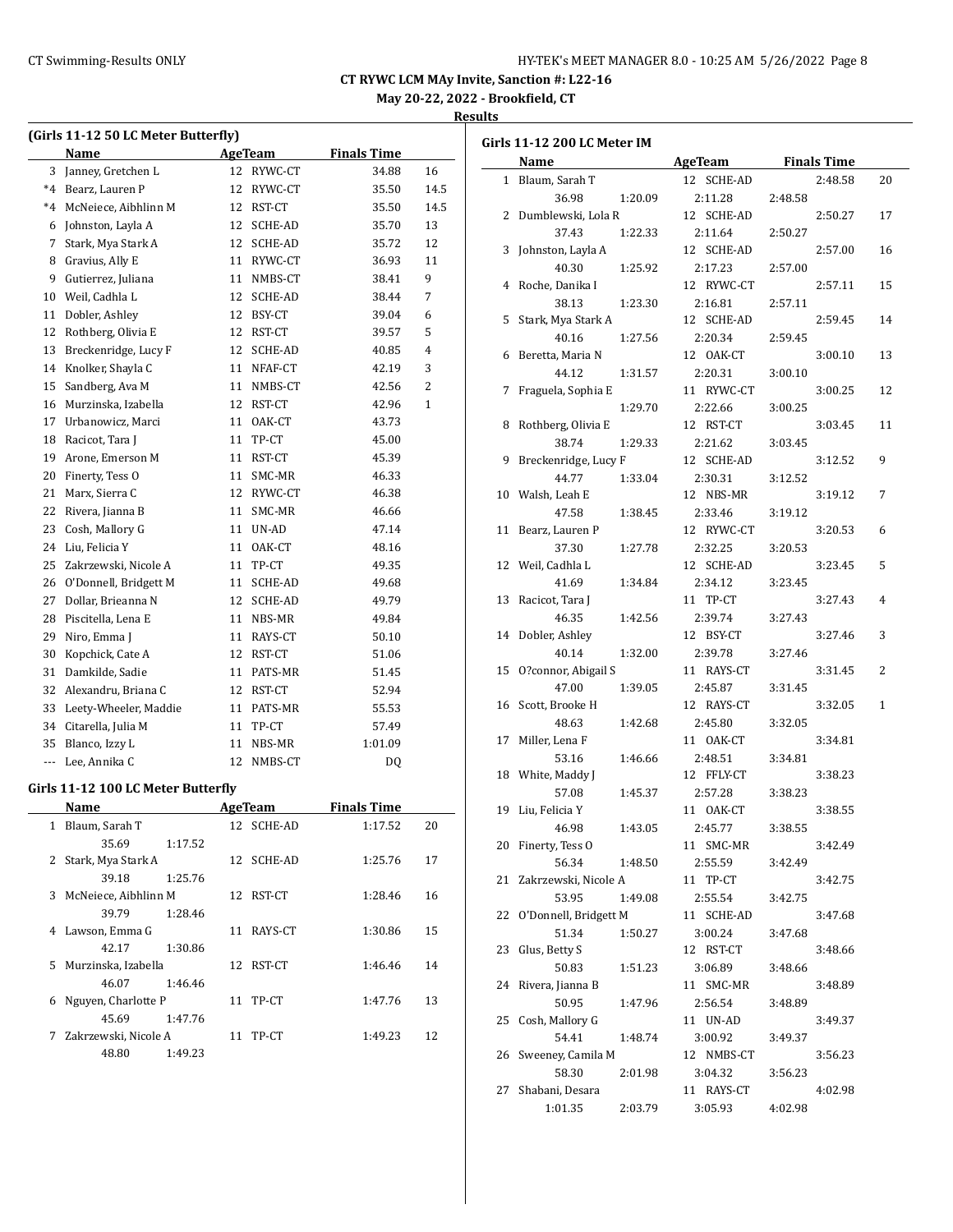$\overline{a}$ 

**CT RYWC LCM MAy Invite, Sanction #: L22-16 May 20-22, 2022 - Brookfield, CT**

|              | (Girls 11-12 200 LC Meter IM)              |         |                             |                    |                    |      |
|--------------|--------------------------------------------|---------|-----------------------------|--------------------|--------------------|------|
|              | Name                                       |         | <b>Example 2018 AgeTeam</b> |                    | <b>Finals Time</b> |      |
|              | 28 Kennedy, Julianna L                     |         | 11 RAYS-CT                  |                    | 4:08.38            |      |
|              | 57.18                                      | 1:56.08 | 3:08.77                     | 4:08.38            |                    |      |
|              | Girls 12 & Under 200 LC Meter Backstroke   |         |                             |                    |                    |      |
|              |                                            |         |                             |                    |                    |      |
|              | Name                                       |         | AgeTeam                     | <b>Finals Time</b> |                    |      |
|              | 1 Lawson, Emma G                           |         | 11 RAYS-CT                  |                    | 2:48.59            | 20   |
|              |                                            | 1:24.05 | 2:06.45                     | 2:48.59            |                    |      |
|              | 2 Bearz, Lauren P                          |         | 12 RYWC-CT                  |                    | 3:09.85            | 17   |
|              |                                            | 1:31.05 | 2:21.44                     | 3:09.85            |                    |      |
| 3            | Finerty, Tess O                            |         | 11 SMC-MR                   |                    | 3:13.33            | 16   |
|              |                                            | 1:34.65 | 2:24.02                     | 3:13.33            |                    |      |
| 4            | Santos, Maria C                            |         | 12 TP-CT                    |                    | 3:21.39            | 15   |
|              |                                            | 1:35.78 | 2:27.38                     | 3:21.39            |                    |      |
|              | 5 O?connor, Abigail S                      |         | 11 RAYS-CT                  |                    | 3:21.95            | 14   |
|              | 46.80                                      | 1:38.45 | 2:32.05                     | 3:21.95            |                    |      |
| 6            | Glus, Betty S                              |         | 12 RST-CT                   |                    | 3:33.40            | 13   |
|              | 49.23                                      | 1:46.67 | 3:33.40                     |                    |                    |      |
|              | 7 Thompson, Macie D                        |         | 11 NFAF-CT                  |                    | 3:36.30            | 12   |
|              |                                            | 1:44.06 | 2:39.88                     | 3:36.30            |                    |      |
|              |                                            |         |                             |                    |                    |      |
|              | Girls 12 & Under 200 LC Meter Breaststroke |         |                             |                    |                    |      |
|              | Name                                       |         | <b>Example 2018 AgeTeam</b> |                    | <b>Finals Time</b> |      |
|              | 1 Beretta, Maria N                         |         | 12 OAK-CT                   |                    | 3:02.02            | 20   |
|              |                                            | 1:27.63 | 2:14.53                     | 3:02.02            |                    |      |
|              | 2 O'Hara, Maggie E                         |         | 12 RYWC-CT                  |                    | 3:07.99            | 17   |
|              |                                            | 1:28.03 | 2:17.90                     | 3:07.99            |                    |      |
| 3            | Janney, Gretchen L                         |         | 12 RYWC-CT                  |                    | 3:12.93            | 16   |
|              |                                            | 1:33.67 | 2:24.26                     | 3:12.93            |                    |      |
|              | 4 Beretta, Elisa N                         |         | 10 OAK-CT                   |                    | 3:28.06            | 15   |
|              |                                            | 1:40.86 | 2:33.27                     | 3:28.06            |                    |      |
|              | 5 Santos, Maria C                          |         | 12 TP-CT                    |                    | 3:33.55            | 14   |
|              |                                            | 1:41.02 | 2:35.34                     | 3:33.55            |                    |      |
| 6            | Murzinska, Izabella                        |         | 12 RST-CT                   |                    | 3:50.54            | 13   |
|              |                                            | 1:50.30 | 2:51.67                     | 3:50.54            |                    |      |
|              |                                            |         |                             |                    |                    |      |
| 7            | Finerty, Tess O                            |         | 11 SMC-MR                   |                    | 3:55.61            | 12   |
|              | 56.43                                      | 1:53.67 | 2:58.10                     | 3:55.61            |                    |      |
| 8            | DeNichilo, Sam K                           |         | 10 NFAF-CT                  |                    | 4:01.28            | 11   |
|              |                                            | 1:55.23 | 2:56.99                     | 4:01.28            |                    |      |
| 9            | Rubin, Sadie R                             |         | 10 OAK-CT                   |                    | 4:02.63            | 9    |
|              | 53.92                                      | 1:59.47 | 3:02.18                     | 4:02.63            |                    |      |
|              | Girls 12 & Under 200 LC Meter Butterfly    |         |                             |                    |                    |      |
|              | Name                                       |         | <b>AgeTeam</b>              |                    | <b>Finals Time</b> |      |
| $\mathbf{1}$ | Blaum, Sarah T                             |         |                             |                    |                    |      |
|              |                                            |         | 12 SCHE-AD                  |                    | 3:01.47            | 20   |
|              |                                            | 1:26.96 | 2:15.27                     | 3:01.47            |                    |      |
| 2            | Welsh, Kailyn G                            |         | 10 NFAF-CT                  |                    | 3:53.38            | 17   |
|              | 43.14                                      | 1:46.93 | 2:51.72                     | 3:53.38            |                    |      |
|              | Girls 13 & Over 50 LC Meter Freestyle      |         |                             |                    |                    |      |
|              | Name                                       |         | <b>AgeTeam</b>              |                    | <b>Finals Time</b> |      |
|              | 1 Hatzis, Mia N                            |         | 15 RYWC-CT                  |                    | 28.30              | 20   |
|              |                                            |         |                             |                    |                    |      |
|              | 2 Hart, Jenna K                            |         | 16 SCHE-AD                  |                    | 28.41              | 17   |
|              |                                            |         | 15 NBS-MR                   |                    | 28.88              | 15.5 |
| *3           | Gerbes, Elle V                             |         |                             |                    |                    |      |
| *3           | Amedio, Mea K                              |         | 16 SCHE-AD                  |                    | 28.88              | 15.5 |
| 5            | Doersch, Sofia M                           |         | 16 RYWC-CT                  |                    | 29.16              | 14   |

| 7     | Abellard, Alexis N            | 13 | TP-CT   | 29.62 | 12 |
|-------|-------------------------------|----|---------|-------|----|
| 8     | Kwarcinski, Alexa G           | 14 | RYWC-CT | 29.63 | 11 |
| 9     | Sellnow, Abigail V            | 16 | SCHE-AD | 29.75 | 9  |
| 10    | Helmke, Eva M                 | 17 | RST-CT  | 29.81 | 7  |
| 11    | Rutledge, Maggie E            | 17 | RYWC-CT | 29.83 | 6  |
| 12    | Tam, Anabella L               | 13 | NFAF-CT | 29.89 | 5  |
| 13    | Fusco, Francesca V            | 14 | RYWC-CT | 30.05 | 4  |
| 14    | Limani, Diellza               | 16 | RYWC-CT | 30.07 | 3  |
| 15    | Strober, Lila N               | 16 | OAK-CT  | 30.17 | 2  |
| 16    | Herbert, Olivia R             | 17 | RYWC-CT | 30.40 | 1  |
| $*17$ | MacLaren, Meghan S            | 15 | RYWC-CT | 30.48 |    |
| *17   | Tuncoglu, Sophie              | 16 | SMC-MR  | 30.48 |    |
| 19    | Cosentino, Kate E             | 16 | OAK-CT  | 30.53 |    |
| 20    | Petertonjes, Zoe <sup>*</sup> | 14 | RYWC-CT | 30.54 |    |
| 21    | Edney, Ziggy H                | 15 | OAK-CT  | 30.55 |    |
| 22    | Gvozdeva, Victoria V          | 14 | SCHE-AD | 30.61 |    |
| 23    | O'Donnell, Abigael F          | 19 | SCHE-AD | 30.68 |    |
| 24    | Fuson, Jami M                 | 17 | SCHE-AD | 30.71 |    |
| 25    | Clark, Lauren R               | 17 | RST-CT  | 30.78 |    |
| 26    | Tennyson, Val L               | 15 | SCHE-AD | 30.86 |    |
| 27    | Love, Rachel P                | 17 | SCHE-AD | 30.95 |    |
| 28    | Herbert, Julia P              | 15 | RYWC-CT | 31.02 |    |
| 29    | Alejandro, Rachel             | 13 | RAYS-CT | 31.09 |    |
| 30    | Millott, Nadia E              | 14 | RST-CT  | 31.14 |    |
| 31    | Lupe, Emma A                  | 15 | SCHE-AD | 31.19 |    |
| 32    | O'Donnell, Maura E            | 15 | SCHE-AD | 31.21 |    |
| 33    | Vongsouvanh, Katherine A      | 14 | RYWC-CT | 31.24 |    |
| 34    | Bilenky, Silvia               | 16 | PATS-MR | 31.25 |    |
| 35    | McGlynn, Samara M             | 14 | TP-CT   | 31.28 |    |
| 36    | Kroll, Bryndle                | 16 | RAYS-CT | 31.30 |    |
| 37    | Zenner, Jacklyn M             | 14 | SCHE-AD | 31.31 |    |
| 38    | Carboni, Cate M               | 17 | RYWC-CT | 31.47 |    |
| 39    | Suter, Caroline L             | 14 | RYWC-CT | 31.50 |    |
| 40    | Citarella, Keira              | 14 | TP-CT   | 31.52 |    |
| 41    | Gield, Josie X                | 15 | PATS-MR | 31.60 |    |
| 42    | Morales, Lucia                | 15 | OAK-CT  | 31.62 |    |
| 43    | Seaver, Ella                  | 16 | RYWC-CT | 31.63 |    |
| 44    | Smallwood, Davinity E         | 18 | GWYB-CT | 31.66 |    |
| 45    | Ferrie, Jillian E             | 16 | SCHE-AD | 31.85 |    |
| 46    | Quested, Bluebell B           | 13 | PATS-MR | 31.90 |    |
| 47    | Nagel, Jessica S              | 13 | TP-CT   | 31.99 |    |
| *48   | Strickland, Lillian E         | 14 | RYWC-CT | 32.01 |    |
| *48   | Bogdanowicz-Wilson, Emma      | 18 | SCHE-AD | 32.01 |    |
| 50    | Anastasiadou, Fenya           | 14 | RYWC-CT | 32.11 |    |
| 51    | Bearz, Rachel E               | 17 | RYWC-CT | 32.17 |    |
| 52    | Morus, Mackenzie E            | 16 | NFAF-CT | 32.19 |    |
| 53    | Bryant, Jordyn M              | 16 | NBS-MR  | 32.20 |    |
| 54    | Shew, Anna E                  | 16 | RST-CT  | 32.47 |    |
| 55    | Martinez, Renata A            | 13 | PATS-MR | 32.50 |    |
| 56    | Crews, Abby B                 | 14 | NBS-MR  | 32.68 |    |
| 57    | Splendido, Lily K             | 14 | SCHE-AD | 32.84 |    |
| 58    | Kostelni, Christina T         | 14 | OAK-CT  | 33.00 |    |
| 59    | Cherniske, Lucy C             | 13 | NMBS-CT | 33.13 |    |
| 60    | Ortega, Camila T              | 14 | RYWC-CT | 33.15 |    |
| 61    | Eannotti, Skye M              | 14 | RST-CT  | 33.17 |    |
| 62    | Douglas, Keira K              | 13 | NMBS-CT | 33.25 |    |
| 63    | Patrick, Jahnii               | 13 | GWYB-CT | 33.29 |    |
|       |                               |    |         |       |    |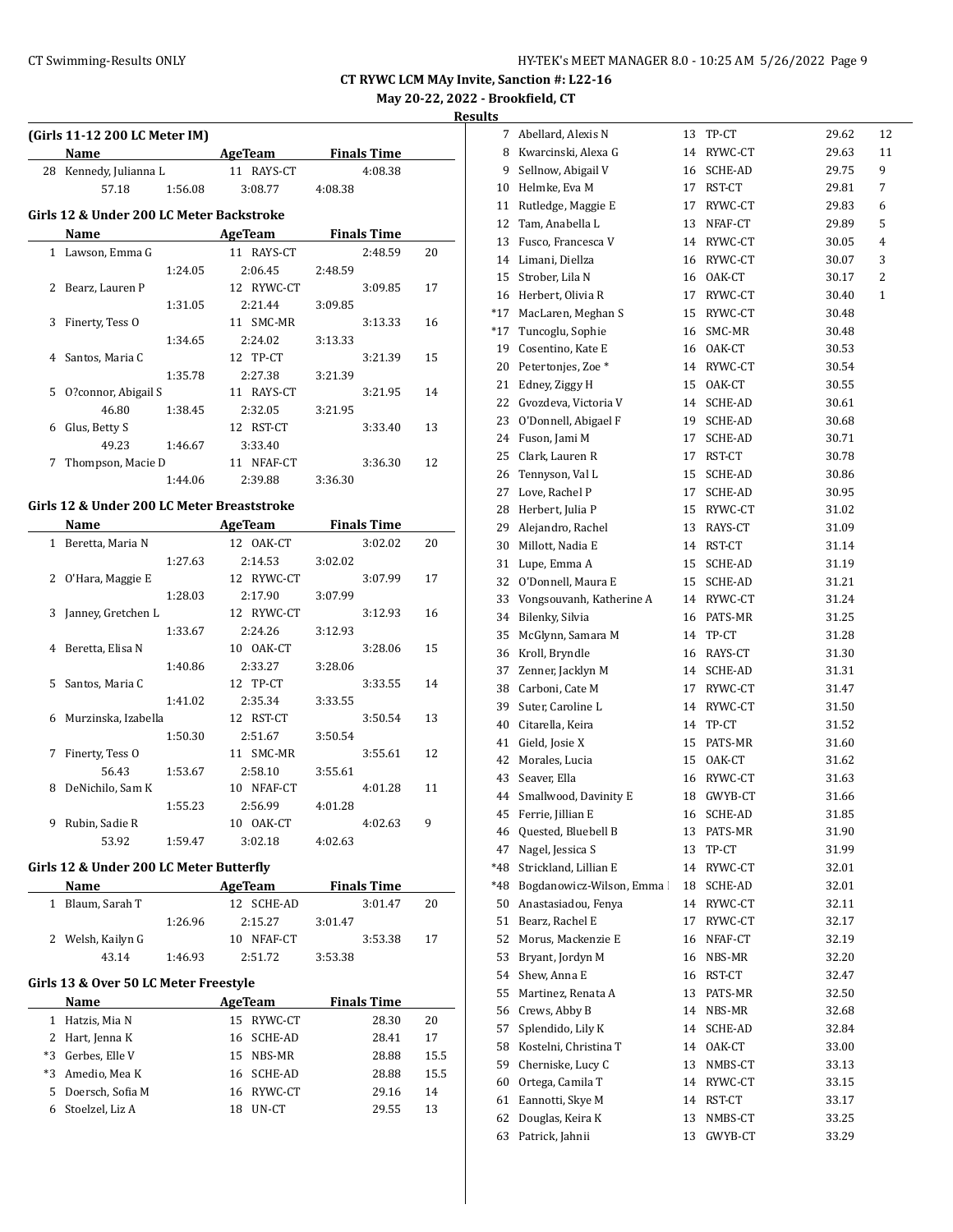**May 20-22, 2022 - Brookfield, CT Results**

|  |  |  | 13 & Over 50 LC Meter Freestyle) |
|--|--|--|----------------------------------|

|       | (Girls 13 & Over 50 LC Meter Freestyle) |    |            |                    |    |
|-------|-----------------------------------------|----|------------|--------------------|----|
|       | Name                                    |    | AgeTeam    | <b>Finals Time</b> |    |
| 64    | Simmons, Alexandra K                    | 17 | NFAF-CT    | 33.30              |    |
| 65    | Leitao, Gabby or Gabi D                 | 15 | TP-CT      | 33.52              |    |
| 66    | Murphy, Doran G                         |    | 15 RYWC-CT | 33.81              |    |
| 67    | Martin, AnnMarie                        |    | 14 NBS-MR  | 33.84              |    |
| 68    | Bargellini, Victoria G                  |    | 13 NMBS-CT | 33.85              |    |
| 69    | Thomas, Mikayla M                       |    | 16 PATS-MR | 33.90              |    |
| 70    | Rothberg, Ella S                        |    | 17 RST-CT  | 33.99              |    |
| 71    | Gashi, Deona X                          |    | 13 RAYS-CT | 34.00              |    |
| 72    | Goodspeed, Fayth R                      |    | 14 SCHE-AD | 34.07              |    |
| *73   | Liguori, Natalie C                      |    | 14 NMBS-CT | 34.08              |    |
| *73   | Mahan, Jacqueline K                     |    | 14 RYWC-CT | 34.08              |    |
| *75   | Bui, Katie N                            |    | 14 RYWC-CT | 34.11              |    |
| *75   | Piscitella, Vivian I                    |    | 13 NBS-MR  | 34.11              |    |
| 77    | Stampleman, Serena J                    |    | 14 PATS-MR | 34.12              |    |
| 78    | Yawman, Danielle A                      | 13 | TP-CT      | 34.15              |    |
| 79    | Klaus, Nola M                           |    | 14 SCHE-AD | 34.17              |    |
| $*80$ | Carney, Tori L                          |    | 15 UN-AD   | 34.32              |    |
| $*80$ | Krein, Ava M                            |    | 15 SCHE-AD | 34.32              |    |
| 82    | Accettella, Lillian G                   |    |            |                    |    |
|       |                                         |    | 14 RYWC-CT | 34.75              |    |
| 83    | Cronin, Ava K                           |    | 13 SMC-MR  | 34.81              |    |
| 84    | Liu, Fedora R                           |    | 16 OAK-CT  | 34.82              |    |
| 85    | Civitano, Valentina E                   |    | 13 NFAF-CT | 34.96              |    |
| 86    | Hogan, Erin T                           | 17 | OAK-CT     | 34.97              |    |
| 87    | Osuna, Savannah R                       |    | 13 RYWC-CT | 35.23              |    |
| 88    | Proto, Taylor D                         |    | 13 NFAF-CT | 35.29              |    |
| 89    | Boyle, Elyse E                          |    | 14 SCHE-AD | 35.39              |    |
| 90    | Metzker, Emily R                        |    | 14 RYWC-CT | 35.47              |    |
| 91    | Hill, Phoebe R                          |    | 13 OAK-CT  | 35.59              |    |
| 92    | Calandro, Ali R                         |    | 14 RST-CT  | 35.71              |    |
| 93    | Wennerholm, Angela L                    |    | 14 RYWC-CT | 35.79              |    |
| 94    | Boyle, Corinne C                        |    | 16 SCHE-AD | 35.89              |    |
| 95    | Hillmann, Spencer F                     |    | 13 FFLY-CT | 36.01              |    |
| 96    | Clark, Alyssa M                         |    | 13 RST-CT  | 36.14              |    |
| 97    | Bhattacharya, Nandini                   |    | 13 FFLY-CT | 36.26              |    |
| 98    | Lieby, Ciara R                          |    | 13 RST-CT  | 36.36              |    |
| 99    | Rotariu, Sarah A                        | 15 | UN-CT      | 36.53              |    |
| 100   | Ciuci, Molly G                          | 15 | RST-CT     | 36.54              |    |
| 101   | Youssefi, Sofia L                       | 13 | RST-CT     | 36.56              |    |
| 102   | Simmons, Molly M                        | 15 | NFAF-CT    | 37.07              |    |
| 103   | Numeroff, Alex J                        | 13 | PATS-MR    | 39.21              |    |
| 104   | Zelezniak Berezowski, Audrey            |    | 14 TP-CT   | 39.68              |    |
| 105   | Dotson, Catalina E                      | 13 | OAK-CT     | 39.97              |    |
| 106   | Eggers, Alexandria N                    |    | 14 RAYS-CT | 39.98              |    |
| 107   | Elsenboss, Lilly G                      |    | 13 RYWC-CT | 41.15              |    |
| 108   | Gross, Riley S                          | 13 | FFLY-CT    | 43.33              |    |
| 109   | Davis, Mia K                            | 15 | NBS-MR     | 46.02              |    |
|       |                                         |    |            |                    |    |
|       | Girls 13 & Over 100 LC Meter Freestyle  |    |            |                    |    |
|       | Name                                    |    | AgeTeam    | <b>Finals Time</b> |    |
| 1     | Hart, Jenna K                           | 16 | SCHE-AD    | 1:01.93            | 20 |
|       | 29.87<br>1:01.93                        |    |            |                    |    |
|       | 2 Amedio, Mea K                         |    | 16 SCHE-AD | 1:02.33            | 17 |

30.84 1:02.33

31.26 1:02.56

3 Hatzis, Mia N 15 RYWC-CT 1:02.56 16

|    | 4 Petertonjes, Zoe *  |         | 14 | RYWC-CT        | 1:04.03 | 15           |
|----|-----------------------|---------|----|----------------|---------|--------------|
|    | 30.44                 | 1:04.03 |    |                |         |              |
| 5  | Nadeau, Ella          |         | 15 | RAYS-CT        | 1:04.18 | 14           |
|    | 31.47                 | 1:04.18 |    |                |         |              |
| 6  | Doersch, Sofia M      |         | 16 | RYWC-CT        | 1:04.93 | 13           |
|    | 30.96                 | 1:04.93 |    |                |         |              |
| 7  | Love, Rachel P        |         | 17 | <b>SCHE-AD</b> | 1:05.04 | 12           |
|    | 31.82                 | 1:05.04 |    |                |         |              |
| 8  | Strober, Lila N       |         | 16 | OAK-CT         | 1:05.10 | 11           |
|    | 31.34                 | 1:05.10 |    |                |         |              |
| 9  | Sellnow, Abigail V    |         | 16 | SCHE-AD        | 1:05.42 | 9            |
|    | 30.98                 | 1:05.42 |    |                |         |              |
| 10 | Abellard, Alexis N    |         | 13 | TP-CT          | 1:05.59 | 7            |
|    | 33.58                 | 1:05.59 |    |                |         |              |
| 11 | Herbert, Olivia R     |         | 17 | RYWC-CT        | 1:05.99 | 6            |
|    | 32.13                 | 1:05.99 |    |                |         |              |
| 12 | Kwarcinski, Alexa G   |         | 14 | RYWC-CT        | 1:06.06 | 5            |
|    | 32.37                 | 1:06.06 |    |                |         |              |
| 13 | Limani, Diellza       |         | 16 | RYWC-CT        | 1:06.07 | 4            |
|    | 32.25                 | 1:06.07 |    |                |         |              |
| 14 | Fusco, Francesca V    |         | 14 | RYWC-CT        | 1:06.22 | 3            |
|    | 31.30                 | 1:06.22 |    |                |         |              |
| 15 | Rutledge, Maggie E    |         | 17 | RYWC-CT        | 1:06.56 | 2            |
|    | 31.33                 | 1:06.56 |    |                |         |              |
| 16 | O'Donnell, Maura E    |         | 15 | SCHE-AD        | 1:06.59 | $\mathbf{1}$ |
|    | 32.20                 | 1:06.59 |    |                |         |              |
| 17 | Lupe, Emma A          |         | 15 | SCHE-AD        | 1:06.93 |              |
|    | 32.87                 | 1:06.93 |    |                |         |              |
| 18 | Sellnow, Emma M       |         | 14 | SCHE-AD        | 1:06.98 |              |
|    | 32.24                 | 1:06.98 |    |                |         |              |
| 19 | Gvozdeva, Victoria V  |         |    | 14 SCHE-AD     | 1:07.61 |              |
|    | 33.41                 | 1:07.61 |    |                |         |              |
| 20 | Carboni, Cate M       |         | 17 | RYWC-CT        | 1:07.70 |              |
|    | 32.09                 | 1:07.70 |    |                |         |              |
| 21 | Herbert, Julia P      |         | 15 | RYWC-CT        | 1:07.88 |              |
|    | 32.70                 | 1:07.88 |    |                |         |              |
| 22 | O'Donnell, Abigael F  |         | 19 | SCHE-AD        | 1:08.51 |              |
|    | 33.20                 | 1:08.51 |    |                |         |              |
| 23 | Laszewski, Julia      |         | 15 | RAYS-CT        | 1:08.55 |              |
|    | 33.25                 | 1:08.55 |    |                |         |              |
| 24 | MacLaren, Meghan S    |         | 15 | RYWC-CT        | 1:08.75 |              |
|    | 32.80                 | 1:08.75 |    |                |         |              |
| 25 | Nguyen, Kyra          |         | 15 | RAYS-CT        | 1:08.82 |              |
|    | 32.78                 | 1:08.82 |    |                |         |              |
| 26 | Tam, Anabella L       |         | 13 | NFAF-CT        | 1:08.88 |              |
|    | 32.98                 | 1:08.88 |    |                |         |              |
| 27 | Anastasiadou, Fenya   |         | 14 | RYWC-CT        | 1:09.07 |              |
|    | 32.10                 | 1:09.07 |    |                |         |              |
| 28 | Morus, Mackenzie E    |         | 16 | NFAF-CT        | 1:09.26 |              |
|    | 32.33                 | 1:09.26 |    |                |         |              |
| 29 | Ferrie, Jillian E     |         | 16 | SCHE-AD        | 1:09.41 |              |
|    | 31.85                 | 1:09.41 |    |                |         |              |
| 30 | Alejandro, Rachel     |         | 13 | RAYS-CT        | 1:09.73 |              |
|    | 33.03                 | 1:09.73 |    |                |         |              |
| 31 | Okurowski, Veronica P |         | 15 | RAYS-CT        | 1:09.86 |              |
|    | 33.93                 | 1:09.86 |    |                |         |              |
|    |                       |         |    |                |         |              |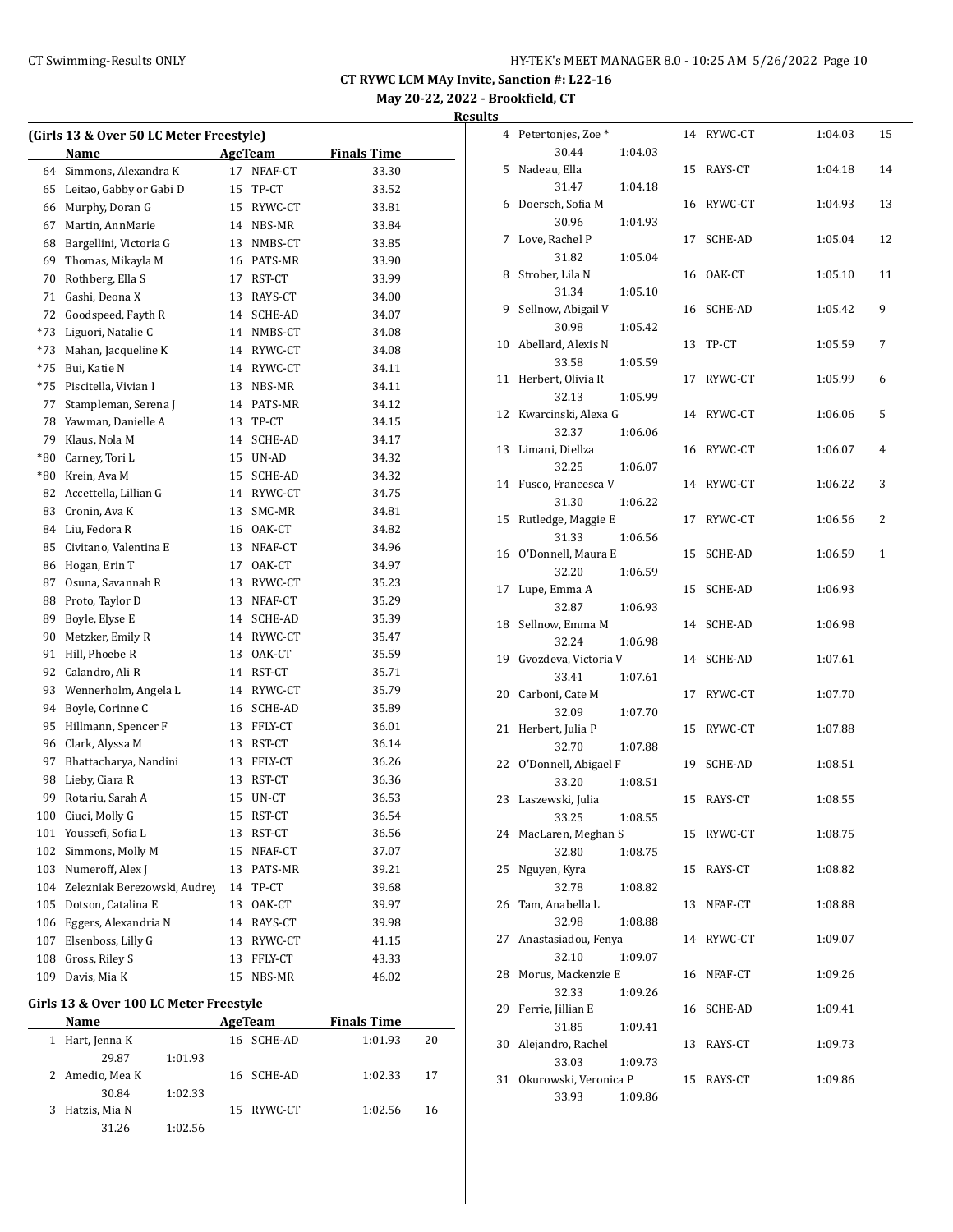**May 20-22, 2022 - Brookfield, CT Results**

| (Girls 13 & Over 100 LC Meter Freestyle) |                             |         |  |            |         |  |
|------------------------------------------|-----------------------------|---------|--|------------|---------|--|
|                                          | Name AgeTeam Finals Time    |         |  |            |         |  |
|                                          | 32 Stoelzel, Liz A          |         |  | 18 UN-CT   | 1:09.88 |  |
|                                          | 32.48                       | 1:09.88 |  |            |         |  |
|                                          | 33 Labadze, Mariam X        |         |  | 15 RAYS-CT | 1:09.93 |  |
|                                          | 32.96                       | 1:09.93 |  |            |         |  |
|                                          | 34 Smallwood, Davinity E    |         |  | 18 GWYB-CT | 1:10.16 |  |
|                                          | 35.05                       | 1:10.16 |  |            |         |  |
|                                          | 35 Tuncoglu, Sophie         |         |  | 16 SMC-MR  | 1:10.38 |  |
|                                          | 33.16                       | 1:10.38 |  |            |         |  |
|                                          | 36 Bryant, Jordyn M         |         |  | 16 NBS-MR  | 1:10.81 |  |
|                                          | 34.42                       | 1:10.81 |  |            |         |  |
| 37                                       | Sohng, Ella M               |         |  | 15 SMC-MR  | 1:10.96 |  |
|                                          | 33.52                       | 1:10.96 |  |            |         |  |
|                                          | 38 Seaver, Ella             |         |  | 16 RYWC-CT | 1:11.56 |  |
|                                          | 34.42                       | 1:11.56 |  |            |         |  |
|                                          | 39 Tran, Thuy<br>33.82      |         |  | 17 RAYS-CT | 1:11.67 |  |
|                                          | 40 Kostelni, Christina T    | 1:11.67 |  | 14 OAK-CT  | 1:11.68 |  |
|                                          | 34.32                       | 1:11.68 |  |            |         |  |
| $*41$                                    | Stewart, Natalie K          |         |  | 16 OAK-CT  | 1:11.85 |  |
|                                          | 33.72                       | 1:11.85 |  |            |         |  |
| $*41$                                    | Citarella, Keira            |         |  | 14 TP-CT   | 1:11.85 |  |
|                                          | 34.66                       | 1:11.85 |  |            |         |  |
|                                          | 43 Bargellini, Victoria G   |         |  | 13 NMBS-CT | 1:12.09 |  |
|                                          | 34.71                       | 1:12.09 |  |            |         |  |
|                                          | 44 Bearz, Rachel E          |         |  | 17 RYWC-CT | 1:12.23 |  |
|                                          | 33.56                       | 1:12.23 |  |            |         |  |
|                                          | 45 Bogdanowicz-Wilson, Emma |         |  | 18 SCHE-AD | 1:12.25 |  |
|                                          | 33.67                       | 1:12.25 |  |            |         |  |
|                                          | 46 Strickland, Lillian E    |         |  | 14 RYWC-CT | 1:12.28 |  |
|                                          | 33.96                       | 1:12.28 |  |            |         |  |
|                                          | 47 Kroll, Bryndle           |         |  | 16 RAYS-CT | 1:12.41 |  |
|                                          | 35.37                       | 1:12.41 |  |            |         |  |
|                                          | 48 Fischer, Grace H         |         |  | 16 RYWC-CT | 1:12.97 |  |
|                                          | 34.17                       | 1:12.97 |  |            |         |  |
|                                          | 49 Krein, Ava M             |         |  | 15 SCHE-AD | 1:13.06 |  |
|                                          | 34.96                       | 1:13.06 |  |            |         |  |
|                                          | 50 Eannotti, Skye M         |         |  | 14 RST-CT  | 1:13.18 |  |
|                                          | 36.68                       | 1:13.18 |  |            |         |  |
| 51                                       | Splendido, Lily K<br>34.97  |         |  | 14 SCHE-AD | 1:13.24 |  |
| 52                                       | Knill, Alexis A             | 1:13.24 |  | 14 SCHE-AD | 1:13.35 |  |
|                                          | 37.28                       | 1:13.35 |  |            |         |  |
| 53                                       | Kiernan, Emily              |         |  | 17 GWYB-CT | 1:13.40 |  |
|                                          | 34.56                       | 1:13.40 |  |            |         |  |
| 54                                       | Murphy, Doran G             |         |  | 15 RYWC-CT | 1:13.45 |  |
|                                          | 35.02                       | 1:13.45 |  |            |         |  |
| 55                                       | Behling, Ella M             |         |  | 16 RYWC-CT | 1:13.46 |  |
|                                          | 36.35                       | 1:13.46 |  |            |         |  |
|                                          | 56 Peterson, Maggie C       |         |  | 13 OAK-CT  | 1:13.53 |  |
|                                          | 35.18                       | 1:13.53 |  |            |         |  |
| 57                                       | Mahan, Jacqueline K         |         |  | 14 RYWC-CT | 1:14.15 |  |
|                                          | 34.96                       | 1:14.15 |  |            |         |  |
|                                          | 58 Klaus, Nola M            |         |  | 14 SCHE-AD | 1:14.19 |  |
|                                          | 35.18                       | 1:14.19 |  |            |         |  |

| 59 | Kennedy, Mia A          |         |    | 14 RAYS-CT | 1:14.41 |
|----|-------------------------|---------|----|------------|---------|
|    | 36.64                   | 1:14.41 |    |            |         |
| 60 | Douglas, Keira K        |         | 13 | NMBS-CT    | 1:14.45 |
|    | 37.48                   | 1:14.45 |    |            |         |
| 61 | Patrick, Jahnii         |         |    | 13 GWYB-CT | 1:14.86 |
|    | 36.24                   | 1:14.86 |    |            |         |
| 62 | Martin, AnnMarie        |         |    | 14 NBS-MR  | 1:14.91 |
|    | 36.97                   | 1:14.91 |    |            |         |
| 63 | Donorfio, Julia         |         | 15 | RAYS-CT    | 1:15.59 |
|    | 35.01                   | 1:15.59 |    |            |         |
| 64 | Cherniske, Lucy C       |         | 13 | NMBS-CT    | 1:15.82 |
|    | 35.27                   | 1:15.82 |    |            |         |
| 65 | Pancrazi, Lexi A        |         |    | 13 NMBS-CT | 1:16.15 |
|    | 38.10                   | 1:16.15 |    |            |         |
| 66 | Simmons, Molly M        |         |    | 15 NFAF-CT | 1:16.64 |
|    | 36.59                   | 1:16.64 |    |            |         |
| 67 | Goodspeed, Fayth R      |         | 14 | SCHE-AD    | 1:16.84 |
|    | 37.54                   | 1:16.84 |    |            |         |
| 68 | Metzker, Emily R        |         |    | 14 RYWC-CT | 1:16.88 |
|    | 34.64                   | 1:16.88 |    |            |         |
| 69 | Carney, Tori L          |         | 15 | UN-AD      | 1:16.97 |
|    | 35.32                   | 1:16.97 |    |            |         |
| 70 | Rotariu, Sarah A        |         | 15 | UN-CT      | 1:17.23 |
|    | 35.30                   | 1:17.23 |    |            |         |
| 71 | Dawes, Syd M            |         |    | 16 NFAF-CT | 1:17.36 |
|    | 37.91                   | 1:17.36 |    |            |         |
| 72 | Piscitella, Vivian I    |         | 13 | NBS-MR     | 1:17.58 |
|    | 35.45                   | 1:17.58 |    |            |         |
| 73 | Sokolewicz, Kate N      |         | 13 | SCHE-AD    | 1:17.59 |
|    | 38.42                   | 1:17.59 |    |            |         |
| 74 | Pugliese, Madelyn       |         |    | 14 RAYS-CT | 1:17.62 |
|    | 36.84                   | 1:17.62 |    |            |         |
| 75 | Bui, Katie N            |         | 14 | RYWC-CT    | 1:17.72 |
|    | 37.19<br>Hill, Phoebe R | 1:17.72 |    |            | 1:17.76 |
| 76 | 36.44                   | 1:17.76 | 13 | OAK-CT     |         |
| 77 | Caputo, Nina M          |         | 13 | SMC-MR     | 1:18.02 |
|    | 36.03                   | 1:18.02 |    |            |         |
| 78 | Accettella, Lillian G   |         |    | 14 RYWC-CT | 1:18.14 |
|    | 37.36                   | 1:18.14 |    |            |         |
| 79 | Escalante, Indah        |         |    | 14 BSY-CT  | 1:18.34 |
|    | 38.59                   | 1:18.34 |    |            |         |
| 80 | Alejandro, Ruth C       |         | 15 | RAYS-CT    | 1:18.41 |
|    | 37.40                   | 1:18.41 |    |            |         |
| 81 | MacLaren, Kate E        |         | 13 | UN-CT      | 1:18.57 |
|    | 38.26                   | 1:18.57 |    |            |         |
| 82 | Bhattacharya, Nandini   |         | 13 | FFLY-CT    | 1:18.80 |
|    | 35.52                   | 1:18.80 |    |            |         |
| 83 | Cronin, Ava K           |         | 13 | SMC-MR     | 1:19.17 |
|    | 36.83                   | 1:19.17 |    |            |         |
| 84 | Burdeshaw, Raegan E     |         | 13 | RAYS-CT    | 1:20.97 |
|    | 37.17                   | 1:20.97 |    |            |         |
| 85 | Wennerholm, Angela L    |         |    | 14 RYWC-CT | 1:21.26 |
|    | 38.81                   | 1:21.26 |    |            |         |
| 86 | Kubic, Caroline B       |         | 13 | FFLY-CT    | 1:21.54 |
|    | 38.85                   | 1:21.54 |    |            |         |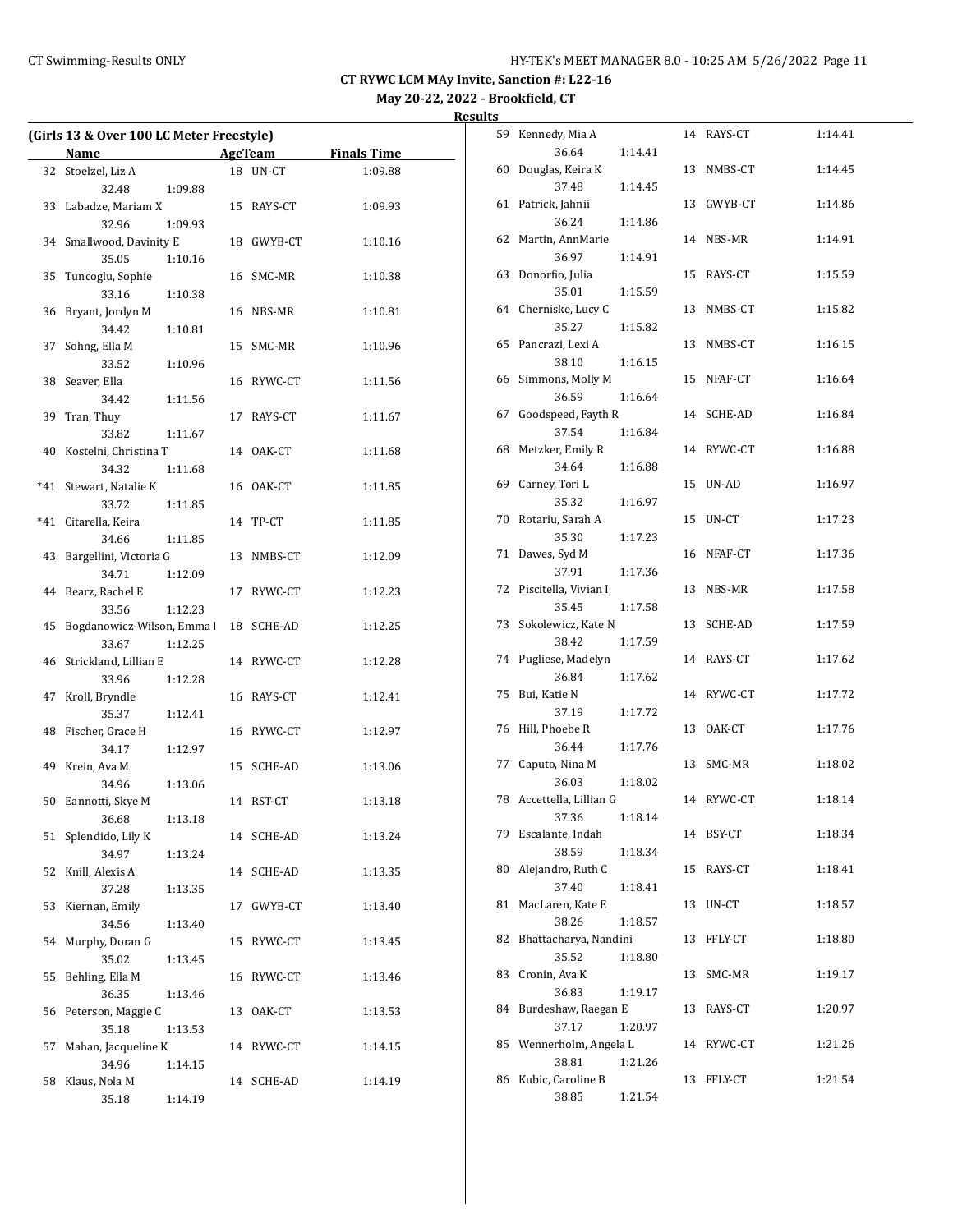**Results**

| (Girls 13 & Over 100 LC Meter Freestyle) |                              |    |                |                    |  |  |  |
|------------------------------------------|------------------------------|----|----------------|--------------------|--|--|--|
|                                          | Name                         |    | <b>AgeTeam</b> | <b>Finals Time</b> |  |  |  |
| 87                                       | Hillmann, Spencer F          | 13 | FFLY-CT        | 1:22.12            |  |  |  |
|                                          | 38.52<br>1:22.12             |    |                |                    |  |  |  |
| 88                                       | Dotson, Catalina E           |    | 13 OAK-CT      | 1:22.36            |  |  |  |
|                                          | 39.25<br>1:22.36             |    |                |                    |  |  |  |
| 89                                       | Patel, Kaya                  |    | 15 TP-CT       | 1:22.46            |  |  |  |
|                                          | 40.70<br>1:22.46             |    |                |                    |  |  |  |
| 90                                       | Liu, Fedora R                |    | 16 OAK-CT      | 1:22.61            |  |  |  |
|                                          | 37.06<br>1:22.61             |    |                |                    |  |  |  |
| 91                                       | Leitao, Gabby or Gabi D      | 15 | TP-CT          | 1:23.11            |  |  |  |
|                                          | 39.56<br>1:23.11             |    |                |                    |  |  |  |
| 92                                       | Meyer, Emma C                |    | 15 NMBS-CT     | 1:25.66            |  |  |  |
|                                          | 41.04<br>1:25.66             |    |                |                    |  |  |  |
| 93                                       | Lieby, Ciara R               |    | 13 RST-CT      | 1:26.17            |  |  |  |
|                                          | 38.82<br>1:26.17             |    |                |                    |  |  |  |
| 94                                       | Osuna, Savannah R            |    | 13 RYWC-CT     | 1:29.02            |  |  |  |
|                                          | 39.59<br>1:29.02             |    |                |                    |  |  |  |
| 95                                       | Santos, Skyler K             |    | 14 NMBS-CT     | 1:29.16            |  |  |  |
|                                          | 43.55<br>1:29.16             |    |                |                    |  |  |  |
| 96                                       | Clark, Lilly G               |    | 13 FFLY-CT     | 1:29.58            |  |  |  |
|                                          | 40.76<br>1:29.58             |    |                |                    |  |  |  |
| 97                                       | Elsenboss, Lilly G           |    | 13 RYWC-CT     | 1:29.65            |  |  |  |
|                                          | 46.82<br>1:29.65             |    |                |                    |  |  |  |
| 98                                       | Numeroff, Alex J             | 13 | PATS-MR        | 1:30.14            |  |  |  |
|                                          | 39.91<br>1:30.14             |    |                |                    |  |  |  |
| 99                                       | Cieslik, Amelia E            |    | 15 RAYS-CT     | 1:30.37            |  |  |  |
|                                          | 41.52<br>1:30.37             |    |                |                    |  |  |  |
| 100                                      | Cellamare, Trilby A          |    | 16 NFAF-CT     | 1:31.43            |  |  |  |
|                                          | 41.16<br>1:31.43             |    |                |                    |  |  |  |
| 101                                      | Zelezniak Berezowski, Audrey |    | 14 TP-CT       | 1:31.99            |  |  |  |
|                                          | 43.77<br>1:31.99             |    |                |                    |  |  |  |
| 102                                      | Eggers, Alexandria N         |    | 14 RAYS-CT     | 1:34.60            |  |  |  |
|                                          | 42.79<br>1:34.60             |    |                |                    |  |  |  |
| 103                                      | Rainville, Melissa           |    | 14 NFAF-CT     | 1:34.94            |  |  |  |
|                                          | 42.05<br>1:34.94             |    |                |                    |  |  |  |
| 104                                      | Biasetti, Kaitlyn N          |    | 13 NFAF-CT     | 1:36.62            |  |  |  |
|                                          | 44.37<br>1:36.62             |    |                |                    |  |  |  |
| 105                                      | Biasetti, Kelly P            |    | 13 NFAF-CT     | 1:37.03            |  |  |  |
|                                          | 47.15<br>1:37.03             |    |                |                    |  |  |  |
|                                          | 106 Zakrzewski, Madalyn D    |    | 13 RAYS-CT     | 1:40.32            |  |  |  |
|                                          | 50.29<br>1:40.32             |    |                |                    |  |  |  |
| 107                                      | Davis, Mia K                 |    | 15 NBS-MR      | 1:42.76            |  |  |  |
|                                          | 45.99<br>1:42.76             |    |                |                    |  |  |  |

## **Girls 13 & Over 200 LC Meter Freestyle**

|    | Name            |         | AgeTeam       | <b>Finals Time</b> |               |  |
|----|-----------------|---------|---------------|--------------------|---------------|--|
| 1  | Love, Rachel P  |         | SCHE-AD<br>17 |                    | 20<br>2:13.63 |  |
|    | 31.88           | 1:06.82 | 1:40.06       | 2:13.63            |               |  |
| 2  | Hart, Jenna K   |         | SCHE-AD<br>16 |                    | 17<br>2:13.83 |  |
|    | 31.69           | 1:06.72 | 1:40.76       | 2:13.83            |               |  |
| 3  | Strober, Lila N |         | OAK-CT<br>16  |                    | 2:14.86<br>16 |  |
|    | 31.31           | 1:05.64 | 1:39.46       | 2:14.86            |               |  |
| 4  | Hatzis, Mia N   |         | RYWC-CT<br>15 |                    | 2:15.84<br>15 |  |
|    | 32.01           | 1:06.40 | 1:42.15       | 2:15.84            |               |  |
| 5. | Nadeau, Ella    |         | RAYS-CT<br>15 |                    | 2:18.05<br>14 |  |
|    | 32.60           | 1:07.93 | 1:44.13       | 2:18.05            |               |  |

|    | 6 Carboni, Cate M             |         | 17 RYWC-CT |         | 2:18.31 | 13 |
|----|-------------------------------|---------|------------|---------|---------|----|
|    | 32.49                         | 1:08.17 | 1:43.61    | 2:18.31 |         |    |
| 7  | Rutledge, Maggie E            |         | 17 RYWC-CT |         | 2:20.81 | 12 |
|    | 32.43                         | 1:09.03 | 1:44.69    | 2:20.81 |         |    |
|    | 8 Amedio, Mea K               |         | 16 SCHE-AD |         | 2:21.02 | 11 |
|    | 32.05                         | 1:09.61 | 1:44.87    | 2:21.02 |         |    |
| 9  | Fuson, Jami M                 |         | 17 SCHE-AD |         | 2:21.44 | 9  |
|    | 33.81                         | 1:10.60 | 1:46.18    | 2:21.44 |         |    |
| 10 | O'Donnell, Maura E            |         | 15 SCHE-AD |         | 2:21.60 | 7  |
|    | 33.89                         | 1:10.96 | 1:46.28    | 2:21.60 |         |    |
| 11 | Herbert, Olivia R             |         | 17 RYWC-CT |         | 2:21.89 | 6  |
|    | 34.21                         | 1:09.63 | 1:46.64    | 2:21.89 |         |    |
| 12 | Petertonjes, Zoe <sup>*</sup> |         | 14 RYWC-CT |         | 2:21.90 | 5  |
|    | 32.44                         | 1:09.76 | 1:45.92    | 2:21.90 |         |    |
| 13 | Limani, Diellza               |         | 16 RYWC-CT |         | 2:25.59 | 4  |
|    | 34.42                         | 1:11.05 | 1:48.58    | 2:25.59 |         |    |
|    | 14 Kwarcinski, Alexa G        |         | 14 RYWC-CT |         | 2:25.69 | 3  |
|    | 32.97                         | 1:10.61 | 1:48.01    | 2:25.69 |         |    |
| 15 | Bilenky, Silvia               |         | 16 PATS-MR |         | 2:26.01 | 2  |
|    | 34.31                         | 1:11.06 | 1:49.94    | 2:26.01 |         |    |
|    | 16 Morus, Mackenzie E         |         | 16 NFAF-CT |         | 2:26.09 | 1  |
|    | 34.33                         | 1:11.20 | 1:49.47    | 2:26.09 |         |    |
|    | 17 O'Donnell, Abigael F       |         | 19 SCHE-AD |         | 2:26.20 |    |
|    | 33.32                         | 1:10.55 | 1:47.82    | 2:26.20 |         |    |
| 18 | Suter, Caroline L             |         | 14 RYWC-CT |         | 2:26.78 |    |
|    | 34.86                         | 1:12.52 | 1:50.16    | 2:26.78 |         |    |
| 19 | Lyons, Abby M                 |         | 16 SCHE-AD |         | 2:27.19 |    |
|    | 34.07                         | 1:11.50 | 1:48.70    | 2:27.19 |         |    |
| 20 | Edney, Ziggy H                |         | 15 OAK-CT  |         | 2:27.93 |    |
|    | 33.43                         | 1:11.60 | 1:50.15    | 2:27.93 |         |    |
| 21 | Ferrie, Jillian E             |         | 16 SCHE-AD |         | 2:28.10 |    |
|    | 33.85                         | 1:12.14 | 1:50.56    | 2:28.10 |         |    |
| 22 | Carousso, Natalie M           |         | 14 SMC-MR  |         | 2:28.38 |    |
|    | 34.90                         | 1:11.54 | 1:51.48    |         |         |    |
| 23 | Gerbes, Elle V                |         | 15 NBS-MR  | 2:28.38 | 2:28.63 |    |
|    |                               |         | 1:51.56    |         |         |    |
|    | 34.48                         | 1:13.99 |            | 2:28.63 |         |    |
|    | 24 Gvozdeva, Victoria V       |         | 14 SCHE-AD |         | 2:28.91 |    |
|    | 34.69                         | 1:14.12 | 1:52.35    | 2:28.91 |         |    |
| 25 | Rothberg, Ella S              |         | 17 RST-CT  |         | 2:29.23 |    |
|    | 34.34                         | 1:13.80 | 1:51.55    | 2:29.23 |         |    |
|    | 26 Quested, Bluebell B        |         | 13 PATS-MR |         | 2:29.93 |    |
|    | 34.46                         | 1:12.96 | 1:52.30    | 2:29.93 |         |    |
| 27 | Nguyen, Kyra                  |         | 15 RAYS-CT |         | 2:30.68 |    |
|    | 35.56                         | 1:13.66 | 1:53.81    | 2:30.68 |         |    |
| 28 | Helmke, Eva M                 |         | 17 RST-CT  |         | 2:30.88 |    |
|    | 34.97                         | 1:12.57 | 1:53.69    | 2:30.88 |         |    |
| 29 | Laszewski, Julia              |         | 15 RAYS-CT |         | 2:31.07 |    |
|    | 35.29                         | 1:15.77 | 1:53.87    | 2:31.07 |         |    |
| 30 | Sellnow, Emma M               |         | 14 SCHE-AD |         | 2:31.14 |    |
|    | 37.03                         | 1:16.96 | 1:54.42    | 2:31.14 |         |    |
| 31 | Zenner, Jacklyn M             |         | 14 SCHE-AD |         | 2:31.47 |    |
|    | 34.23                         | 1:12.87 | 1:51.86    | 2:31.47 |         |    |
| 32 | Anastasiadou, Fenya           |         | 14 RYWC-CT |         | 2:32.09 |    |
|    | 34.68                         | 1:14.83 | 1:53.74    | 2:32.09 |         |    |
| 33 | Bryant, Jordyn M              |         | 16 NBS-MR  |         | 2:32.23 |    |
|    | 34.24                         | 1:12.98 | 1:52.41    | 2:32.23 |         |    |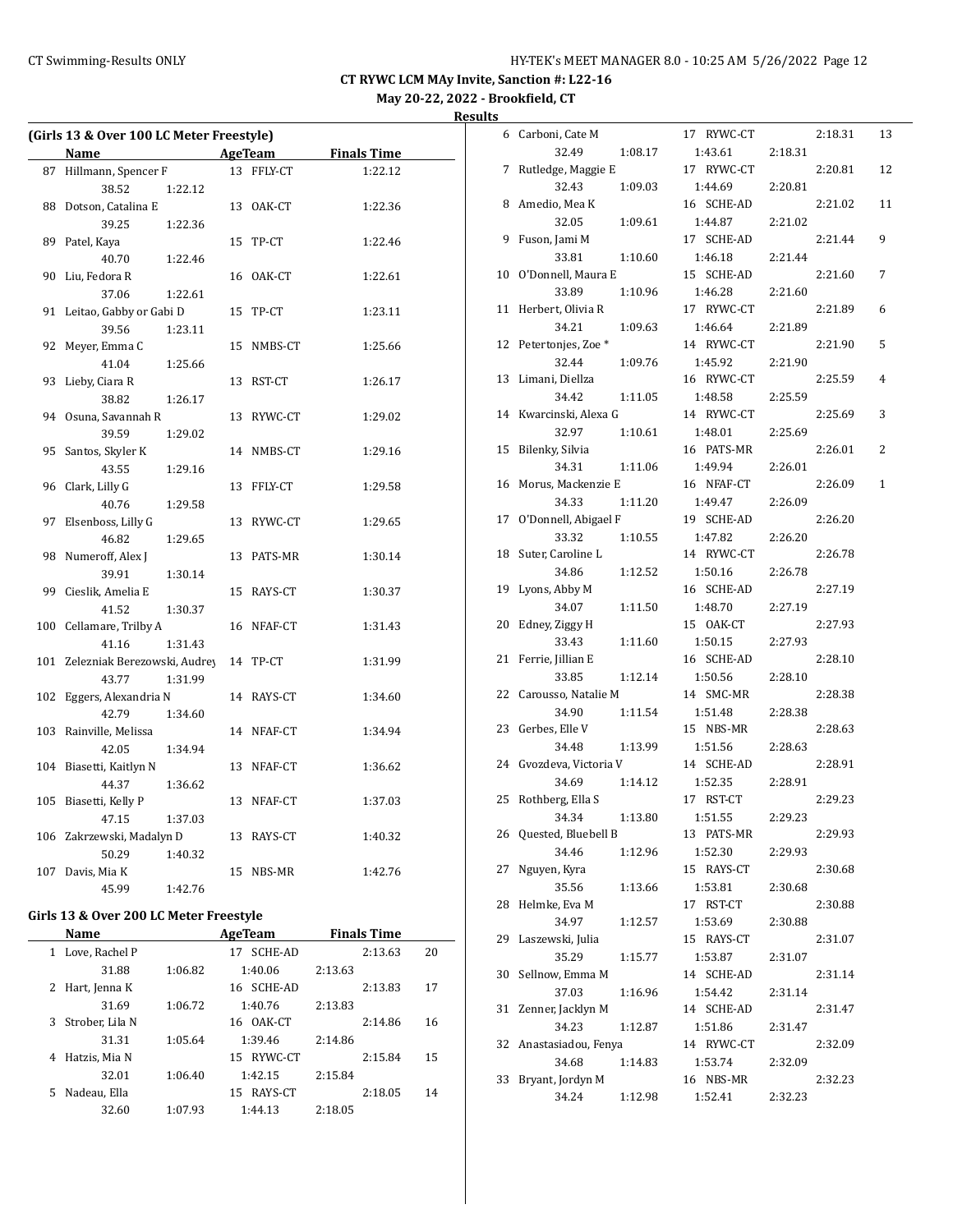|    | (Girls 13 & Over 200 LC Meter Freestyle) |                           |                    |  |
|----|------------------------------------------|---------------------------|--------------------|--|
|    | Name                                     | <b>Example 21 AgeTeam</b> | <b>Finals Time</b> |  |
|    | 34 Stoelzel, Liz A                       | 18 UN-CT                  | 2:33.06            |  |
|    | 34.29                                    | 1:54.22<br>1:12.18        | 2:33.06            |  |
| 35 | Splendido, Lily K                        | 14 SCHE-AD                | 2:33.51            |  |
|    | 35.44                                    | 1:54.65<br>1:15.31        | 2:33.51            |  |
| 36 | Okurowski, Veronica P                    | 15 RAYS-CT                | 2:33.76            |  |
|    | 34.83                                    | 1:14.41<br>1:54.61        | 2:33.76            |  |
| 37 | Vongsouvanh, Katherine A                 | 14 RYWC-CT                | 2:34.36            |  |
|    | 34.04                                    | 1:13.51<br>1:54.04        | 2:34.36            |  |
| 38 | Strickland, Lillian E                    | 14 RYWC-CT                | 2:34.41            |  |
|    | 36.00                                    | 1:15.30<br>1:55.83        | 2:34.41            |  |
| 39 | Millott, Nadia E                         | 14 RST-CT                 | 2:34.70            |  |
|    | 36.82                                    | 1:16.66<br>1:57.03        | 2:34.70            |  |
| 40 | Bogdanowicz-Wilson, Emma                 | 18 SCHE-AD                | 2:35.06            |  |
|    | 35.08                                    | 1:15.38<br>1:56.50        | 2:35.06            |  |
| 41 | Shew, Anna E                             | 16 RST-CT                 | 2:35.12            |  |
|    | 35.77                                    | 1:15.48<br>1:55.56        | 2:35.12            |  |
| 42 | Klaus, Nola M                            | 14 SCHE-AD                | 2:36.01            |  |
|    | 37.74                                    | 1:16.85<br>1:58.80        | 2:36.01            |  |
| 43 | Labadze, Mariam X                        | 15 RAYS-CT                | 2:36.03            |  |
|    | 37.42                                    | 1:17.07<br>1:56.92        | 2:36.03            |  |
|    | 44 Lupe, Emma A                          | 15 SCHE-AD                | 2:36.17            |  |
|    | 36.12                                    | 1:14.75<br>1:57.84        | 2:36.17            |  |
| 45 | Smallwood, Davinity E                    | 18 GWYB-CT                | 2:37.13            |  |
|    | 35.74                                    | 1:16.95<br>1:57.10        | 2:37.13            |  |
| 46 | Sohng, Ella M                            | 15 SMC-MR                 | 2:37.25            |  |
|    | 34.70                                    | 1:15.40<br>1:56.21        | 2:37.25            |  |
| 47 | Nagel, Jessica S                         | 13 TP-CT                  | 2:37.84            |  |
|    | 36.38                                    | 1:18.20<br>1:57.91        | 2:37.84            |  |
| 48 | Alejandro, Rachel                        | 13 RAYS-CT                | 2:37.92            |  |
|    | 37.17                                    | 1:19.21<br>1:58.42        | 2:37.92            |  |
| 49 | Martinez, Renata A                       | 13 PATS-MR                | 2:37.95            |  |
|    | 36.10                                    | 1:16.76<br>1:56.75        | 2:37.95            |  |
| 50 | Seaver, Ella                             | 16 RYWC-CT                | 2:38.15            |  |
|    | 34.97                                    | 1:15.79<br>1:56.96        | 2:38.15            |  |
| 51 | Krein, Ava M                             | 15 SCHE-AD                | 2:39.02            |  |
|    | 36.67                                    | 1:18.12<br>1:58.67        | 2:39.02            |  |
| 52 | Crews, Abby B                            | 14 NBS-MR                 | 2:40.82            |  |
|    | 38.09                                    | 1:17.52<br>2:00.87        | 2:40.82            |  |
| 53 | Eannotti, Skye M                         | 14 RST-CT                 | 2:41.13            |  |
|    | 36.51                                    | 1:59.67<br>1:19.20        | 2:41.13            |  |
| 54 | Kroll, Bryndle                           | 16 RAYS-CT                | 2:42.22            |  |
|    | 36.90                                    | 1:17.73<br>2:00.93        | 2:42.22            |  |
| 55 | Martin, AnnMarie                         | 14 NBS-MR                 | 2:42.28            |  |
|    | 39.27                                    | 2:03.94<br>1:20.94        | 2:42.28            |  |
| 56 | Tran, Thuy                               | 17 RAYS-CT                | 2:42.66            |  |
|    | 35.67                                    | 1:17.39<br>1:59.71        | 2:42.66            |  |
| 57 | Mahan, Jacqueline K                      | 14 RYWC-CT                | 2:43.24            |  |
|    | 36.78                                    | 1:18.10<br>2:01.78        | 2:43.24            |  |
| 58 | Goodspeed, Fayth R                       | 14 SCHE-AD                | 2:43.44            |  |
|    | 37.86                                    | 1:17.57<br>1:59.18        | 2:43.44            |  |
| 59 | Douglas, Keira K                         | 13 NMBS-CT                | 2:43.92            |  |
|    | 38.43                                    | 1:21.95<br>2:04.29        | 2:43.92            |  |
| 60 | Pugliese, Madelyn                        | 14 RAYS-CT                | 2:44.59            |  |
|    | 37.80                                    | 1:19.73<br>2:02.06        | 2:44.59            |  |
|    |                                          |                           |                    |  |

| 61 | Carrier-Holt, Kenzie K  |         |    | 14 OAK-CT  |         | 2:45.12 |
|----|-------------------------|---------|----|------------|---------|---------|
|    | 37.68                   | 1:20.83 |    | 2:45.12    |         |         |
| 62 | Hill, Phoebe R          |         |    | 13 OAK-CT  |         | 2:45.22 |
|    | 37.62                   | 1:20.26 |    | 2:04.22    | 2:45.22 |         |
| 63 | Simmons, Alexandra K    |         |    | 17 NFAF-CT |         | 2:45.30 |
|    | 36.68                   | 1:19.97 |    | 2:02.42    | 2:45.30 |         |
| 64 | Boyle, Elyse E          |         |    | 14 SCHE-AD |         | 2:45.62 |
|    | 38.96                   | 1:21.27 |    | 2:04.26    | 2:45.62 |         |
| 65 | Piscitella, Vivian I    |         |    | 13 NBS-MR  |         | 2:46.52 |
|    | 37.28                   | 1:20.38 |    | 2:03.45    | 2:46.52 |         |
| 66 | Cherniske, Lucy C       |         |    | 13 NMBS-CT |         | 2:46.63 |
|    | 36.79                   | 1:20.84 |    | 2:04.26    | 2:46.63 |         |
| 67 | Rotariu, Sarah A        |         |    | 15 UN-CT   |         | 2:49.00 |
|    | 38.02                   | 1:23.58 |    | 2:07.56    | 2:49.00 |         |
| 68 | Patrick, Jahnii         |         |    | 13 GWYB-CT |         | 2:49.38 |
|    | 39.20                   | 1:23.04 |    | 2:08.45    | 2:49.38 |         |
| 69 | Cronin, Ava K           |         |    | 13 SMC-MR  |         | 2:49.53 |
|    | 39.17                   | 1:24.31 |    | 2:07.98    | 2:49.53 |         |
| 70 | Carney, Tori L          |         |    | 15 UN-AD   |         | 2:49.93 |
|    | 35.46                   | 1:18.46 |    | 2:03.01    | 2:49.93 |         |
| 71 | Accettella, Lillian G   |         |    | 14 RYWC-CT |         | 2:49.97 |
|    | 39.50                   | 1:22.98 |    | 2:08.66    | 2:49.97 |         |
| 72 | Bui, Katie N            |         |    | 14 RYWC-CT |         | 2:50.04 |
|    | 37.36                   | 1:20.23 |    | 2:07.27    | 2:50.04 |         |
| 73 | Ortega, Camila T        |         |    | 14 RYWC-CT |         | 2:50.32 |
|    | 38.75                   | 1:21.44 |    | 2:07.34    | 2:50.32 |         |
| 74 | Civitano, Valentina E   |         |    | 13 NFAF-CT |         | 2:53.10 |
|    | 39.33                   | 1:23.61 |    | 2:08.13    | 2:53.10 |         |
| 75 | Liguori, Natalie C      |         |    | 14 NMBS-CT |         | 2:53.12 |
|    | 40.67                   | 1:25.67 |    | 2:14.16    | 2:53.12 |         |
| 76 | Wennerholm, Angela L    |         |    | 14 RYWC-CT |         | 2:56.30 |
|    | 40.70                   | 1:24.83 |    | 2:12.12    | 2:56.30 |         |
| 77 | Dotson, Catalina E      |         |    | 13 OAK-CT  |         | 2:56.33 |
|    | 38.56                   | 1:24.61 |    | 2:10.99    | 2:56.33 |         |
| 78 | Escalante, Indah        |         |    | 14 BSY-CT  |         | 2:56.35 |
|    | 40.58                   | 1:24.50 |    | 2:12.98    | 2:56.35 |         |
| 79 | Bhattacharya, Nandini   |         |    | 13 FFLY-CT |         | 2:56.81 |
|    | 40.00                   | 1:25.16 |    | 2:11.43    | 2:56.81 |         |
| 80 | Ciuci, Molly G          |         |    | 15 RST-CT  |         | 2:58.27 |
|    | 38.50                   | 1:25.09 |    | 2:11.06    | 2:58.27 |         |
| 81 | Metzker, Emily R        |         |    | 14 RYWC-CT |         | 3:01.03 |
|    | 39.57                   | 1:27.13 |    | 2:15.20    | 3:01.03 |         |
| 82 | Burdeshaw, Raegan E     |         | 13 | RAYS-CT    |         | 3:03.68 |
|    | 41.63                   | 1:26.93 |    | 2:19.49    | 3:03.68 |         |
| 83 | Hillmann, Spencer F     |         |    | 13 FFLY-CT |         | 3:05.00 |
|    | 43.50                   | 1:29.68 |    | 2:18.72    | 3:05.00 |         |
| 84 | Calandro, Ali R         |         |    | 14 RST-CT  |         | 3:11.06 |
|    | 41.02                   | 1:33.28 |    | 2:00.80    | 3:11.06 |         |
| 85 | Leitao, Gabby or Gabi D |         |    | 15 TP-CT   |         | 3:11.62 |
|    | 42.66                   | 1:30.52 |    | 2:24.57    | 3:11.62 |         |
| 86 | Pilch, Isabella H       |         |    | 13 NMBS-CT |         | 3:12.24 |
|    | 41.52                   | 1:31.88 |    | 2:23.25    | 3:12.24 |         |
| 87 | Youssefi, Sofia L       |         |    | 13 RST-CT  |         | 3:13.17 |
|    | 44.28                   | 1:35.12 |    | 2:24.98    | 3:13.17 |         |
| 88 | Lieby, Ciara R          |         |    | 13 RST-CT  |         | 3:14.25 |
|    | 42.62                   |         |    | 2:26.84    | 3:14.25 |         |
|    |                         |         |    |            |         |         |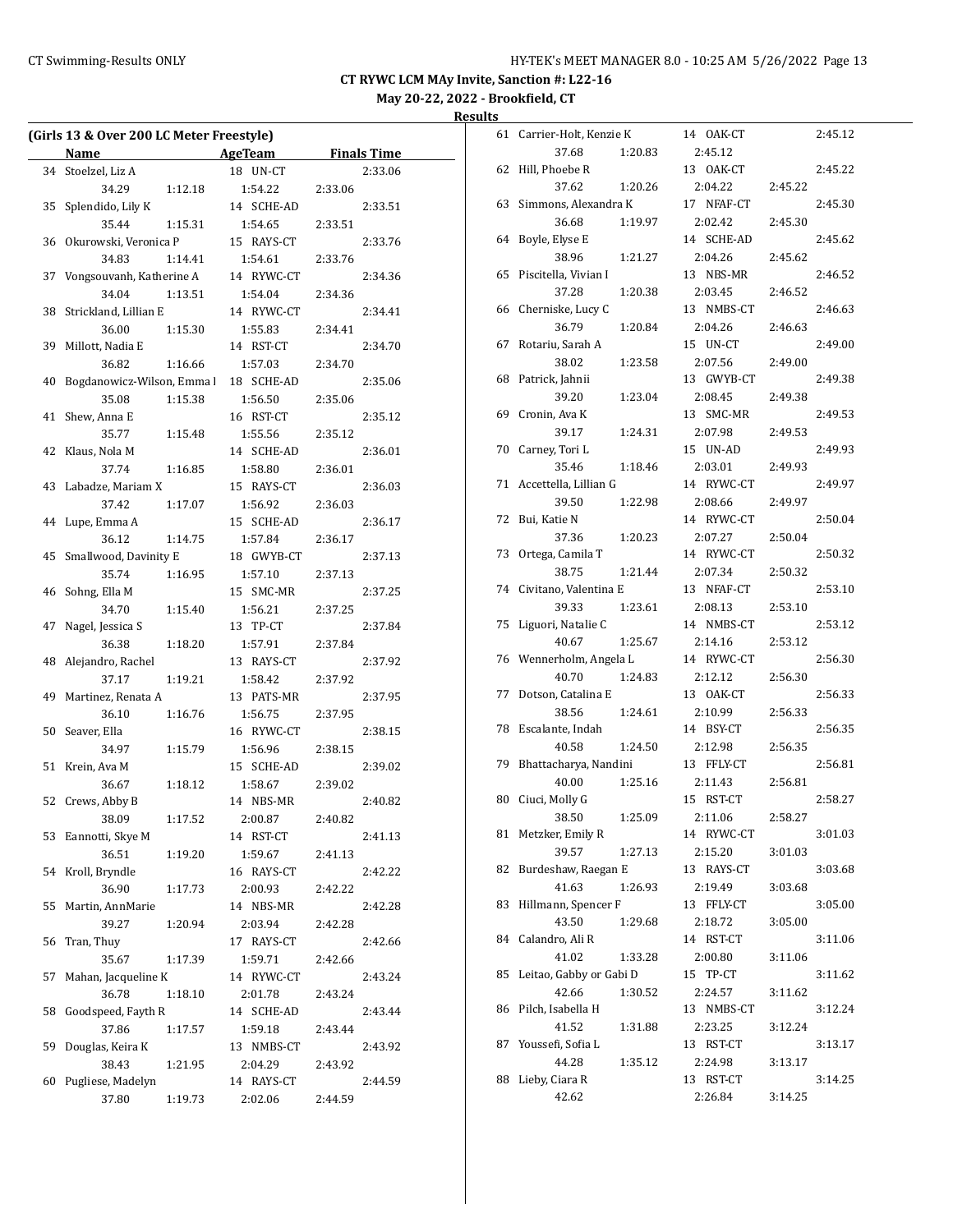**May 20-22, 2022 - Brookfield, CT**

| (Girls 13 & Over 200 LC Meter Freestyle) |                                         |         |    |                |                    |    |  |  |
|------------------------------------------|-----------------------------------------|---------|----|----------------|--------------------|----|--|--|
|                                          | Name                                    |         |    | <b>AgeTeam</b> | <b>Finals Time</b> |    |  |  |
|                                          | 89 Elsenboss, Lilly G                   |         |    | 13 RYWC-CT     | 3:14.57            |    |  |  |
|                                          | 44.84                                   | 1:35.91 |    | 2:26.30        | 3:14.57            |    |  |  |
| 90                                       | Eggers, Alexandria N                    |         |    | 14 RAYS-CT     | 3:20.26            |    |  |  |
|                                          | 45.32                                   |         |    |                |                    |    |  |  |
|                                          |                                         | 1:38.56 |    | 2:29.30        | 3:20.26            |    |  |  |
|                                          | 91 Gross, Riley S                       |         |    | 13 FFLY-CT     | 3:24.87            |    |  |  |
|                                          | 44.89                                   | 1:36.67 |    | 3:24.87        |                    |    |  |  |
|                                          | Girls 13 & Over 100 LC Meter Backstroke |         |    |                |                    |    |  |  |
|                                          | Name                                    |         |    | AgeTeam        | <b>Finals Time</b> |    |  |  |
|                                          | 1 Hatzis, Mia N                         |         |    | 15 RYWC-CT     | 1:09.56            | 20 |  |  |
|                                          | 33.50                                   | 1:09.56 |    |                |                    |    |  |  |
|                                          | 2 Hart, Jenna K                         |         |    | 16 SCHE-AD     | 1:09.87            | 17 |  |  |
|                                          | 33.46                                   | 1:09.87 |    |                |                    |    |  |  |
| 3                                        | Amedio, Mea K                           |         |    | 16 SCHE-AD     | 1:12.08            | 16 |  |  |
|                                          | 34.57                                   | 1:12.08 |    |                |                    |    |  |  |
|                                          | 4 Nadeau, Ella                          |         |    | 15 RAYS-CT     | 1:12.87            | 15 |  |  |
|                                          | 35.66                                   | 1:12.87 |    |                |                    |    |  |  |
| 5                                        | Fusco, Francesca V                      |         |    | 14 RYWC-CT     | 1:12.90            | 14 |  |  |
|                                          | 34.81                                   | 1:12.90 |    |                |                    |    |  |  |
|                                          | 6 MacLaren, Meghan S                    |         | 15 | RYWC-CT        | 1:13.54            | 13 |  |  |
|                                          | 37.00                                   | 1:13.54 |    |                |                    |    |  |  |
| 7                                        | Love, Rachel P                          |         | 17 | <b>SCHE-AD</b> | 1:15.05            | 12 |  |  |
|                                          | 36.55                                   | 1:15.05 |    |                |                    |    |  |  |
| 8                                        | Zenner, Jacklyn M                       |         | 14 | SCHE-AD        | 1:15.56            | 11 |  |  |
|                                          | 37.34                                   | 1:15.56 |    |                |                    |    |  |  |
| 9                                        | Lupe, Emma A                            |         | 15 | SCHE-AD        | 1:16.18            | 9  |  |  |
|                                          | 38.80                                   | 1:16.18 |    |                |                    |    |  |  |
| 10                                       | Gvozdeva, Victoria V                    |         |    | 14 SCHE-AD     | 1:16.41            | 7  |  |  |
|                                          | 37.61                                   | 1:16.41 |    |                |                    |    |  |  |
| 11                                       | Strober, Lila N                         |         |    | 16 OAK-CT      | 1:16.69            | 6  |  |  |
|                                          | 38.87                                   | 1:16.69 |    |                |                    |    |  |  |
|                                          | 12 Petertonjes, Zoe *                   |         |    | 14 RYWC-CT     | 1:16.90            | 5  |  |  |
|                                          | 37.06                                   | 1:16.90 |    |                |                    |    |  |  |
| 13                                       | Tennyson, Val L                         |         | 15 | SCHE-AD        | 1:17.06            | 4  |  |  |
|                                          | 36.85                                   | 1:17.06 |    |                |                    |    |  |  |
| 14                                       | Lyons, Abby M                           |         |    | 16 SCHE-AD     | 1:17.52            | 3  |  |  |
|                                          | 39.28                                   | 1:17.52 |    |                |                    |    |  |  |
|                                          | 15 Stoelzel, Liz A                      |         |    | UN-CT          | 1:17.84            | 2  |  |  |
|                                          | 38.05                                   | 1:17.84 | 18 |                |                    |    |  |  |
|                                          | 16 Sellnow, Abigail V                   |         |    | 16 SCHE-AD     | 1:17.88            | 1  |  |  |
|                                          | 36.86                                   |         |    |                |                    |    |  |  |
| 17                                       | Bilenky, Silvia                         | 1:17.88 |    | 16 PATS-MR     | 1:17.89            |    |  |  |
|                                          | 39.53                                   |         |    |                |                    |    |  |  |
|                                          |                                         | 1:17.89 |    |                |                    |    |  |  |
| 18                                       | Sellnow, Emma M                         |         | 14 | SCHE-AD        | 1:18.15            |    |  |  |
|                                          | 37.90                                   | 1:18.15 |    |                |                    |    |  |  |
| 19                                       | Tuncoglu, Sophie                        |         | 16 | SMC-MR         | 1:18.22            |    |  |  |
|                                          | 36.63                                   | 1:18.22 |    |                |                    |    |  |  |
| 20                                       | Laszewski, Julia                        |         | 15 | RAYS-CT        | 1:18.62            |    |  |  |
|                                          | 37.62                                   | 1:18.62 |    |                |                    |    |  |  |
| 21                                       | O'Donnell, Abigael F                    |         | 19 | SCHE-AD        | 1:18.76            |    |  |  |
|                                          | 37.19                                   | 1:18.76 |    |                |                    |    |  |  |
| 22                                       | Rutledge, Maggie E                      |         | 17 | RYWC-CT        | 1:19.66            |    |  |  |
|                                          | 37.89                                   | 1:19.66 |    |                |                    |    |  |  |
| 23                                       | Limani, Diellza                         |         | 16 | RYWC-CT        | 1:20.47            |    |  |  |
|                                          | 38.03                                   | 1:20.47 |    |                |                    |    |  |  |

| 24 | Smallwood, Davinity E      |         |    | 18 GWYB-CT | 1:20.77 |
|----|----------------------------|---------|----|------------|---------|
|    | 39.22                      | 1:20.77 |    |            |         |
| 25 | Bryant, Jordyn M           |         |    | 16 NBS-MR  | 1:20.83 |
|    | 37.52                      | 1:20.83 |    |            |         |
| 26 | Anastasiadou, Fenya        |         |    | 14 RYWC-CT | 1:20.93 |
|    | 40.82                      | 1:20.93 |    |            |         |
| 27 | Bargellini, Victoria G     |         | 13 | NMBS-CT    | 1:21.08 |
|    | 38.69                      | 1:21.08 |    |            |         |
| 28 | Abellard, Alexis N         |         | 13 | TP-CT      | 1:21.29 |
|    | 38.65                      | 1:21.29 |    |            |         |
| 29 | Mahan, Jacqueline K        |         |    | 14 RYWC-CT | 1:21.50 |
|    | 39.00                      | 1:21.50 |    |            |         |
| 30 | Sohng, Ella M              |         | 15 | SMC-MR     | 1:21.54 |
|    | 40.37                      | 1:21.54 |    |            |         |
| 31 | Seaver, Ella               |         | 16 | RYWC-CT    | 1:21.79 |
|    |                            |         |    |            |         |
|    | 38.18                      | 1:21.79 |    |            |         |
| 32 | Reitzen, Mia J             |         | 13 | SMC-MR     | 1:21.88 |
|    | 38.17                      | 1:21.88 |    |            |         |
| 33 | Adams, Abby                |         | 16 | TP-CT      | 1:22.87 |
|    | 40.50                      | 1:22.87 |    |            |         |
| 34 | Stewart, Natalie K         |         |    | 16 OAK-CT  | 1:23.20 |
|    | 40.95                      | 1:23.20 |    |            |         |
| 35 | Tam, Anabella L            |         | 13 | NFAF-CT    | 1:23.33 |
|    | 37.62                      | 1:23.33 |    |            |         |
| 36 | Kroll, Bryndle             |         |    | 16 RAYS-CT | 1:23.34 |
|    | 39.19                      | 1:23.34 |    |            |         |
| 37 | Kennedy, Mia A             |         |    | 14 RAYS-CT | 1:23.39 |
|    | 40.32                      | 1:23.39 |    |            |         |
| 38 | Okurowski, Veronica P      |         | 15 | RAYS-CT    | 1:24.02 |
|    | 40.22                      | 1:24.02 |    |            |         |
| 39 | Griffith, Sarah            |         | 18 | GWYB-CT    | 1:24.60 |
|    | 42.32                      | 1:24.60 |    |            |         |
| 40 | Krein, Ava M               |         | 15 | SCHE-AD    | 1:24.71 |
|    | 41.71                      | 1:24.71 |    |            |         |
| 41 | Knill, Alexis A            |         | 14 | SCHE-AD    | 1:24.90 |
|    | 40.97                      | 1:24.90 |    |            |         |
| 42 | Murphy, Doran G            |         |    | 15 RYWC-CT | 1:25.65 |
|    | 42.01                      | 1:25.65 |    |            |         |
| 43 | Nguyen, Kyra               |         | 15 | RAYS-CT    | 1:25.98 |
|    | 40.73                      | 1:25.98 |    |            |         |
| 44 | Labadze, Mariam X          |         |    | 15 RAYS-CT | 1:26.18 |
|    | 42.23                      | 1:26.18 |    |            |         |
| 45 | Dawes, Syd M               |         |    | 16 NFAF-CT | 1:26.50 |
|    | 40.65                      | 1:26.50 |    |            |         |
| 46 | Bearz, Rachel E            |         | 17 | RYWC-CT    | 1:26.99 |
|    | 41.98                      | 1:26.99 |    |            |         |
| 47 | Citarella, Keira           |         | 14 | TP-CT      | 1:27.39 |
|    | 41.99                      | 1:27.39 |    |            |         |
| 48 | Kiernan, Emily             |         | 17 | GWYB-CT    | 1:27.44 |
|    | 41.18                      | 1:27.44 |    |            |         |
| 49 | Douglas, Keira K           |         | 13 | NMBS-CT    | 1:27.69 |
|    |                            |         |    |            |         |
| 50 | 45.24<br>Cherniske, Lucy C | 1:27.69 | 13 |            |         |
|    | 44.92                      |         |    | NMBS-CT    | 1:27.85 |
|    |                            | 1:27.85 |    |            |         |
| 51 | Suter, Caroline L          |         |    | 14 RYWC-CT | 1:28.05 |
|    | 41.42                      | 1:28.05 |    | 13 FFLY-CT |         |
| 52 | Kubic, Caroline B          |         |    |            | 1:28.63 |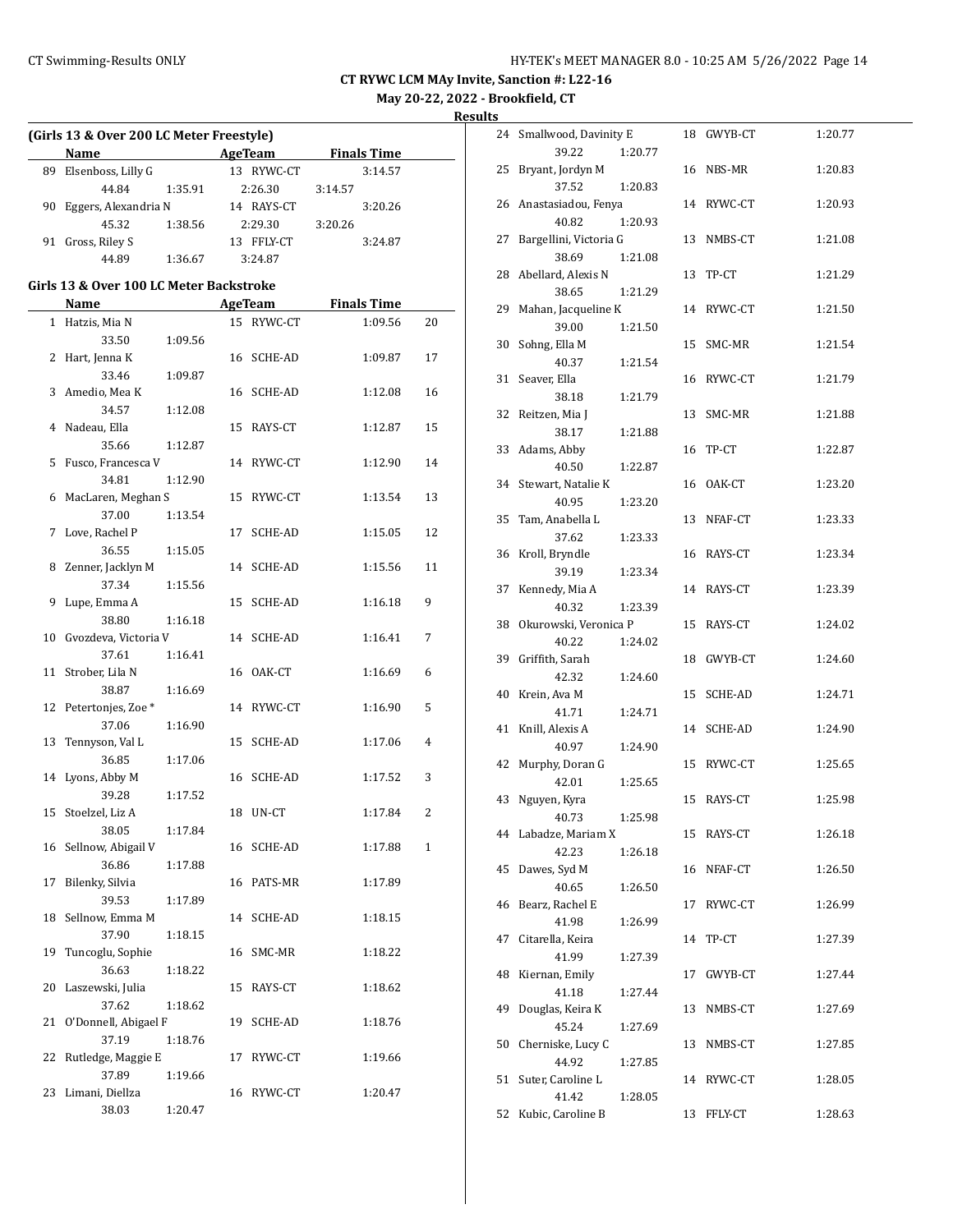**May 20-22, 2022 - Brookfield, CT**

**Results**

|          | (Girls 13 & Over 100 LC Meter Backstroke) |    |                 |                    |
|----------|-------------------------------------------|----|-----------------|--------------------|
|          | Name                                      |    | <b>AgeTeam</b>  | <b>Finals Time</b> |
| 53       | Donorfio, Julia                           |    | 15 RAYS-CT      | 1:29.64            |
|          | 42.55<br>1:29.64                          |    |                 |                    |
| 54       | Eannotti, Skye M                          |    | 14 RST-CT       | 1:29.69            |
|          | 45.57<br>1:29.69                          |    |                 |                    |
| 55       | Bui, Katie N                              |    | 14 RYWC-CT      | 1:30.08            |
|          | 41.75<br>1:30.08                          |    |                 |                    |
| 56       | Patrick, Jahnii                           |    | 13 GWYB-CT      | 1:30.23            |
|          | 45.84<br>1:30.23                          |    |                 |                    |
| 57       | McGlynn, Samara M                         |    | 14 TP-CT        | 1:30.78            |
|          | 42.46<br>1:30.78                          |    |                 |                    |
| 58       | Sokolewicz, Kate N                        |    | 13 SCHE-AD      | 1:31.50            |
|          | 43.66<br>1:31.50                          |    |                 |                    |
| 59       | Martin, AnnMarie                          |    | 14 NBS-MR       | 1:32.81            |
|          | 43.59<br>1:32.81                          |    |                 |                    |
| 60       | Alejandro, Rachel                         |    | 13 RAYS-CT      | 1:33.20            |
|          | 44.61<br>1:33.20                          |    |                 |                    |
| 61       | Accettella, Lillian G                     |    | 14 RYWC-CT      | 1:33.38            |
|          | 44.82<br>1:33.38                          |    |                 |                    |
| 62       | Metzker, Emily R                          |    | 14 RYWC-CT      | 1:34.12            |
|          | 45.39<br>1:34.12                          |    |                 |                    |
| 63       | Pancrazi, Lexi A                          |    | 13 NMBS-CT      | 1:34.42            |
| 64       | Tran, Thuy                                |    | 17 RAYS-CT      | 1:34.45            |
| 65       | Alejandro, Ruth C                         | 15 | RAYS-CT         | 1:34.63            |
| 66       | 45.76<br>1:34.63<br>Meyer, Emma C         |    | 15 NMBS-CT      | 1:34.86            |
|          | 45.74<br>1:34.86                          |    |                 |                    |
| 67       | Eggers, Alexandria N                      |    | 14 RAYS-CT      | 1:34.92            |
|          | 47.98<br>1:34.92                          |    |                 |                    |
| 68       | Caputo, Nina M                            | 13 | SMC-MR          | 1:35.09            |
|          | 44.47<br>1:35.09                          |    |                 |                    |
| 69       | Pugliese, Madelyn                         |    | 14 RAYS-CT      | 1:35.85            |
|          | 48.51<br>1:35.85                          |    |                 |                    |
| 70       | Hillmann, Spencer F                       |    | 13 FFLY-CT      | 1:36.70            |
|          | 47.69<br>1:36.70                          |    |                 |                    |
|          | 71 Wennerholm, Angela L                   |    | 14 RYWC-CT      | 1:36.98            |
|          | 45.63<br>1:36.98                          |    |                 |                    |
|          | 72 Burdeshaw, Raegan E                    |    | 13 RAYS-CT      | 1:38.43            |
|          | 47.75 1:38.43                             |    |                 |                    |
| 73       | Santos, Skyler K                          |    | 14 NMBS-CT      | 1:40.88            |
|          | 48.89<br>1:40.88                          |    |                 |                    |
| 74       | Zelezniak Berezowski, Audrey              | 14 | TP-CT           | 1:41.17            |
|          | 50.55<br>1:41.17                          |    |                 |                    |
| 75       | Leitao, Gabby or Gabi D                   | 15 | TP-CT           | 1:41.80            |
|          | 51.33<br>1:41.80                          |    |                 |                    |
| 76       | Cellamare, Trilby A                       | 16 | NFAF-CT         | 1:45.31            |
|          | 51.98<br>1:45.31                          |    |                 |                    |
| 77       | Escalante, Indah                          | 14 | BSY-CT          | 1:45.67            |
|          | 49.85<br>1:45.67                          |    |                 |                    |
| 78       | Clark, Lilly G                            | 13 | ${\tt FFLY-CT}$ | 1:47.34            |
| 79       | Biasetti, Kaitlyn N                       | 13 | NFAF-CT         | 1:49.08            |
| 80       | Cieslik, Amelia E                         | 15 | RAYS-CT         | 1:50.46            |
|          | 47.38<br>1:50.46<br>Gross, Riley S        |    | 13 FFLY-CT      | 1:52.92            |
| 81<br>82 | Zakrzewski, Madalyn D                     | 13 |                 |                    |
|          |                                           |    | RAYS-CT         | 1:53.55            |

| .  |                                         |                          |            |         |                    |    |
|----|-----------------------------------------|--------------------------|------------|---------|--------------------|----|
| 83 | Biasetti, Kelly P                       |                          | 13 NFAF-CT |         | 1:54.30            |    |
|    | 50.76                                   | 1:54.30                  |            |         |                    |    |
|    | 84 Osuna, Savannah R                    |                          | 13 RYWC-CT |         | 1:59.00            |    |
|    | 51.44                                   | 1:59.00                  |            |         |                    |    |
| 85 | Davis, Mia K                            |                          | 15 NBS-MR  |         | 2:09.86            |    |
|    | 1:02.29                                 | 2:09.86                  |            |         |                    |    |
| 86 | Rainville, Melissa                      |                          | 14 NFAF-CT |         | 2:14.25            |    |
|    | --- Bhattacharya, Nandini               |                          | 13 FFLY-CT |         | DQ                 |    |
|    | Girls 13 & Over 200 LC Meter Backstroke |                          |            |         |                    |    |
|    | Name                                    | <b>Example 2 AgeTeam</b> |            |         | <b>Finals Time</b> |    |
|    | 1 Love, Rachel P                        |                          | 17 SCHE-AD |         | 2:30.75            | 20 |
|    | 37.09                                   | 1:16.63                  | 1:54.14    | 2:30.75 |                    |    |
| 2  | Hart, Jenna K                           |                          | 16 SCHE-AD |         | 2:31.60            | 17 |
|    | 36.67                                   | 1:16.31                  | 1:53.90    | 2:31.60 |                    |    |
| 3  | Nadeau, Ella                            |                          | 15 RAYS-CT |         | 2:38.50            | 16 |
|    | 37.38                                   | 1:18.78                  | 1:58.30    | 2:38.50 |                    |    |
|    | 4 Amedio, Mea K                         |                          | 16 SCHE-AD |         | 2:38.99            | 15 |
|    | 37.37                                   | 1:19.51                  | 1:59.28    | 2:38.99 |                    |    |
| 5  | Sellnow, Abigail V                      |                          | 16 SCHE-AD |         | 2:40.67            | 14 |
|    | 38.45                                   | 1:19.82                  | 2:00.29    | 2:40.67 |                    |    |
|    | 6 Zenner, Jacklyn M                     |                          | 14 SCHE-AD |         | 2:41.05            | 13 |
|    | 38.49                                   | 1:19.92                  | 2:01.03    | 2:41.05 |                    |    |
| 7  | Strober, Lila N                         |                          | 16 OAK-CT  |         | 2:41.21            | 12 |
|    | 38.09                                   | 1:18.95                  | 1:59.56    | 2:41.21 |                    |    |

8 Fusco, Francesca V 14 RYWC-CT 2:43.00 11 39.03 1:18.66 2:02.41 2:43.00 9 Lyons, Abby M 16 SCHE-AD 2:43.68 9 40.61 1:20.92 2:04.14 2:43.68 10 Helmke, Eva M 17 RST-CT 2:44.28 7 35.50 1:19.24 2:02.33 2:44.28 11 Gvozdeva, Victoria V 14 SCHE-AD 2:44.84 6 41.24 1:23.38 2:06.66 2:44.84 12 Tennyson, Val L 15 SCHE-AD 2:45.39 5 39.91 1:21.17 2:04.31 2:45.39 13 Sellnow, Emma M 14 SCHE-AD 2:48.01 4 41.66 1:25.23 2:07.03 2:48.01 14 Boyle, Corinne C 16 SCHE-AD 2:48.26 3 38.96 1:22.80 2:05.33 2:48.26 15 O'Donnell, Abigael F 19 SCHE-AD 2:48.36 2 41.06 1:23.17 2:06.86 2:48.36 16 Rutledge, Maggie E 17 RYWC-CT 2:48.62 1 40.61 1:23.09 2:05.57 2:48.62 17 Tuncoglu, Sophie 16 SMC-MR 2:49.81 39.67 1:24.28 2:06.95 2:49.81 18 Sohng, Ella M 15 SMC-MR 2:49.84 39.16 1:23.50 2:06.58 2:49.84 19 Reitzen, Mia J 13 SMC-MR 2:50.92 37.79 1:22.02 2:05.33 2:50.92 20 Laszewski, Julia 15 RAYS-CT 2:53.28 40.36 1:25.14 2:08.66 2:53.28 21 Nagel, Jessica S 13 TP-CT 2:54.78 41.38 1:26.98 2:10.87 2:54.78 22 Bryant, Jordyn M 16 NBS-MR 2:54.87 39.78 1:06.29 2:54.87 23 Kennedy, Mia A 14 RAYS-CT 2:55.11 40.94 1:27.13 2:10.39 2:55.11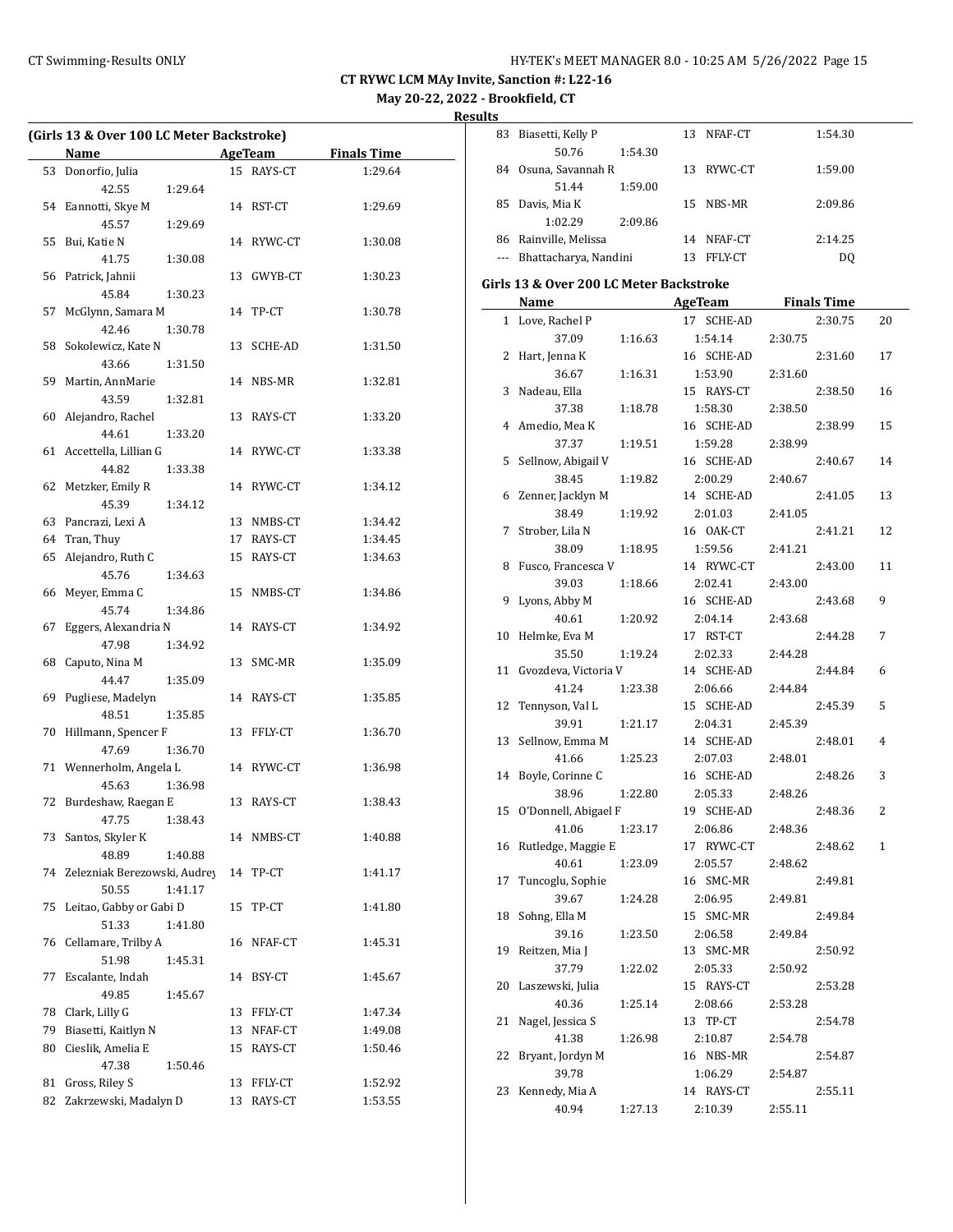# **May 20-22, 2022 - Brookfield, CT**

**Results**

| (Girls 13 & Over 200 LC Meter Backstroke) |                        |         |                |         |                    |  |
|-------------------------------------------|------------------------|---------|----------------|---------|--------------------|--|
|                                           | Name                   |         | <b>AgeTeam</b> |         | <b>Finals Time</b> |  |
| 24                                        | Clark, Lauren R        |         | 17 RST-CT      |         | 2:55.92            |  |
|                                           | 42.84                  | 1:26.14 | 2:11.78        | 2:55.92 |                    |  |
| 25                                        | Kostelni, Christina T  |         | 14 OAK-CT      |         | 2:56.38            |  |
|                                           | 41.50                  | 1:27.07 | 2:11.90        | 2:56.38 |                    |  |
| 26                                        | Mahan, Jacqueline K    |         | 14 RYWC-CT     |         | 2:56.61            |  |
|                                           | 40.79                  | 1:26.11 | 2:11.21        | 2:56.61 |                    |  |
| 27                                        | Suter, Caroline L      |         | 14 RYWC-CT     |         | 2:59.13            |  |
|                                           | 41.88                  | 1:28.55 | 2:14.04        | 2:59.13 |                    |  |
| 28                                        | Okurowski, Veronica P  |         | 15 RAYS-CT     |         | 2:59.87            |  |
|                                           | 43.21                  | 1:28.55 | 2:16.08        | 2:59.87 |                    |  |
| 29                                        | Morales, Lucia         |         | 15 OAK-CT      |         | 2:59.98            |  |
|                                           | 42.71                  | 1:27.83 | 2:15.07        | 2:59.98 |                    |  |
| 30                                        | Bargellini, Victoria G |         | 13 NMBS-CT     |         | 3:01.07            |  |
|                                           | 41.77                  | 1:29.55 | 2:15.70        | 3:01.07 |                    |  |
| 31                                        | Kroll, Bryndle         |         | 16 RAYS-CT     |         | 3:01.14            |  |
|                                           | 44.70                  | 1:29.22 | 2:17.70        | 3:01.14 |                    |  |
| 32                                        | Smallwood, Davinity E  |         | 18 GWYB-CT     |         | 3:01.53            |  |
|                                           | 41.59                  | 1:29.13 | 2:15.67        | 3:01.53 |                    |  |
| 33                                        | Labadze, Mariam X      |         | 15 RAYS-CT     |         | 3:01.71            |  |
|                                           | 44.17                  | 1:30.29 | 2:17.64        | 3:01.71 |                    |  |
| 34                                        | Abellard, Alexis N     |         | 13 TP-CT       |         | 3:01.82            |  |
|                                           | 40.98                  | 1:27.95 | 2:14.15        | 3:01.82 |                    |  |
| 35                                        | Tam, Anabella L        |         | 13 NFAF-CT     |         |                    |  |
|                                           | 44.55                  |         |                |         | 3:01.85            |  |
|                                           |                        | 1:32.45 | 2:19.09        | 3:01.85 |                    |  |
| 36                                        | Murphy, Doran G        |         | 15 RYWC-CT     |         | 3:02.04            |  |
|                                           | 41.85                  | 1:28.26 | 2:14.39        | 3:02.04 |                    |  |
| 37                                        | Nguyen, Kyra           |         | 15 RAYS-CT     |         | 3:02.06            |  |
|                                           | 42.40                  | 1:28.33 | 2:16.79        | 3:02.06 |                    |  |
| 38                                        | Krein, Ava M           |         | 15 SCHE-AD     |         | 3:02.89            |  |
|                                           | 45.11                  | 1:30.34 | 2:19.37        | 3:02.89 |                    |  |
| 39                                        | Citarella, Keira       |         | 14 TP-CT       |         | 3:02.98            |  |
|                                           | 42.50                  | 1:30.21 | 2:16.51        | 3:02.98 |                    |  |
| 40                                        | Seaver, Ella           |         | 16 RYWC-CT     |         | 3:03.65            |  |
|                                           | 41.70                  | 1:29.67 | 2:16.33        | 3:03.65 |                    |  |
| 41                                        | Eannotti, Skye M       |         | 14 RST-CT      |         | 3:03.78            |  |
|                                           | 45.75                  | 1:31.94 | 2:18.99        | 3:03.78 |                    |  |
| 42                                        | Hogan, Erin T          |         | 17 OAK-CT      |         | 3:05.64            |  |
|                                           | 43.47                  | 1:32.31 | 2:18.68        | 3:05.64 |                    |  |
| 43                                        | Clark, Alyssa M        |         | 13 RST-CT      |         | 3:06.07            |  |
|                                           | 43.06                  | 1:31.92 | 2:18.75        | 3:06.07 |                    |  |
| 44                                        | Bearz, Rachel E        |         | 17 RYWC-CT     |         | 3:07.32            |  |
|                                           | 42.23                  | 1:30.30 | 2:18.22        | 3:07.32 |                    |  |
| 45                                        | Simmons, Alexandra K   |         | 17 NFAF-CT     |         | 3:07.67            |  |
|                                           | 42.94                  | 1:32.91 | 2:21.14        | 3:07.67 |                    |  |
| 46                                        | Yawman, Danielle A     |         | 13 TP-CT       |         | 3:09.29            |  |
|                                           | 43.94                  | 1:33.42 | 2:20.91        | 3:09.29 |                    |  |
| 47                                        | McGlynn, Samara M      |         | 14 TP-CT       |         | 3:09.72            |  |
|                                           | 43.48                  | 1:32.60 | 2:20.77        | 3:09.72 |                    |  |
| 48                                        | Boyle, Elyse E         |         | 14 SCHE-AD     |         | 3:09.86            |  |
|                                           | 45.65                  | 1:31.39 | 2:23.00        | 3:09.86 |                    |  |
| 49                                        | Dawes, Syd M           |         | 16 NFAF-CT     |         | 3:12.03            |  |
|                                           | 42.48                  | 1:31.83 | 2:20.14        | 3:12.03 |                    |  |
| 50                                        | Pugliese, Madelyn      |         | 14 RAYS-CT     |         | 3:17.44            |  |
|                                           | 46.73                  | 1:38.81 | 2:27.45        | 3:17.44 |                    |  |

| 51 | Simmons, Molly M        |         | 15 NFAF-CT |         | 3:21.56 |
|----|-------------------------|---------|------------|---------|---------|
|    | 46.07                   | 1:39.41 | 2:30.70    | 3:21.56 |         |
|    | 52 Eggers, Alexandria N |         | 14 RAYS-CT |         | 3:22.06 |
|    | 46.69                   | 1:40.31 | 2:32.76    | 3:22.06 |         |
|    | 53 Wennerholm, Angela L |         | 14 RYWC-CT |         | 3:26.06 |
|    | 50.43                   | 1:40.71 | 2:36.62    | 3:26.06 |         |
|    | 54 Hillmann, Spencer F  |         | 13 FFLY-CT |         | 3:27.01 |
|    | 48.56                   | 1:41.37 | 2:35.71    | 3:27.01 |         |
| 55 | Tran, Thuy              |         | 17 RAYS-CT |         | 3:28.72 |
|    | 49.40                   | 1:43.21 | 2:36.51    | 3:28.72 |         |
|    | 56 Liu, Fedora R        |         | 16 OAK-CT  |         | 3:29.26 |
|    | 45.63                   | 1:40.31 | 3:29.26    |         |         |
| 57 | Burdeshaw, Raegan E     |         | 13 RAYS-CT |         | 3:30.92 |
|    | 51.98                   | 1:45.53 | 2:39.51    | 3:30.92 |         |
|    | 58 Youssefi, Sofia L    |         | 13 RST-CT  |         | 3:44.19 |
|    | 53.13                   | 1:51.54 | 2:46.91    | 3:44.19 |         |
| 59 | Proto, Taylor D         |         | 13 NFAF-CT |         | 3:46.28 |
|    | 57.08                   | 1:51.96 | 2:53.10    | 3:46.28 |         |
| 60 | Calandro, Ali R         |         | 14 RST-CT  |         | 3:49.63 |
|    | 53.99                   |         | 2:50.52    | 3:49.63 |         |
|    | Leitao, Gabby or Gabi D |         | 15 TP-CT   |         | DQ      |
|    |                         | 1:44.88 | 2:41.07    | DQ      |         |
|    |                         |         |            |         |         |

## **Girls 13 & Over 100 LC Meter Breaststroke**

|   | <b>Name</b>                |         |    | <b>AgeTeam</b> | <b>Finals Time</b> |              |
|---|----------------------------|---------|----|----------------|--------------------|--------------|
|   | 1 Herbert, Olivia R        |         |    | 17 RYWC-CT     | 1:19.36            | 20           |
|   | 37.29                      | 1:19.36 |    |                |                    |              |
|   | 2 Fuson, Jami M            |         | 17 | SCHE-AD        | 1:20.29            | 17           |
|   | 37.96                      | 1:20.29 |    |                |                    |              |
|   | 3 Kwarcinski, Alexa G      |         |    | 14 RYWC-CT     | 1:21.01            | 16           |
|   | 38.72                      | 1:21.01 |    |                |                    |              |
|   | 4 Goodspeed, Fayth R       |         |    | 14 SCHE-AD     | 1:21.68            | 15           |
|   | 37.09                      | 1:21.68 |    |                |                    |              |
| 5 | Nadeau, Ella               |         |    | 15 RAYS-CT     | 1:22.79            | 14           |
|   | 38.72                      | 1:22.79 |    |                |                    |              |
|   | 6 Amedio, Mea K            |         |    | 16 SCHE-AD     | 1:23.75            | 13           |
|   | 39.88                      | 1:23.75 |    |                |                    |              |
|   | 7 Ferrie, Jillian E        |         |    | 16 SCHE-AD     | 1:25.38            | 12           |
|   | 38.51                      | 1:25.38 |    |                |                    |              |
| 8 | Herbert, Julia P           |         |    | 15 RYWC-CT     | 1:25.94            | 11           |
|   | 42.37                      | 1:25.94 |    |                |                    |              |
| 9 | Bogdanowicz-Wilson, Emma ! |         |    | 18 SCHE-AD     | 1:26.80            | 9            |
|   | 39.73                      | 1:26.80 |    |                |                    |              |
|   | 10 Fischer, Grace H        |         |    | 16 RYWC-CT     | 1:27.07            | 7            |
|   | 40.17                      | 1:27.07 |    |                |                    |              |
|   | 11 O'Donnell, Maura E      |         |    | 15 SCHE-AD     | 1:27.32            | 6            |
|   | 40.43                      | 1:27.32 |    |                |                    |              |
|   | 12 Lyons, Abby M           |         |    | 16 SCHE-AD     | 1:27.36            | 5            |
|   | 40.37                      | 1:27.36 |    |                |                    |              |
|   | 13 Okurowski, Veronica P   |         |    | 15 RAYS-CT     | 1:27.78            | 4            |
|   | 41.94                      | 1:27.78 |    |                |                    |              |
|   | 14 Behling, Ella M         |         |    | 16 RYWC-CT     | 1:28.62            | 3            |
|   | 43.35                      | 1:28.62 |    |                |                    |              |
|   | 15 Carney, Tori L          |         |    | 15 UN-AD       | 1:28.99            | 2            |
|   | 40.79                      | 1:28.99 |    |                |                    |              |
|   | 16 Adams, Abby             |         | 16 | TP-CT          | 1:30.24            | $\mathbf{1}$ |
|   | 41.34                      | 1:30.24 |    |                |                    |              |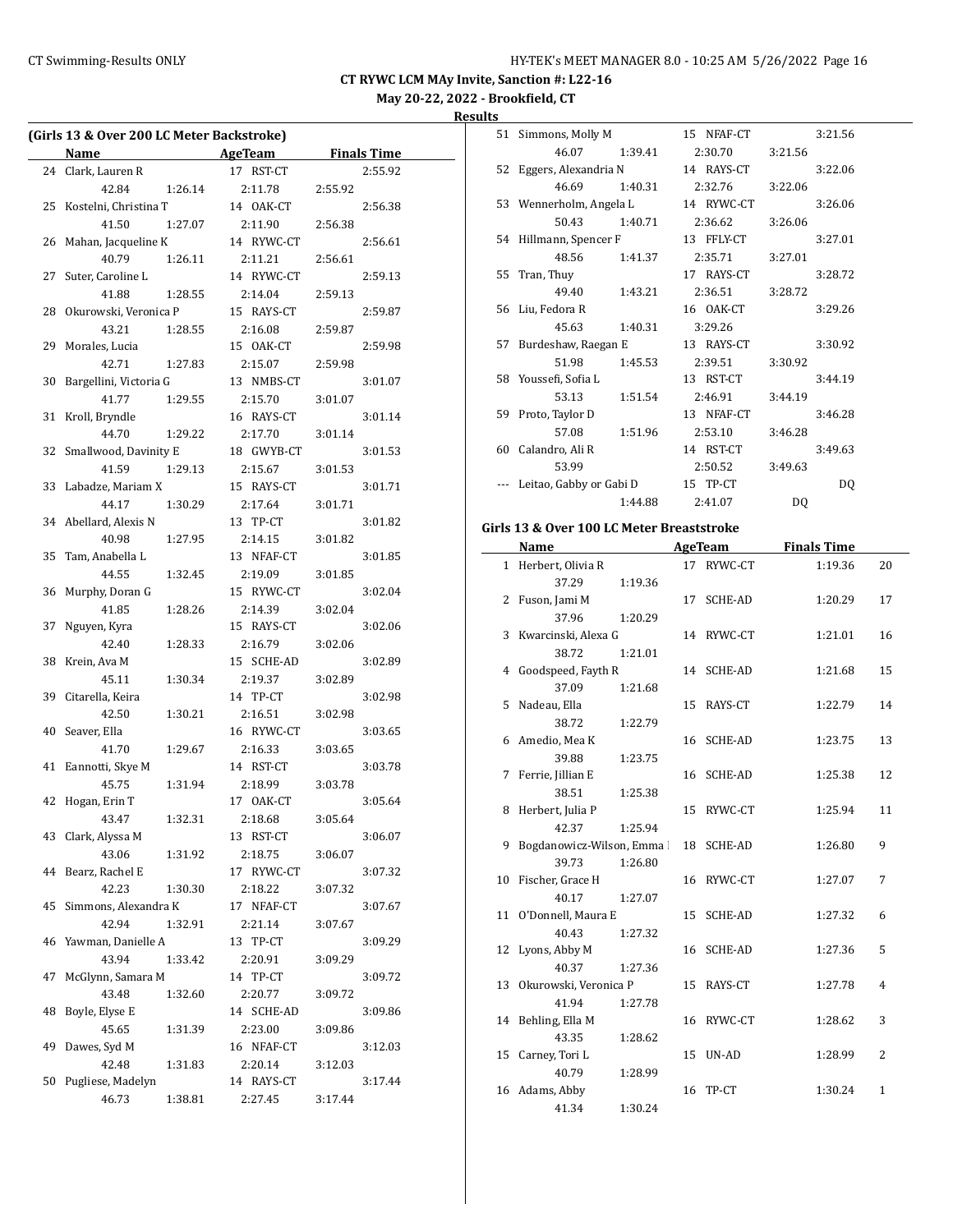# **May 20-22, 2022 - Brookfield, CT**

| Results |  |
|---------|--|
|         |  |

|    | (Girls 13 & Over 100 LC Meter Breaststroke) |         |    |            |                    |
|----|---------------------------------------------|---------|----|------------|--------------------|
|    | Name                                        |         |    | AgeTeam    | <b>Finals Time</b> |
| 17 | Tennyson, Val L                             |         |    | 15 SCHE-AD | 1:31.03            |
|    | 42.34                                       | 1:31.03 |    |            |                    |
|    | 18 Zenner, Jacklyn M                        |         |    | 14 SCHE-AD | 1:31.14            |
|    | 43.56                                       | 1:31.14 |    |            |                    |
|    | 19 Bilenky, Silvia                          |         |    | 16 PATS-MR | 1:31.56            |
|    | 42.65                                       | 1:31.56 |    |            |                    |
|    | 20 McGlynn, Samara M                        |         |    | 14 TP-CT   | 1:32.36            |
|    | 45.37                                       | 1:32.36 |    |            |                    |
| 21 | Stewart, Natalie K                          |         |    | 16 OAK-CT  | 1:32.86            |
|    | 43.28                                       | 1:32.86 |    |            |                    |
|    | 22 Petertonjes, Zoe *                       |         |    | 14 RYWC-CT | 1:33.19            |
|    | 43.18                                       | 1:33.19 |    |            |                    |
|    | 23 Labadze, Mariam X                        |         |    | 15 RAYS-CT | 1:33.45            |
|    | 43.86                                       | 1:33.45 |    |            |                    |
|    | 24 Nestler, Maura K                         |         |    | 14 PATS-MR | 1:33.78            |
|    | 45.42                                       | 1:33.78 |    |            |                    |
|    | 25 Suter, Caroline L                        |         |    |            | 1:34.08            |
|    |                                             |         |    | 14 RYWC-CT |                    |
|    | 41.98                                       | 1:34.08 |    |            |                    |
|    | 26 Tran, Thuy                               |         |    | 17 RAYS-CT | 1:34.78            |
|    | 43.62                                       | 1:34.78 |    |            |                    |
|    | 27 Smallwood, Davinity E                    |         |    | 18 GWYB-CT | 1:35.50            |
|    | 44.82                                       | 1:35.50 |    |            |                    |
|    | 28 Laszewski, Julia                         |         |    | 15 RAYS-CT | 1:35.56            |
|    | 43.98                                       | 1:35.56 |    |            |                    |
|    | 29 Burdeshaw, Raegan E                      |         |    | 13 RAYS-CT | 1:35.59            |
|    | 44.35                                       | 1:35.59 |    |            |                    |
|    | 30 Kennedy, Mia A                           |         |    | 14 RAYS-CT | 1:36.00            |
|    | 48.44                                       | 1:36.00 |    |            |                    |
|    | 31 Piscitella, Vivian I                     |         |    | 13 NBS-MR  | 1:36.17            |
|    | 44.12                                       | 1:36.17 |    |            |                    |
| 32 | Nguyen, Kyra                                |         |    | 15 RAYS-CT | 1:37.38            |
|    | 45.51                                       | 1:37.38 |    |            |                    |
|    | 33 Cronin, Ava K                            |         |    | 13 SMC-MR  | 1:37.99            |
|    | 49.47                                       | 1:37.99 |    |            |                    |
|    | 34 Griffith, Sarah                          |         |    | 18 GWYB-CT | 1:38.01            |
|    | 48.39                                       | 1:38.01 |    |            |                    |
| 35 | Douglas, Keira K                            |         |    | 13 NMBS-CT | 1:38.30            |
|    | 47.80                                       | 1:38.30 |    |            |                    |
|    | 36 Gvozdeva, Victoria V                     |         |    | 14 SCHE-AD | 1:38.43            |
|    | 44.08                                       | 1:38.43 |    |            |                    |
| 37 | Eannotti, Skye M                            |         |    | 14 RST-CT  | 1:38.64            |
|    | 46.56                                       | 1:38.64 |    |            |                    |
| 38 | Strickland, Lillian E                       |         |    | 14 RYWC-CT | 1:38.67            |
|    | 46.90                                       | 1:38.67 |    |            |                    |
| 39 | Pancrazi, Lexi A                            |         |    | 13 NMBS-CT | 1:38.99            |
|    | 44.81                                       | 1:38.99 |    |            |                    |
| 40 | Alejandro, Rachel                           |         |    | 13 RAYS-CT | 1:39.05            |
|    | 45.01                                       | 1:39.05 |    |            |                    |
| 41 | Klaus, Nola M                               |         |    | 14 SCHE-AD | 1:39.15            |
|    | 45.28                                       | 1:39.15 |    |            |                    |
| 42 | Cherniske, Lucy C                           |         |    | 13 NMBS-CT | 1:39.81            |
|    | 50.11                                       | 1:39.81 |    |            |                    |
| 43 | Peterson, Maggie C                          |         | 13 | OAK-CT     | 1:40.01            |
|    | 46.19                                       | 1:40.01 |    |            |                    |
|    |                                             |         |    |            |                    |

| 44 | Kostelni, Christina T          |         |    | 14 OAK-CT | 1:40.10 |
|----|--------------------------------|---------|----|-----------|---------|
|    | 46.10                          | 1:40.10 |    |           |         |
| 45 | Bhattacharya, Nandini          |         | 13 | FFLY-CT   | 1:40.62 |
|    | 47.65                          | 1:40.62 |    |           |         |
| 46 | Patel, Kaya                    |         | 15 | TP-CT     | 1:41.05 |
|    | 50.56                          | 1:41.05 |    |           |         |
| 47 | Patrick, Jahnii                |         | 13 | GWYB-CT   | 1:41.93 |
|    | 49.41                          | 1:41.93 |    |           |         |
| 48 | Tam, Anabella L                |         | 13 | NFAF-CT   | 1:41.98 |
|    | 46.32                          | 1:41.98 |    |           |         |
| 49 | Sokolewicz, Kate N             |         | 13 | SCHE-AD   | 1:42.80 |
|    | 48.37                          | 1:42.80 |    |           |         |
| 50 | Hill, Phoebe R                 |         | 13 | OAK-CT    | 1:43.05 |
|    | 48.70                          | 1:43.05 |    |           |         |
| 51 | Bui, Katie N                   |         | 14 | RYWC-CT   | 1:44.28 |
|    | 48.97                          | 1:44.28 |    |           |         |
| 52 | Rotariu, Sarah A               |         | 15 | UN-CT     | 1:44.71 |
|    | 51.79                          | 1:44.71 |    |           |         |
| 53 | MacLaren, Kate E               |         | 13 | UN-CT     | 1:44.87 |
|    | 52.21                          | 1:44.87 |    |           |         |
| 54 | Dawes, Syd M                   |         | 16 | NFAF-CT   | 1:44.95 |
|    | 51.06                          | 1:44.95 |    |           |         |
| 55 | Knill, Alexis A                |         | 14 | SCHE-AD   | 1:45.49 |
|    | 50.31                          | 1:45.49 |    |           |         |
| 56 | Accettella, Lillian G          |         | 14 | RYWC-CT   | 1:46.46 |
|    | 49.71                          | 1:46.46 |    |           |         |
| 57 | Biasetti, Kelly P              |         | 13 | NFAF-CT   | 1:47.53 |
|    | 47.06                          | 1:47.53 |    |           |         |
| 58 | Clark, Lilly G                 |         | 13 | FFLY-CT   | 1:47.57 |
|    | 51.12                          | 1:47.57 |    |           |         |
| 59 | Pugliese, Madelyn              |         | 14 | RAYS-CT   | 1:47.89 |
|    | 54.82                          | 1:47.89 |    |           |         |
| 60 | Numeroff, Alex J               |         | 13 | PATS-MR   | 1:48.21 |
|    | 49.69                          | 1:48.21 |    |           |         |
| 61 | Donorfio, Julia                |         | 15 | RAYS-CT   | 1:48.55 |
|    | 53.63<br>Zakrzewski, Madalyn D | 1:48.55 |    |           |         |
| 62 |                                |         | 13 | RAYS-CT   | 1:51.52 |
| 63 | 54.52<br>Escalante, Indah      | 1:51.52 | 14 | BSY-CT    | 1:51.82 |
|    | 50.10                          | 1:51.82 |    |           |         |
| 64 | Alejandro, Ruth C              |         | 15 | RAYS-CT   | 1:52.02 |
|    | 50.19                          | 1:52.02 |    |           |         |
| 65 | Leitao, Gabby or Gabi D        |         | 15 | TP-CT     | 1:53.20 |
|    | 49.60                          | 1:53.20 |    |           |         |
| 66 | Elsenboss, Lilly G             |         | 13 | RYWC-CT   | 1:53.64 |
|    | 52.38                          | 1:53.64 |    |           |         |
| 67 | Liu, Fedora R                  |         | 16 | OAK-CT    | 1:55.92 |
| 68 | Gross, Riley S                 |         | 13 | FFLY-CT   | 1:58.09 |
|    | 54.67                          | 1:58.09 |    |           |         |
| 69 | Dotson, Catalina E             |         | 13 | OAK-CT    | 2:00.28 |
|    | 55.31                          | 2:00.28 |    |           |         |
| 70 | Ortega, Camila T               |         | 14 | RYWC-CT   | 2:01.45 |
|    | 53.45                          | 2:01.45 |    |           |         |
| 71 | Kubic, Caroline B              |         | 13 | FFLY-CT   | 2:01.51 |
|    | 54.76                          | 2:01.51 |    |           |         |
| 72 | Lieby, Ciara R                 |         | 13 | RST-CT    | 2:02.16 |
|    | 53.55                          | 2:02.16 |    |           |         |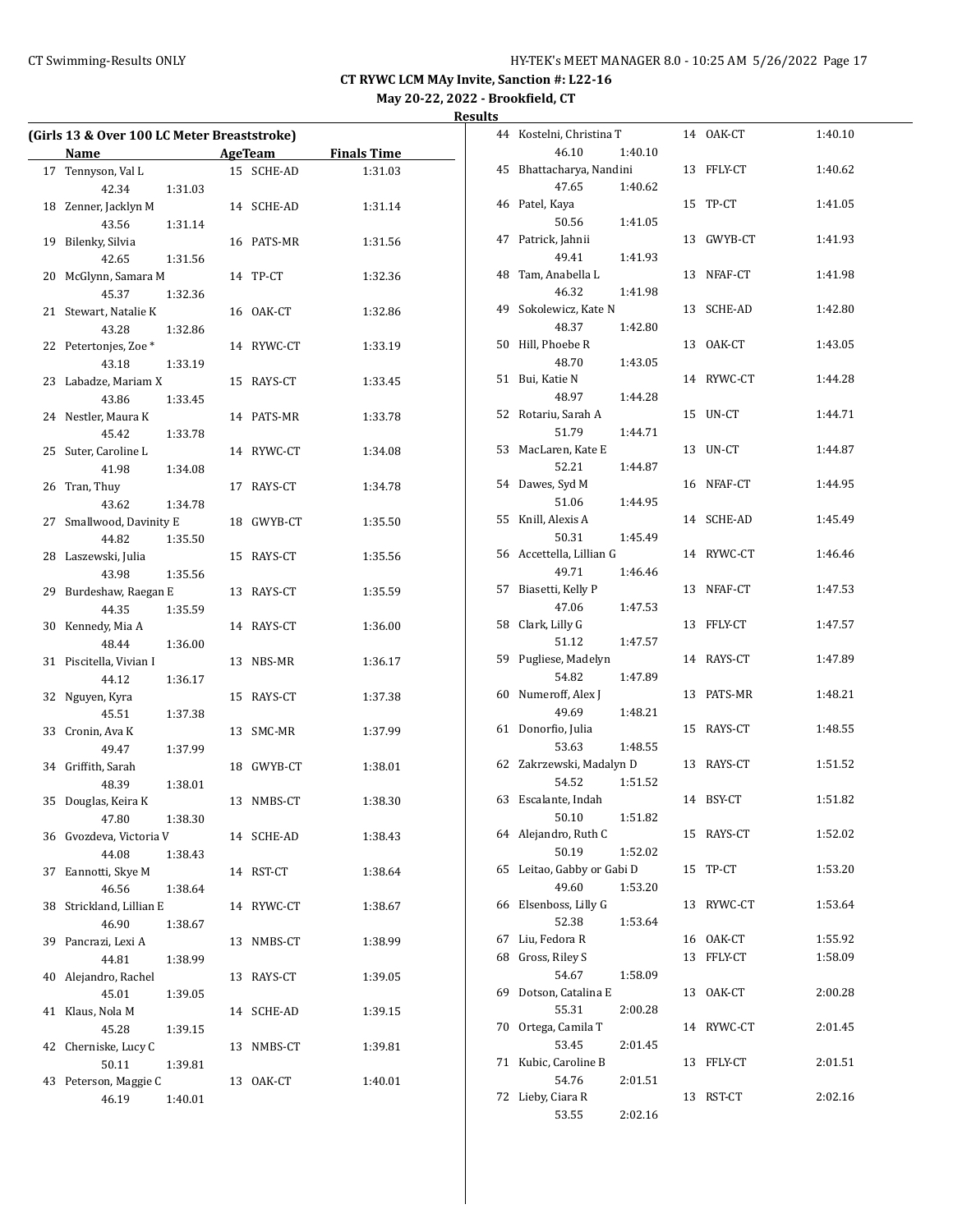**May 20-22, 2022 - Brookfield, CT**

**Results**

| (Girls 13 & Over 100 LC Meter Breaststroke) |                                           |                           |  |                |         |                    |    |  |
|---------------------------------------------|-------------------------------------------|---------------------------|--|----------------|---------|--------------------|----|--|
|                                             | Name                                      | <b>Example 21 AgeTeam</b> |  |                |         | <b>Finals Time</b> |    |  |
|                                             | 73 Biasetti, Kaitlyn N                    |                           |  | 13 NFAF-CT     |         | 2:08.04            |    |  |
|                                             | 1:00.33                                   | 2:08.04                   |  |                |         |                    |    |  |
|                                             | 74 Osuna, Savannah R                      |                           |  | 13 RYWC-CT     |         | 2:10.18            |    |  |
|                                             | --- Rainville, Melissa                    |                           |  | 14 NFAF-CT     |         | DQ                 |    |  |
|                                             | 59.16                                     | DO.                       |  |                |         |                    |    |  |
|                                             | Girls 13 & Over 200 LC Meter Breaststroke |                           |  |                |         |                    |    |  |
|                                             | Name                                      |                           |  | <b>AgeTeam</b> |         | <b>Finals Time</b> |    |  |
|                                             |                                           |                           |  | 17 SCHE-AD     |         | 2:50.98            | 20 |  |
|                                             | 1 Fuson, Jami M<br>39.01                  |                           |  | 2:06.45        | 2:50.98 |                    |    |  |
|                                             |                                           | 1:22.81                   |  | 17 RYWC-CT     |         | 2:51.29            |    |  |
|                                             | 2 Herbert, Olivia R<br>38.88              | 1:24.23                   |  | 2:07.02        | 2:51.29 |                    | 17 |  |
|                                             |                                           |                           |  | 14 RYWC-CT     |         |                    |    |  |
|                                             | 3 Kwarcinski, Alexa G<br>37.77            |                           |  |                |         | 2:55.62            | 16 |  |
|                                             |                                           | 1:23.38                   |  | 2:10.23        | 2:55.62 |                    |    |  |
|                                             | 4 Vongsouvanh, Katherine A<br>40.98       |                           |  | 14 RYWC-CT     |         | 2:59.76            | 15 |  |
|                                             |                                           | 1:25.84                   |  | 2:13.43        | 2:59.76 |                    |    |  |
| 5                                           | Goodspeed, Fayth R                        |                           |  | 14 SCHE-AD     |         | 3:00.20            | 14 |  |
|                                             | 37.71                                     | 1:23.64                   |  | 2:10.14        | 3:00.20 |                    |    |  |
|                                             | 6 Ferrie, Jillian E                       |                           |  | 16 SCHE-AD     |         | 3:01.88            | 13 |  |
|                                             | 39.18                                     | 1:27.17                   |  | 2:13.95        | 3:01.88 |                    |    |  |
| 7                                           | Nadeau, Ella                              |                           |  | 15 RAYS-CT     |         | 3:02.98            | 12 |  |
|                                             | 41.76                                     | 1:26.99                   |  | 2:15.71        | 3:02.98 |                    |    |  |
|                                             | 8 Lyons, Abby M                           |                           |  | 16 SCHE-AD     |         | 3:04.46            | 11 |  |
|                                             | 43.05                                     | 1:28.70                   |  | 2:18.41        | 3:04.46 |                    |    |  |
| 9                                           | Bilenky, Silvia                           |                           |  | 16 PATS-MR     |         | 3:05.45            | 9  |  |
|                                             | 41.03                                     | 1:29.33                   |  | 2:16.18        | 3:05.45 |                    |    |  |
| 10                                          | O'Donnell, Maura E                        |                           |  | 15 SCHE-AD     |         | 3:06.94            | 7  |  |
|                                             | 43.09                                     | 1:29.13                   |  | 2:17.31        | 3:06.94 |                    |    |  |
| 11                                          | Okurowski, Veronica P                     |                           |  | 15 RAYS-CT     |         | 3:11.31            | 6  |  |
|                                             | 45.72                                     | 1:33.59                   |  | 2:25.56        | 3:11.31 |                    |    |  |
| 12                                          | Thomas, Mikayla M                         |                           |  | 16 PATS-MR     |         | 3:11.74            | 5  |  |
|                                             | 42.71                                     | 1:33.09                   |  | 2:20.50        | 3:11.74 |                    |    |  |
| 13                                          | Fischer, Grace H                          |                           |  | 16 RYWC-CT     |         | 3:12.33            | 4  |  |
|                                             | 41.76                                     | 1:31.42                   |  | 2:21.06        | 3:12.33 |                    |    |  |
|                                             | 14 Carousso, Natalie M                    |                           |  | 14 SMC-MR      |         | 3:13.81            | 3  |  |
|                                             | 46.00                                     | 1:35.01                   |  | 2:25.38        | 3:13.81 |                    |    |  |
| 15                                          | Bogdanowicz-Wilson, Emma                  |                           |  | 18 SCHE-AD     |         | 3:15.11            | 2  |  |
|                                             | 40.54                                     | 1:30.85                   |  | 2:20.80        | 3:15.11 |                    |    |  |
|                                             | 16 Gield, Josie X                         |                           |  | 15 PATS-MR     |         | 3:15.59            | 1  |  |
|                                             | 45.15                                     | 1:39.67                   |  | 2:26.13        | 3:15.59 |                    |    |  |
| 17                                          | Carney, Tori L                            |                           |  | 15 UN-AD       |         | 3:15.98            |    |  |
|                                             | 40.54                                     | 1:30.93                   |  | 2:21.75        | 3:15.98 |                    |    |  |
| 18                                          | Labadze, Mariam X                         |                           |  | 15 RAYS-CT     |         | 3:19.77            |    |  |
|                                             | 45.05                                     | 1:34.43                   |  | 2:28.41        | 3:19.77 |                    |    |  |
| 19                                          | Shew, Anna E                              |                           |  | 16 RST-CT      |         | 3:19.89            |    |  |
|                                             | 44.03                                     | 1:35.14                   |  | 2:26.43        | 3:19.89 |                    |    |  |
| 20                                          | Kennedy, Mia A                            |                           |  | 14 RAYS-CT     |         | 3:24.74            |    |  |
|                                             | 49.90                                     | 1:40.63                   |  | 2:34.87        | 3:24.74 |                    |    |  |
| 21                                          | Burdeshaw, Raegan E                       |                           |  | 13 RAYS-CT     |         | 3:24.75            |    |  |
|                                             | 45.16                                     | 1:40.31                   |  | 2:32.45        | 3:24.75 |                    |    |  |
| 22                                          | Strickland, Lillian E                     |                           |  | 14 RYWC-CT     |         | 3:24.76            |    |  |
|                                             | 47.05                                     | 1:40.46                   |  | 2:31.88        | 3:24.76 |                    |    |  |
| 23                                          | Millott, Nadia E                          |                           |  | 14 RST-CT      |         | 3:25.22            |    |  |
|                                             | 44.55                                     | 1:36.87                   |  | 2:29.23        | 3:25.22 |                    |    |  |

| 24 | Piscitella, Vivian I         |         | 13 | NBS-MR     |         | 3:26.67 |
|----|------------------------------|---------|----|------------|---------|---------|
|    | 49.05                        | 1:39.81 |    | 2:36.95    | 3:26.67 |         |
| 25 | Cosentino, Kate E            |         |    | 16 OAK-CT  |         | 3:26.77 |
|    | 48.10                        | 1:40.15 |    | 2:35.37    | 3:26.77 |         |
| 26 | Hogan, Erin T                |         |    | 17 OAK-CT  |         | 3:27.17 |
|    | 46.70                        | 1:41.44 |    | 2:32.97    | 3:27.17 |         |
| 27 | Cronin, Ava K                |         |    | 13 SMC-MR  |         | 3:27.70 |
|    | 45.62                        | 1:39.75 |    | 2:32.69    | 3:27.70 |         |
| 28 | Cherniske, Lucy C            |         |    | 13 NMBS-CT |         | 3:29.61 |
|    | 48.64                        | 1:44.50 |    | 2:36.96    | 3:29.61 |         |
| 29 | Reitzen, Mia J               |         |    | 13 SMC-MR  |         | 3:31.88 |
|    | 49.46                        | 1:42.03 |    | 2:39.40    | 3:31.88 |         |
| 30 | Laszewski, Julia             |         |    | 15 RAYS-CT |         | 3:33.26 |
|    | 46.25                        | 1:41.53 |    | 2:35.91    | 3:33.26 |         |
| 31 | Dawes, Syd M                 |         |    | 16 NFAF-CT |         | 3:35.65 |
|    | 49.52                        | 1:42.84 |    | 2:39.51    | 3:35.65 |         |
| 32 | Gashi, Deona X               |         |    | 13 RAYS-CT |         | 3:37.91 |
|    | 45.75                        | 1:38.02 |    | 3:37.91    |         |         |
| 33 | Edney, Ziggy H               |         |    | 15 OAK-CT  |         | 3:39.21 |
|    | 48.07                        | 1:45.81 |    | 2:41.37    | 3:39.21 |         |
| 34 | Rotariu, Sarah A             |         |    | 15 UN-CT   |         | 3:41.37 |
|    | 48.04                        | 1:46.57 |    | 2:42.88    | 3:41.37 |         |
| 35 | Pugliese, Madelyn            |         |    | 14 RAYS-CT |         | 3:44.86 |
|    | 50.05                        | 1:49.19 |    | 2:45.81    | 3:44.86 |         |
| 36 | Ciuci, Molly G               |         |    | 15 RST-CT  |         | 3:45.02 |
|    | 48.52                        | 1:48.66 |    | 2:45.21    | 3:45.02 |         |
| 37 | Hill, Phoebe R               |         |    | 13 OAK-CT  |         | 3:46.41 |
|    | 48.94                        | 1:49.02 |    | 2:47.67    | 3:46.41 |         |
| 38 | Civitano, Valentina E        |         |    | 13 NFAF-CT |         | 3:53.01 |
|    | 51.03                        | 1:51.85 |    | 2:50.50    | 3:53.01 |         |
| 39 | Zelezniak Berezowski, Audrey |         |    | 14 TP-CT   |         | 4:02.29 |
|    | 53.64                        |         |    | 1:43.95    | 4:02.29 |         |
| 40 | Escalante, Indah             |         |    | 14 BSY-CT  |         | 4:07.57 |
|    | 51.39                        | 1:55.53 |    | 3:00.60    | 4:07.57 |         |
| 41 | Lieby, Ciara R               |         |    | 13 RST-CT  |         | 4:14.12 |
|    | 57.55                        | 2:03.35 |    | 3:12.39    | 4:14.12 |         |
|    | Douglas, Keira K             |         |    | 13 NMBS-CT |         | DQ      |
|    | 46.67                        | 1:43.62 |    | 2:36.39    | DQ      |         |
|    |                              |         |    |            |         |         |

#### **Girls 13 & Over 100 LC Meter Butterfly**

|    | Name                          |         |    | AgeTeam    | <b>Finals Time</b> |    |
|----|-------------------------------|---------|----|------------|--------------------|----|
| 1  | Hatzis, Mia N                 |         | 15 | RYWC-CT    | 1:08.40            | 20 |
|    | 32.96                         | 1:08.40 |    |            |                    |    |
|    | 2 Doersch, Sofia M            |         | 16 | RYWC-CT    | 1:09.61            | 17 |
|    | 31.93                         | 1:09.61 |    |            |                    |    |
| 3  | Petertonjes, Zoe <sup>*</sup> |         |    | 14 RYWC-CT | 1:11.81            | 16 |
|    | 34.03                         | 1:11.81 |    |            |                    |    |
|    | 4 Sellnow, Abigail V          |         |    | 16 SCHE-AD | 1:12.51            | 15 |
|    | 33.37                         | 1:12.51 |    |            |                    |    |
| 5. | Fusco, Francesca V            |         |    | 14 RYWC-CT | 1:13.49            | 14 |
|    | 36.38                         | 1:13.49 |    |            |                    |    |
| 6  | MacLaren, Meghan S            |         | 15 | RYWC-CT    | 1:13.65            | 13 |
|    | 35.95                         | 1:13.65 |    |            |                    |    |
| 7  | Sellnow, Emma M               |         |    | 14 SCHE-AD | 1:14.35            | 12 |
|    | 33.90                         | 1:14.35 |    |            |                    |    |
| 8  | Quested, Bluebell B           |         | 13 | PATS-MR    | 1:14.45            | 11 |
|    | 33.63                         | 1:14.45 |    |            |                    |    |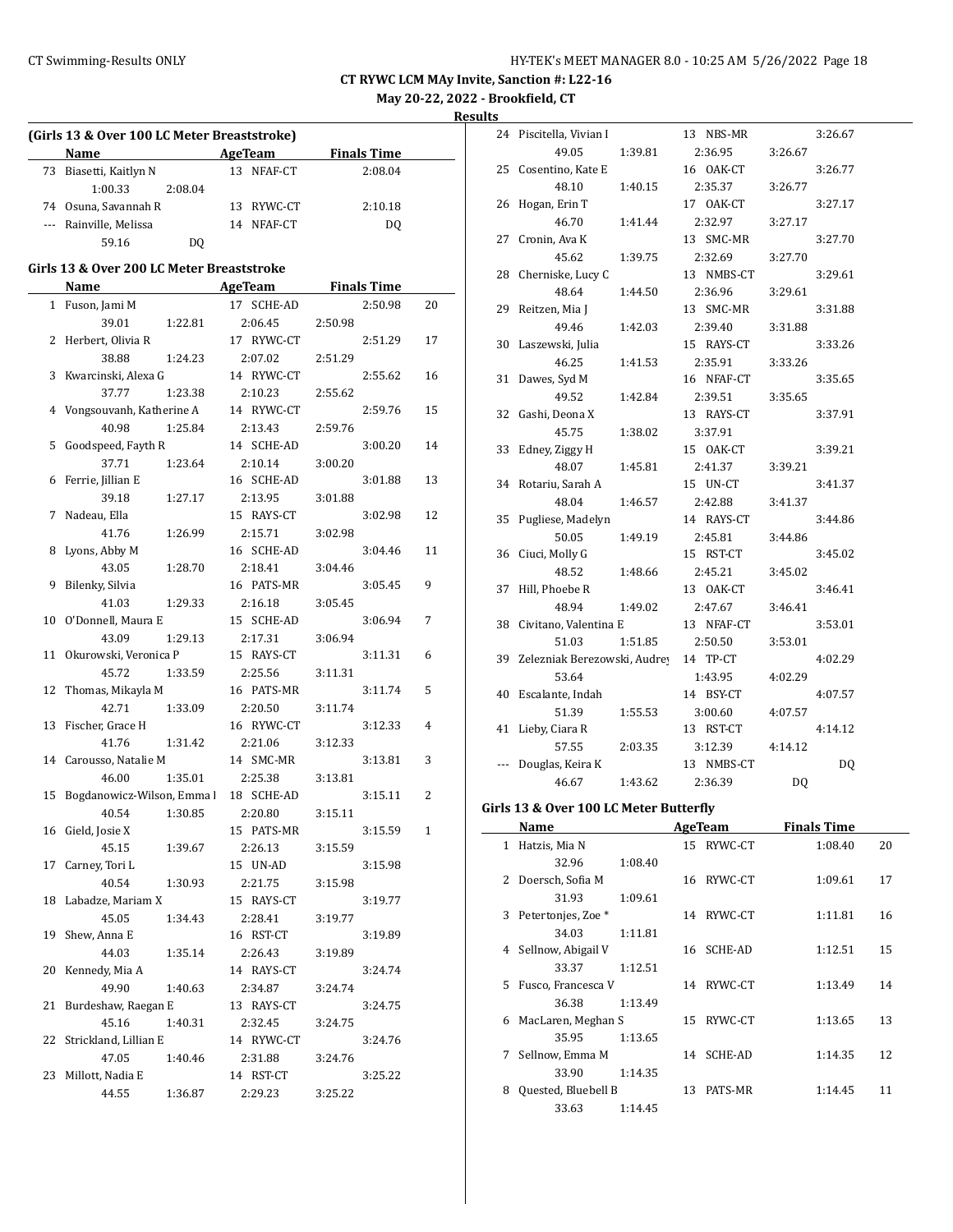**Results**

| (Girls 13 & Over 100 LC Meter Butterfly) |                        |         |    |            |                    |   |
|------------------------------------------|------------------------|---------|----|------------|--------------------|---|
|                                          | Name                   |         |    | AgeTeam    | <b>Finals Time</b> |   |
|                                          | 9 Herbert, Julia P     |         |    | 15 RYWC-CT | 1:15.01            | 9 |
|                                          | 34.68                  | 1:15.01 |    |            |                    |   |
| 10                                       | Morus, Mackenzie E     |         |    | 16 NFAF-CT | 1:15.11            | 7 |
|                                          | 34.38                  | 1:15.11 |    |            |                    |   |
| 11                                       | Carboni, Cate M        |         |    | 17 RYWC-CT | 1:16.19            | 6 |
|                                          | 35.48                  | 1:16.19 |    |            |                    |   |
|                                          | 12 Anastasiadou, Fenya |         |    | 14 RYWC-CT | 1:16.66            | 5 |
|                                          | 34.94                  | 1:16.66 |    |            |                    |   |
| 13                                       | Carousso, Natalie M    |         |    | 14 SMC-MR  | 1:17.10            | 4 |
|                                          | 35.09                  | 1:17.10 |    |            |                    |   |
|                                          | 14 Gerbes, Elle V      |         |    | 15 NBS-MR  | 1:17.51            | 3 |
|                                          | 35.75                  | 1:17.51 |    |            |                    |   |
| 15                                       | Splendido, Lily K      |         |    | 14 SCHE-AD | 1:18.32            | 2 |
|                                          | 36.26                  |         |    |            |                    |   |
|                                          |                        | 1:18.32 |    |            |                    |   |
| 16                                       | Simmons, Molly M       |         |    | 15 NFAF-CT | 1:18.41            | 1 |
|                                          | 34.95                  | 1:18.41 |    |            |                    |   |
| 17                                       | Tam, Anabella L        |         |    | 13 NFAF-CT | 1:18.49            |   |
|                                          | 33.67                  | 1:18.49 |    |            |                    |   |
| 18                                       | Lupe, Emma A           |         |    | 15 SCHE-AD | 1:18.94            |   |
|                                          | 37.84                  | 1:18.94 |    |            |                    |   |
| 19                                       | Clark, Lauren R        |         |    | 17 RST-CT  | 1:19.03            |   |
|                                          | 36.96                  | 1:19.03 |    |            |                    |   |
| 20                                       | Bearz, Rachel E        |         |    | 17 RYWC-CT | 1:19.26            |   |
|                                          | 35.51                  | 1:19.26 |    |            |                    |   |
| 21                                       | Nguyen, Kyra           |         |    | 15 RAYS-CT | 1:19.37            |   |
|                                          | 37.50                  | 1:19.37 |    |            |                    |   |
| 22                                       | Tennyson, Val L        |         |    | 15 SCHE-AD | 1:19.42            |   |
|                                          | 35.61                  | 1:19.42 |    |            |                    |   |
| 23                                       | Boyle, Corinne C       |         |    | 16 SCHE-AD | 1:20.17            |   |
|                                          | 36.63                  | 1:20.17 |    |            |                    |   |
| 24                                       | Martinez, Renata A     |         |    | 13 PATS-MR | 1:20.86            |   |
|                                          | 36.14                  | 1:20.86 |    |            |                    |   |
| 25                                       | Kostelni, Christina T  |         |    | 14 OAK-CT  | 1:21.36            |   |
|                                          | 38.17                  | 1:21.36 |    |            |                    |   |
| 26                                       | Fischer, Grace H       |         |    | 16 RYWC-CT | 1:21.72            |   |
|                                          | 37.86                  | 1:21.72 |    |            |                    |   |
| 27                                       | Alejandro, Rachel      |         |    | 13 RAYS-CT | 1:21.86            |   |
|                                          | 37.37                  | 1:21.86 |    |            |                    |   |
|                                          | 28 Cosentino, Kate E   |         |    | 16 OAK-CT  | 1:22.19            |   |
|                                          | 36.56                  | 1:22.19 |    |            |                    |   |
| 29                                       | McGlynn, Samara M      |         |    | 14 TP-CT   | 1:22.27            |   |
|                                          | 36.43                  | 1:22.27 |    |            |                    |   |
| 30                                       | Murphy, Doran G        |         |    | 15 RYWC-CT | 1:22.49            |   |
|                                          | 36.51                  | 1:22.49 |    |            |                    |   |
| 31                                       | Reitzen, Mia J         |         | 13 | SMC-MR     | 1:23.02            |   |
|                                          | 36.01                  | 1:23.02 |    |            |                    |   |
| 32                                       | Sohng, Ella M          |         | 15 | SMC-MR     | 1:23.59            |   |
|                                          | 38.10                  | 1:23.59 |    |            |                    |   |
| 33                                       | Gashi, Deona X         |         |    | 13 RAYS-CT | 1:24.12            |   |
|                                          | 37.34                  | 1:24.12 |    |            |                    |   |
| 34                                       | Bargellini, Victoria G |         |    | 13 NMBS-CT | 1:24.90            |   |
|                                          | 37.36                  | 1:24.90 |    |            |                    |   |
| 35                                       | Eannotti, Skye M       |         |    | 14 RST-CT  | 1:26.53            |   |
|                                          | 39.28                  | 1:26.53 |    |            |                    |   |
|                                          |                        |         |    |            |                    |   |

| 36  | Morales, Lucia                  |         | 15 | OAK-CT     | 1:26.92 |
|-----|---------------------------------|---------|----|------------|---------|
|     | 39.10                           | 1:26.92 |    |            |         |
| 37  | Citarella, Keira                |         | 14 | TP-CT      | 1:27.26 |
|     | 38.47                           | 1:27.26 |    |            |         |
| 38  | Stampleman, Serena J            |         |    | 14 PATS-MR | 1:28.23 |
|     | 41.09                           | 1:28.23 |    |            |         |
| 39  | Patrick, Jahnii                 |         | 13 | GWYB-CT    | 1:29.98 |
|     | 42.39                           | 1:29.98 |    |            |         |
| 40  | Klaus, Nola M                   |         | 14 | SCHE-AD    | 1:30.30 |
|     | 42.02                           | 1:30.30 |    |            |         |
| 41  | Kennedy, Mia A                  |         |    | 14 RAYS-CT | 1:30.70 |
|     | 40.54                           | 1:30.70 |    |            |         |
| 42  | Crews, Abby B                   |         | 14 | NBS-MR     | 1:30.96 |
|     | 40.99                           | 1:30.96 |    |            |         |
| 43  | Tuncoglu, Sophie                |         | 16 | SMC-MR     | 1:32.08 |
|     | 40.03                           | 1:32.08 |    |            |         |
| 44  | Rothberg, Ella S                |         | 17 | RST-CT     | 1:33.38 |
|     | 38.69                           | 1:33.38 |    |            |         |
| 45  | Clark, Alyssa M                 |         | 13 | RST-CT     | 1:35.64 |
|     | 44.33                           | 1:35.64 |    |            |         |
| 46  | Martin, AnnMarie                |         |    | 14 NBS-MR  | 1:35.72 |
|     | 44.06                           | 1:35.72 |    |            |         |
| 47  | Liguori, Natalie C              |         |    | 14 NMBS-CT | 1:36.21 |
|     | 41.79                           | 1:36.21 |    |            |         |
| 48  | Bui, Katie N                    |         |    | 14 RYWC-CT | 1:38.38 |
| 49  | Proto, Taylor D                 |         | 13 | NFAF-CT    | 1:41.47 |
|     | 43.50                           | 1:41.47 |    |            |         |
| 50  | Dotson, Catalina E              |         | 13 | OAK-CT     | 1:43.62 |
|     | 43.45                           | 1:43.62 |    |            |         |
| 51  | Yawman, Danielle A              |         | 13 | TP-CT      | 1:43.67 |
|     | 45.13                           | 1:43.67 |    |            |         |
| 52  | Ortega, Camila T                |         |    | 14 RYWC-CT | 1:49.63 |
|     | 42.64                           | 1:49.63 |    |            |         |
| 53  | Liu, Fedora R                   |         | 16 | OAK-CT     | 1:52.52 |
|     | 43.62                           | 1:52.52 |    |            |         |
|     | 54 Zelezniak Berezowski, Audrey |         | 14 | TP-CT      | 1:54.41 |
|     | 49.76                           | 1:54.41 |    |            |         |
|     | Abellard, Alexis N              |         | 13 | TP-CT      | XDQ     |
|     | 34.66                           | DQ      |    |            |         |
| --- | Tran, Thuy                      |         | 17 | RAYS-CT    | DQ      |
|     | 37.15                           | DQ      |    |            |         |
|     |                                 |         |    |            |         |

# Girls 13 & Over 200 LC Meter Butterfly

|    | Name               |         | AgeTeam              | <b>Finals Time</b> |    |
|----|--------------------|---------|----------------------|--------------------|----|
| 1  | Herbert, Olivia R  |         | RYWC-CT<br>17        | 2:31.82            | 20 |
|    | 34.30              | 1:13.60 | 1:52.41              | 2:31.82            |    |
|    | 2 Doersch, Sofia M |         | 16 RYWC-CT           | 2:42.05            | 17 |
|    | 34.52              | 1:15.96 | 1:58.16              | 2:42.05            |    |
| 3  | Carboni, Cate M    |         | RYWC-CT<br>17        | 2:43.44            | 16 |
|    | 35.61              | 1:17.32 | 1:59.73              | 2:43.44            |    |
| 4  | Sellnow, Abigail V |         | 16 SCHE-AD           | 2:43.61            | 15 |
|    | 35.37              | 1:16.92 | 1:58.50              | 2:43.61            |    |
| 5. | Love, Rachel P     |         | <b>SCHE-AD</b><br>17 | 2:43.64            | 14 |
|    | 36.59              | 1:17.79 | 2:01.32              | 2:43.64            |    |
| 6  | Fuson, Jami M      |         | SCHE-AD<br>17        | 2:47.16            | 13 |
|    | 38.33              | 1:18.44 | 2:04.27              | 2:47.16            |    |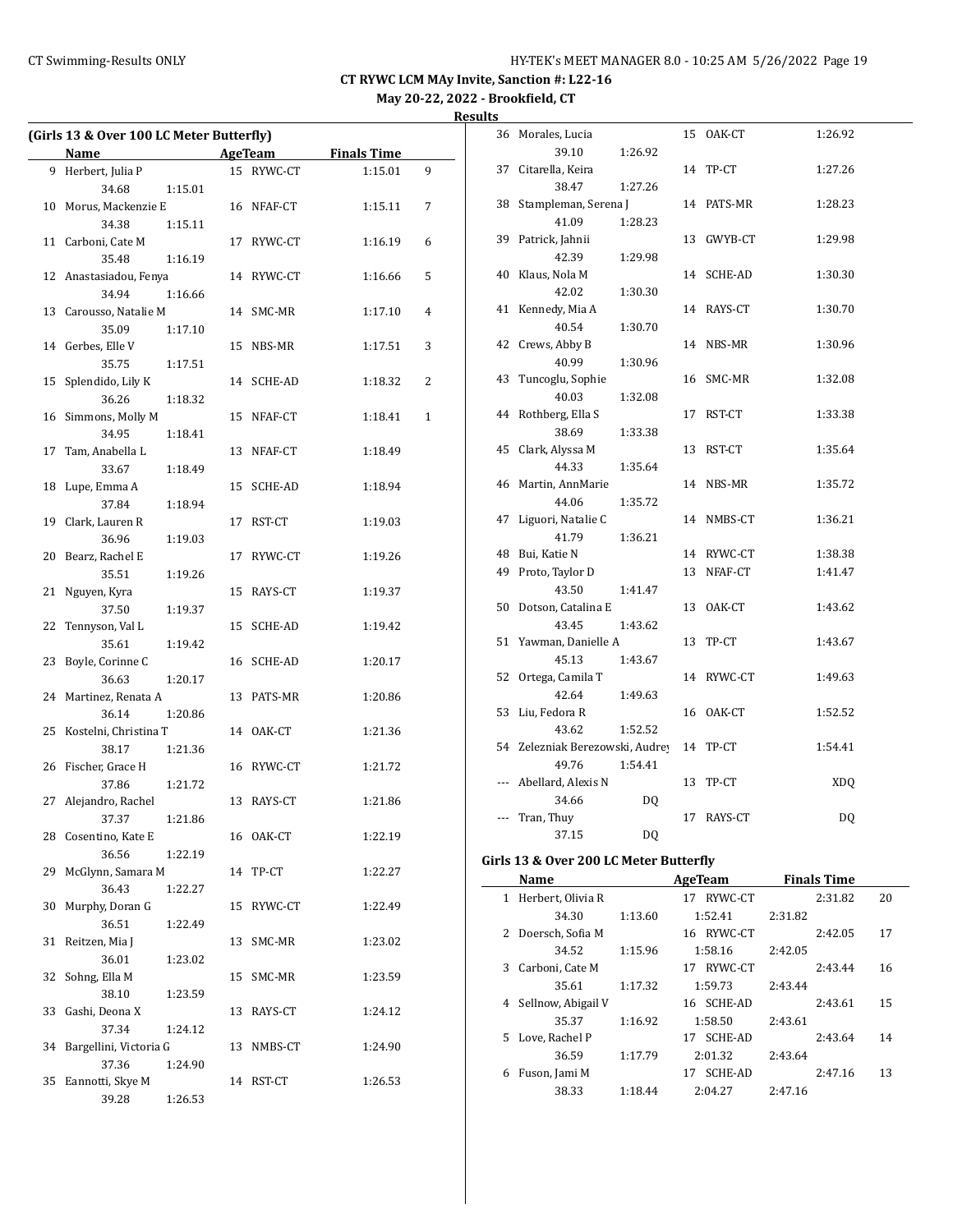|        | (Girls 13 & Over 200 LC Meter Butterfly) |                       |                     |              |
|--------|------------------------------------------|-----------------------|---------------------|--------------|
|        | Name                                     | AgeTeam               | <b>Finals Time</b>  |              |
| 7      | Splendido, Lily K                        | 14 SCHE-AD            | 2:48.57             | 12           |
|        | 37.21<br>1:19.81                         | 2:03.12               | 2:48.57             |              |
| 8      | Morus, Mackenzie E                       | 16 NFAF-CT            | 2:49.22             | 11           |
|        | 35.35<br>1:18.25                         | 2:03.10               | 2:49.22             |              |
| 9      | Kostelni, Christina T                    | 14 OAK-CT             | 3:02.56             | 9            |
|        | 39.95<br>1:26.44                         | 2:13.88               | 3:02.56             |              |
| 10     | Simmons, Molly M                         | 15 NFAF-CT            | 3:03.33             | 7            |
|        | 38.54<br>1:25.31                         | 2:16.29               | 3:03.33             |              |
| 11     | Reitzen, Mia J                           | 13 SMC-MR             | 3:08.26             | 6            |
|        | 41.26<br>1:28.51                         | 2:21.08               | 3:08.26             |              |
|        |                                          |                       |                     |              |
|        | Girls 13 & Over 200 LC Meter IM<br>Name  |                       | AgeTeam Finals Time |              |
|        | 1 Hatzis, Mia N                          | 15 RYWC-CT            | 2:32.09             | 20           |
|        | 33.57<br>1:11.32                         | 1:58.13               | 2:32.09             |              |
|        | 2 Fuson, Jami M                          | 17 SCHE-AD            | 2:37.33             | 17           |
|        | 34.25                                    |                       |                     |              |
|        | 1:17.25                                  | 2:01.86<br>16 RYWC-CT | 2:37.33             | 16           |
| 3      | Doersch, Sofia M<br>32.41<br>1:15.90     |                       | 2:40.57<br>2:40.57  |              |
|        |                                          | 2:04.12               |                     |              |
| 4      | Kwarcinski, Alexa G                      | 14 RYWC-CT            | 2:40.87             | 15           |
|        | 33.69<br>1:18.16                         | 2:01.79               | 2:40.87             |              |
|        | 5 O'Donnell, Maura E                     | 15 SCHE-AD            | 2:41.35             | 14           |
|        | 34.27<br>1:16.35                         | 2:02.99               | 2:41.35             |              |
|        | 6 Carboni, Cate M                        | 17 RYWC-CT            | 2:42.54             | 13           |
|        | 35.19<br>1:17.95                         | 2:06.57               | 2:42.54             |              |
|        | 7 Lyons, Abby M                          | 16 SCHE-AD            | 2:44.07             | 12           |
|        | 35.82<br>1:18.14                         | 2:05.82               | 2:44.07             |              |
|        | 8 O'Donnell, Abigael F                   | 19 SCHE-AD            | 2:45.25             | 11           |
|        | 33.80<br>1:17.97                         | 2:06.39               | 2:45.25             |              |
| 9      | Zenner, Jacklyn M                        | 14 SCHE-AD            | 2:46.01             | 9            |
|        | 36.04<br>1:18.73                         | 2:07.83               | 2:46.01             |              |
|        | 10 Anastasiadou, Fenya                   | 14 RYWC-CT            | 2:46.05             | 7            |
|        | 35.91<br>1:18.40                         | 2:07.36               | 2:46.05             |              |
| 11     | Ferrie, Jillian E                        | 16 SCHE-AD            | 2:46.70             | 6            |
|        | 36.58<br>1:21.38                         | 2:46.70               |                     |              |
|        | 12 Strober, Lila N                       | 16 OAK-CT             | 2:47.08             | 5            |
|        | 35.64<br>1:16.09                         | 2:12.79               | 2:47.08             |              |
|        | 13 Adams, Abby                           | 16 TP-CT              | 2:47.19             | 4            |
|        | 34.58<br>1:19.28                         | 2:08.19               | 2:47.19             |              |
| 14     | Rutledge, Maggie E                       | 17 RYWC-CT            | 2:48.13             | 3            |
|        | 36.69<br>1:21.33                         | 2:13.50               | 2:48.13             |              |
| 15     | Fusco, Francesca V                       | 14 RYWC-CT            | 2:48.69             | 2            |
|        | 33.53<br>1:17.00                         | 2:09.94               | 2:48.69             |              |
| 16     | Morus, Mackenzie E                       | 16 NFAF-CT            | 2:48.81             | $\mathbf{1}$ |
|        | 37.36<br>1:21.82                         | 2:14.55               | 2:48.81             |              |
| $17\,$ | Lupe, Emma A                             | 15 SCHE-AD            | 2:49.50             |              |
|        | 36.69<br>1:19.20                         | 2:11.97               | 2:49.50             |              |
| 18     | Limani, Diellza                          | 16 RYWC-CT            | 2:50.15             |              |
|        | 37.01<br>1:20.25                         | 2:13.82               | 2:50.15             |              |
| 19     | Peterson, Maggie C                       | 13 OAK-CT             | 2:51.44             |              |
|        | 38.13<br>1:20.80                         | 2:13.85               | 2:51.44             |              |
| 20     | Bogdanowicz-Wilson, Emma                 | 18 SCHE-AD            | 2:51.84             |              |
|        | 34.98<br>1:22.11                         | 2:08.95               | 2:51.84             |              |
| 21     | Sohng, Ella M                            | 15 SMC-MR             | 2:51.87             |              |
|        | 36.83<br>1:22.62                         | 2:12.58               | 2:51.87             |              |

| 22  | Tennyson, Val L        | 15 SCHE-AD           |         | 2:52.14 |
|-----|------------------------|----------------------|---------|---------|
|     | 36.97<br>1:23.02       | 2:12.34              | 2:52.14 |         |
| *23 | Nestler, Maura K       | 14 PATS-MR           |         | 2:54.16 |
|     | 38.92<br>1:22.61       | 2:15.27              | 2:54.16 |         |
| *23 | Tuncoglu, Sophie       | 16 SMC-MR            |         | 2:54.16 |
|     | 39.22<br>1:22.40       | 2:16.61              | 2:54.16 |         |
| 25  | Behling, Ella M        | 16 RYWC-CT           |         | 2:54.35 |
|     | 38.48<br>1:25.38       | 2:13.36              | 2:54.35 |         |
| 26  | Splendido, Lily K      | 14 SCHE-AD           |         | 2:55.74 |
|     | 36.14<br>1:23.85       | 2:15.92              | 2:55.74 |         |
| 27  | Goodspeed, Fayth R     | 14 SCHE-AD           |         | 2:55.99 |
|     | 1:25.36                | 2:09.21              | 2:55.99 |         |
| 28  | Suter, Caroline L      | 14 RYWC-CT           |         | 2:56.48 |
|     | 37.69<br>1:26.33       | 2:14.44              | 2:56.48 |         |
| 29  | McGlynn, Samara M      | 14 TP-CT             |         | 2:57.45 |
|     | 38.35<br>1:26.26       | 2:19.24              | 2:57.45 |         |
| 30  | Reitzen, Mia J         | 13 SMC-MR            |         | 2:57.52 |
|     | 36.96<br>1:22.07       | 2:17.76              | 2:57.52 |         |
| 31  | Bearz, Rachel E        | 17<br>RYWC-CT        |         | 2:58.37 |
|     | 36.49<br>1:23.91       | 2:16.81              | 2:58.37 |         |
| 32  | Kroll, Bryndle         | 16 RAYS-CT           |         | 2:59.12 |
|     | 37.98<br>1:25.36       | 2:16.49              | 2:59.12 |         |
| 33  | Kiernan, Emily         | 17 GWYB-CT           |         | 2:59.26 |
|     | 36.23<br>1:24.22       | 2:16.55              | 2:59.26 |         |
| 34  | Stewart, Natalie K     | 16 OAK-CT            |         | 3:00.19 |
|     | 40.81<br>1:26.79       | 2:22.69              | 3:00.19 |         |
| 35  | Mahan, Jacqueline K    | 14 RYWC-CT           |         | 3:01.33 |
|     | 39.67<br>1:24.82       | 2:20.91              | 3:01.33 |         |
|     |                        |                      |         |         |
| 36  | Bargellini, Victoria G | 13 NMBS-CT           |         | 3:02.17 |
|     | 38.53<br>1:25.58       | 2:25.37              | 3:02.17 |         |
| 37  | Strickland, Lillian E  | 14 RYWC-CT           |         | 3:02.70 |
|     | 43.19<br>1:27.49       | 2:23.79              | 3:02.70 |         |
| 38  | Abellard, Alexis N     | 13 TP-CT             |         | 3:04.27 |
|     | 34.06<br>1:22.98       | 2:19.65              | 3:04.27 |         |
| 39  | Citarella, Keira       | 14 TP-CT             |         | 3:06.06 |
|     | 40.32<br>1:28.99       | 2:25.04              | 3:06.06 |         |
| 40  | Klaus, Nola M          | 14 SCHE-AD           |         | 3:06.48 |
|     | 40.44<br>1:30.83       | 2:16.10              | 3:06.48 |         |
| 41  | Krein, Ava M           | 15<br><b>SCHE-AD</b> |         | 3:06.63 |
|     | 1:28.64<br>41.19       | 2:25.93              | 3:06.63 |         |
| 42  | Simmons, Molly M       | 15 NFAF-CT           |         | 3:06.68 |
|     | 35.69<br>1:30.04       | 2:27.63              | 3:06.68 |         |
| 43  | Piscitella, Vivian I   | 13<br>NBS-MR         |         | 3:07.03 |
|     | 44.51<br>1:35.62       | 2:27.93              | 3:07.03 |         |
| 44  | Hill, Phoebe R         | 13 OAK-CT            |         | 3:07.08 |
|     | 38.65<br>1:33.32       | 2:20.84              | 3:07.08 |         |
| 45  | Carney, Tori L         | 15 UN-AD             |         | 3:07.46 |
|     | 43.13<br>1:33.42       | 2:24.48              | 3:07.46 |         |
| 46  | Martin, AnnMarie       | 14 NBS-MR            |         | 3:10.94 |
|     | 44.88<br>1:35.59       | 2:30.73              | 3:10.94 |         |
| 47  | MacLaren, Kate E       | 13 UN-CT             |         | 3:12.06 |
|     | 43.00<br>1:30.79       | 2:28.99              | 3:12.06 |         |
| 48  | Sokolewicz, Kate N     | 13 SCHE-AD           |         | 3:12.21 |
|     | 42.71<br>1:33.54       | 2:29.07              | 3:12.21 |         |
| 49  | Patel, Kaya<br>41.81   | 15 TP-CT<br>2:29.26  | 3:18.73 | 3:18.73 |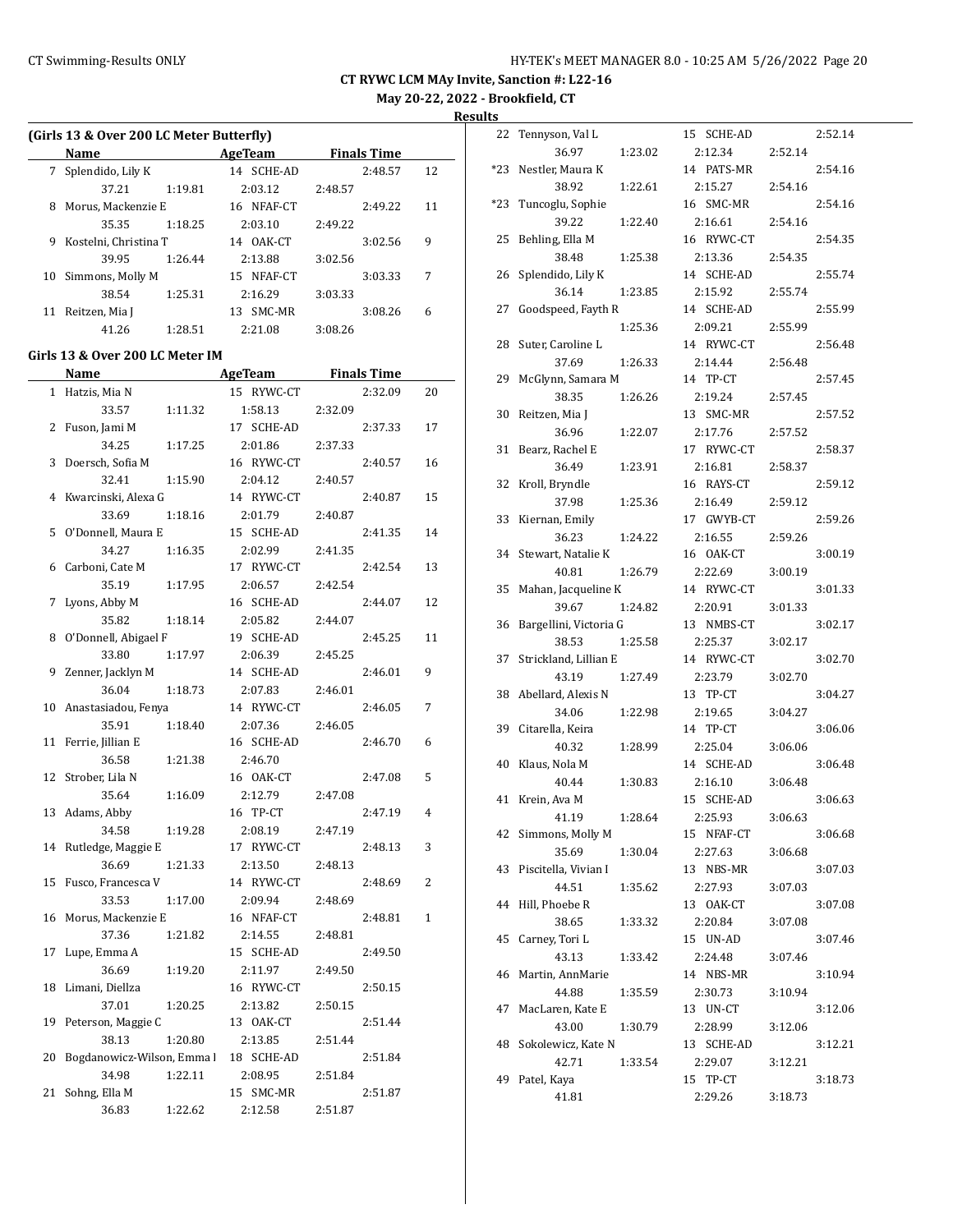|    | (Girls 13 & Over 200 LC Meter IM) |                |                    |    |
|----|-----------------------------------|----------------|--------------------|----|
|    | <b>Name</b>                       | AgeTeam        | <b>Finals Time</b> |    |
| 50 | Cronin, Ava K                     | 13 SMC-MR      | 3:22.37            |    |
|    | 45.59<br>1:38.91                  | 2:36.33        | 3:22.37            |    |
| 51 | Caputo, Nina M                    | 13 SMC-MR      | 3:23.28            |    |
|    | 43.73<br>1:39.84                  | 2:38.14        | 3:23.28            |    |
| 52 | Ortega, Camila T                  | 14 RYWC-CT     | 3:26.80            |    |
|    | 44.00<br>1:36.56                  | 2:44.00        | 3:26.80            |    |
| 53 | Rotariu, Sarah A                  | 15 UN-CT       | 3:27.84            |    |
|    | 51.65<br>1:46.98                  | 2:44.58        | 3:27.84            |    |
|    | 54 Hillmann, Spencer F            | 13 FFLY-CT     | 3:27.86            |    |
|    | 46.07<br>1:40.29                  | 3:27.86        |                    |    |
| 55 | Dotson, Catalina E                | 13 OAK-CT      | 3:30.04            |    |
|    | 45.60<br>1:44.83                  | 2:45.49        | 3:30.04            |    |
| 56 | Meyer, Emma C                     | 15 NMBS-CT     | 3:35.52            |    |
|    | 49.44<br>1:42.17                  | 2:50.84        | 3:35.52            |    |
| 57 | Zelezniak Berezowski, Audrey      | 14 TP-CT       | 3:41.47            |    |
|    | 53.76<br>1:50.13                  | 2:55.66        | 3:41.47            |    |
| 58 | Lieby, Ciara R                    | 13 RST-CT      | 3:50.28            |    |
|    | 52.58<br>2:00.14                  | 2:58.53        | 3:50.28            |    |
| 59 | Eggers, Alexandria N              | 14 RAYS-CT     | 3:52.42            |    |
|    | 53.64<br>1:48.28                  | 3:01.27        | 3:52.42            |    |
|    | 60 Cellamare, Trilby A            | 16 NFAF-CT     | 3:56.55            |    |
|    | 52.68<br>1:54.89                  | 3:02.63        | 3:56.55            |    |
| 61 | Santos, Skyler K                  | 14 NMBS-CT     | 4:01.70            |    |
|    | 52.28<br>1:53.19                  | 4:01.70        |                    |    |
|    | Bryant, Jordyn M                  | 16 NBS-MR      | DQ                 |    |
|    | 36.77<br>1:22.74                  | 2:17.11        | DQ                 |    |
|    | Liu, Fedora R                     | 16 OAK-CT      | DQ                 |    |
|    | 42.82<br>1:39.87                  | 2:43.38        | DQ                 |    |
|    | Girls 13 & Over 400 LC Meter IM   |                |                    |    |
|    | Name                              | <b>AgeTeam</b> | <b>Finals Time</b> |    |
|    | 1 Love, Rachel P                  | 17 SCHE-AD     | 5:24.57            | 20 |
|    | 2 Hart, Jenna K                   | 16 SCHE-AD     | 5:30.13            | 17 |
| 3  | Fuson, Jami M                     | 17 SCHE-AD     | 5:32.19            | 16 |
|    | 4 Nadeau, Ella                    | 15 RAYS-CT     | 5:37.46            | 15 |
| 5  | Strober, Lila N                   | 16 OAK-CT      | 5:40.26            | 14 |
|    | 1:12.49<br>5:40.26                |                |                    |    |
| 6  | Vongsouvanh, Katherine A          | 14 RYWC-CT     | 5:50.07            | 13 |
| 7  | Morus, Mackenzie E                | 16 NFAF-CT     | 5:50.82            | 12 |
|    |                                   | 5:13.22        | 5:50.82            |    |
| 8  | Peterson, Maggie C                | 13 OAK-CT      | 5:53.09            | 11 |
| 9  | Behling, Ella M                   | 16<br>RYWC-CT  | 5:53.32            | 9  |
| 10 | Urbanowicz, Alex                  | 15<br>OAK-CT   | 5:59.13            | 7  |
| 11 | Okurowski, Veronica P             | 15<br>RAYS-CT  | 6:02.57            | 6  |
|    |                                   | 5:22.10        | 6:02.57            |    |
| 12 | Splendido, Lily K                 | SCHE-AD<br>14  | 6:06.01            | 5  |
| 13 | Reitzen, Mia J                    | 13<br>SMC-MR   | 6:13.36            | 4  |
| 14 | Sohng, Ella M                     | 15<br>SMC-MR   | 6:15.40            | 3  |
| 15 | Kennedy, Mia A                    | 14 RAYS-CT     | 6:16.58            | 2  |
| 16 | Edney, Ziggy H                    | 15<br>OAK-CT   | 6:16.98            | 1  |
| 17 | Laszewski, Julia                  | 15 RAYS-CT     | 6:18.00            |    |
| 18 | Labadze, Mariam X                 | RAYS-CT<br>15  | 6:25.71            |    |
| 19 | Tam, Anabella L                   | NFAF-CT<br>13  | 6:26.95            |    |
|    |                                   |                |                    |    |

| 20 | Simmons, Molly M             | 15 NFAF-CT         | 6:38.31            |    |
|----|------------------------------|--------------------|--------------------|----|
|    | 21 Dawes, Syd M              | 16 NFAF-CT         | 6:42.42            |    |
|    |                              | 5:59.59            | 6:42.42            |    |
|    | 22 Civitano, Valentina E     | 13 NFAF-CT         | 7:30.65            |    |
|    | --- Cosentino, Kate E        | 16 OAK-CT          | DQ                 |    |
|    | 1:20.51<br>DQ                |                    |                    |    |
|    | --- Carousso, Natalie M      | 14 SMC-MR          | DQ                 |    |
|    |                              |                    |                    |    |
|    | Girls 400 LC Meter Freestyle |                    |                    |    |
|    | Name                         | <b>AgeTeam</b>     | <b>Finals Time</b> |    |
|    | 1 Love, Rachel P             | 17 SCHE-AD         | 4:38.99            | 20 |
|    | 2 Carboni, Cate M            | 17 RYWC-CT         | 4:42.39            | 17 |
|    |                              |                    | 2:20.72            |    |
|    | 2:56.01<br>3:32.43           | 4:07.42            | 4:42.39            |    |
|    | 3 Hatzis, Mia N              | 15 RYWC-CT         | 4:43.97            | 16 |
|    |                              |                    | 2:20.96            |    |
|    | 2:56.33<br>3:33.00           | 4:09.12            | 4:43.97            |    |
|    | 4 Doersch, Sofia M           | 16 RYWC-CT         | 4:50.89            | 15 |
|    |                              |                    | 2:24.39            |    |
|    | 3:01.18<br>3:39.55           | 4:16.08            | 4:50.89            |    |
|    | 5 Dunnigan, Megan L          | 17 OAK-CT          | 4:52.51            | 14 |
|    |                              |                    | 2:21.57            |    |
|    | 3:37.27<br>2:58.47           | 4:14.82            | 4:52.51            |    |
|    | 6 Hart, Jenna K              | 16 SCHE-AD         | 4:52.87            | 13 |
|    |                              |                    | 2:26.43            |    |
|    | 3:03.69<br>3:41.01           | 4:17.70            | 4:52.87            |    |
|    | 7 Rutledge, Maggie E         | 17 RYWC-CT         | 4:54.40            | 12 |
|    | 3:41.11<br>3:04.53           | 1:49.30<br>4:19.23 | 2:26.42<br>4:54.40 |    |
|    | 8 O'Donnell, Maura E         | 15 SCHE-AD         | 4:59.01            | 11 |
|    |                              |                    | 2:26.63            |    |
|    | 3:43.25<br>3:00.24           | 4:20.89            | 4:59.01            |    |
|    | 9 Peterson, Amelia R         | 16 OAK-CT          | 5:00.65            | 9  |
|    |                              |                    | 2:27.73            |    |
|    | 3:06.22<br>3:44.10           | 4:23.29            | 5:00.65            |    |
|    | 10 Petertonjes, Zoe *        | 14 RYWC-CT         | 5:01.30            | 7  |
|    |                              |                    | 2:28.92            |    |
|    | 3:08.45<br>3:47.05           | 4:25.19            | 5:01.30            |    |
|    | 11 Carousso, Natalie M       | 14 SMC-MR          | 5:06.31            | 6  |
|    |                              | 1:53.06            | 2:30.63            |    |
|    | 3:11.03<br>3:48.99           | 4:29.52            | 5:06.31            |    |
|    | 12 Kwarcinski, Alexa G       | 14 RYWC-CT         | 5:07.29            | 5  |
|    |                              |                    | 2:31.67            |    |
|    | 3:50.53<br>3:11.71           | 4:29.93            | 5:07.29            |    |
|    | 13 Clark, Lauren R           | 17 RST-CT          | 5:12.51            | 4  |
|    |                              |                    | 2:37.75            |    |
|    | 3:16.15<br>3:56.22           | 4:34.02            | 5:12.51            |    |
|    | 14 Fusco, Francesca V        | 14 RYWC-CT         | 5:13.12            | 3  |
|    |                              |                    | 2:31.75            |    |
|    | 3:10.30 3:50.73              | 4:32.04            | 5:13.12            |    |
|    | 15 Dumblewski, Lola R        | 12 SCHE-AD         | 5:13.86            | 2  |
|    |                              |                    | 2:37.56            |    |
|    | 3:58.37<br>3:17.79           | 4:36.57            | 5:13.86            |    |
|    | 16 Rothberg, Ella S          | 17 RST-CT          | 5:14.03            | 1  |
|    |                              |                    | 2:37.77            |    |
|    | 3:18.37<br>3:58.13           | 4:37.68            | 5:14.03            |    |
|    |                              |                    |                    |    |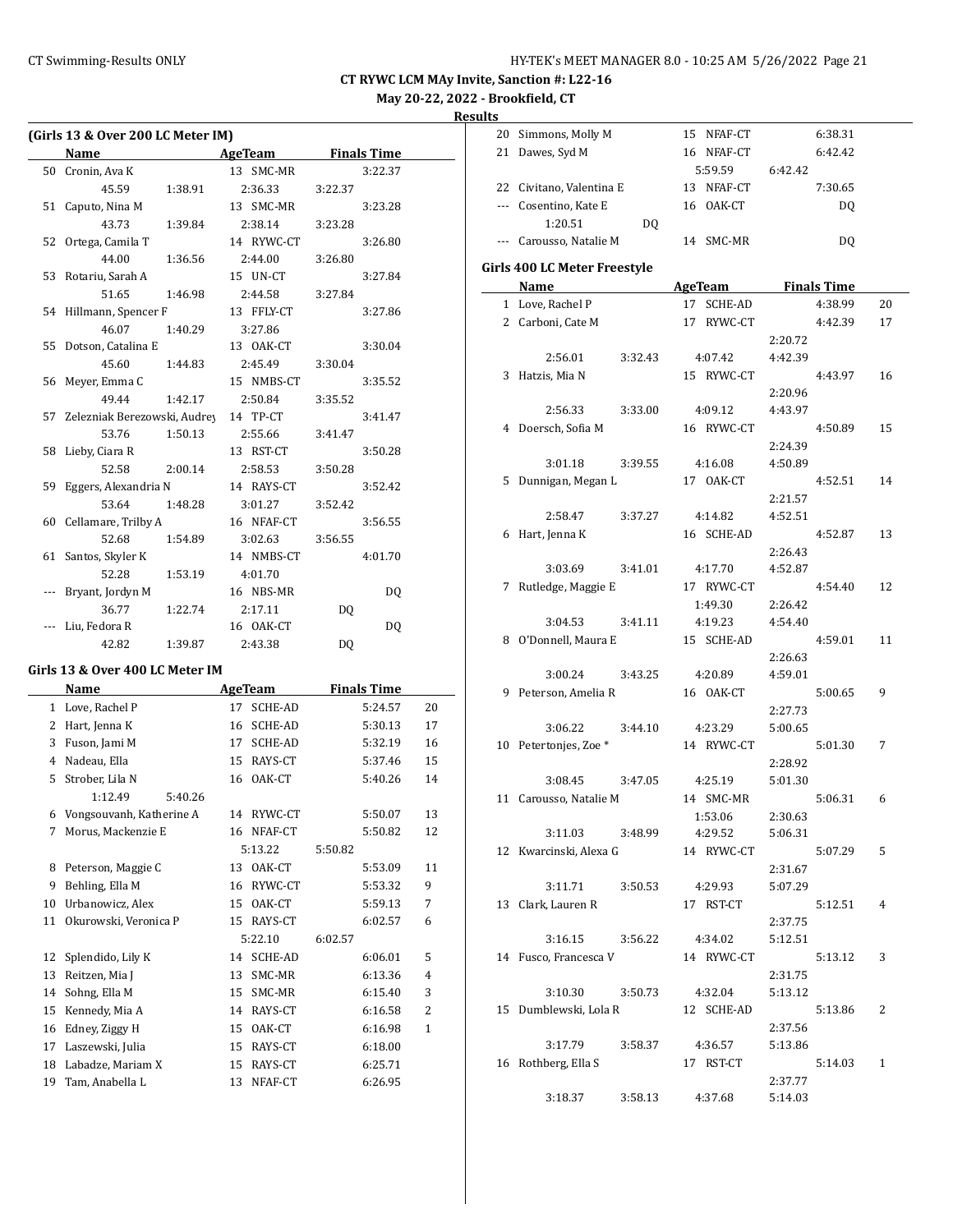35 Crews, Abby B 14 NBS-MR 5:38.08

2:45.36

**CT RYWC LCM MAy Invite, Sanction #: L22-16 May 20-22, 2022 - Brookfield, CT**

# **Results**

| (Girls 400 LC Meter Freestyle)          |                      |         |         |
|-----------------------------------------|----------------------|---------|---------|
| Name                                    | AgeTeam Finals Time  |         |         |
| 17 Suter, Caroline L                    | 14 RYWC-CT           |         | 5:15.51 |
|                                         | 1:56.52 2:35.57      |         |         |
| $3:17.71$ $3:55.87$                     | 4:38.18              | 5:15.51 |         |
| 18 Fraguela, Sophia E                   | 11 RYWC-CT           |         | 5:20.14 |
|                                         |                      | 2:40.69 |         |
| 3:20.10<br>4:02.24                      | 4:40.95              | 5:20.14 |         |
| 19 Reitzen, Mia J                       | 13 SMC-MR            |         | 5:20.29 |
|                                         |                      | 2:36.96 |         |
| 3:17.22<br>3:59.47                      | 4:39.78              | 5:20.29 |         |
| 20 Bryant, Jordyn M                     | 16 NBS-MR            |         | 5:24.37 |
|                                         |                      | 2:39.30 |         |
|                                         | 4:43.24              | 5:24.37 |         |
| 21 Douglas, Keira K                     | 13 NMBS-CT           |         | 5:25.24 |
|                                         |                      | 2:44.06 |         |
|                                         | 4:46.04              | 5:25.24 |         |
| 22 Anastasiadou, Fenya                  | 14 RYWC-CT           | 5:25.48 |         |
|                                         |                      | 2:41.51 |         |
| 3:23.23<br>4:05.67                      | 4:45.66              | 5:25.48 |         |
| 23 Citarella, Keira                     | 14 TP-CT             | 5:25.75 |         |
|                                         |                      | 2:40.99 |         |
| 3:22.99<br>4:04.89                      | 4:47.18              | 5:25.75 |         |
| 24 Nguyen, Kyra                         | 15 RAYS-CT           |         | 5:26.20 |
|                                         | 1:59.55              | 2:40.38 |         |
| 3:23.86<br>4:04.82                      | 4:48.20              | 5:26.20 |         |
| 25 Sohng, Ella M                        | 15 SMC-MR            |         | 5:27.54 |
|                                         |                      | 2:40.98 |         |
| 3:23.65<br>4:06.20<br>26 Gerbes, Elle V | 4:48.72<br>15 NBS-MR | 5:27.54 | 5:28.10 |
|                                         |                      | 2:40.81 |         |
| 3:22.30                                 | 4:06.12 4:45.37      | 5:28.10 |         |
| 27 Strickland, Lillian E                | 14 RYWC-CT           |         | 5:28.39 |
|                                         |                      | 2:42.95 |         |
| 3:24.52<br>4:08.56                      | 4:48.07              | 5:28.39 |         |
| 28 Shew, Anna E                         | 16 RST-CT            |         | 5:28.55 |
|                                         |                      | 2:40.69 |         |
| 3:22.59<br>4:05.38                      | 4:46.93              | 5:28.55 |         |
| 29 Istambouli, Julia G                  | 11 RYWC-CT           |         | 5:30.08 |
|                                         |                      | 2:41.80 |         |
| 3:23.37<br>4:07.06                      | 4:48.35              | 5:30.08 |         |
| 30 Seaver, Ella                         | 16 RYWC-CT           |         | 5:31.80 |
|                                         |                      | 2:43.01 |         |
| 3:24.59<br>4:07.38                      | 4:49.45              | 5:31.80 |         |
| 31 Tennyson, Val L                      | 15 SCHE-AD           |         | 5:32.92 |
|                                         |                      | 2:43.84 |         |
|                                         |                      |         |         |

3:25.37 4:09.31 4:33.71 5:32.92 32 Nagel, Jessica S 13 TP-CT 5:33.78

3:32.37 4:13.52 4:55.33 5:33.78 33 Murphy, Doran G 15 RYWC-CT 5:34.19

3:27.08 4:08.87 4:54.92 5:34.19 34 Gravius, Ally E 11 RYWC-CT 5:35.28

3:27.44 4:11.46 4:53.25 5:35.28

2:50.23

2:45.16

2:01.03 2:41.63

|    | 3:28.33                   | 4:13.51 |    | 4:55.78    | 5:38.08            |         |
|----|---------------------------|---------|----|------------|--------------------|---------|
|    | 36 Rothberg, Olivia E     |         |    | 12 RST-CT  |                    | 5:40.83 |
|    |                           |         |    |            | 2:52.49            |         |
|    | 3:34.41                   | 4:18.77 |    | 4:59.79    | 5:40.83            |         |
| 37 | Martin, AnnMarie          |         |    | 14 NBS-MR  |                    | 5:41.07 |
|    |                           |         |    | 2:08.23    | 2:49.78            |         |
|    | 3:35.63                   | 4:17.45 |    | 5:02.70    | 5:41.07            |         |
|    | 38 Bargellini, Victoria G |         |    | 13 NMBS-CT |                    | 5:41.78 |
|    |                           |         |    |            | 2:49.00            |         |
|    | 3:33.04                   | 4:18.27 |    | 5:01.58    | 5:41.78            |         |
|    | 39 Eannotti, Skye M       |         |    | 14 RST-CT  |                    | 5:42.07 |
|    |                           |         |    |            | 2:47.99            |         |
|    | 3:31.80                   | 4:17.03 |    | 4:59.68    | 5:42.07            |         |
|    | 40 Piscitella, Vivian I   |         |    | 13 NBS-MR  |                    | 5:45.90 |
|    |                           |         |    |            | 2:49.02            |         |
|    | 3:33.38                   | 4:19.20 |    | 5:02.92    | 5:45.90            |         |
|    | 41 Pugliese, Madelyn      |         |    | 14 RAYS-CT |                    | 5:47.83 |
|    |                           |         |    |            | 2:51.16            |         |
|    | 3:34.98                   | 4:20.97 |    | 5:04.66    | 5:47.83            |         |
|    | 42 Knolker, Shayla C      |         |    | 11 NFAF-CT |                    | 5:56.95 |
|    |                           |         |    |            | 2:56.52            |         |
|    | 3:42.37                   | 4:29.01 |    | 5:12.49    | 5:56.95            |         |
| 43 | Montalvo, Sophia S        |         |    | 10 UN-CT   |                    | 6:10.66 |
|    |                           |         |    | 2:14.33    | 3:01.99            |         |
|    | 3:51.19                   | 4:37.95 |    | 5:27.13    | 6:10.66            |         |
|    | 44 Urbanowicz, Marci      |         |    | 11 OAK-CT  |                    | 6:12.35 |
|    |                           |         |    | 2:17.72    | 3:04.08            |         |
|    | 3:54.53                   | 4:41.05 |    | 5:30.43    | 6:12.35            |         |
|    | 45 Walsh, Evelynn M       |         |    | 12 NFAF-CT |                    | 6:15.14 |
|    |                           |         |    | 2:18.01    | 3:03.61            |         |
|    | 3:53.76                   | 4:40.56 |    | 5:30.64    | 6:15.14            |         |
|    | 46 Orscher, Eva N         |         |    | 11 SMC-MR  |                    | 6:16.89 |
|    |                           |         |    |            | 3:01.37            |         |
|    | 3:49.48                   | 4:39.58 |    | 5:27.77    | 6:16.89            |         |
|    | 47 Rotariu, Sarah A       |         |    | 15 UN-CT   | 3:09.29            | 6:20.74 |
|    | 4:00.27                   | 4:47.03 |    | 5:37.20    | 6:20.74            |         |
|    |                           |         |    | 11 SCHE-AD |                    | 6:32.82 |
|    | 48 O'Donnell, Bridgett M  |         |    |            |                    |         |
|    | 4:02.38                   | 4:52.73 |    | 5:43.03    | 3:13.49<br>6:32.82 |         |
| 49 | Leitao, Gabby or Gabi D   |         |    | TP-CT      |                    | 6:57.39 |
|    |                           |         | 15 |            | 3:20.26            |         |
|    | 4:14.92                   | 5:12.78 |    | 6:05.49    | 6:57.39            |         |
| 50 | Cellamare, Trilby A       |         |    | 16 NFAF-CT |                    | 7:11.99 |
|    |                           |         |    |            | 3:26.84            |         |
|    | 4:22.05                   | 5:21.13 |    | 6:16.62    | 7:11.99            |         |
| 51 | Lieby, Ciara R            |         |    | 13 RST-CT  |                    | 7:22.19 |
|    |                           |         |    |            | 3:40.11            |         |
|    | 4:40.40                   | 5:40.17 |    | 6:36.21    | 7:22.19            |         |
|    |                           |         |    |            |                    |         |

#### **Boys 10 & Under 50 LC Meter Freestyle**

| Name                | AgeTeam    | <b>Finals Time</b> |    |  |
|---------------------|------------|--------------------|----|--|
| 1 Rojas, Bradley    | 10 NMBS-CT | 32.32              | 20 |  |
| 2 Morse, Jackson R  | 10 RYWC-CT | 34.98              | 17 |  |
| 3 Rivera, Mattias E | 10 NFAF-CT | 35.26              | 16 |  |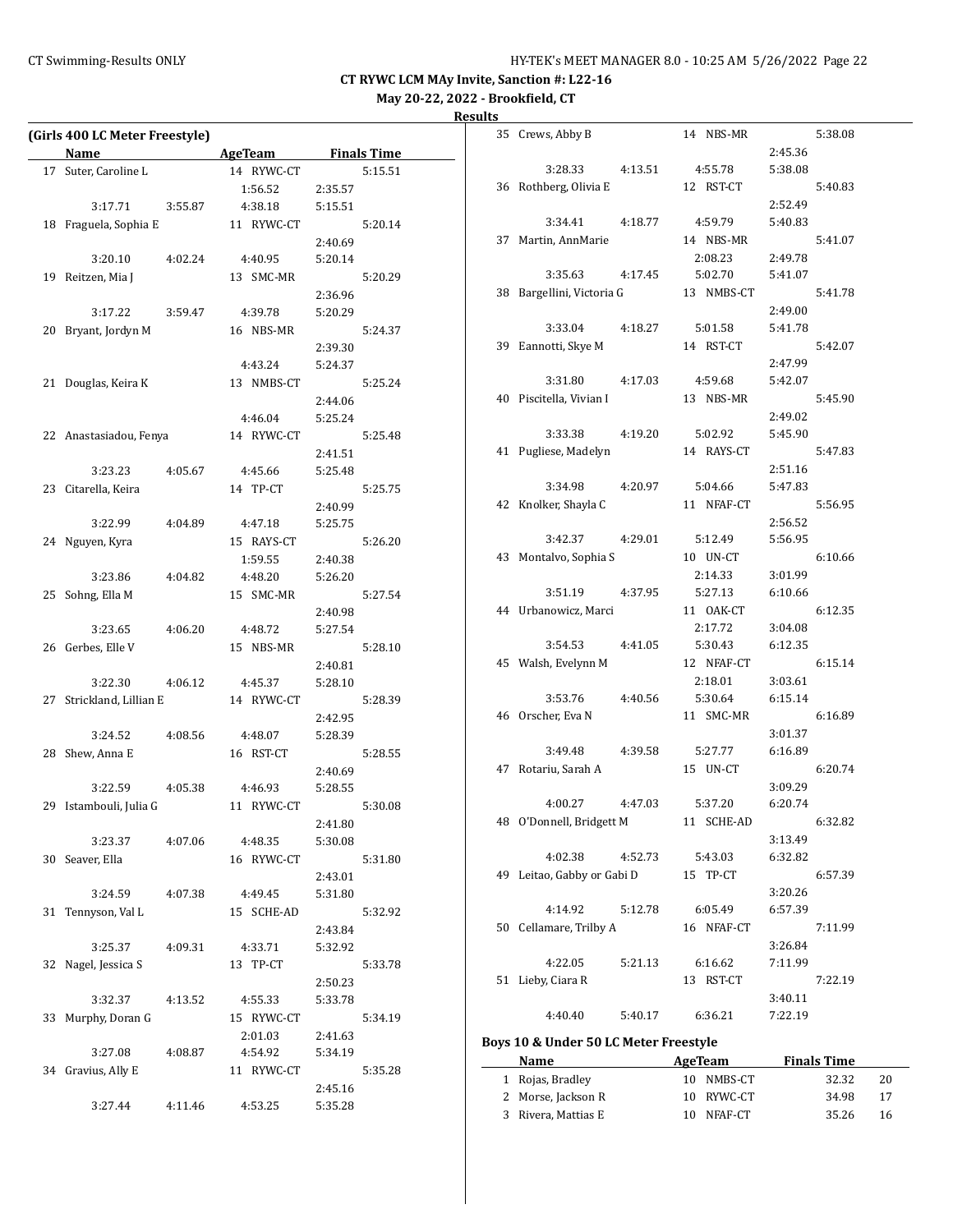|  |  |  |  | (Boys 10 & Under 50 LC Meter Freestyle) |  |
|--|--|--|--|-----------------------------------------|--|
|  |  |  |  |                                         |  |

|     | (Boys 10 & Under 50 LC Meter Freestyle) |          |                |                    |                |
|-----|-----------------------------------------|----------|----------------|--------------------|----------------|
|     | Name                                    |          | <b>AgeTeam</b> | <u>Finals Time</u> |                |
|     | 4 Deng, Eric Y                          |          | 10 OAK-CT      | 36.12              | 15             |
| 5   | Eannotti, Hunter X                      | 9        | RST-CT         | 36.80              | 14             |
|     | 6 Vasquez-Amaya, Dereck Y               |          | 10 NMBS-CT     | 38.34              | 13             |
| 7   | Fay, Ben M                              |          | 10 SCHE-AD     | 38.67              | 12             |
| 8   | Konnor, Cameron C                       | 10       | SCHE-AD        | 38.68              | 11             |
| 9   | Walsh, Sean W                           | 10       | NBS-MR         | 39.16              | 9              |
| 10  | Iamiceli, Matthew T                     | 9        | SMC-MR         | 39.37              | 7              |
|     |                                         |          |                |                    |                |
| 11  | Rankin, Kiyan K                         | 9        | RYWC-CT        | 39.45              | 6              |
| 12  | Joachim, Carmeleau R                    | 8        | NBS-MR         | 39.54              | 5              |
| 13  | Santos, Lucas                           | 9        | TP-CT          | 39.91              | 4              |
| 14  | Gunasekarampulle, Kieran R              | 10       | FFLY-CT        | 40.34              | 3              |
| 15  | Galagoza, Maryan                        | 9        | ORCA-CT        | 41.09              | $\overline{2}$ |
| 16  | Merritt, Joseph Q                       | 10       | GWYB-CT        | 41.62              | 1              |
| 17  | Suter, Blake M                          | 9        | RYWC-CT        | 41.66              |                |
| 18  | Cedor, Adam R                           | 9        | RYWC-CT        | 42.00              |                |
| 19  | Anderson, Dylan A                       |          | 10 NMBS-CT     | 42.08              |                |
| 20  | Millott, Michael C                      | 10       | RST-CT         | 42.09              |                |
| 21  | Epstein, Luc H                          | 9        | PATS-MR        | 42.27              |                |
| 22  | Rigolosi, Greyson J                     | 9        | SCHE-AD        | 42.90              |                |
| 23  | Suter, Ethan P                          |          | 9 RYWC-CT      | 43.36              |                |
| 24  | Bernardi, Mason K                       | 10       | NMBS-CT        | 44.09              |                |
| 25  | Rai, Arvin                              | 9        | TP-CT          | 44.10              |                |
| 26  | Rubio, Matteo                           | 8        | RST-CT         | 44.24              |                |
| 27  | Rutherford, Cam J                       | 8        | SMC-MR         | 44.33              |                |
| 28  | Coyle, Declan J                         | 9        | RYWC-CT        | 44.46              |                |
| 29  | Wu, Kevin L                             |          | 10 OAK-CT      | 44.57              |                |
| 30  | Ouimette, Ryan T                        | 10       | TP-CT          | 44.87              |                |
| 31  | Walsh, Calvin R                         |          | 8 NFAF-CT      | 44.92              |                |
| 32  | McCann, Aidan M                         |          | 10 RST-CT      | 45.02              |                |
|     |                                         |          |                |                    |                |
| 33  | Ruiz, Logan N                           | 10<br>10 | FFLY-CT        | 45.04              |                |
| 34  | Sullivan, Ryan D                        |          | TP-CT          | 45.33              |                |
| 35  | DeMoura, Lucas A                        | 9.       | RYWC-CT        | 45.37              |                |
| 36  | Monckton, John E                        | 9        | RYWC-CT        | 45.77              |                |
| 37  | Taube, Oscar M                          | 10       | RST-CT         | 46.49              |                |
| 38  | Whitehead, Connor F                     | 7        | RST-CT         | 46.62              |                |
| 39  | Schultz, Brody R                        | 9        | NBS-MR         | 47.92              |                |
|     | 40 Cepeda, Justin                       | 10       | GWYB-CT        | 47.98              |                |
|     | 41 Ticehurst, Lincoln J                 |          | 7 NBS-MR       | 48.00              |                |
| 42  | Devanaboyina, Shreyas S                 | 10       | TP-CT          | 48.38              |                |
| 43  | Perez, Julien D                         | 9        | NFAF-CT        | 48.40              |                |
| 44  | Wilhelm, Declan R                       | 8        | BSY-CT         | 49.03              |                |
| 45  | Simmons, Benjamin C                     | 9        | NFAF-CT        | 49.24              |                |
| *46 | Lin, Frank J                            | 10       | TP-CT          | 49.72              |                |
| *46 | Screpetis, Peter                        | 9        | TP-CT          | 49.72              |                |
| 48  | Mazo, Chris A                           | 10       | FFLY-CT        | 49.88              |                |
| 49  | Stanton, Rory J                         | 8        | RYWC-CT        | 50.75              |                |
| 50  | Kraese, Mason J                         | 9        | RYWC-CT        | 50.82              |                |
| 51  | Lyalko, Daniel                          | 8        | RYWC-CT        | 51.08              |                |
| 52  | Michaux, Ethan A                        | 9        | NMBS-CT        | 52.41              |                |
| 53  | Mayimona, Francisco B                   | 10       | BSY-CT         | 53.13              |                |
| 54  | Padilla, Joel G                         | 10       | NFAF-CT        | 53.87              |                |
| 55  | Yethipathi, Himanish                    | 10       | TP-CT          | 54.23              |                |
| 56  | Thomas, Chase J                         | 8        | NFAF-CT        | 55.00              |                |
| 57  | Zinsky, Lukas E                         | 9        | RST-CT         | 56.89              |                |
| 58  | Zelezniak Berezowski, Andy              | 9        | TP-CT          | 1:04.87            |                |
|     |                                         |          |                |                    |                |

| uits         |                                        |         |                |                    |              |
|--------------|----------------------------------------|---------|----------------|--------------------|--------------|
|              | 59 El-Sahragty, Ryan C                 |         | 10 RST-CT      | 1:07.02            |              |
|              | 60 Liu, Kyne T                         |         | 9 BSY-CT       | 1:09.55            |              |
|              | 61 Wilson, Colin J                     |         | 8 RST-CT       | 1:12.72            |              |
|              | 62 Aguilar, Johnattan J                |         | 7 RYWC-CT      | 1:15.22            |              |
|              | --- Roseau, Matthew J                  |         | 10 RYWC-CT     | <b>DQ</b>          |              |
|              |                                        |         |                |                    |              |
|              | Boys 10 & Under 100 LC Meter Freestyle |         |                |                    |              |
|              | Name                                   |         | <b>AgeTeam</b> | <b>Finals Time</b> |              |
| $\mathbf{1}$ | Morse, Jackson R                       |         | 10 RYWC-CT     | 1:17.37            | 20           |
|              | 36.16                                  | 1:17.37 |                |                    |              |
|              | 2 Rojas, Bradley                       | 10      | NMBS-CT        | 1:17.90            | 17           |
|              | 36.97                                  | 1:17.90 |                |                    |              |
| 3            | Rivera, Mattias E                      | 10      | NFAF-CT        | 1:21.13            | 16           |
|              | 36.81                                  | 1:21.13 |                |                    |              |
| 4            | Eannotti, Hunter X                     | 9       | RST-CT         | 1:26.39            | 15           |
|              | 39.79                                  | 1:26.39 |                |                    |              |
| 5            | Deng, Eric Y                           |         | 10 OAK-CT      | 1:28.17            | 14           |
|              | 40.41                                  | 1:28.17 |                |                    |              |
| $*6$         | Konnor, Cameron C                      |         | 10 SCHE-AD     | 1:29.13            | 12.5         |
|              | 40.80                                  | 1:29.13 |                |                    |              |
|              | *6 Walsh, Sean W                       |         | 10 NBS-MR      | 1:29.13            | 12.5         |
|              | 44.24                                  | 1:29.13 |                |                    |              |
| 8            | Vasquez-Amaya, Dereck Y                | 10      | NMBS-CT        | 1:29.21            | 11           |
|              | 43.33                                  | 1:29.21 |                |                    |              |
| 9            | Roseau, Matthew J                      | 10      | RYWC-CT        | 1:30.97            | 9            |
|              | 42.56                                  | 1:30.97 |                |                    |              |
| 10           | Merritt, Joseph Q                      | 10      | GWYB-CT        | 1:31.24            | 7            |
|              | 41.95                                  | 1:31.24 |                |                    |              |
| 11           | Schwenker, Will H                      | 10      | SCHE-AD        | 1:33.24            | 6            |
|              | 44.02                                  | 1:33.24 |                |                    |              |
|              | 12 Epstein, Luc H                      | 9       | PATS-MR        | 1:36.56            | 5            |
| 13           | Rankin, Kiyan K                        | 9       | RYWC-CT        | 1:39.64            | 4            |
| 14           | McCann, Aidan M                        |         | 10 RST-CT      | 1:40.86            | 3            |
|              | 47.52                                  | 1:40.86 |                |                    |              |
|              | 15 Gunasekarampulle, Kieran R          |         | 10 FFLY-CT     | 1:42.04            | 2            |
|              | 50.15                                  | 1:42.04 |                |                    |              |
|              | 16 Coyle, Declan J                     | 9       | RYWC-CT        | 1:42.39            | $\mathbf{1}$ |
|              | 48.21                                  | 1:42.39 |                |                    |              |
|              | 17 Cepeda, Justin                      |         | 10 GWYB-CT     | 1:44.25            |              |
|              | 18 Monckton, John E                    |         | 9 RYWC-CT      | 1:45.80            |              |
|              | 19 Whitehead, Connor F                 |         | 7 RST-CT       | 1:47.26            |              |
|              | 20 Wu, Kevin L                         |         | 10 OAK-CT      | 1:47.57            |              |
|              | 21 Schultz, Brody R                    | 9       | NBS-MR         | 1:47.63            |              |
|              | 51.71                                  | 1:47.63 |                |                    |              |
| 22           | Ruiz, Logan N                          | 10      | FFLY-CT        | 1:49.10            |              |
|              | 49.78                                  | 1:49.10 |                |                    |              |
| 23           | Taube, Oscar M                         | 10      | RST-CT         | 1:49.84            |              |
|              | 51.50                                  | 1:49.84 |                |                    |              |
|              | 24 Walsh, Calvin R                     | 8       | NFAF-CT        | 1:49.91            |              |
|              | 50.84                                  | 1:49.91 |                |                    |              |
| 25           | Kraese, Mason J                        | 9       | RYWC-CT        | 1:55.61            |              |
|              | 52.79                                  | 1:55.61 |                |                    |              |
| 26           | Mazo, Chris A                          | 10      | FFLY-CT        | 1:57.71            |              |
|              | 52.48                                  | 1:57.71 |                |                    |              |
| 27           | Ticehurst, Lincoln J                   | 7       | NBS-MR         | 1:59.41            |              |
|              | 59.27                                  | 1:59.41 |                |                    |              |
| 28           | Michaux, Ethan A                       | 9       | NMBS-CT        | 2:04.01            |              |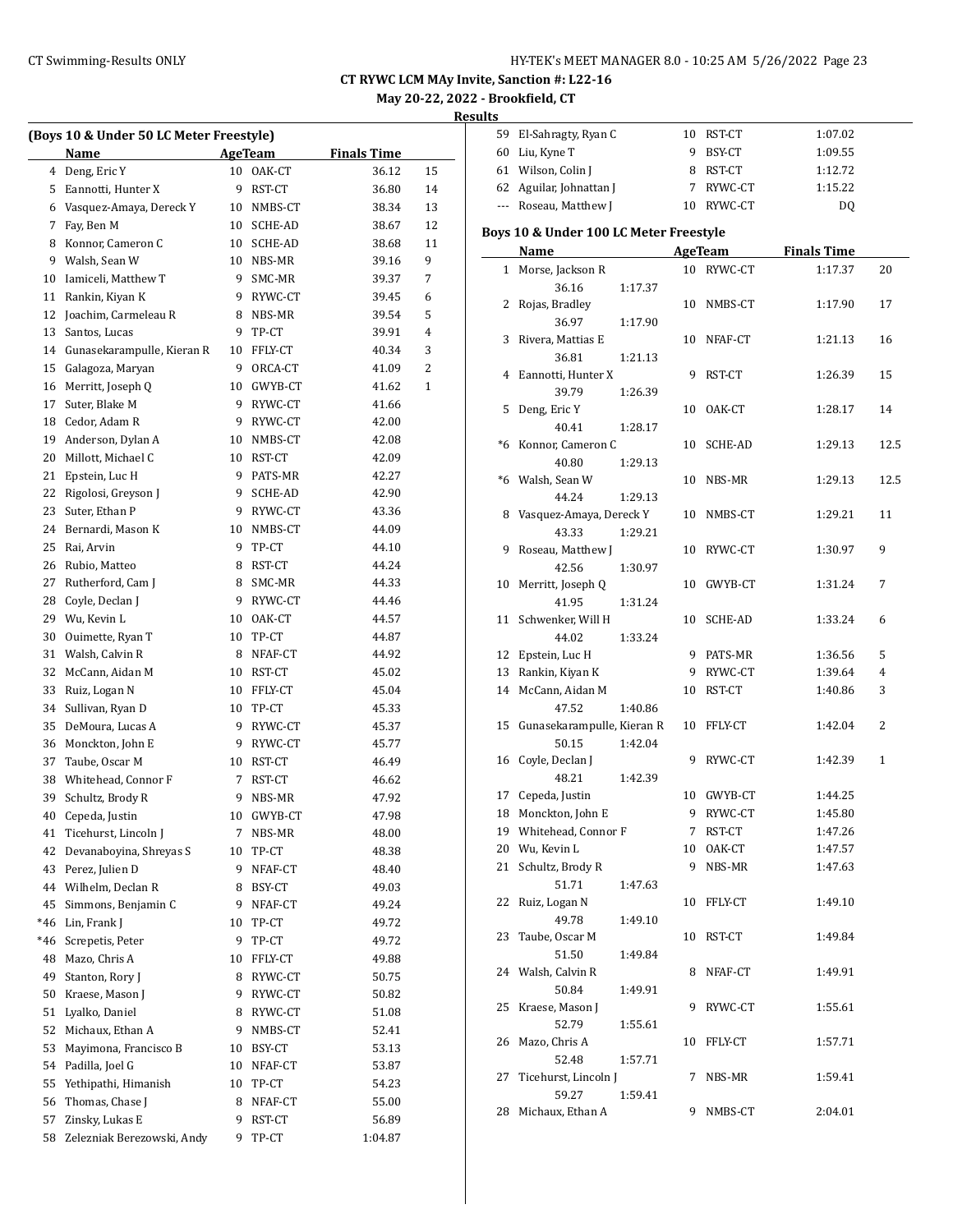**Results**

|    | Name                          |    | AgeTeam | <b>Finals Time</b> |
|----|-------------------------------|----|---------|--------------------|
| 29 | Zinsky, Lukas E               | 9  | RST-CT  | 2:05.31            |
| 30 | Yethipathi, Himanish          | 10 | TP-CT   | 2:06.16            |
|    | 31 Thomas, Chase J            |    | NFAF-CT | 2:07.50            |
|    | 2:07.50<br>57.69              |    |         |                    |
|    | 32 El-Sahragty, Ryan C        | 10 | RST-CT  | 2:24.73            |
|    | 33 Zelezniak Berezowski, Andy | ч  | TP-CT   | 2:28.18            |
|    |                               |    |         |                    |

#### **Boys 10 & Under 50 LC Meter Backstroke**

|              | <b>Name</b>                   |    | <b>AgeTeam</b> | <b>Finals Time</b> |              |
|--------------|-------------------------------|----|----------------|--------------------|--------------|
| $\mathbf{1}$ | Rojas, Bradley                | 10 | NMBS-CT        | 38.22              | 20           |
| 2            | Iamiceli, Matthew T           | 9  | SMC-MR         | 41.75              | 17           |
| 3            | Fay, Ben M                    | 10 | SCHE-AD        | 42.55              | 16           |
|              | 4 Merritt, Joseph Q           |    | 10 GWYB-CT     | 42.92              | 15           |
|              | 5 Roseau, Matthew J           |    | 10 RYWC-CT     | 46.35              | 14           |
| 6            | Tyurin, Ivan                  |    | 10 OAK-CT      | 47.41              | 13           |
| 7            | Devanaboyina, Shreyas S       |    | 10 TP-CT       | 48.99              | 12           |
|              | 8 Anderson, Dylan A           |    | 10 NMBS-CT     | 49.30              | 11           |
| 9            | Rutherford, Cam J             | 8  | SMC-MR         | 49.35              | 9            |
| 10           | Santos, Lucas                 | 9  | TP-CT          | 50.68              | 7            |
| 11           | Ruiz, Logan N                 |    | 10 FFLY-CT     | 50.72              | 6            |
| 12           | Vasquez-Amaya, Dereck Y       |    | 10 NMBS-CT     | 51.23              | 5            |
| 13           | Rigolosi, Greyson J           | 9  | SCHE-AD        | 51.29              | 4            |
| 14           | Epstein, Luc H                | 9  | PATS-MR        | 51.75              | 3            |
| 15           | Schultz, Brody R              | 9. | NBS-MR         | 52.45              | 2            |
|              | 16 Rubio, Matteo              | 8  | RST-CT         | 52.79              | $\mathbf{1}$ |
| 17           | Suter, Ethan P                | 9. | RYWC-CT        | 53.04              |              |
|              | 18 McCann, Aidan M            |    | 10 RST-CT      | 53.10              |              |
| 19           | Perez, Julien D               | 9  | NFAF-CT        | 53.30              |              |
| 20           | Sullivan, Ryan D              |    | 10 TP-CT       | 53.44              |              |
| 21           | DeMoura, Lucas A              |    | 9 RYWC-CT      | 54.58              |              |
| 22           | Suter, Blake M                |    | 9 RYWC-CT      | 54.60              |              |
| 23           | Cedor, Adam R                 | 9. | RYWC-CT        | 54.71              |              |
| 24           | Lin, Frank J                  | 10 | TP-CT          | 54.83              |              |
| 25           | Ouimette, Ryan T              | 10 | TP-CT          | 54.89              |              |
| 26           | Rankin, Kiyan K               | 9. | RYWC-CT        | 55.30              |              |
|              | 27 Whitehead, Connor F        | 7  | RST-CT         | 55.35              |              |
|              | 28 Wu, Kevin L                | 10 | OAK-CT         | 55.56              |              |
| 29           | Taube, Oscar M                |    | 10 RST-CT      | 56.00              |              |
| 30           | Joachim, Carmeleau R          |    | 8 NBS-MR       | 56.15              |              |
| 31           | Bernardi, Mason K             |    | 10 NMBS-CT     | 56.45              |              |
|              | 32 Monckton, John E           |    | 9 RYWC-CT      | 56.93              |              |
|              | 33 Lyalko, Daniel             | 8  | RYWC-CT        | 57.54              |              |
|              | 34 Zelezniak Berezowski, Andy | 9. | TP-CT          | 57.68              |              |
| 35           | Screpetis, Peter              | 9. | TP-CT          | 57.79              |              |
| 36           | Rai, Arvin                    | 9  | TP-CT          | 58.05              |              |
| 37           | Coyle, Declan J               | 9  | RYWC-CT        | 58.48              |              |
| 38           | Cepeda, Justin                | 10 | GWYB-CT        | 58.52              |              |
| 39           | Simmons, Benjamin C           | 9  | NFAF-CT        | 58.72              |              |
| 40           | Gunasekarampulle, Kieran R    | 10 | FFLY-CT        | 58.99              |              |
| 41           | Wilhelm, Declan R             | 8  | BSY-CT         | 1:00.00            |              |
| 42           | Peck, Lucas E                 | 8  | RST-CT         | 1:00.06            |              |
| 43           | Mazo, Chris A                 | 10 | FFLY-CT        | 1:00.22            |              |
| 44           | Stanton, Rory J               | 8  | RYWC-CT        | 1:01.36            |              |
| 45           | Padilla, Joel G               | 10 | NFAF-CT        | 1:01.49            |              |
| 46           | Ticehurst, Lincoln J          | 7  | NBS-MR         | 1:01.58            |              |

| 47 | Millott, Dennis J       | 10 | RST-CT  | 1:02.99 |
|----|-------------------------|----|---------|---------|
| 48 | Kraese, Mason J         | 9  | RYWC-CT | 1:03.32 |
| 49 | Walsh, Calvin R         | 8  | NFAF-CT | 1:03.59 |
| 50 | Mayimona, Francisco B   | 10 | BSY-CT  | 1:08.39 |
| 51 | Zinsky, Lukas E         | 9  | RST-CT  | 1:08.74 |
| 52 | Wilson, Colin J         | 8  | RST-CT  | 1:13.44 |
|    | 53 Yethipathi, Himanish | 10 | TP-CT   | 1:14.47 |
| 54 | Liu, Kyne T             | 9  | BSY-CT  | 1:15.75 |
| 55 | El-Sahragty, Ryan C     | 10 | RST-CT  | 1:23.15 |
| 56 | Aguilar, Johnattan J    |    | RYWC-CT | 1:49.01 |
|    |                         |    |         |         |

#### **Boys 10 & Under 50 LC Meter Breaststroke**

|                | Name                                  |    | AgeTeam | <b>Finals Time</b> |      |  |  |  |  |  |
|----------------|---------------------------------------|----|---------|--------------------|------|--|--|--|--|--|
| 1              | Anderson, Dylan A                     | 10 | NMBS-CT | 52.40              | 20   |  |  |  |  |  |
| 2              | Schwenker, Will H                     | 10 | SCHE-AD | 52.77              | 17   |  |  |  |  |  |
| 3              | Rankin, Kiyan K                       | 9  | RYWC-CT | 54.63              | 16   |  |  |  |  |  |
| $*4$           | Epstein, Luc H                        | 9  | PATS-MR | 55.72              | 14.5 |  |  |  |  |  |
| $*4$           | Rubio, Matteo                         | 8  | RST-CT  | 55.72              | 14.5 |  |  |  |  |  |
| 6              | Roseau, Matthew J                     | 10 | RYWC-CT | 55.80              | 13   |  |  |  |  |  |
| 7              | Millott, Dennis J                     | 10 | RST-CT  | 57.76              | 12   |  |  |  |  |  |
|                | 8 Galagoza, Maryan                    | 9  | ORCA-CT | 58.30              | 11   |  |  |  |  |  |
| 9              | Rutherford, Cam J                     | 8  | SMC-MR  | 58.81              | 9    |  |  |  |  |  |
| 10             | Suter, Blake M                        | 9  | RYWC-CT | 59.14              | 7    |  |  |  |  |  |
| 11             | Suter, Ethan P                        | 9  | RYWC-CT | 59.28              | 6    |  |  |  |  |  |
| 12             | Schultz, Brody R                      | 9  | NBS-MR  | 1:02.84            | 5    |  |  |  |  |  |
| 13             | Devanaboyina, Shreyas S               | 10 | TP-CT   | 1:04.10            | 4    |  |  |  |  |  |
|                | 14 Iamiceli, Matthew T                | 9  | SMC-MR  | 1:04.27            | 3    |  |  |  |  |  |
| 15             | DeMoura, Lucas A                      | 9  | RYWC-CT | 1:05.50            | 2    |  |  |  |  |  |
| 16             | Wilhelm, Declan R                     | 8  | BSY-CT  | 1:06.09            | 1    |  |  |  |  |  |
| 17             | Thomas, Chase J                       | 8  | NFAF-CT | 1:06.57            |      |  |  |  |  |  |
| 18             | Gunasekarampulle, Kieran R            | 10 | FFLY-CT | 1:06.72            |      |  |  |  |  |  |
| 19             | Lin, Frank J                          | 10 | TP-CT   | 1:07.39            |      |  |  |  |  |  |
| 20             | Rai, Arvin                            | 9  | TP-CT   | 1:07.71            |      |  |  |  |  |  |
| 21             | Ouimette, Ryan T                      | 10 | TP-CT   | 1:08.71            |      |  |  |  |  |  |
| 22             | Yethipathi, Himanish                  | 10 | TP-CT   | 1:14.69            |      |  |  |  |  |  |
| 23             | Santos, Lucas                         | 9  | TP-CT   | 1:15.19            |      |  |  |  |  |  |
| 24             | Stanton, Rory J                       | 8  | RYWC-CT | 1:17.33            |      |  |  |  |  |  |
| 25             | Padilla, Joel G                       | 10 | NFAF-CT | 1:17.78            |      |  |  |  |  |  |
| 26             | Sullivan, Ryan D                      | 10 | TP-CT   | 1:18.79            |      |  |  |  |  |  |
| 27             | Michaux, Ethan A                      | 9  | NMBS-CT | 1:26.12            |      |  |  |  |  |  |
| 28             | Zelezniak Berezowski, Andy            | 9  | TP-CT   | 1:47.52            |      |  |  |  |  |  |
| $---$          | Ticehurst, Lincoln J                  | 7  | NBS-MR  | DQ                 |      |  |  |  |  |  |
| ---            | Mayimona, Francisco B                 | 10 | BSY-CT  | DQ                 |      |  |  |  |  |  |
| ---            | Lyalko, Daniel                        | 8  | RYWC-CT | DQ                 |      |  |  |  |  |  |
| $\sim$ $\sim$  | Joachim, Carmeleau R                  | 8  | NBS-MR  | <b>DQ</b>          |      |  |  |  |  |  |
| $---$          | Wilson, Colin J                       | 8  | RST-CT  | <b>DQ</b>          |      |  |  |  |  |  |
| ---            | Screpetis, Peter                      | 9  | TP-CT   | DQ                 |      |  |  |  |  |  |
| $---$          | Liu, Kyne T                           | 9  | BSY-CT  | DQ                 |      |  |  |  |  |  |
| $\overline{a}$ | Peck, Lucas E                         | 8  | RST-CT  | <b>DQ</b>          |      |  |  |  |  |  |
|                | Boys 10 & Under 50 LC Meter Butterfly |    |         |                    |      |  |  |  |  |  |

| Name |                           | AgeTeam    | <b>Finals Time</b> |    |
|------|---------------------------|------------|--------------------|----|
|      | 1 Fay, Ben M              | 10 SCHE-AD | 40.17              | 20 |
|      | 2 Tyurin, Ivan            | 10 OAK-CT  | 41.37              | 17 |
|      | 3 Morse, Jackson R        | 10 RYWC-CT | 42.51              | 16 |
|      | 4 Schwenker, Will H       | 10 SCHE-AD | 43.72              | 15 |
|      | 5 Vasquez-Amaya, Dereck Y | NMBS-CT    | 43.88              | 14 |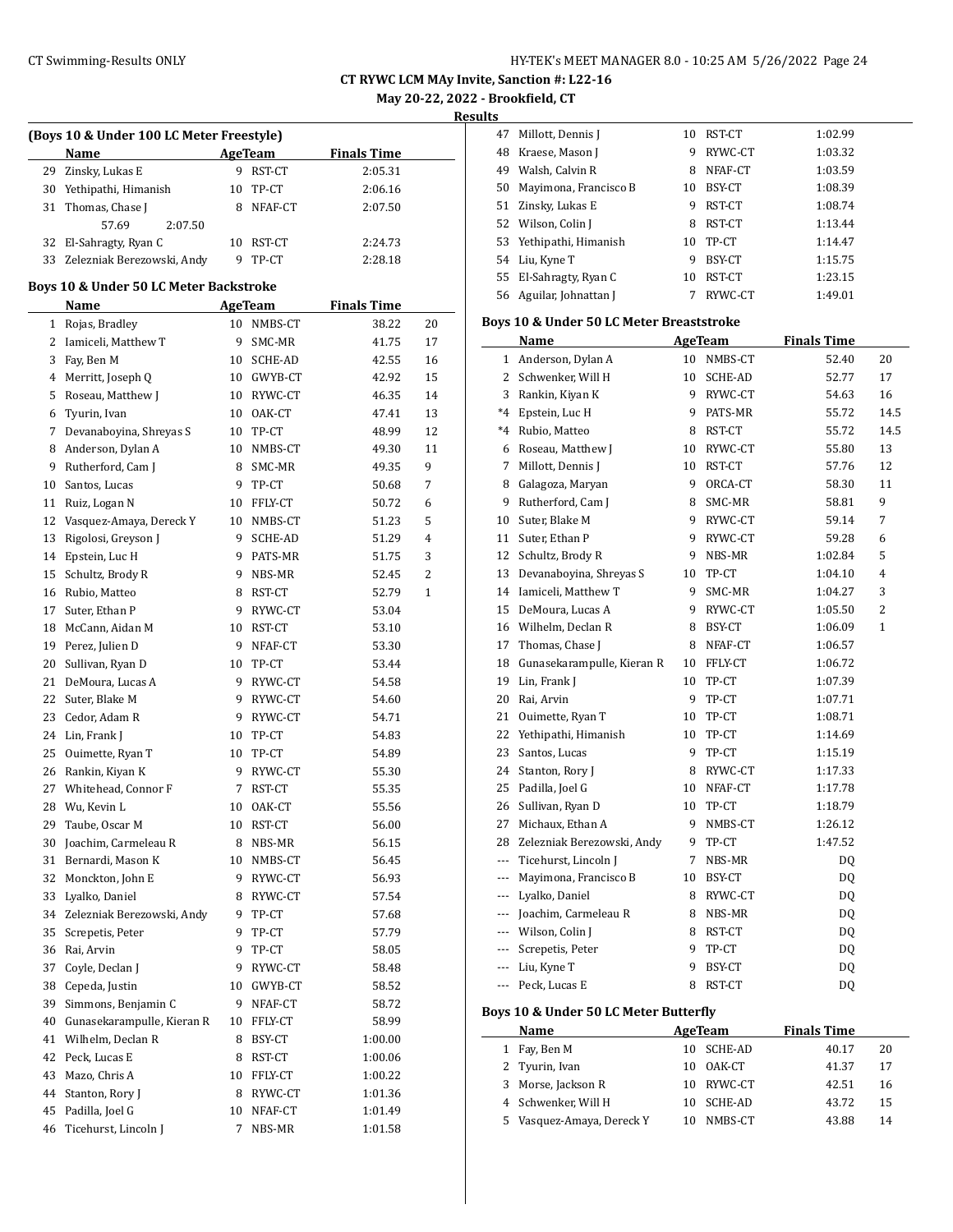**Results**

|                          | (Boys 10 & Under 50 LC Meter Butterfly) |         |    |                |         |                    |    |  |  |
|--------------------------|-----------------------------------------|---------|----|----------------|---------|--------------------|----|--|--|
|                          | Name                                    |         |    | <b>AgeTeam</b> |         | <b>Finals Time</b> |    |  |  |
|                          | 6 Konnor, Cameron C                     |         |    | 10 SCHE-AD     |         | 45.31              | 13 |  |  |
|                          | 7 Walsh, Sean W                         |         | 10 | NBS-MR         |         | 47.58              | 12 |  |  |
| 8                        | Anderson, Dylan A                       |         | 10 | NMBS-CT        |         | 48.01              | 11 |  |  |
| 9                        | Galagoza, Maryan                        |         | 9  | ORCA-CT        |         | 48.08              | 9  |  |  |
| 10                       | Santos, Lucas                           |         | 9  | TP-CT          |         | 51.94              | 7  |  |  |
| 11                       | Joachim, Carmeleau R                    |         | 8  | NBS-MR         |         | 52.95              | 6  |  |  |
| 12                       | Millott, Michael C                      |         | 10 | RST-CT         |         | 54.72              | 5  |  |  |
| 13                       | Rigolosi, Greyson J                     |         | 9  | SCHE-AD        |         | 55.82              | 4  |  |  |
| 14                       | Cedor, Adam R                           |         | 9  | RYWC-CT        |         | 59.90              | 3  |  |  |
| 15                       | Rubio, Matteo                           |         | 8  | RST-CT         |         | 1:02.42            | 2  |  |  |
| 16                       | Ouimette, Ryan T                        |         | 10 | TP-CT          |         | 1:05.23            | 1  |  |  |
| 17                       | Devanaboyina, Shreyas S                 |         | 10 | TP-CT          |         | 1:06.39            |    |  |  |
| 18                       | Lin, Frank J                            |         | 10 | TP-CT          |         | 1:08.36            |    |  |  |
| 19                       | Stanton, Rory J                         |         | 8  | RYWC-CT        |         | 1:09.83            |    |  |  |
| 20                       | Simmons, Benjamin C                     |         |    | 9 NFAF-CT      |         | 1:11.17            |    |  |  |
| 21                       | Screpetis, Peter                        |         | 9  | TP-CT          |         | 1:12.82            |    |  |  |
| 22                       | Mayimona, Francisco B                   |         | 10 | BSY-CT         |         | 1:15.55            |    |  |  |
| 23                       | Rai, Arvin                              |         | 9  | TP-CT          |         | 1:17.36            |    |  |  |
| 24                       | Wilhelm, Declan R                       |         | 8  | BSY-CT         |         | 1:23.37            |    |  |  |
| 25                       | Sullivan, Ryan D                        |         | 10 | TP-CT          |         | 1:28.47            |    |  |  |
| $---$                    | Millott, Dennis J                       |         | 10 | RST-CT         |         | DQ                 |    |  |  |
| $\overline{\phantom{a}}$ | Liu, Kyne T                             |         | 9  | BSY-CT         |         | DQ                 |    |  |  |
|                          | Boys 10 & Under 200 LC Meter IM         |         |    |                |         |                    |    |  |  |
|                          | Name                                    |         |    | AgeTeam        |         | <b>Finals Time</b> |    |  |  |
| 1                        | Rojas, Bradley                          |         | 10 | NMBS-CT        |         | 3:11.54            | 20 |  |  |
|                          | 41.99                                   |         |    | 2:27.68        | 3:11.54 |                    |    |  |  |
| 2                        | Morse, Jackson R                        |         |    | 10 RYWC-CT     |         | 3:18.60            | 17 |  |  |
|                          | 41.37                                   | 1:35.74 |    | 2:36.86        | 3:18.60 |                    |    |  |  |
| 3                        | Rivera, Mattias E                       |         |    | 10 NFAF-CT     |         | 3:21.98            | 16 |  |  |
|                          | 44.34                                   | 1:40.93 |    | 2:38.97        | 3:21.98 |                    |    |  |  |
|                          |                                         |         |    |                |         |                    |    |  |  |

|    | 41.99              |         |    | 2:27.68    | 3:11.54 |         |    |
|----|--------------------|---------|----|------------|---------|---------|----|
| 2  | Morse, Jackson R   |         |    | 10 RYWC-CT |         | 3:18.60 | 17 |
|    | 41.37              | 1:35.74 |    | 2:36.86    | 3:18.60 |         |    |
| 3  | Rivera, Mattias E  |         |    | 10 NFAF-CT |         | 3:21.98 | 16 |
|    | 44.34              | 1:40.93 |    | 2:38.97    | 3:21.98 |         |    |
| 4  | Deng, Eric Y       |         | 10 | OAK-CT     |         | 3:22.75 | 15 |
|    | 47.90              |         |    | 2:39.63    | 3:22.75 |         |    |
| 5  | Tyurin, Ivan       |         |    | 10 OAK-CT  |         | 3:23.70 | 14 |
|    | 42.39              |         |    | 2:39.37    | 3:23.70 |         |    |
| 6  | Fay, Ben M         |         |    | 10 SCHE-AD |         | 3:28.50 | 13 |
|    | 46.03              | 1:39.64 |    | 2:42.53    | 3:28.50 |         |    |
| 7  | Walsh, Sean W      |         | 10 | NBS-MR     |         | 3:32.00 | 12 |
|    | 49.14              | 1:45.07 |    | 2:42.04    | 3:32.00 |         |    |
| 8  | Konnor, Cameron C  |         |    | 10 SCHE-AD |         | 3:33.16 | 11 |
|    | 51.85              | 1:43.51 |    | 2:47.72    | 3:33.16 |         |    |
| 9  | Schwenker, Will H  |         |    | 10 SCHE-AD |         | 3:42.40 | 9  |
|    |                    | 1:48.83 |    | 2:50.78    | 3:42.40 |         |    |
| 10 | Eannotti, Hunter X |         | 9  | RST-CT     |         | 3:46.95 | 7  |
|    | 58.03              | 1:55.61 |    | 3:03.29    | 3:46.95 |         |    |
| 11 | Millott, Michael C |         |    | 10 RST-CT  |         | 4:04.42 | 6  |
|    | 1:00.13            | 1:55.77 |    | 3:12.35    | 4:04.42 |         |    |

## **Boys 11-12 50 LC Meter Freestyle**

| Name                 | AgeTeam |            |  | <b>Finals Time</b> |      |
|----------------------|---------|------------|--|--------------------|------|
| 1 Liao, Miles H      |         | 12 FFLY-CT |  | 30.34              | 20   |
| *2 Eannotti, Mason W |         | 12 RST-CT  |  | 31.43              | 16.5 |
| *2 Hatzis, Andrew C  |         | 12 RYWC-CT |  | 31.43              | 16.5 |
| 4 Rubio, Luca A      |         | 12 RST-CT  |  | 31.85              | 15   |
| 5 Bewlay, Charles E  |         | 12 SCHE-AD |  | 32.17              | 14   |

|       | 6 Rutherford, Will J   | 11 | SMC-MR  | 32.21   | 13 |
|-------|------------------------|----|---------|---------|----|
| 7     | Baird, Ben W           | 12 | NMBS-CT | 32.66   | 12 |
| 8     | Ly, Jaxson W           | 12 | RAYS-CT | 33.09   | 11 |
| 9     | Lyalko, Maksim F       | 11 | RYWC-CT | 33.20   | 9  |
| 10    | Ellard, Edward C       | 11 | NMBS-CT | 33.53   | 7  |
| 11    | Petrescu, Andrew N     | 12 | RYWC-CT | 33.55   | 6  |
| 12    | Typa, Patrick A        | 12 | ORCA-CT | 34.08   | 5  |
| 13    | Janney, Kasen J        | 11 | RYWC-CT | 34.09   | 4  |
| 14    | Yerragudi, Akshaj R    | 12 | RST-CT  | 34.51   | 3  |
| 15    | Rice, Andrew D         | 12 | SMC-MR  | 34.69   | 2  |
| 16    | Costable, Dylan L      | 12 | RYWC-CT | 34.88   | 1  |
| 17    | Frankl, Erik A         | 12 | NBS-MR  | 34.94   |    |
| 18    | Wdowik, Adam A         | 12 | RST-CT  | 35.35   |    |
| 19    | Gallant, Brendan J     | 11 | RST-CT  | 35.54   |    |
| 20    | Bianco, Evan J         | 12 | SMC-MR  | 35.83   |    |
| 21    | Townsend, Lukas J      | 11 | NBS-MR  | 35.96   |    |
| 22    | Dlugos, Steven G       | 12 | RAYS-CT | 36.27   |    |
| 23    | Novakovic, Matija T    | 11 | SMC-MR  | 36.57   |    |
| 24    | Gadbut, Alex T         | 12 | RYWC-CT | 37.02   |    |
| 25    | Decarvalho, Marcus P   | 12 | NMBS-CT | 38.07   |    |
| 26    | Monckton, Joseph D     | 11 | RYWC-CT | 38.61   |    |
| *27   | Martin, Daniel         | 11 | NBS-MR  | 38.94   |    |
| *27   | da Silva, Nicholas J   | 11 | BSY-CT  | 38.94   |    |
| $*27$ | Martinez, Xavier D     | 11 | PATS-MR | 38.94   |    |
| 30    | Turner, Chase P        | 11 | NMBS-CT | 38.96   |    |
| 31    | Woering, Gavin J       | 11 | RYWC-CT | 38.99   |    |
| 32    | Gibbs, Zachary C       | 11 | SMC-MR  | 39.14   |    |
| 33    | Buzinaro, Matt N       | 11 | RST-CT  | 39.31   |    |
| 34    | Leamon, Luca D         | 11 | NMBS-CT | 39.41   |    |
| 35    | Bennett, Nicholas      | 11 | PATS-MR | 39.54   |    |
| 36    | Padda, Abhi S          | 11 | RST-CT  | 39.68   |    |
| 37    | Converse, Aedan F      | 11 | RYWC-CT | 39.70   |    |
| 38    | Vellano, Lucca J       | 11 | SMC-MR  | 40.82   |    |
| 39    | Sellnow, Lucas M       | 11 | UN-AD   | 42.51   |    |
| 40    | Perez, Justin E        | 11 | NFAF-CT | 43.72   |    |
| 41    | Jamieson, Quinn C      | 11 | FFLY-CT | 44.13   |    |
| 42    | Burns, Drake F         | 12 | NBS-MR  | 44.95   |    |
| 43    | Pal, Arinjay           | 11 | FFLY-CT | 45.03   |    |
| 44    | Vangeepuram, Samhith A | 11 | TP-CT   | 45.45   |    |
| 45    | Lafazanidis, George G  | 11 | OAK-CT  | 46.37   |    |
| 46    | Merritt, Brian         | 11 | GWYB-CT | 1:01.98 |    |
| 47    | Liu, Ryan T            | 11 | BSY-CT  | 1:09.90 |    |

## **Boys 11-12 100 LC Meter Freestyle**

|    | Name                |         |    | AgeTeam    | <b>Finals Time</b> |    |  |
|----|---------------------|---------|----|------------|--------------------|----|--|
|    | 1 O'Keeffe, Grant P |         |    | 12 SCHE-AD | 1:06.53            | 20 |  |
|    | 31.70               | 1:06.53 |    |            |                    |    |  |
| 2  | Hatzis, Andrew C    |         | 12 | RYWC-CT    | 1:09.86            | 17 |  |
|    | 33.78               | 1:09.86 |    |            |                    |    |  |
| 3  | Liao, Miles H       |         | 12 | FFLY-CT    | 1:10.46            | 16 |  |
|    | 32.55               | 1:10.46 |    |            |                    |    |  |
| 4  | Rubio, Luca A       |         | 12 | RST-CT     | 1:10.69            | 15 |  |
|    | 34.49               | 1:10.69 |    |            |                    |    |  |
| 5. | Rutherford, Will J  |         | 11 | SMC-MR     | 1:11.36            | 14 |  |
|    | 34.41               | 1:11.36 |    |            |                    |    |  |
| 6  | Bewlay, Charles E   |         | 12 | SCHE-AD    | 1:11.66            | 13 |  |
|    | 34.08               | 1:11.66 |    |            |                    |    |  |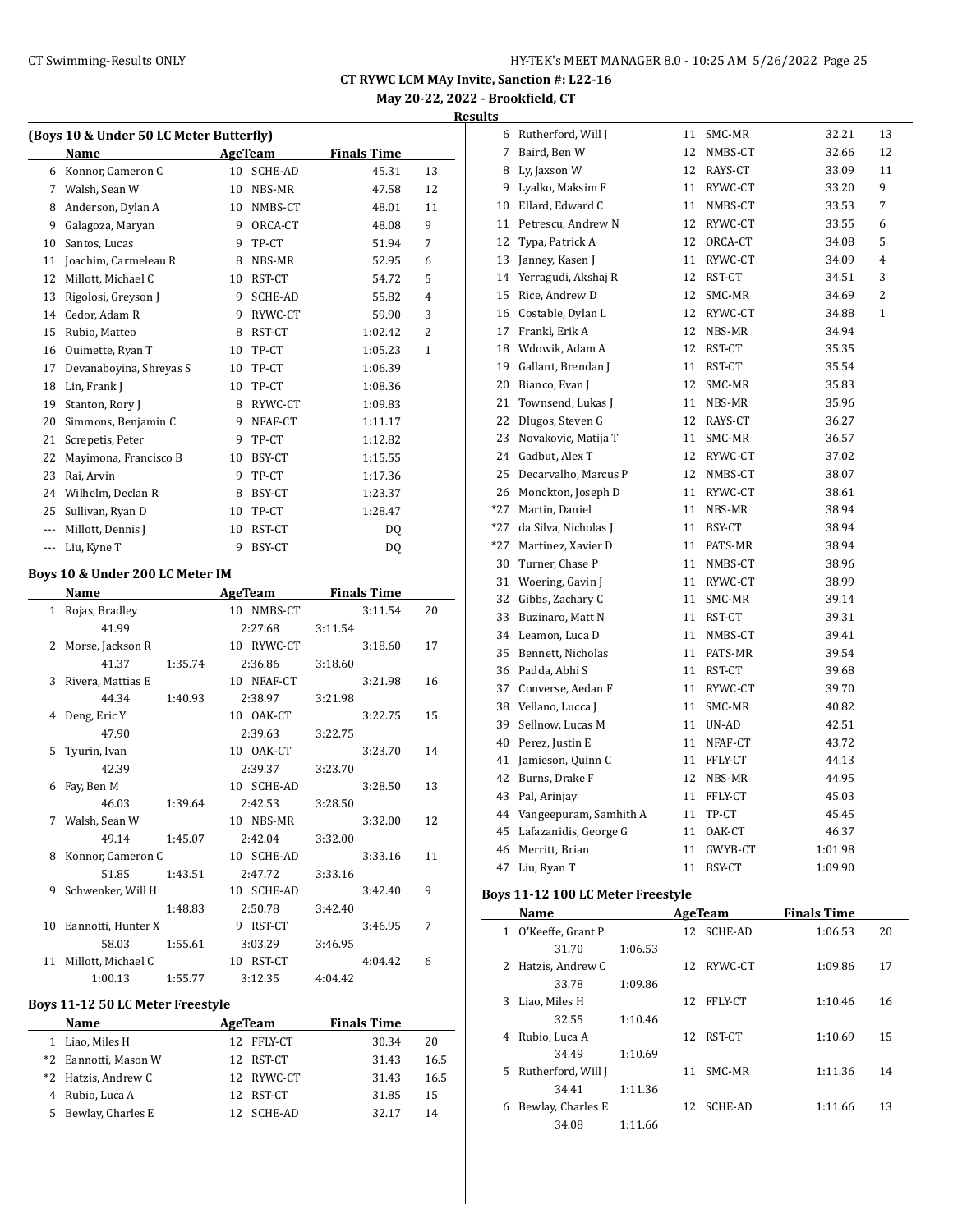## CT Swimming-Results ONLY **EXAMPLE 19 AND STATE AT A STATE AT A STATE MANAGER 8.0 - 10:25 AM 5/26/2022** Page 26

**CT RYWC LCM MAy Invite, Sanction #: L22-16**

**May 20-22, 2022 - Brookfield, CT**

|    | (Boys 11-12 100 LC Meter Freestyle) |         |    |                |                    |    |
|----|-------------------------------------|---------|----|----------------|--------------------|----|
|    | Name                                |         |    | <b>AgeTeam</b> | <b>Finals Time</b> |    |
|    | 7 Petrescu, Andrew N                |         |    | 12 RYWC-CT     | 1:15.46            | 12 |
|    | 35.57                               | 1:15.46 |    |                |                    |    |
| 8  | Lyalko, Maksim F                    |         |    | 11 RYWC-CT     | 1:16.05            | 11 |
|    | 34.95                               | 1:16.05 |    |                |                    |    |
| 9  | Baird, Ben W                        |         |    | 12 NMBS-CT     | 1:16.07            | 9  |
|    | 35.34                               | 1:16.07 |    |                |                    |    |
| 10 | Gallant, Brendan J                  |         |    | 11 RST-CT      | 1:16.27            | 7  |
|    | 35.13                               | 1:16.27 |    |                |                    |    |
| 11 | Yerragudi, Akshaj R                 |         |    | 12 RST-CT      | 1:16.84            | 6  |
|    | 36.37                               | 1:16.84 |    |                |                    |    |
| 12 | Bianco, Evan J                      |         |    | 12 SMC-MR      | 1:17.07            | 5  |
|    | 35.65                               | 1:17.07 |    |                |                    |    |
|    | 13 Costable, Dylan L                |         |    | 12 RYWC-CT     | 1:17.15            | 4  |
|    | 35.88                               | 1:17.15 |    |                |                    |    |
|    | 14 Frankl, Erik A                   |         |    | 12 NBS-MR      | 1:17.34            | 3  |
|    | 36.65                               | 1:17.34 |    |                |                    |    |
| 15 | Dlugos, Steven G                    |         |    | 12 RAYS-CT     | 1:18.98            | 2  |
|    | 39.57                               | 1:18.98 |    |                |                    |    |
| 16 | Flaherty, Sean P                    |         |    | 12 PATS-MR     | 1:19.03            | 1  |
|    | 36.41                               | 1:19.03 |    |                |                    |    |
| 17 | Janney, Kasen J                     |         |    | 11 RYWC-CT     | 1:19.32            |    |
|    | 39.74                               | 1:19.32 |    |                |                    |    |
| 18 | Ellard, Edward C                    |         |    | 11 NMBS-CT     | 1:19.83            |    |
|    | 38.64                               | 1:19.83 |    |                |                    |    |
| 19 | Townsend, Lukas J                   |         |    | 11 NBS-MR      | 1:21.04            |    |
|    | 39.17                               | 1:21.04 |    |                |                    |    |
| 20 | Brown, Aidan                        |         |    | 11 RST-CT      | 1:21.17            |    |
|    | 39.63                               | 1:21.17 |    |                |                    |    |
| 21 | Bree, Liam T                        |         | 11 | SMC-MR         | 1:21.33            |    |
|    | 36.79                               | 1:21.33 |    |                |                    |    |
| 22 | Gadbut, Alex T                      |         |    | 12 RYWC-CT     | 1:24.04            |    |
|    | 38.74                               | 1:24.04 |    |                |                    |    |
| 23 | Ma, Ryan                            |         |    | 12 NMBS-CT     | 1:25.41            |    |
|    | 39.13                               | 1:25.41 |    |                |                    |    |
|    | 24 da Silva, Nicholas J             |         |    | 11 BSY-CT      | 1:25.89            |    |
|    | 41.92                               | 1:25.89 |    |                |                    |    |
|    | 25 Leamon, Luca D                   |         |    | 11 NMBS-CT     | 1:27.44            |    |
|    | 43.50                               | 1:27.44 |    |                |                    |    |
|    | 26 Wdowik, Adam A                   |         |    | 12 RST-CT      | 1:27.71            |    |
|    | 38.18                               | 1:27.71 |    |                |                    |    |
| 27 | Buzinaro, Matt N                    |         |    | 11 RST-CT      | 1:28.02            |    |
|    | 43.15                               | 1:28.02 |    |                |                    |    |
| 28 | Padda, Abhi S                       |         |    | 11 RST-CT      | 1:28.32            |    |
|    | 43.03                               | 1:28.32 |    |                |                    |    |
| 29 | Vangeepuram, Samhith A              |         |    | 11 TP-CT       | 1:33.51            |    |
|    | 41.45                               | 1:33.51 |    |                |                    |    |
| 30 | Martin, Daniel                      |         |    | 11 NBS-MR      | 1:34.19            |    |
| 31 | Novakovic, Matija T                 |         |    | 11 SMC-MR      | 1:37.10            |    |
|    | 45.59                               | 1:37.10 |    |                |                    |    |
| 32 | Simmons, Jonathan F                 |         |    | 12 NFAF-CT     | 1:37.78            |    |
|    | 44.99                               | 1:37.78 |    |                |                    |    |
| 33 | Sellnow, Lucas M                    |         | 11 | UN-AD          | 1:39.97            |    |
|    | 44.76                               | 1:39.97 |    |                |                    |    |
|    | 34 Lafazanidis, George G            |         |    | 11 OAK-CT      | 1:40.61            |    |
|    | 45.24                               | 1:40.61 |    |                |                    |    |

|    | 35 Pal, Arinjay                   |         |  | 11 FFLY-CT          |         | 1:40.69 |              |
|----|-----------------------------------|---------|--|---------------------|---------|---------|--------------|
|    | 47.51                             | 1:40.69 |  |                     |         |         |              |
|    | 36 Mccafferty, Michael G          |         |  | 11 NBS-MR           |         | 1:53.08 |              |
|    | 50.85                             | 1:53.08 |  |                     |         |         |              |
|    | 37 Merritt, Brian                 |         |  | 11 GWYB-CT          |         | 2:18.20 |              |
|    | Boys 11-12 200 LC Meter Freestyle |         |  |                     |         |         |              |
|    | <b>Name</b>                       |         |  | AgeTeam Finals Time |         |         |              |
|    | 1 O'Keeffe, Grant P               |         |  | 12 SCHE-AD          |         | 2:22.98 | 20           |
|    | 34.12                             |         |  | 1:46.24             | 2:22.98 |         |              |
|    | 2 Hatzis, Andrew C                |         |  | 12 RYWC-CT          |         | 2:30.60 | 17           |
|    | 34.47                             | 1:13.34 |  | 1:52.27             | 2:30.60 |         |              |
|    | 3 Bewlay, Charles E               |         |  | 12 SCHE-AD          |         | 2:32.36 | 16           |
|    | 34.01                             | 1:13.17 |  | 1:53.41             | 2:32.36 |         |              |
|    | 4 Eannotti, Mason W               |         |  | 12 RST-CT           |         | 2:35.06 | 15           |
|    | 34.75                             | 1:14.62 |  | 1:55.09             | 2:35.06 |         |              |
|    | 5 Paige, Gavin L                  |         |  | 12 RYWC-CT          |         | 2:39.96 | 14           |
|    | 36.38                             | 1:16.78 |  | 1:59.69             | 2:39.96 |         |              |
|    | 6 Rubio, Luca A                   |         |  | 12 RST-CT           |         | 2:40.01 | 13           |
|    | 37.03                             | 1:16.68 |  | 2:01.33             | 2:40.01 |         |              |
|    | 7 Yerragudi, Akshaj R             |         |  | 12 RST-CT           |         | 2:44.47 | 12           |
|    | 37.98                             | 1:21.90 |  | 2:03.35             | 2:44.47 |         |              |
| 8  | Lyalko, Maksim F                  |         |  | 11 RYWC-CT          |         |         | 11           |
|    | 37.38                             | 1:20.45 |  | 2:03.01             | 2:45.03 | 2:45.03 |              |
|    | 9 Frankl, Erik A                  |         |  | 12 NBS-MR           |         | 2:46.68 | 9            |
|    | 37.35                             | 1:21.31 |  | 2:04.88             | 2:46.68 |         |              |
|    | 10 Gallant, Brendan J             |         |  | 11 RST-CT           |         | 2:48.72 | 7            |
|    | 37.84                             | 1:22.21 |  | 2:10.51             | 2:48.72 |         |              |
|    | 11 Bianco, Evan J                 |         |  | 12 SMC-MR           |         | 2:49.38 | 6            |
|    | 39.16                             | 1:21.63 |  | 2:08.05             | 2:49.38 |         |              |
|    | 12 Dlugos, Steven G               |         |  | 12 RAYS-CT          |         | 2:50.41 | 5            |
|    | 41.24                             | 1:23.92 |  | 2:11.24             | 2:50.41 |         |              |
|    | 13 Esteva, Max                    |         |  | 12 BSY-CT           |         | 2:51.08 | 4            |
|    | 36.24                             | 1:20.57 |  | 2:05.45             | 2:51.08 |         |              |
|    | 14 Costable, Dylan L              |         |  | 12 RYWC-CT          |         | 2:51.35 | 3            |
|    | 39.16                             | 1:22.34 |  | 2:08.28             | 2:51.35 |         |              |
|    | 15 Petrescu, Andrew N             |         |  | 12 RYWC-CT          |         | 2:52.47 | 2            |
|    | 35.57                             | 1:19.02 |  | 2:05.11             | 2:52.47 |         |              |
|    | 16 Bree, Liam T                   |         |  | 11 SMC-MR           |         | 2:53.91 | $\mathbf{1}$ |
|    | 38.33                             | 1:24.71 |  | 2:09.74             | 2:53.91 |         |              |
|    | 17 Flaherty, Sean P               |         |  | 12 PATS-MR          |         | 3:01.57 |              |
|    | 37.18                             | 1:21.31 |  | 2:08.52             | 3:01.57 |         |              |
| 18 | Ellard, Edward C                  |         |  | 11 NMBS-CT          |         | 3:03.18 |              |
|    | 38.68                             | 1:27.99 |  | 2:15.78             | 3:03.18 |         |              |
| 19 | da Silva, Nicholas J              |         |  | 11 BSY-CT           |         | 3:03.52 |              |
|    | 40.57                             | 1:28.46 |  | 2:17.34             | 3:03.52 |         |              |
| 20 | Gadbut, Alex T                    |         |  | 12 RYWC-CT          |         | 3:06.19 |              |
|    | 37.47                             | 1:25.03 |  | 2:14.62             | 3:06.19 |         |              |
| 21 | Woering, Gavin J                  |         |  | 11 RYWC-CT          |         | 3:11.28 |              |
|    | 46.07                             | 1:32.79 |  | 2:24.85             | 3:11.28 |         |              |
| 22 | Padda, Abhi S                     |         |  | 11 RST-CT           |         | 3:20.88 |              |
|    | 45.75                             | 1:39.62 |  | 2:32.17             | 3:20.88 |         |              |
| 23 | Buzinaro, Matt N                  |         |  | 11 RST-CT           |         | 3:22.50 |              |
|    | 43.08                             | 1:35.10 |  | 2:26.48             | 3:22.50 |         |              |
| 24 | Turner, Chase P                   |         |  | 11 NMBS-CT          |         | 3:24.00 |              |
|    | 40.79                             | 1:32.90 |  | 3:24.00             |         |         |              |
|    |                                   |         |  |                     |         |         |              |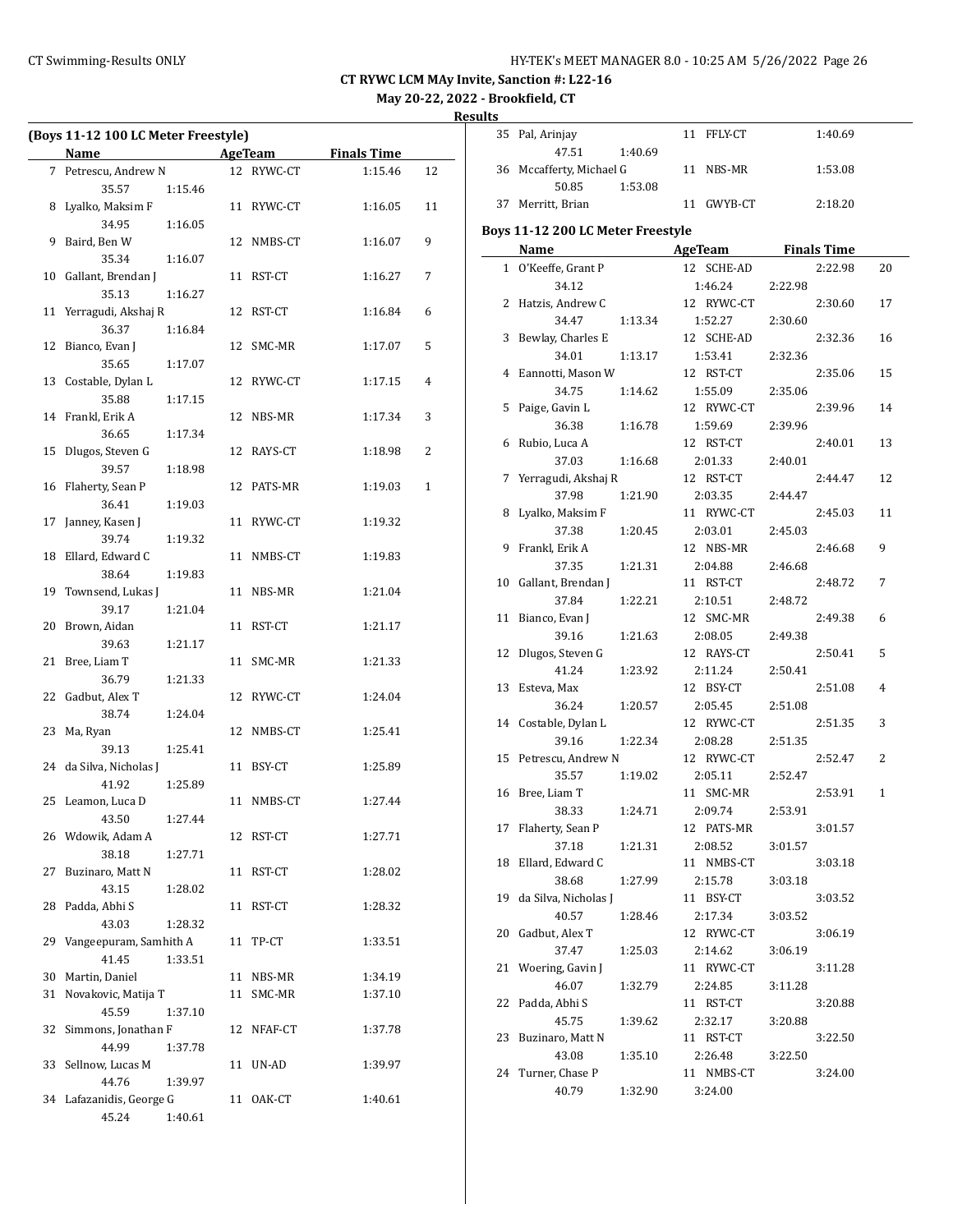**May 20-22, 2022 - Brookfield, CT**

**Results**

|    | (Boys 11-12 200 LC Meter Freestyle) |                        |                    |    |  |  |  |  |  |  |
|----|-------------------------------------|------------------------|--------------------|----|--|--|--|--|--|--|
|    | Name                                | <b>AgeTeam</b>         | <b>Finals Time</b> |    |  |  |  |  |  |  |
| 25 | Burns, Drake F                      | 12 NBS-MR              | 3:27.63            |    |  |  |  |  |  |  |
|    | 46.88<br>1:40.40                    | 2:35.39                | 3:27.63            |    |  |  |  |  |  |  |
| 26 | Sellnow, Lucas M                    | 11 UN-AD               | 3:36.06            |    |  |  |  |  |  |  |
|    | 46.27<br>1:44.99                    | 2:43.10                | 3:36.06            |    |  |  |  |  |  |  |
| 27 | Perez, Justin E                     | 11<br>NFAF-CT          | 3:36.76            |    |  |  |  |  |  |  |
|    | 44.74<br>1:39.20                    | 3:36.76                |                    |    |  |  |  |  |  |  |
|    | Decarvalho, Marcus P                | 12<br>NMBS-CT          | DNF                |    |  |  |  |  |  |  |
|    | Boys 11-12 50 LC Meter Backstroke   |                        |                    |    |  |  |  |  |  |  |
|    | Name                                | <b>AgeTeam</b>         | <b>Finals Time</b> |    |  |  |  |  |  |  |
| 1  | Tong, Lucas L                       | 12<br>SCHE-AD          | 35.85              | 20 |  |  |  |  |  |  |
| 2  | Baird, Ben W                        | 12<br>NMBS-CT          | 36.70              | 17 |  |  |  |  |  |  |
| 3  | Hatzis, Andrew C                    | 12 RYWC-CT             | 36.86              | 16 |  |  |  |  |  |  |
| 4  | Liao, Miles H                       | 12 FFLY-CT             | 37.09              | 15 |  |  |  |  |  |  |
| 5  | Petrescu, Andrew N                  | 12 RYWC-CT             | 39.16              | 14 |  |  |  |  |  |  |
| 6  | Rice, Andrew D                      | 12 SMC-MR              | 39.26              | 13 |  |  |  |  |  |  |
| 7  | Gallant, Brendan J                  | 11 RST-CT              | 39.63              | 12 |  |  |  |  |  |  |
| 8  | Yerragudi, Akshaj R                 | 12<br>RST-CT           | 39.88              | 11 |  |  |  |  |  |  |
| 9  | Bree, Liam T                        | 11<br>SMC-MR           | 40.11              | 9  |  |  |  |  |  |  |
| 10 | Lyalko, Maksim F                    | 11 RYWC-CT             | 40.20              | 7  |  |  |  |  |  |  |
| 11 | Ellard, Edward C                    | 11 NMBS-CT             | 40.56              | 6  |  |  |  |  |  |  |
| 12 | Typa, Patrick A                     | 12 ORCA-CT             | 41.00              | 5  |  |  |  |  |  |  |
| 13 | Dlugos, Steven G                    | 12 RAYS-CT             | 42.03              | 4  |  |  |  |  |  |  |
| 14 | Frankl, Erik A                      | 12 NBS-MR              | 42.43              | 3  |  |  |  |  |  |  |
| 15 | Bianco, Evan J                      | 12 SMC-MR              | 42.52              | 2  |  |  |  |  |  |  |
| 16 | Gibbs, Zachary C                    | 11 SMC-MR              | 42.98              | 1  |  |  |  |  |  |  |
| 17 | da Silva, Nicholas J                | 11 BSY-CT              | 43.22              |    |  |  |  |  |  |  |
| 18 | Leamon, Luca D                      | 11 NMBS-CT             | 43.43              |    |  |  |  |  |  |  |
| 19 | Flaherty, Sean P                    | 12 PATS-MR             | 43.56              |    |  |  |  |  |  |  |
| 20 | Costable, Dylan L                   | 12 RYWC-CT             | 44.76              |    |  |  |  |  |  |  |
| 21 | Janney, Kasen J                     | 11<br>RYWC-CT          | 45.12              |    |  |  |  |  |  |  |
| 22 | Martin, Daniel                      | 11<br>NBS-MR           | 45.39              |    |  |  |  |  |  |  |
| 23 | Novakovic, Matija T                 | 11 SMC-MR              | 45.52              |    |  |  |  |  |  |  |
| 24 | Gadbut, Alex T                      | 12 RYWC-CT             | 45.68              |    |  |  |  |  |  |  |
| 25 | Townsend, Lukas J                   | 11<br>NBS-MR           | 46.20              |    |  |  |  |  |  |  |
| 26 | Padda, Abhi S                       | 11<br>RST-CT           | 46.54              |    |  |  |  |  |  |  |
| 27 | Buzinaro, Matt N                    | 11<br>RST-CT           | 46.79              |    |  |  |  |  |  |  |
| 28 | Vangeepuram, Samhith A              | 11 TP-CT               | 48.00              |    |  |  |  |  |  |  |
| 29 | Jiang, Stanley                      | BSY-CT<br>11           | 49.54              |    |  |  |  |  |  |  |
| 30 | Lafazanidis, George G               | 11<br>OAK-CT           | 51.21              |    |  |  |  |  |  |  |
| 31 | Simmons, Jonathan F                 | 12                     | 53.42              |    |  |  |  |  |  |  |
| 32 | Sellnow, Lucas M                    | NFAF-CT<br>UN-AD<br>11 | 53.95              |    |  |  |  |  |  |  |
| 33 | Pal, Arinjay                        | 11<br>FFLY-CT          | 1:01.53            |    |  |  |  |  |  |  |
|    | 34 Mccafferty, Michael G            | 11<br>NBS-MR           | 1:07.79            |    |  |  |  |  |  |  |
|    |                                     |                        |                    |    |  |  |  |  |  |  |
|    | Roys 11-12 100 LC Meter Rackstroke  |                        |                    |    |  |  |  |  |  |  |

#### **Boys 11-12 100 LC Meter Backstroke**

| Name |                      |         |     | AgeTeam   | <b>Finals Time</b> |    |
|------|----------------------|---------|-----|-----------|--------------------|----|
|      | 1 O'Keeffe, Grant P  |         | 12  | SCHE-AD   | 1:16.47            | 20 |
|      | 36.36                | 1:16.47 |     |           |                    |    |
|      | 2 Eannotti, Mason W  |         |     | 12 RST-CT | 1:19.83            | 17 |
|      | 38.58                | 1:19.83 |     |           |                    |    |
|      | 3 Rutherford, Will J |         | 11  | SMC-MR    | 1:22.77            | 16 |
|      | 41.15                | 1:22.77 |     |           |                    |    |
| 4    | Baird, Ben W         |         | 12. | NMBS-CT   | 1:23.13            | 15 |
|      | 39.50                | 1:23.13 |     |           |                    |    |

| 5   | Liao, Miles H            |         | 12 | FFLY-CT | 1:28.14 | 14             |
|-----|--------------------------|---------|----|---------|---------|----------------|
|     | 43.35                    | 1:28.14 |    |         |         |                |
| 6   | Bree, Liam T             |         | 11 | SMC-MR  | 1:30.82 | 13             |
|     | 42.53                    | 1:30.82 |    |         |         |                |
| 7   | Flaherty, Sean P         |         | 12 | PATS-MR | 1:31.44 | 12             |
|     | 44.20                    | 1:31.44 |    |         |         |                |
| 8   | Rice, Andrew D           |         | 12 | SMC-MR  | 1:31.50 | 11             |
| 9   | Gibbs, Zachary C         |         | 11 | SMC-MR  | 1:35.79 | 9              |
|     | 45.02                    | 1:35.79 |    |         |         |                |
| 10  | Janney, Kasen J          |         | 11 | RYWC-CT | 1:36.58 | 7              |
| 11  | Gadbut, Alex T           |         | 12 | RYWC-CT | 1:38.28 | 6              |
|     | 45.62                    | 1:38.28 |    |         |         |                |
| 12  | Martinez, Xavier D       |         | 11 | PATS-MR | 1:38.95 | 5              |
| 13  | Townsend, Lukas J        |         | 11 | NBS-MR  | 1:39.21 | $\overline{4}$ |
|     | 49.25                    | 1:39.21 |    |         |         |                |
|     | 14 Converse, Aedan F     |         | 11 | RYWC-CT | 1:39.41 | 3              |
| 15  | Turner, Chase P          |         | 11 | NMBS-CT | 1:41.74 | 2              |
| 16  | Novakovic, Matija T      |         | 11 | SMC-MR  | 1:42.00 | $\mathbf{1}$   |
|     | 49.62                    | 1:42.00 |    |         |         |                |
|     | 17 Wdowik, Adam A        |         | 12 | RST-CT  | 1:42.34 |                |
|     | 53.46                    | 1:42.34 |    |         |         |                |
| 18  | Vangeepuram, Samhith A   |         | 11 | TP-CT   | 1:47.41 |                |
| 19  | Martin, Daniel           |         | 11 | NBS-MR  | 1:50.23 |                |
|     | 50.66                    | 1:50.23 |    |         |         |                |
| 20  | Burns, Drake F           |         | 12 | NBS-MR  | 1:53.03 |                |
|     | 56.88                    | 1:53.03 |    |         |         |                |
|     | 21 Lafazanidis, George G |         | 11 | OAK-CT  | 1:54.08 |                |
|     | 51.31                    | 1:54.08 |    |         |         |                |
| 22  | Liu, Ryan T              |         | 11 | BSY-CT  | 2:20.27 |                |
| --- | Jamieson, Quinn C        |         | 11 | FFLY-CT | DQ      |                |
|     | 57.04                    | DQ      |    |         |         |                |
|     | Monckton, Joseph D       |         | 11 | RYWC-CT | DQ      |                |
|     | 50.99                    | DQ      |    |         |         |                |

## **Boys 11-12 50 LC Meter Breaststroke**

|    | Name                  |    | <b>AgeTeam</b> | <b>Finals Time</b> |                |
|----|-----------------------|----|----------------|--------------------|----------------|
| 1  | Tong, Lucas L         | 12 | SCHE-AD        | 40.68              | 20             |
| 2  | Liao, Miles H         | 12 | FFLY-CT        | 43.32              | 17             |
| 3  | Ellard, Edward C      | 11 | NMBS-CT        | 44.05              | 16             |
| 4  | Costable, Dylan L     | 12 | RYWC-CT        | 44.97              | 15             |
| 5  | Typa, Patrick A       | 12 | ORCA-CT        | 46.97              | 14             |
| 6  | Flaherty, Sean P      | 12 | PATS-MR        | 47.22              | 13             |
| 7  | Petrescu, Andrew N    | 12 | RYWC-CT        | 47.51              | 12             |
| 8  | Janney, Kasen J       | 11 | RYWC-CT        | 47.66              | 11             |
| 9  | Novakovic, Matija T   | 11 | SMC-MR         | 49.74              | 9              |
| 10 | Yerragudi, Akshaj R   | 12 | RST-CT         | 49.92              | 7              |
| 11 | Ma, Ryan              | 12 | NMBS-CT        | 50.72              | 6              |
| 12 | Gibbs, Zachary C      | 11 | SMC-MR         | 50.97              | 5              |
| 13 | Leamon, Luca D        | 11 | NMBS-CT        | 51.04              | $\overline{4}$ |
| 14 | Sellnow, Lucas M      | 11 | UN-AD          | 51.72              | 3              |
| 15 | Buzinaro, Matt N      | 11 | RST-CT         | 52.38              | $\overline{2}$ |
| 16 | Rice, Andrew D        | 12 | SMC-MR         | 54.69              | $\mathbf{1}$   |
| 17 | Gadbut, Alex T        | 12 | RYWC-CT        | 55.11              |                |
| 18 | Martin, Daniel        | 11 | NBS-MR         | 58.92              |                |
| 19 | Mccafferty, Michael G | 11 | NBS-MR         | 1:00.55            |                |
| 20 | Padda, Abhi S         | 11 | RST-CT         | 1:00.87            |                |
| 21 | Jiang, Stanley        | 11 | BSY-CT         | 1:02.94            |                |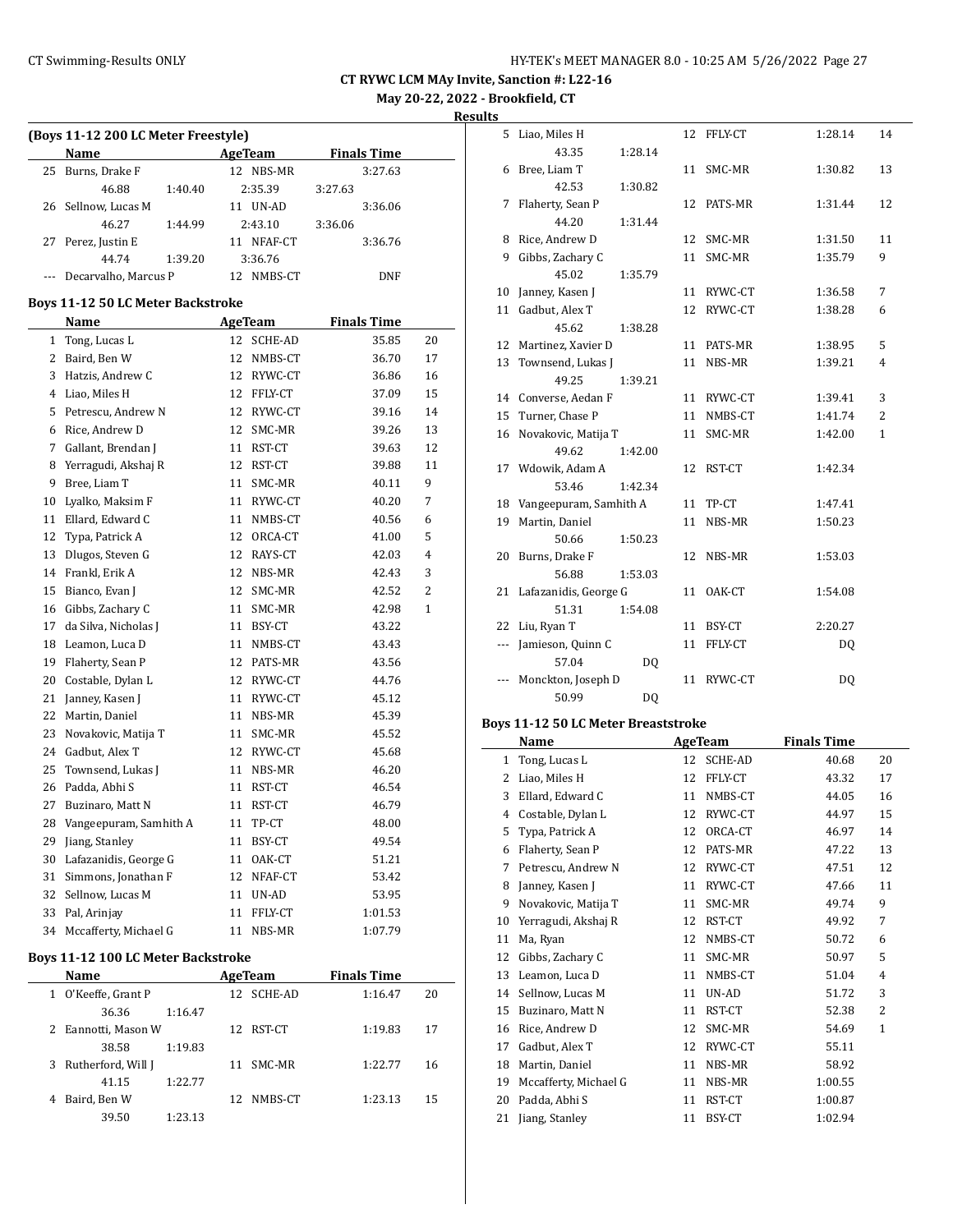**Results**

|    | (Boys 11-12 50 LC Meter Breaststroke)<br>Name |                           |    | <b>AgeTeam</b> | <b>Finals Time</b> |    |
|----|-----------------------------------------------|---------------------------|----|----------------|--------------------|----|
|    | 22 Gallant, Brendan J                         |                           |    | 11 RST-CT      | 1:03.15            |    |
|    | 23 Pal, Arinjay                               |                           |    | 11 FFLY-CT     | 1:06.60            |    |
|    | 24 Lafazanidis, George G                      |                           |    | 11 OAK-CT      | 1:10.59            |    |
|    | --- Simmons, Jonathan F                       |                           |    | 12 NFAF-CT     | DQ                 |    |
|    |                                               |                           |    |                |                    |    |
|    | Boys 11-12 100 LC Meter Breaststroke          |                           |    |                |                    |    |
|    | <b>Name</b>                                   | <b>Example 21 AgeTeam</b> |    |                | <b>Finals Time</b> |    |
|    | 1 Liao, Miles H                               |                           |    | 12 FFLY-CT     | 1:39.34            | 20 |
|    | 48.15                                         | 1:39.34                   |    |                |                    |    |
| 2  | Ellard, Edward C                              |                           | 11 | NMBS-CT        | 1:39.43            | 17 |
|    | 45.27                                         | 1:39.43                   |    |                |                    |    |
| 3  | Costable, Dylan L                             |                           |    | 12 RYWC-CT     | 1:40.07            | 16 |
|    | 47.43                                         | 1:40.07                   |    |                |                    |    |
| 4  | Flaherty, Sean P                              |                           | 12 | PATS-MR        | 1:40.87            | 15 |
|    | 47.76                                         | 1:40.87                   |    |                |                    |    |
| 5  | Baird, Ben W                                  |                           | 12 | NMBS-CT        | 1:41.68            | 14 |
|    | 45.12                                         | 1:41.68                   |    |                |                    |    |
| 6  | Frankl, Erik A                                |                           | 12 | NBS-MR         | 1:45.29            | 13 |
|    | 48.97                                         | 1:45.29                   |    |                |                    |    |
| 7  | da Silva, Nicholas J                          |                           | 11 | BSY-CT         | 1:45.94            | 12 |
|    | 48.38                                         | 1:45.94                   |    |                |                    |    |
| 8  | Ly, Jaxson W                                  |                           |    | 12 RAYS-CT     | 1:47.12            | 11 |
|    | 51.36                                         | 1:47.12                   |    |                |                    |    |
| 9  | Petrescu, Andrew N                            |                           |    | 12 RYWC-CT     | 1:48.13            | 9  |
|    | 51.41                                         | 1:48.13                   |    |                |                    |    |
| 10 | Janney, Kasen J                               |                           | 11 | RYWC-CT        | 1:48.37            | 7  |
|    | 48.86                                         | 1:48.37                   |    |                |                    |    |
| 11 | Esteva, Max                                   |                           | 12 | BSY-CT         | 1:49.47            | 6  |
|    | 49.50                                         | 1:49.47                   |    |                |                    |    |
| 12 | Gibbs, Zachary C                              |                           | 11 | SMC-MR         | 1:50.17            | 5  |
|    | 51.91                                         | 1:50.17                   |    |                |                    |    |
| 13 | Leamon, Luca D                                |                           | 11 | NMBS-CT        | 1:51.21            | 4  |
|    | 51.17                                         | 1:51.21                   |    |                |                    |    |
| 14 | Martinez, Xavier D                            |                           |    | 11 PATS-MR     | 1:56.63            | 3  |
| 15 | Sellnow, Lucas M                              |                           |    | 11 UN-AD       | 1:58.90            | 2  |
|    | 54.57                                         | 1:58.90                   |    |                |                    |    |
|    | 16 Buzinaro, Matt N                           |                           |    | 11 RST-CT      | 1:59.07            | 1  |
|    | 57.33                                         | 1:59.07                   |    |                |                    |    |
|    | 17 Woering, Gavin J                           |                           | 11 | RYWC-CT        | 2:02.02            |    |
|    | 56.01                                         | 2:02.02                   |    |                |                    |    |
| 18 | Perez, Justin E                               |                           | 11 | NFAF-CT        | 2:10.39            |    |
|    | 1:00.33                                       | 2:10.39                   |    |                |                    |    |
| 19 | Jamieson, Quinn C                             |                           | 11 | FFLY-CT        | 2:14.52            |    |
| 20 | Vellano, Lucca J                              |                           | 11 | SMC-MR         | 2:15.58            |    |
|    | 1:00.73                                       | 2:15.58                   |    |                |                    |    |
|    | Lafazanidis, George G                         |                           | 11 | OAK-CT         | DQ                 |    |
|    | Boys 11-12 50 LC Meter Butterfly              |                           |    |                |                    |    |
|    | Name                                          |                           |    | AgeTeam        | <b>Finals Time</b> |    |
|    | 1 O'Keeffe, Grant P                           |                           |    | 12 SCHE-AD     | 30.85              | 20 |
|    | 2 Hatzis, Andrew C                            |                           |    | 12 RYWC-CT     | 33.32              | 17 |
| 3  | Bewlay, Charles E                             |                           |    | 12 SCHE-AD     | 34.17              | 16 |
|    | 4 Rutherford, Will J                          |                           |    | 11 SMC-MR      | 35.50              | 15 |
| 5  | Esteva, Max                                   |                           |    | 12 BSY-CT      | 36.37              |    |
|    |                                               |                           |    |                |                    | 14 |
|    | 6 Bianco, Evan J                              |                           |    | 12 SMC-MR      | 37.71              | 13 |

| э     |                        |    |         |                |                |
|-------|------------------------|----|---------|----------------|----------------|
| 7     | Lyalko, Maksim F       | 11 | RYWC-CT | 37.81          | 12             |
| 8     | Rubio, Luca A          | 12 | RST-CT  | 37.82          | 11             |
| 9     | Yerragudi, Akshaj R    | 12 | RST-CT  | 38.79          | 9              |
| 10    | Ly, Jaxson W           | 12 | RAYS-CT | 40.12          | 7              |
| 11    | Wdowik, Adam A         | 12 | RST-CT  | 40.93          | 6              |
| 12    | Townsend, Lukas J      | 11 | NBS-MR  | 41.42          | 5              |
| 13    | Novakovic, Matija T    | 11 | SMC-MR  | 42.67          | 4              |
| 14    | Typa, Patrick A        | 12 | ORCA-CT | 43.39          | 3              |
| 15    | Bree, Liam T           | 11 | SMC-MR  | 44.35          | $\overline{2}$ |
| 16    | Decarvalho, Marcus P   | 12 | NMBS-CT | 44.82          | $\mathbf{1}$   |
| 17    | Leamon, Luca D         | 11 | NMBS-CT | 46.85          |                |
| 18    | Dlugos, Steven G       | 12 | RAYS-CT | 46.98          |                |
| 19    | Monckton, Joseph D     | 11 | RYWC-CT | 47.13          |                |
| 20    | Rice, Andrew D         | 12 | SMC-MR  | 48.75          |                |
| 21    | Vellano, Lucca J       | 11 | SMC-MR  | 50.41          |                |
| 22    | Bennett, Nicholas      | 11 | PATS-MR | 51.16          |                |
| 23    | Martin, Daniel         | 11 | NBS-MR  | 54.14          |                |
| 24    | Padda, Abhi S          | 11 | RST-CT  | 54.51          |                |
| 25    | Vangeepuram, Samhith A | 11 | TP-CT   | 1:03.07        |                |
| $---$ | Gallant, Brendan J     | 11 | RST-CT  | D <sub>0</sub> |                |
| ---   | Stanchfield, Andy R    | 11 | RST-CT  | <b>DFS</b>     |                |
|       |                        |    |         |                |                |

## **Boys 11-12 100 LC Meter Butterfly**

|              | Name                   |         |    | <b>AgeTeam</b> | <b>Finals Time</b> |    |
|--------------|------------------------|---------|----|----------------|--------------------|----|
| $\mathbf{1}$ | O'Keeffe, Grant P      |         |    | 12 SCHE-AD     | 1:09.94            | 20 |
|              | 32.07                  | 1:09.94 |    |                |                    |    |
| 2            | Hatzis, Andrew C       |         |    | 12 RYWC-CT     | 1:15.26            | 17 |
|              | 36.12                  | 1:15.26 |    |                |                    |    |
| 3            | Bewlay, Charles E      |         |    | 12 SCHE-AD     | 1:18.55            | 16 |
|              | 36.86                  | 1:18.55 |    |                |                    |    |
| 4            | Rutherford, Will J     |         | 11 | SMC-MR         | 1:23.27            | 15 |
|              | 40.03                  | 1:23.27 |    |                |                    |    |
| 5.           | Lyalko, Maksim F       |         | 11 | RYWC-CT        | 1:24.27            | 14 |
|              | 38.38                  | 1:24.27 |    |                |                    |    |
| 6            | Rubio, Luca A          |         |    | 12 RST-CT      | 1:29.19            | 13 |
|              | 39.60                  | 1:29.19 |    |                |                    |    |
| 7            | Bianco, Evan J         |         |    | 12 SMC-MR      | 1:33.47            | 12 |
|              | 41.52                  | 1:33.47 |    |                |                    |    |
| 8            | Wdowik, Adam A         |         | 12 | RST-CT         | 1:42.92            | 11 |
|              | 44.96                  | 1:42.92 |    |                |                    |    |
| 9            | Brown, Aidan           |         | 11 | RST-CT         | 1:46.10            | 9  |
|              | 45.31                  | 1:46.10 |    |                |                    |    |
| 10           | Vangeepuram, Samhith A |         | 11 | TP-CT          | 2:19.05            | 7  |
|              | 57.88                  | 2:19.05 |    |                |                    |    |

## **Boys 11-12 200 LC Meter IM**

|              | Name               |         | AgeTeam       | <b>Finals Time</b> |    |
|--------------|--------------------|---------|---------------|--------------------|----|
| $\mathbf{1}$ | O'Keeffe, Grant P  |         | SCHE-AD<br>12 | 2:39.89            | 20 |
|              | 32.56              | 1:16.28 | 2:02.35       | 2:39.89            |    |
|              | 2 Tong, Lucas L    |         | 12 SCHE-AD    | 2:53.37            | 17 |
|              | 36.93              | 1:21.13 | 2:11.45       | 2:53.37            |    |
| 3            | Bewlay, Charles E  |         | 12 SCHE-AD    | 2:54.42            | 16 |
|              | 36.87              | 1:21.59 | 2:13.98       | 2:54.42            |    |
| 4            | Rutherford, Will J |         | SMC-MR<br>11  | 2:58.99            | 15 |
|              | 39.13              | 1:26.60 | 2:18.96       | 2:58.99            |    |
| 5.           | Rubio, Luca A      |         | RST-CT<br>12  | 3:01.19            | 14 |
|              | 41.03              | 1:28.47 | 2:22.56       | 3:01.19            |    |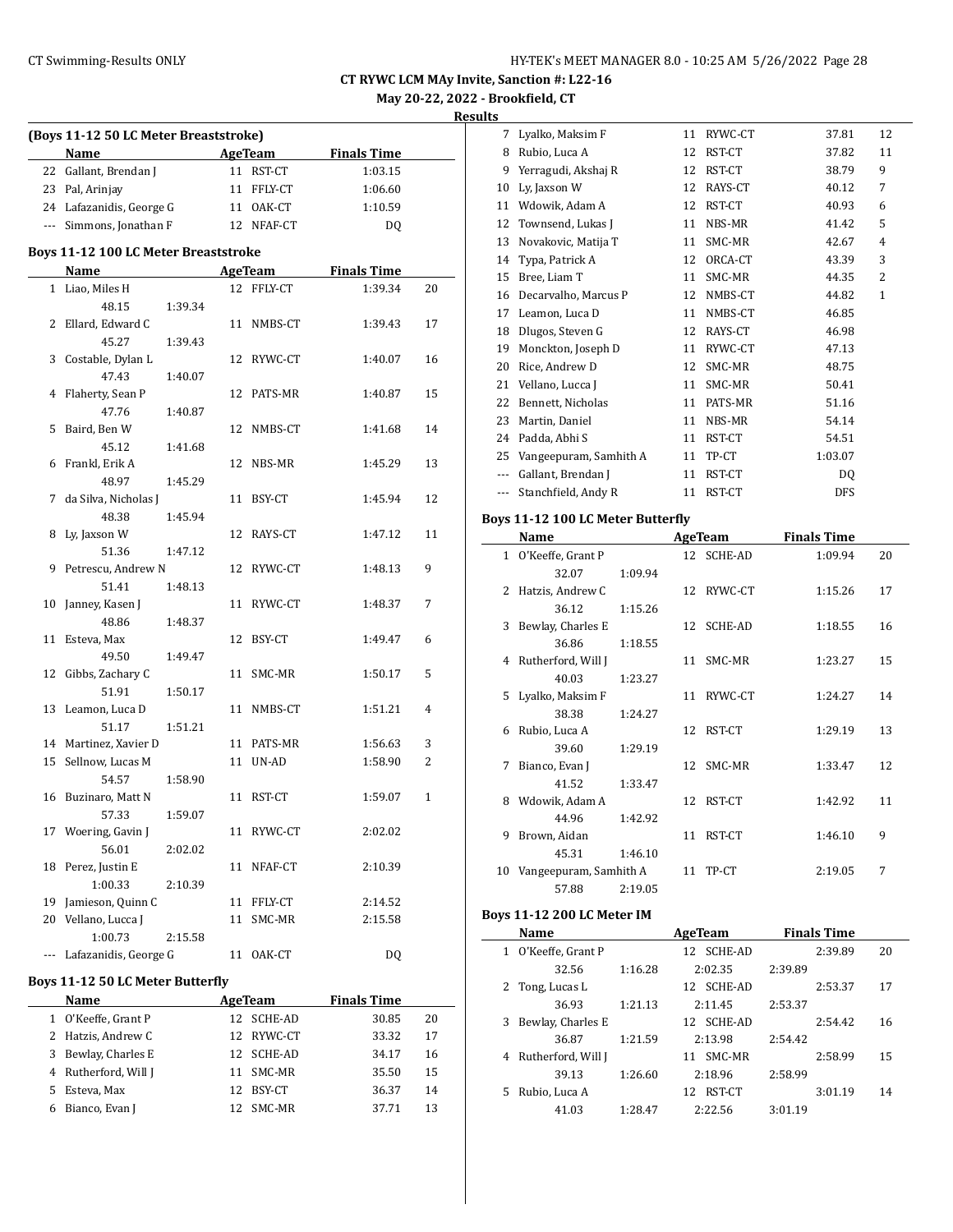| HY-TEK's MEET MANAGER 8.0 - 10:25 AM 5/26/2022 Page 29 |  |  |  |
|--------------------------------------------------------|--|--|--|
|--------------------------------------------------------|--|--|--|

## **May 20-22, 2022 - Brookfield, CT**

**Results**

|    | (Boys 11-12 200 LC Meter IM) |         |            |                |                    |    |
|----|------------------------------|---------|------------|----------------|--------------------|----|
|    | <b>Name</b>                  |         | AgeTeam    |                | <b>Finals Time</b> |    |
|    | 6 Baird, Ben W               |         | 12 NMBS-CT |                | 3:10.17            | 13 |
|    | 42.33                        | 1:30.87 | 2:28.90    | 3:10.17        |                    |    |
| 7  | Frankl, Erik A               |         | 12 NBS-MR  |                | 3:15.32            | 12 |
|    | 45.04                        | 1:37.15 | 2:32.52    | 3:15.32        |                    |    |
| 8  | Dlugos, Steven G             |         | 12 RAYS-CT |                | 3:19.33            | 11 |
|    | 46.72                        | 1:38.94 | 2:37.12    | 3:19.33        |                    |    |
|    | 9 Yerragudi, Akshaj R        |         | 12 RST-CT  |                | 3:21.45            | 9  |
|    | 48.37                        | 1:35.29 | 2:41.41    | 3:21.45        |                    |    |
|    | 10 Townsend, Lukas J         |         | 11 NBS-MR  |                | 3:22.33            | 7  |
|    | 44.91                        | 1:40.10 | 2:41.77    | 3:22.33        |                    |    |
|    | 11 Ma, Ryan                  |         | 12 NMBS-CT |                | 3:28.66            | 6  |
|    | 48.77                        | 1:36.50 | 2:37.40    | 3:28.66        |                    |    |
|    | 12 Bree, Liam T              |         | 11 SMC-MR  |                | 3:30.50            | 5  |
|    | 51.57                        | 1:41.28 | 2:44.66    | 3:30.50        |                    |    |
|    | 13 Wdowik, Adam A            |         | 12 RST-CT  |                | 3:31.36            | 4  |
|    | 44.39                        | 1:39.79 | 2:43.29    | 3:31.36        |                    |    |
|    | 14 Gibbs, Zachary C          |         | 11 SMC-MR  |                | 3:31.60            | 3  |
|    | 48.55                        | 1:41.44 | 2:43.20    | 3:31.60        |                    |    |
|    | 15 da Silva, Nicholas J      |         | 11 BSY-CT  |                | 3:34.05            | 2  |
|    | 58.61                        | 1:51.45 | 2:51.68    | 3:34.05        |                    |    |
| 16 | Jiang, Stanley               |         | 11 BSY-CT  |                | 4:01.91            | 1  |
|    | 55.69                        | 1:54.47 | 4:01.91    |                |                    |    |
|    | Brown, Aidan                 |         | 11 RST-CT  |                | DO.                |    |
|    | 47.51                        | 1:38.98 | 2:56.86    | D <sub>0</sub> |                    |    |
|    | Rice, Andrew D               |         | 12 SMC-MR  |                | D <sub>0</sub>     |    |
|    | 50.97                        | 1:47.06 | 2:51.22    | DQ             |                    |    |

#### **Boys 12 & Under 200 LC Meter Backstroke**

|    | Name                  |         | AgeTeam    |         | <b>Finals Time</b> |    |
|----|-----------------------|---------|------------|---------|--------------------|----|
| 1  | Vongsouvanh, Andrew J |         | 12 RYWC-CT |         | 2:48.99            | 20 |
|    |                       | 1:22.14 | 2:05.25    | 2:48.99 |                    |    |
| 2  | Rutherford, Will J    |         | 11 SMC-MR  |         | 2:59.41            | 17 |
|    |                       | 1:28.81 | 2:14.16    | 2:59.41 |                    |    |
| 3  | Gallant, Brendan J    |         | 11 RST-CT  |         | 3:15.10            | 16 |
|    |                       | 1:36.21 | 2:23.99    | 3:15.10 |                    |    |
| 4  | Konnor, Cameron C     |         | 10 SCHE-AD |         | 3:27.15            | 15 |
|    | 49.46                 | 1:43.51 | 2:35.43    | 3:27.15 |                    |    |
| 5. | Novakovic, Matija T   |         | 11 SMC-MR  |         | 3:35.73            | 14 |
|    | 50.69                 |         | 2:41.93    | 3:35.73 |                    |    |
|    | Padda, Abhi S         | 11      | RST-CT     |         | D <sub>0</sub>     |    |
|    |                       | 1:55.45 | 2:52.98    | DQ      |                    |    |
|    | Eannotti, Hunter X    | 9       | RST-CT     |         | DO.                |    |
|    |                       | 1:46.40 | 2:38.99    | DQ      |                    |    |
|    |                       |         |            |         |                    |    |

## **Boys 12 & Under 200 LC Meter Breaststroke**

|   | Name               |         | AgeTeam       |         | <b>Finals Time</b> |    |
|---|--------------------|---------|---------------|---------|--------------------|----|
| 1 | Rutherford, Will J |         | SMC-MR<br>11  |         | 3:25.55            | 20 |
|   |                    | 1:40.40 | 2:31.58       | 3:25.55 |                    |    |
|   | 2 Ellard, Edward C |         | NMBS-CT<br>11 |         | 3:37.45            | 17 |
|   |                    |         | 1:03.89       | 3:37.45 |                    |    |
| 3 | Deng, Eric Y       |         | OAK-CT<br>10  |         | 3:43.95            | 16 |
|   | 49.81              | 1:47.83 | 2:45.48       | 3:43.95 |                    |    |
|   | Rivera, Mattias E  |         | NFAF-CT<br>10 |         | 3:48.17            | 15 |
|   |                    | 1:49.02 | 2.49.74       | 3:48.17 |                    |    |

| 5 | Ma, Ryan              |         |    | 12 NMBS-CT |         | 3:50.52 | 14 |
|---|-----------------------|---------|----|------------|---------|---------|----|
|   |                       | 1:50.02 |    | 2:49.61    | 3:50.52 |         |    |
|   | 6 Novakovic, Matija T |         | 11 | SMC-MR     |         | 4:07.24 | 13 |
|   | 1:00.37               | 2:01.81 |    | 3:08.68    | 4:07.24 |         |    |
|   | Simmons, Jonathan F   |         |    | 12 NFAF-CT |         | 4:13.32 | 12 |
|   |                       | 2:03.51 |    | 3:06.66    | 4:13.32 |         |    |
| 8 | Eannotti, Hunter X    |         | 9  | RST-CT     |         | 4:32.04 | 11 |
|   |                       | 2:13.13 |    | 3:20.87    | 4:32.04 |         |    |

## **Boys 12 & Under 200 LC Meter Butterfly**

| Name              |                           | AgeTeam                                    |         |         |                    |
|-------------------|---------------------------|--------------------------------------------|---------|---------|--------------------|
| O'Keeffe, Grant P |                           | 12 SCHE-AD                                 |         | 2:37.11 | 20                 |
|                   | 1:12.71                   | 1:54.10                                    | 2:37.11 |         |                    |
|                   |                           | OAK-CT<br>10                               |         | 3:21.04 | 17                 |
| 47.17             | 1:36.96                   | 2:32.14                                    | 3:21.04 |         |                    |
|                   |                           | 12 RST-CT                                  |         | 3:22.11 | 16                 |
|                   | 1:29.83                   | 2:27.30                                    | 3:22.11 |         |                    |
|                   |                           | 12 RST-CT                                  |         | 3:36.63 | 15                 |
|                   |                           | 2:40.06                                    | 3:36.63 |         |                    |
|                   | 1<br>2 Tyurin, Ivan<br>3. | Eannotti, Mason W<br>4 Yerragudi, Akshaj R |         |         | <b>Finals Time</b> |

## **Boys 13 & Over 50 LC Meter Freestyle**

|    | <b>Name</b>            |    | <b>AgeTeam</b> | <b>Finals Time</b> |                |
|----|------------------------|----|----------------|--------------------|----------------|
| 1  | Quested, Finn J        | 17 | PATS-MR        | 25.08              | 20             |
| 2  | Regan, Timmy J         | 18 | RYWC-CT        | 25.09              | 17             |
| 3  | Kwarcinski, Connor S   | 16 | RYWC-CT        | 25.52              | 16             |
| 4  | Thompson, Collin P     | 16 | RYWC-CT        | 25.75              | 15             |
| 5  | Lee, Ian P             | 17 | RYWC-CT        | 25.88              | 14             |
| 6  | Stellmach, Nathan      | 18 | GWYB-CT        | 26.06              | 13             |
| 7  | Vesey, Gavin R         | 15 | RYWC-CT        | 26.36              | 12             |
| 8  | Coppola, Vince J       | 15 | <b>SCHE-AD</b> | 26.50              | 11             |
| 9  | Oliveira, Josh E       | 16 | RYWC-CT        | 26.59              | 9              |
| 10 | Regan, Bobby C         | 14 | RYWC-CT        | 26.69              | 7              |
| 11 | Clark, George          | 17 | OAK-CT         | 26.70              | 6              |
| 12 | Adragna, Carter F      | 14 | RST-CT         | 26.73              | 5              |
| 13 | Sedito, Jack S         | 18 | NFAF-CT        | 26.84              | $\overline{4}$ |
| 14 | Conrad, Doug C         | 15 | NFAF-CT        | 26.85              | 3              |
| 15 | Malionek, Brayden R    | 16 | SMC-MR         | 26.98              | 2              |
| 16 | Mummery, Jack F        | 14 | NBS-MR         | 27.25              | 1              |
| 17 | Godino, Daniel F       | 17 | RYWC-CT        | 27.29              |                |
| 18 | Turnbull, Timothy A    | 19 | RYWC-CT        | 27.39              |                |
| 19 | Liotta, Jaz P          | 14 | NFAF-CT        | 27.40              |                |
| 20 | Petertonjes, Gabriel A | 16 | RYWC-CT        | 27.41              |                |
| 21 | Rubio, Giancarlo R     | 13 | RST-CT         | 27.50              |                |
| 22 | Cocchiola, Jonathan D  | 20 | RAYS-CT        | 27.51              |                |
| 23 | Goodspeed, Luke R      | 16 | SCHE-AD        | 27.64              |                |
| 24 | Johnsen, Darrien K     | 18 | SMC-MR         | 27.65              |                |
| 25 | Gerbes, Jackson E      | 17 | NBS-MR         | 27.68              |                |
| 26 | Epperson, Xhayne D     | 13 | SCHE-AD        | 27.73              |                |
| 27 | Domack, Kevin          | 17 | RST-CT         | 27.86              |                |
| 28 | Karaca, Rowan H        | 14 | SCHE-AD        | 27.88              |                |
| 29 | Sohng, Xander D        | 13 | SMC-MR         | 28.00              |                |
| 30 | Whitaker, Matthew C    | 17 | RAYS-CT        | 28.11              |                |
| 31 | Kim, Jason T           | 15 | RST-CT         | 28.24              |                |
| 32 | Haddad, Benjamin P     | 14 | RYWC-CT        | 28.49              |                |
| 33 | Zhou, York Z           | 15 | PATS-MR        | 28.51              |                |
| 34 | Thomas, Dylan J        | 17 | PATS-MR        | 28.57              |                |
| 35 | Rubin, Mason L         | 15 | OAK-CT         | 28.58              |                |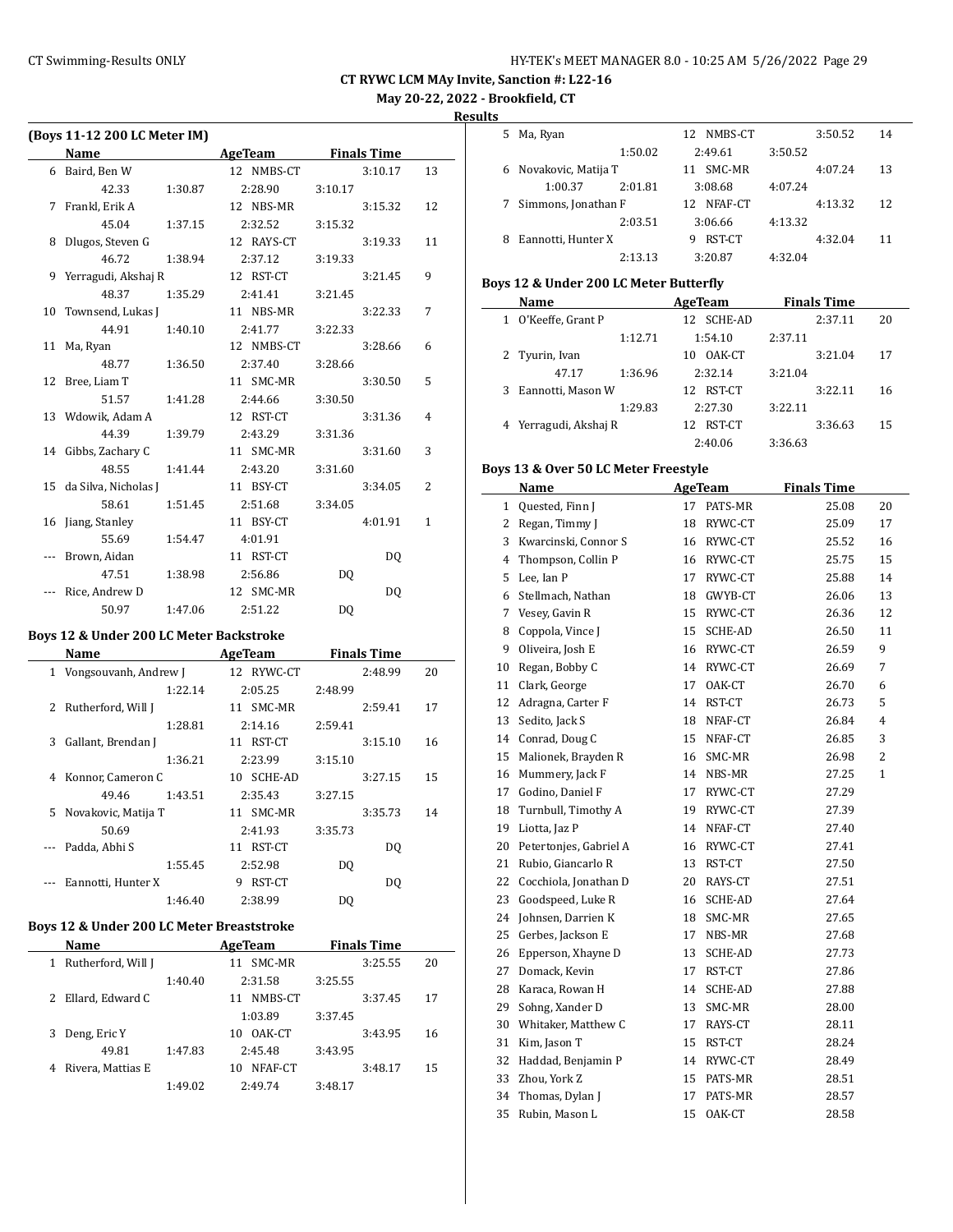| (Boys 13 & Over 50 LC Meter Freestyle) |                       |    |            |                    |  |  |
|----------------------------------------|-----------------------|----|------------|--------------------|--|--|
|                                        | Name                  |    | AgeTeam    | <b>Finals Time</b> |  |  |
| 36                                     | Velasquez, Vinny O    |    | 16 NBS-MR  | 28.62              |  |  |
| 37                                     | McPhee, Ian R         | 17 | RAYS-CT    | 28.63              |  |  |
| 38                                     | Fletcher-Ford, Liam J |    | 13 RYWC-CT | 28.67              |  |  |
| 39                                     | Otten, RJ J           |    | 16 SCHE-AD | 28.80              |  |  |
| 40                                     | Reynolds, Chase       |    | 15 TP-CT   | 28.84              |  |  |
| 41                                     | Kirberger, Brendan D  |    | 15 RST-CT  | 28.87              |  |  |
| 42                                     | Brown, Dakoda A       |    | 15 NMBS-CT | 28.90              |  |  |
| 43                                     | Cedor, Nathan D       |    | 14 RYWC-CT | 28.94              |  |  |
| 44                                     | Kraese, Nicholas F    |    | 13 RYWC-CT | 29.20              |  |  |
| 45                                     | Zhang, Alex W         |    | 14 SCHE-AD | 29.43              |  |  |
| 46                                     | Keane, Brennan T      |    | 14 RYWC-CT | 29.47              |  |  |
| 47                                     | Torikai, Koji A       |    | 17 TP-CT   | 29.61              |  |  |
| 48                                     | Hogan, Connor J       |    | 16 OAK-CT  | 29.63              |  |  |
| 49                                     | Padwal, Arjun R       |    | 15 OAK-CT  | 29.64              |  |  |
| 50                                     | Hite, Alex J          |    | 14 RST-CT  | 29.66              |  |  |
| 51                                     | Tanis, Jack A         |    | 15 RST-CT  | 29.71              |  |  |
| 52                                     | Chen, Ian             | 17 | NFAF-CT    | 29.82              |  |  |
| 53                                     |                       |    | 15 RYWC-CT |                    |  |  |
| 54                                     | Tovar, Joshua E       |    |            | 30.02              |  |  |
|                                        | Splendido, Luke J     |    | 14 SCHE-AD | 30.06              |  |  |
| 55                                     | Dawes, Dylan C        |    | 13 NFAF-CT | 30.23              |  |  |
| 56                                     | Gregory, John D       |    | 14 SCHE-AD | 30.37              |  |  |
| 57                                     | Zalewski, Michael     |    | 17 RAYS-CT | 30.43              |  |  |
| 58                                     | Lim, Yi Wei           |    | 13 UN-AD   | 30.50              |  |  |
| 59                                     | Denning, Ethan M      |    | 16 RYWC-CT | 30.78              |  |  |
| 60                                     | Kyy, Alex N           | 15 | TP-CT      | 30.79              |  |  |
| 61                                     | Zheng, Bryan S        |    | 13 NMBS-CT | 31.11              |  |  |
| 62                                     | Albin, Alexander      |    | 15 RYWC-CT | 31.14              |  |  |
| 63                                     | Giancaspro, Matthew J |    | 13 NMBS-CT | 31.25              |  |  |
| 64                                     | Davis, Miles K        | 15 | NBS-MR     | 31.34              |  |  |
| 65                                     | Colligan, Shane P     |    | 14 RST-CT  | 31.51              |  |  |
| *66                                    | Mummery, Conor J      |    | 13 NBS-MR  | 31.52              |  |  |
| *66                                    | Cooper, Jackson C     |    | 14 NBS-MR  | 31.52              |  |  |
| 68                                     | Akano-Davis, Micah E  |    | 14 RAYS-CT | 31.99              |  |  |
| 69                                     | Sokol, Zach A         |    | 14 RYWC-CT | 32.05              |  |  |
| 70                                     | Bishop, Daniel K      |    | 14 RAYS-CT | 32.08              |  |  |
| 71                                     | Denning, Liam J       |    | 13 RYWC-CT | 32.25              |  |  |
| 72                                     | Wennerholm, Brady L   | 13 | RYWC-CT    | 32.45              |  |  |
| 73                                     | Joeckel, Tyson D      | 14 | OAK-CT     | 32.59              |  |  |
| 74                                     | Welsh, Connor M       | 13 | NFAF-CT    | 33.44              |  |  |
| 75                                     | Sohanpal, Angad       | 14 | ORCA-CT    | 33.50              |  |  |
| 76                                     | Fraser, Nick J        | 17 | SMC-MR     | 33.69              |  |  |
| 77                                     | Merritt, Logan        | 14 | GWYB-CT    | 33.95              |  |  |
| 78                                     | Bunz, Tommy J         | 13 | OAK-CT     | 34.08              |  |  |
| 79                                     | Miller, David R       | 13 | NFAF-CT    | 34.28              |  |  |
| 80                                     | El-Sahragty, Aiden C  | 13 | RST-CT     | 34.79              |  |  |
| 81                                     | O'Connor, Nate R      | 13 | SMC-MR     | 35.27              |  |  |
| 82                                     | Campanella, Michael   | 15 | RYWC-CT    | 35.51              |  |  |
| 83                                     | Baird, Charlie H      | 13 | NMBS-CT    | 35.77              |  |  |
| 84                                     | Matthews, Jude E      | 13 | OAK-CT     | 35.78              |  |  |
| 85                                     | Dawes, Ty/Tyler N     | 15 | NFAF-CT    | 36.33              |  |  |
| 86                                     | Rojek, George A       | 13 | SMC-MR     | 37.22              |  |  |
| 87                                     | Kiveliyk, Lucas X     | 13 | RAYS-CT    | 38.24              |  |  |
| 88                                     | Otalora, Oscar D      | 14 | FFLY-CT    | 39.81              |  |  |
| 89                                     | Kagtada, Ayan         | 13 | RST-CT     | 43.07              |  |  |
| 90                                     | Santiago, Cecilio     | 13 | BSY-CT     | 44.47              |  |  |
|                                        |                       |    |            |                    |  |  |

|              | 91 Calandro, Bobby J                  | 13 | RST-CT     | 45.63              |              |
|--------------|---------------------------------------|----|------------|--------------------|--------------|
|              | 92 Albin, Gregory D                   | 13 | RYWC-CT    | 46.98              |              |
|              | 93 Pal, Anjishnu                      | 13 | FFLY-CT    | 47.03              |              |
| ---          | Agor, Jesse C                         |    | 14 SMC-MR  | DQ                 |              |
|              |                                       |    |            |                    |              |
|              | Boys 13 & Over 100 LC Meter Freestyle |    |            |                    |              |
|              | Name                                  |    | AgeTeam    | <b>Finals Time</b> |              |
| $\mathbf{1}$ | Regan, Timmy J                        |    | 18 RYWC-CT | 55.65              | 20           |
|              | 28.93<br>55.65                        |    |            |                    |              |
| 2            | Lee, Ian P                            | 17 | RYWC-CT    | 57.05              | 17           |
|              | 27.57<br>57.05                        |    |            |                    |              |
| 3            | Thompson, Collin P                    | 16 | RYWC-CT    | 57.33              | 16           |
|              | 28.48<br>57.33                        |    |            |                    |              |
| 4            | Kwarcinski, Connor S                  | 16 | RYWC-CT    | 57.48              | 15           |
|              | 27.94<br>57.48                        |    |            |                    |              |
| 5            | Vesey, Gavin R                        | 15 | RYWC-CT    | 57.68              | 14           |
|              | 27.64<br>57.68                        |    |            |                    |              |
| 6            | Coppola, Vince J                      | 15 | SCHE-AD    | 57.98              | 13           |
|              | 28.62<br>57.98                        |    |            |                    |              |
| 7            | Regan, Bobby C                        | 14 | RYWC-CT    | 58.21              | 12           |
|              | 28.04<br>58.21                        |    |            |                    |              |
| 8            | Niro, Matthew T                       | 16 | RAYS-CT    | 58.48              | 11           |
|              | 27.89<br>58.48                        |    |            |                    |              |
| 9            | Godino, Daniel F                      | 17 | RYWC-CT    | 58.65              | 9            |
|              | 28.27<br>58.65                        |    |            |                    |              |
| 10           | Karaca, Ryan K                        | 16 | SCHE-AD    | 58.67              | 7            |
|              | 29.54<br>58.67                        |    |            |                    |              |
| 11           | Malionek, Brayden R                   | 16 | SMC-MR     | 59.52              | 6            |
|              | 28.17<br>59.52                        |    |            |                    |              |
|              | 12 Adragna, Carter F                  | 14 | RST-CT     | 1:00.04            | 5            |
|              | 28.60<br>1:00.04                      |    |            |                    |              |
| 13           | Kirberger, Brendan D                  | 15 | RST-CT     | 1:00.06            | 4            |
|              | 29.79<br>1:00.06                      |    |            |                    |              |
| 14           | Rubio, Giancarlo R                    | 13 | RST-CT     | 1:00.43            | 3            |
|              | 28.69<br>1:00.43                      |    |            |                    |              |
| 15           | Conrad, Doug C                        | 15 | NFAF-CT    | 1:00.50            | 2            |
|              | 28.35<br>1:00.50                      |    |            |                    |              |
| 16           | Petertonjes, Gabriel A                | 16 | RYWC-CT    | 1:00.86            | $\mathbf{1}$ |
|              | 28.61<br>1:00.86                      |    |            |                    |              |
|              | 17 Turnbull, Timothy A                |    | 19 RYWC-CT | 1:01.22            |              |
|              | 28.41<br>1:01.22                      |    |            |                    |              |
|              | 18 Whitaker, Matthew C                |    | 17 RAYS-CT | 1:01.23            |              |
|              | 28.90<br>1:01.23                      |    |            |                    |              |
| 19           | Oliveira, Josh E                      |    | 16 RYWC-CT | 1:01.34            |              |
|              | 30.66<br>1:01.34                      |    |            |                    |              |
| 20           | Liotta, Jaz P                         | 14 | NFAF-CT    | 1:01.35            |              |
|              | 30.00<br>1:01.35                      |    |            |                    |              |
| 21           | Martin, Colin A                       | 17 | RYWC-CT    | 1:01.42            |              |
|              | 30.81<br>1:01.42                      |    |            |                    |              |
| 22           | Mummery, Jack F                       | 14 | NBS-MR     | 1:01.46            |              |
|              | 28.92<br>1:01.46                      |    |            |                    |              |
| 23           | Haddad, Benjamin P                    |    | 14 RYWC-CT | 1:01.47            |              |
|              | 30.29<br>1:01.47                      |    |            |                    |              |
| 24           | Cedor, Nathan D                       | 14 | RYWC-CT    | 1:01.50            |              |
|              | 28.90<br>1:01.50                      |    |            |                    |              |
| 25           | Matthews, Jonathan G                  | 43 | UN-CT      | 1:01.60            |              |
|              | 29.60<br>1:01.60                      |    |            |                    |              |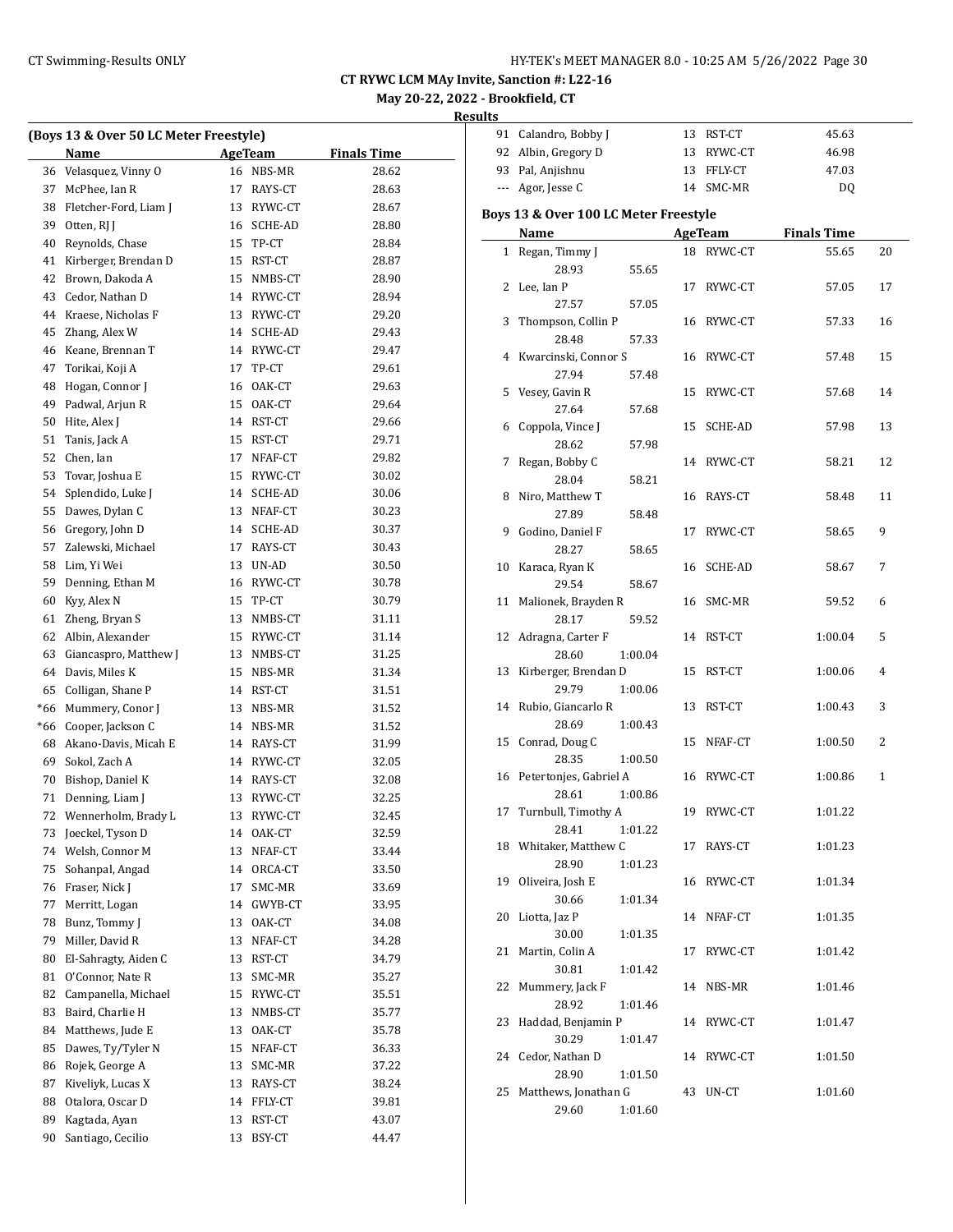**May 20-22, 2022 - Brookfield, CT**

| Results |  |
|---------|--|
|         |  |

|    | (Boys 13 & Over 100 LC Meter Freestyle) |         |            |                    |  |  |  |
|----|-----------------------------------------|---------|------------|--------------------|--|--|--|
|    | Name                                    |         | AgeTeam    | <b>Finals Time</b> |  |  |  |
| 26 | Velasquez, Vinny O                      |         | 16 NBS-MR  | 1:01.71            |  |  |  |
|    | 29.80                                   | 1:01.71 |            |                    |  |  |  |
| 27 | Sedito, Jack S                          |         | 18 NFAF-CT | 1:01.88            |  |  |  |
|    | 29.55                                   | 1:01.88 |            |                    |  |  |  |
| 28 | LeClair, Alexander                      |         | 16 RAYS-CT | 1:01.92            |  |  |  |
|    | 28.36                                   | 1:01.92 |            |                    |  |  |  |
| 29 | Goodspeed, Luke R                       | 16      | SCHE-AD    | 1:02.01            |  |  |  |
|    | 29.54                                   | 1:02.01 |            |                    |  |  |  |
| 30 | Johnsen, Darrien K                      | 18      | SMC-MR     | 1:02.12            |  |  |  |
|    | 28.66                                   | 1:02.12 |            |                    |  |  |  |
| 31 | Karaca, Rowan H                         |         | 14 SCHE-AD | 1:02.65            |  |  |  |
|    | 29.72                                   | 1:02.65 |            |                    |  |  |  |
| 32 | Kroll, Davis                            | 17      | RAYS-CT    | 1:02.67            |  |  |  |
|    | 29.24                                   | 1:02.67 |            |                    |  |  |  |
| 33 | Sohng, Xander D                         | 13      | SMC-MR     | 1:02.68            |  |  |  |
|    | 30.87                                   | 1:02.68 |            |                    |  |  |  |
| 34 | Otten, RJ J                             | 16      | SCHE-AD    | 1:03.39            |  |  |  |
|    | 31.02                                   | 1:03.39 |            |                    |  |  |  |
| 35 | Reynolds, Chase                         | 15      | TP-CT      | 1:03.51            |  |  |  |
|    | 29.70                                   | 1:03.51 |            |                    |  |  |  |
| 36 | Brennan, Kevin A                        | 17      | RYWC-CT    | 1:03.55            |  |  |  |
|    | 30.71                                   | 1:03.55 |            |                    |  |  |  |
| 37 | Rubin, Mason L                          | 15      | OAK-CT     | 1:03.65            |  |  |  |
|    | 30.67                                   | 1:03.65 |            |                    |  |  |  |
| 38 | Oliveira, Eduardo M                     |         | 16 RYWC-CT | 1:03.71            |  |  |  |
|    | 32.45                                   | 1:03.71 |            |                    |  |  |  |
| 39 | Malsheske, Jackson                      |         | 19 RAYS-CT | 1:03.74            |  |  |  |
|    | 29.75                                   | 1:03.74 |            |                    |  |  |  |
| 40 | Keane, Brennan T                        | 14      | RYWC-CT    | 1:03.86            |  |  |  |
|    | 29.53                                   | 1:03.86 |            |                    |  |  |  |
| 41 | Kim, Jason T                            | 15      | RST-CT     | 1:04.25            |  |  |  |
|    | 30.44                                   | 1:04.25 |            |                    |  |  |  |
| 42 | Epperson, Xhayne D                      | 13      | SCHE-AD    | 1:04.41            |  |  |  |
|    | 30.22                                   | 1:04.41 |            |                    |  |  |  |
| 43 | Tito, Boden C                           |         | 16 RAYS-CT | 1:05.00            |  |  |  |
|    | 30.68                                   | 1:05.00 |            |                    |  |  |  |
| 44 | Crossfield, Aiden M                     | 18      | RYWC-CT    | 1:05.04            |  |  |  |
|    | 31.78                                   | 1:05.04 |            |                    |  |  |  |
| 45 | Gregory, John D                         | 14      | SCHE-AD    | 1:05.62            |  |  |  |
|    | 32.68                                   | 1:05.62 |            |                    |  |  |  |
| 46 | McPhee, Ian R                           | 17      | RAYS-CT    | 1:06.05            |  |  |  |
|    | 29.34                                   | 1:06.05 |            |                    |  |  |  |
| 47 | Cocchiola, Jonathan D                   | 20      | RAYS-CT    | 1:06.56            |  |  |  |
|    | 31.17                                   | 1:06.56 |            |                    |  |  |  |
| 48 | McCall, Jonathan G                      | 13      | SMC-MR     | 1:06.58            |  |  |  |
|    | 32.17                                   | 1:06.58 |            |                    |  |  |  |
| 49 | Chen, Ian                               | 17      | NFAF-CT    | 1:06.75            |  |  |  |
|    | 30.81                                   | 1:06.75 |            |                    |  |  |  |
| 50 | Hite, Alex J                            | 14      | RST-CT     | 1:07.16            |  |  |  |
|    | 32.78                                   | 1:07.16 |            |                    |  |  |  |
| 51 | Cooper, Jackson C                       |         | 14 NBS-MR  | 1:07.28            |  |  |  |
|    | 31.38                                   | 1:07.28 |            |                    |  |  |  |
| 52 | Virmani, Samit                          | 14      | OAK-CT     | 1:07.38            |  |  |  |
|    | 33.28                                   | 1:07.38 |            |                    |  |  |  |

| 53 | Denning, Ethan M        |         | 16 | RYWC-CT | 1:07.39 |
|----|-------------------------|---------|----|---------|---------|
|    | 32.08                   | 1:07.39 |    |         |         |
| 54 | Splendido, Luke J       |         | 14 | SCHE-AD | 1:07.69 |
|    | 32.24                   | 1:07.69 |    |         |         |
| 55 | Dawes, Dylan C          |         | 13 | NFAF-CT | 1:07.77 |
|    | 33.31                   | 1:07.77 |    |         |         |
| 56 | Fletcher-Ford, Liam J   |         | 13 | RYWC-CT | 1:08.11 |
|    | 32.66                   | 1:08.11 |    |         |         |
| 57 | Zhang, Alex W           |         | 14 | SCHE-AD | 1:08.41 |
|    | 31.74                   | 1:08.41 |    |         |         |
| 58 | Colligan, Shane P       |         | 14 | RST-CT  | 1:09.09 |
|    | 33.46                   | 1:09.09 |    |         |         |
| 59 | Agor, Jesse C           |         | 14 | SMC-MR  | 1:09.57 |
|    | 33.16                   | 1:09.57 |    |         |         |
| 60 | Zalewski, Michael       |         | 17 | RAYS-CT | 1:09.77 |
|    | 32.85                   | 1:09.77 |    |         |         |
| 61 | Cornelio, Tyson J       |         | 14 | RAYS-CT | 1:09.82 |
|    | 32.67                   | 1:09.82 |    |         |         |
| 62 | Mummery, Conor J        |         | 13 | NBS-MR  | 1:10.63 |
|    | 34.11                   | 1:10.63 |    |         |         |
| 63 | Zheng, Bryan S          |         | 13 | NMBS-CT | 1:10.87 |
|    | 33.10                   | 1:10.87 |    |         |         |
| 64 | Malsheske, Nathan       |         | 16 | RAYS-CT | 1:11.51 |
|    | 33.50                   | 1:11.51 |    |         |         |
| 65 | Denning, Liam J         |         | 13 | RYWC-CT | 1:11.78 |
|    | 33.41                   | 1:11.78 |    |         |         |
| 66 | Brown, Dakoda A         |         | 15 | NMBS-CT | 1:12.25 |
|    | 33.17                   | 1:12.25 |    |         |         |
| 67 | Albin, Alexander        |         | 15 | RYWC-CT | 1:12.39 |
|    | 32.85                   | 1:12.39 |    |         |         |
| 68 | Sokol, Zach A           |         | 14 | RYWC-CT | 1:12.54 |
|    | 33.75                   | 1:12.54 |    |         |         |
| 69 | Aleshchyk, Uladzislau Z |         | 14 | RAYS-CT | 1:13.25 |
|    | 33.68                   | 1:13.25 |    |         |         |
| 70 | Fehilly, Fionn C        |         | 13 | PATS-MR | 1:13.69 |
|    | 37.15                   | 1:13.69 |    |         |         |
| 71 | Davis, Miles K          |         | 15 | NBS-MR  | 1:15.01 |
|    | 35.64                   | 1:15.01 |    |         |         |
| 72 | Merritt, Logan          |         | 14 | GWYB-CT | 1:15.06 |
|    | 36.50                   | 1:15.06 |    |         |         |
| 73 | Campanella, Michael     |         | 15 | RYWC-CT | 1:15.13 |
|    | 36.85                   | 1:15.13 |    |         |         |
| 74 | Welsh, Connor M         |         | 13 | NFAF-CT | 1:15.74 |
|    | 34.93                   | 1:15.74 |    |         |         |
| 75 | Joeckel, Tyson D        |         | 14 | OAK-CT  | 1:16.64 |
|    | 35.24                   | 1:16.64 |    |         |         |
| 76 | Clark, Connor T         |         | 13 | RST-CT  | 1:20.30 |
|    | 37.50                   | 1:20.30 |    |         |         |
| 77 | Dawes, Ty/Tyler N       |         | 15 | NFAF-CT | 1:21.66 |
|    | 39.20                   | 1:21.66 |    |         |         |
| 78 | Akano-Davis, Micah E    |         | 14 | RAYS-CT | 1:21.84 |
|    | 36.87                   | 1:21.84 |    |         |         |
| 79 | Baird, Charlie H        |         | 13 | NMBS-CT | 1:24.21 |
|    | 38.30                   | 1:24.21 |    |         |         |
| 80 | Matthews, Jude E        |         | 13 | OAK-CT  | 1:24.44 |
|    | 38.31                   | 1:24.44 |    |         |         |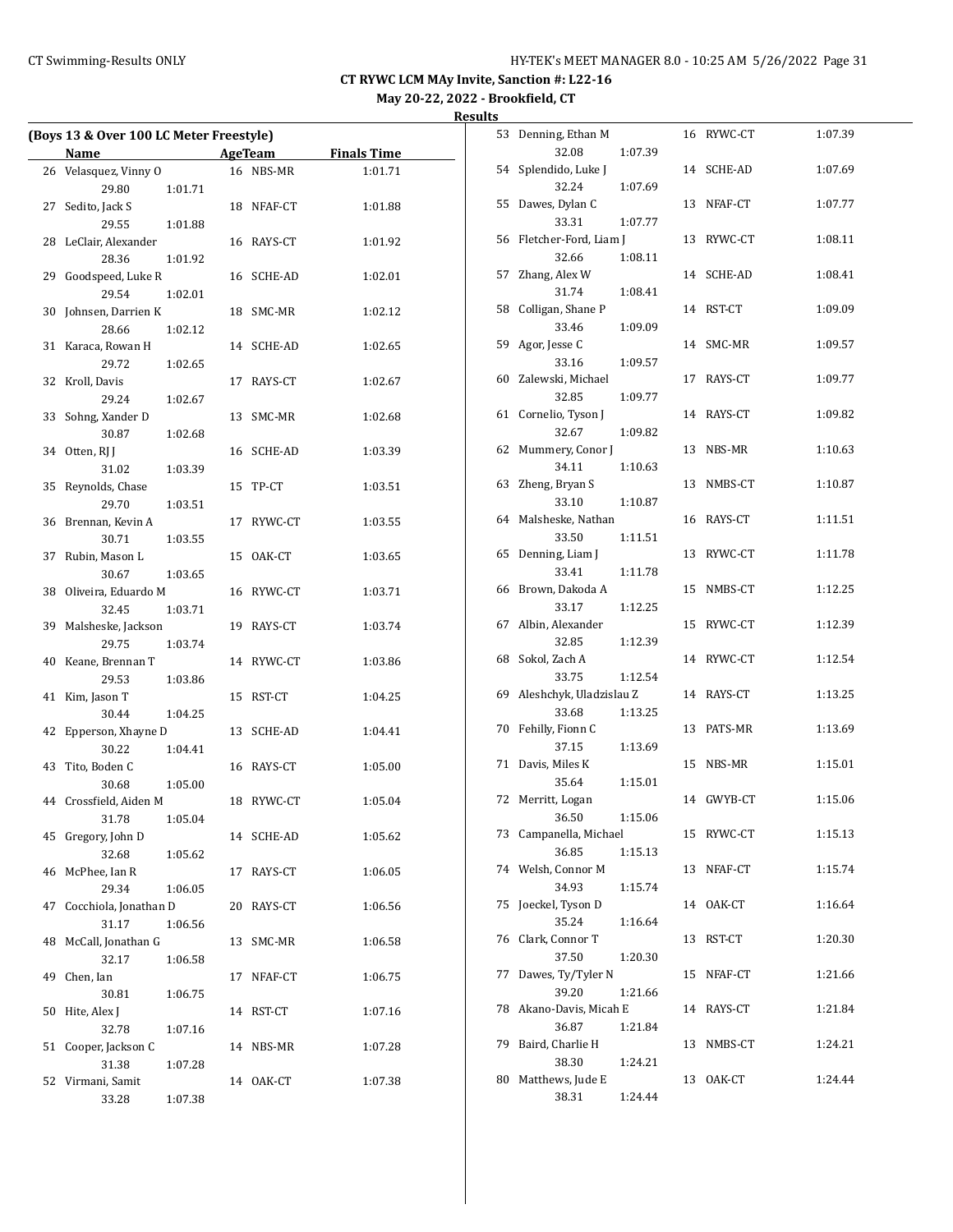**May 20-22, 2022 - Brookfield, CT**

**Results**

|  | (Boys 13 & Over 100 LC Meter Freestyle) |  |
|--|-----------------------------------------|--|
|--|-----------------------------------------|--|

|    | Name                |         |    | AgeTeam        | <b>Finals Time</b> |  |
|----|---------------------|---------|----|----------------|--------------------|--|
|    | 81 Conlan, Daniel O |         |    | 14 NMBS-CT     | 1:25.59            |  |
|    | 38.72               | 1:25.59 |    |                |                    |  |
| 82 | Santiago, Cecilio   |         | 13 | BSY-CT         | 1:42.69            |  |
|    | 48.25               | 1:42.69 |    |                |                    |  |
| 83 | Kagtada, Ayan       |         | 13 | RST-CT         | 1:46.23            |  |
|    | 51.75               | 1:46.23 |    |                |                    |  |
| 84 | Kelly, Brennan R    |         | 13 | BSY-CT         | 1:46.78            |  |
|    | 49.53               | 1:46.78 |    |                |                    |  |
| 85 | Albin, Gregory D    |         | 13 | RYWC-CT        | 1:46.90            |  |
|    | 48.28               | 1:46.90 |    |                |                    |  |
| 86 | Pal, Anjishnu       |         | 13 | <b>FFLY-CT</b> | 1:53.22            |  |
|    | 50.77               | 1:53.22 |    |                |                    |  |

## **Boys 13 & Over 200 LC Meter Freestyle**

|              | <b>Name</b>          | AgeTeam    | <b>Finals Time</b> |    |
|--------------|----------------------|------------|--------------------|----|
| $\mathbf{1}$ | Regan, Timmy J       | 18 RYWC-CT | 2:02.37            | 20 |
|              | 28.89<br>1:00.58     | 1:31.67    | 2:02.37            |    |
| 2            | Godino, Daniel F     | 17 RYWC-CT | 2:03.87            | 17 |
|              | 28.72<br>1:01.00     | 1:32.40    | 2:03.87            |    |
| 3            | Vesey, Gavin R       | 15 RYWC-CT | 2:06.56            | 16 |
|              | 29.10<br>1:02.08     | 1:34.87    | 2:06.56            |    |
| 4            | Quested, Finn J      | 17 PATS-MR | 2:06.57            | 15 |
|              | 27.59<br>59.93       | 1:32.72    | 2:06.57            |    |
| 5            | Coppola, Vince J     | 15 SCHE-AD | 2:06.74            | 14 |
|              | 29.82<br>1:02.19     | 1:34.50    | 2:06.74            |    |
| 6            | Regan, Bobby C       | 14 RYWC-CT | 2:07.68            | 13 |
|              | 29.91<br>1:02.44     | 1:35.68    | 2:07.68            |    |
| 7            | Martin, Colin A      | 17 RYWC-CT | 2:10.20            | 12 |
|              | 31.18<br>1:04.03     | 1:38.30    | 2:10.20            |    |
| 8            | Thompson, Collin P   | 16 RYWC-CT | 2:10.47            | 11 |
|              | 30.52<br>1:04.88     | 1:38.17    | 2:10.47            |    |
| 9            | Kirberger, Brendan D | 15 RST-CT  | 2:10.86            | 9  |
|              | 31.57<br>1:04.56     | 1:39.51    | 2:10.86            |    |
| 10           | Liotta, Jaz P        | 14 NFAF-CT | 2:14.09            | 7  |
|              | 29.00<br>1:02.70     | 1:38.30    | 2:14.09            |    |
| 11           | Domack, Kevin        | 17 RST-CT  | 2:14.16            | 6  |
|              | 30.66<br>1:06.01     | 1:40.30    | 2:14.16            |    |
| 12           | Cedor, Nathan D      | 14 RYWC-CT | 2:14.37            | 5  |
|              | 31.37<br>1:04.67     | 1:40.76    | 2:14.37            |    |
| 13           | Kwarcinski, Connor S | 16 RYWC-CT | 2:14.48            | 4  |
|              | 30.35<br>1:05.53     | 1:40.11    | 2:14.48            |    |
| 14           | Malionek, Brayden R  | 16 SMC-MR  | 2:15.28            | 3  |
|              |                      | 1:39.63    | 2:15.28            |    |
| 15           | Rubio, Giancarlo R   | 13 RST-CT  | 2:15.46            | 2  |
|              | 31.17<br>1:06.70     | 1:41.27    | 2:15.46            |    |
| 16           | Goodspeed, Luke R    | 16 SCHE-AD | 2:16.53            | 1  |
|              | 31.14<br>1:06.12     | 1:41.38    | 2:16.53            |    |
| 17           | Niro, Matthew T      | 16 RAYS-CT | 2:16.86            |    |
|              | 29.81<br>1:04.18     | 1:41.59    | 2:16.86            |    |
| 18           | Karaca, Rowan H      | 14 SCHE-AD | 2:17.48            |    |
|              | 31.82<br>1:07.18     | 1:42.33    | 2:17.48            |    |
| 19           | Haddad, Benjamin P   | 14 RYWC-CT | 2:17.83            |    |
|              | 32.27<br>1:07.40     | 1:43.82    | 2:17.83            |    |
| 20           | Matthews, Jonathan G | 43 UN-CT   | 2:18.22            |    |
|              | 31.40<br>1:06.96     | 1:42.67    | 2:18.22            |    |

| 21 | Mummery, Jack F       | 14 NBS-MR                 | 2:18.76            |  |
|----|-----------------------|---------------------------|--------------------|--|
|    | 31.02<br>1:05.54      | 1:42.62                   | 2:18.76            |  |
| 22 | Whitaker, Matthew C   | 17 RAYS-CT                | 2:18.79            |  |
|    | 31.02<br>1:06.91      | 1:42.59                   | 2:18.79            |  |
| 23 | LeClair, Alexander    | 16 RAYS-CT                | 2:19.08            |  |
|    | 31.20<br>1:07.29      | 1:43.09                   | 2:19.08            |  |
| 24 | Sedito, Jack S        | 18 NFAF-CT                | 2:19.37            |  |
|    | 31.24<br>1:07.97      | 1:44.17                   | 2:19.37            |  |
| 25 | Stellmach, Nathan     | 18 GWYB-CT                | 2:20.10            |  |
|    | 32.14<br>1:09.30      | 1:44.86                   | 2:20.10            |  |
| 26 | Keane, Brennan T      | 14 RYWC-CT                | 2:20.31            |  |
|    | 30.99<br>1:07.29      | 1:43.06                   | 2:20.31            |  |
| 27 | Malsheske, Jackson    | 19 RAYS-CT                | 2:20.55            |  |
|    | 30.74<br>1:06.80      | 1:42.84                   | 2:20.55            |  |
| 28 | Gerbes, Jackson E     | 17 NBS-MR                 | 2:21.83            |  |
|    | 31.06<br>1:08.21      | 1:46.26                   | 2:21.83            |  |
| 29 | Zhou, York Z          | 15 PATS-MR                | 2:22.17            |  |
|    | 35.41<br>1:10.82      | 1:47.98                   | 2:22.17            |  |
| 30 | Oliveira, Josh E      | 16 RYWC-CT                | 2:22.80            |  |
|    | 33.44<br>1:09.06      | 1:47.97                   | 2:22.80            |  |
| 31 | Splendido, Luke J     | 14 SCHE-AD                | 2:22.95            |  |
|    | 33.88                 |                           |                    |  |
|    | 1:09.94               | 1:47.58<br><b>SCHE-AD</b> | 2:22.95<br>2:23.57 |  |
| 32 | Epperson, Xhayne D    | 13                        |                    |  |
|    | 32.87<br>1:08.87      | 1:48.16                   | 2:23.57            |  |
| 33 | Velasquez, Vinny O    | 16 NBS-MR                 | 2:24.57            |  |
|    | 32.63<br>1:08.71      | 1:48.31<br>13<br>SMC-MR   | 2:24.57<br>2:24.71 |  |
| 34 | McCall, Jonathan G    |                           |                    |  |
|    | 32.08<br>1:10.27      | 1:47.58<br>15 RST-CT      | 2:24.71            |  |
| 35 | Kim, Jason T          |                           | 2:24.90            |  |
|    | 31.80<br>1:08.09      | 1:46.54                   | 2:24.90            |  |
| 36 | Tovar, Joshua E       | 15 RYWC-CT                | 2:26.56            |  |
|    | 32.45<br>1:10.32      | 1:48.89<br>13 RYWC-CT     | 2:26.56            |  |
| 37 | Fletcher-Ford, Liam J |                           | 2:28.82            |  |
|    | 34.18<br>1:13.20      | 1:54.58<br>17             | 2:28.82            |  |
| 38 | Chen, Ian             | NFAF-CT                   | 2:28.92            |  |
|    | 33.52<br>1:10.98      | 1:51.93                   | 2:28.92            |  |
| 39 | Tanis, Jack A         | RST-CT<br>15              | 2:29.15            |  |
|    | 34.42<br>1:13.77      | 1:52.58                   | 2:29.15            |  |
| 40 | Dawes, Dylan C        | 13<br>NFAF-CT             | 2:29.52            |  |
|    | 33.53<br>1:12.72      | 1:50.21                   | 2:29.52            |  |
| 41 | McPhee, Ian R         | 17 RAYS-CT                | 2:30.08            |  |
|    | 31.22<br>1:09.37      | 1:49.32<br>SMC-MR         | 2:30.08            |  |
| 42 | Agor, Jesse C         | 14                        | 2:31.45            |  |
|    | 33.58<br>1:12.87      | 1:53.11                   | 2:31.45            |  |
| 43 | Lim, Yi Wei           | UN-AD<br>13               | 2:31.50            |  |
|    | 36.14<br>1:15.16      | 1:54.68                   | 2:31.50            |  |
| 44 | Mummery, Conor J      | 13 NBS-MR                 | 2:31.55            |  |
|    | 35.44<br>1:15.43      | 1:54.40                   | 2:31.55            |  |
| 45 | Hite, Alex J          | 14 RST-CT                 | 2:32.88            |  |
|    | 34.61<br>1:14.88      | 1:54.58                   | 2:32.88            |  |
| 46 | Colligan, Shane P     | 14 RST-CT                 | 2:34.42            |  |
|    | 33.61<br>1:13.19      | 1:53.31                   | 2:34.42            |  |
| 47 | Cooper, Jackson C     | 14 NBS-MR                 | 2:35.67            |  |
|    | 33.27<br>1:13.25      | 1:54.15                   | 2:35.67            |  |
| 48 | Bishop, Daniel K      | 14 RAYS-CT                | 2:36.04            |  |
|    | 35.90<br>1:17.42      | 1:57.45                   | 2:36.04            |  |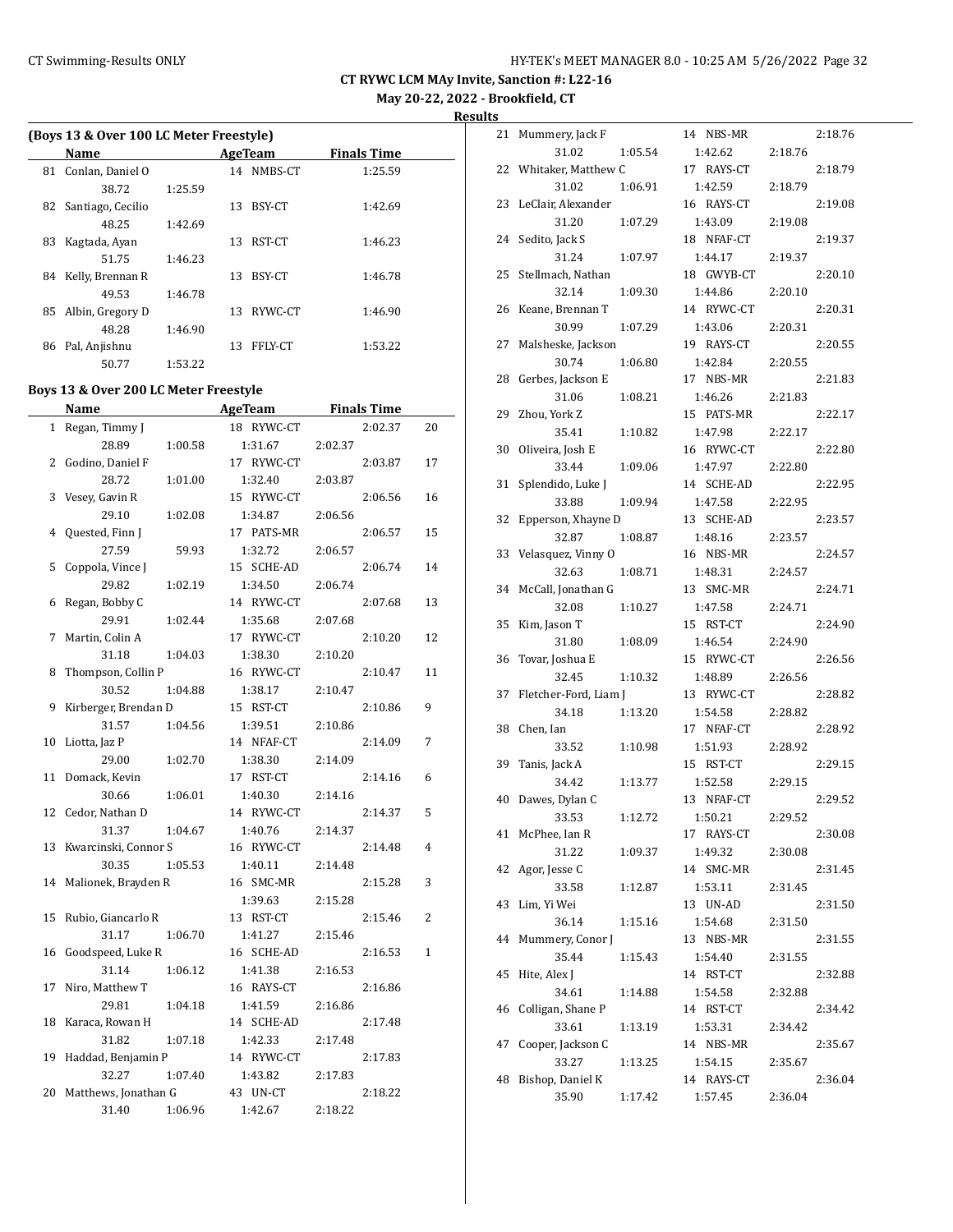--- Petertonjes, Gabriel A 16 RYWC-CT DQ

**CT RYWC LCM MAy Invite, Sanction #: L22-16**

## **May 20-22, 2022 - Brookfield, CT**

**Results**

 $\sim$ 

|    | (Boys 13 & Over 200 LC Meter Freestyle) |         |  |                                        |         |         |  |
|----|-----------------------------------------|---------|--|----------------------------------------|---------|---------|--|
|    | Name                                    |         |  | <b>Example 21 AgeTeam</b> Prinals Time |         |         |  |
| 49 | Zheng, Bryan S                          |         |  | 13 NMBS-CT                             |         | 2:37.44 |  |
|    | 33.50                                   | 1:15.11 |  | 1:58.05                                | 2:37.44 |         |  |
| 50 | Malsheske, Nathan                       |         |  | 16 RAYS-CT                             |         | 2:37.71 |  |
|    | 35.71                                   | 1:14.78 |  | 1:57.77                                | 2:37.71 |         |  |
| 51 | Zhang, Alex W                           |         |  | 14 SCHE-AD                             |         | 2:38.28 |  |
|    | 37.26                                   | 1:15.98 |  | 1:59.37                                | 2:38.28 |         |  |
| 52 | Welsh, Connor M                         |         |  | 13 NFAF-CT                             |         | 2:38.64 |  |
|    | 34.28                                   | 1:16.53 |  | 1:57.61                                | 2:38.64 |         |  |
| 53 | Sokol, Zach A                           |         |  | 14 RYWC-CT                             |         | 2:38.86 |  |
|    | 35.97                                   | 1:16.95 |  | 1:58.76                                | 2:38.86 |         |  |
|    | 54 Wennerholm, Brady L                  |         |  | 13 RYWC-CT                             |         | 2:39.13 |  |
|    | 37.61                                   | 1:18.64 |  | 2:00.93                                | 2:39.13 |         |  |
| 55 | Brown, Dakoda A                         |         |  | 15 NMBS-CT                             |         | 2:39.65 |  |
|    | 34.89                                   | 1:17.34 |  | 1:59.15                                | 2:39.65 |         |  |
| 56 | Kraese, Nicholas F                      |         |  | 13 RYWC-CT                             |         | 2:40.51 |  |
|    | 35.76                                   |         |  | 2:00.46                                | 2:40.51 |         |  |
| 57 | Campanella, Michael                     |         |  | 15 RYWC-CT                             |         | 2:41.24 |  |
|    | 34.57                                   | 1:17.23 |  | 1:59.11                                | 2:41.24 |         |  |
| 58 | Denning, Liam J                         |         |  | 13 RYWC-CT                             |         | 2:43.73 |  |
|    | 36.35                                   | 1:19.65 |  | 2:02.64                                | 2:43.73 |         |  |
| 59 | Merritt, Logan                          |         |  | 14 GWYB-CT                             |         | 2:43.81 |  |
|    | 36.50                                   | 1:17.52 |  | 2:01.24                                | 2:43.81 |         |  |
| 60 | Davis, Miles K                          |         |  | 15 NBS-MR                              |         | 2:44.54 |  |
|    | 34.12                                   | 1:14.26 |  | 1:58.27                                | 2:44.54 |         |  |
| 61 | Fraser, Nick J                          |         |  | 17 SMC-MR                              |         | 2:45.56 |  |
|    | 34.98                                   | 1:18.26 |  | 2:01.10                                | 2:45.56 |         |  |
| 62 | O'Connor, Nate R                        |         |  | 13 SMC-MR                              |         | 2:48.01 |  |
|    | 39.44                                   | 1:22.09 |  | 2:08.77                                | 2:48.01 |         |  |
| 63 | Bunz, Tommy J                           |         |  | 13 OAK-CT                              |         | 2:49.92 |  |
|    | 36.93                                   | 1:20.74 |  | 2:06.78                                | 2:49.92 |         |  |
| 64 | Miller, David R                         |         |  | 13 NFAF-CT                             |         | 2:50.86 |  |
|    | 37.28                                   | 1:22.32 |  | 2:08.68                                | 2:50.86 |         |  |
| 65 | Rojek, George A                         |         |  | 13 SMC-MR                              |         | 2:54.14 |  |
|    | 37.81                                   | 1:23.59 |  | 2:09.82                                | 2:54.14 |         |  |
| 66 | Albin, Alexander                        |         |  | 15 RYWC-CT                             |         | 2:54.53 |  |
|    | 36.07                                   | 1:17.79 |  | 2:54.53                                |         |         |  |
| 67 | Kiveliyk, Lucas X                       |         |  | 13 RAYS-CT                             |         | 2:58.61 |  |
|    | 38.89                                   | 1:25.56 |  | 2:12.41                                | 2:58.61 |         |  |
| 68 | Joeckel, Tyson D                        |         |  | 14 OAK-CT                              |         | 2:59.26 |  |
|    | 41.73                                   | 1:26.79 |  | 2:14.82                                | 2:59.26 |         |  |
| 69 | El-Sahragty, Aiden C                    |         |  | 13 RST-CT                              |         | 2:59.66 |  |
|    | 38.30                                   | 1:26.11 |  | 2:15.87                                | 2:59.66 |         |  |
| 70 | Matthews, Jude E                        |         |  | 13 OAK-CT                              |         | 3:06.32 |  |
|    | 42.33                                   | 1:31.96 |  | 2:18.87                                | 3:06.32 |         |  |
| 71 | Akano-Davis, Micah E                    |         |  | 14 RAYS-CT                             |         | 3:22.85 |  |
|    | 42.37                                   | 1:36.94 |  | 2:22.45                                | 3:22.85 |         |  |
| 72 | Calandro, Bobby J                       |         |  | 13 RST-CT                              |         | 3:33.75 |  |
|    | 45.41                                   | 1:39.18 |  | 2:41.77                                | 3:33.75 |         |  |
| 73 | Santiago, Cecilio                       |         |  | 13 BSY-CT                              |         | 3:37.69 |  |
|    | 49.55                                   | 1:43.97 |  | 2:46.40                                | 3:37.69 |         |  |
| 74 | Kagtada, Ayan                           |         |  | 13 RST-CT                              |         | 3:46.36 |  |
|    | 46.51                                   | 1:45.78 |  | 2:43.91                                | 3:46.36 |         |  |
| 75 | Albin, Gregory D                        |         |  | 13 RYWC-CT                             |         | 4:05.85 |  |
|    | 48.04                                   | 1:53.39 |  | 4:05.85                                |         |         |  |
|    |                                         |         |  |                                        |         |         |  |

|    | 29.70                                  | 1:03.70 |    | 1:38.42        | DQ                 |                |
|----|----------------------------------------|---------|----|----------------|--------------------|----------------|
|    | --- Crossfield, Aiden M                |         |    | 18 RYWC-CT     | DFS                |                |
|    |                                        |         |    |                |                    |                |
|    | Boys 13 & Over 100 LC Meter Backstroke |         |    |                |                    |                |
|    | Name                                   |         |    | AgeTeam        | <b>Finals Time</b> |                |
| 1  | Regan, Timmy J                         |         |    | 18 RYWC-CT     | 1:03.67            | 20             |
|    | 31.46                                  | 1:03.67 |    |                |                    |                |
| 2  | Niro, Matthew T                        |         |    | 16 RAYS-CT     | 1:05.55            | 17             |
|    | 31.83                                  | 1:05.55 |    |                |                    |                |
| 3  | Regan, Bobby C                         |         |    | 14 RYWC-CT     | 1:06.18            | 16             |
|    | 31.40                                  | 1:06.18 |    |                |                    |                |
| 4  | LeClair, Alexander                     |         |    | 16 RAYS-CT     | 1:08.16            | 15             |
|    | 32.30                                  | 1:08.16 |    |                |                    |                |
| 5  | Kirberger, Brendan D                   |         | 15 | RST-CT         | 1:09.70            | 14             |
|    | 33.68                                  | 1:09.70 |    |                |                    | 13             |
| 6  | Clark, George                          |         | 17 | OAK-CT         | 1:10.06            |                |
|    | 33.00                                  | 1:10.06 |    |                |                    |                |
| 7  | Martin, Colin A<br>33.81               |         | 17 | RYWC-CT        | 1:10.14            | 12             |
|    |                                        | 1:10.14 |    |                |                    |                |
| 8  | Petertonjes, Gabriel A                 |         | 16 | RYWC-CT        | 1:10.86            | 11             |
|    | 33.32                                  | 1:10.86 |    |                |                    | 9              |
| 9  | Keane, Brennan T<br>34.19              |         |    | 14 RYWC-CT     | 1:11.59            |                |
|    |                                        | 1:11.59 | 15 | NFAF-CT        |                    | 7              |
| 10 | Conrad, Doug C<br>34.05                |         |    |                | 1:12.13            |                |
| 11 |                                        | 1:12.13 |    | 16 RYWC-CT     | 1:13.95            | 6              |
|    | Kwarcinski, Connor S<br>35.27          | 1:13.95 |    |                |                    |                |
| 12 | Whitaker, Matthew C                    |         | 17 | RAYS-CT        | 1:14.74            | 5              |
|    | 35.44                                  | 1:14.74 |    |                |                    |                |
| 13 | Crossfield, Aiden M                    |         | 18 | RYWC-CT        | 1:14.96            | $\overline{4}$ |
|    | 35.55                                  | 1:14.96 |    |                |                    |                |
| 14 | Chan, Greyson R                        |         | 15 | NMBS-CT        | 1:15.21            | 3              |
|    | 36.83                                  | 1:15.21 |    |                |                    |                |
| 15 | Mummery, Jack F                        |         |    | 14 NBS-MR      | 1:15.27            | 2              |
|    | 36.78                                  | 1:15.27 |    |                |                    |                |
| 16 | Matthews, Jonathan G                   |         | 43 | UN-CT          | 1:16.07            | $\mathbf{1}$   |
|    | 37.69                                  | 1:16.07 |    |                |                    |                |
| 17 | Epperson, Xhayne D                     |         | 13 | <b>SCHE-AD</b> | 1:16.10            |                |
|    | 36.06                                  | 1:16.10 |    |                |                    |                |
|    | 18 Chen, Ian                           |         |    | 17 NFAF-CT     | 1:16.44            |                |
|    | 37.55                                  | 1:16.44 |    |                |                    |                |
|    | 19 Fletcher-Ford, Liam J               |         |    | 13 RYWC-CT     | 1:16.50            |                |
|    | 36.90                                  | 1:16.50 |    |                |                    |                |
| 20 | Brennan, Kevin A                       |         |    | 17 RYWC-CT     | 1:16.79            |                |
|    | 37.00                                  | 1:16.79 |    |                |                    |                |
| 21 | Kyy, Alex N                            |         |    | 15 TP-CT       | 1:17.77            |                |
|    | 38.59                                  | 1:17.77 |    |                |                    |                |
| 22 | Zalewski, Michael                      |         | 17 | RAYS-CT        | 1:19.02            |                |
|    | 39.21                                  | 1:19.02 |    |                |                    |                |
| 23 | Agor, Jesse C                          |         |    | 14 SMC-MR      | 1:19.05            |                |
|    | 39.41                                  | 1:19.05 |    |                |                    |                |
| 24 | McPhee, Ian R                          |         |    | 17 RAYS-CT     | 1:19.71            |                |
|    | 36.51                                  | 1:19.71 |    |                |                    |                |
| 25 | Giancaspro, Matthew J                  |         | 13 | NMBS-CT        | 1:19.88            |                |
|    | 37.87                                  | 1:19.88 |    |                |                    |                |
| 26 | Brown, Dakoda A                        |         | 15 | NMBS-CT        | 1:19.96            |                |
|    |                                        |         |    |                |                    |                |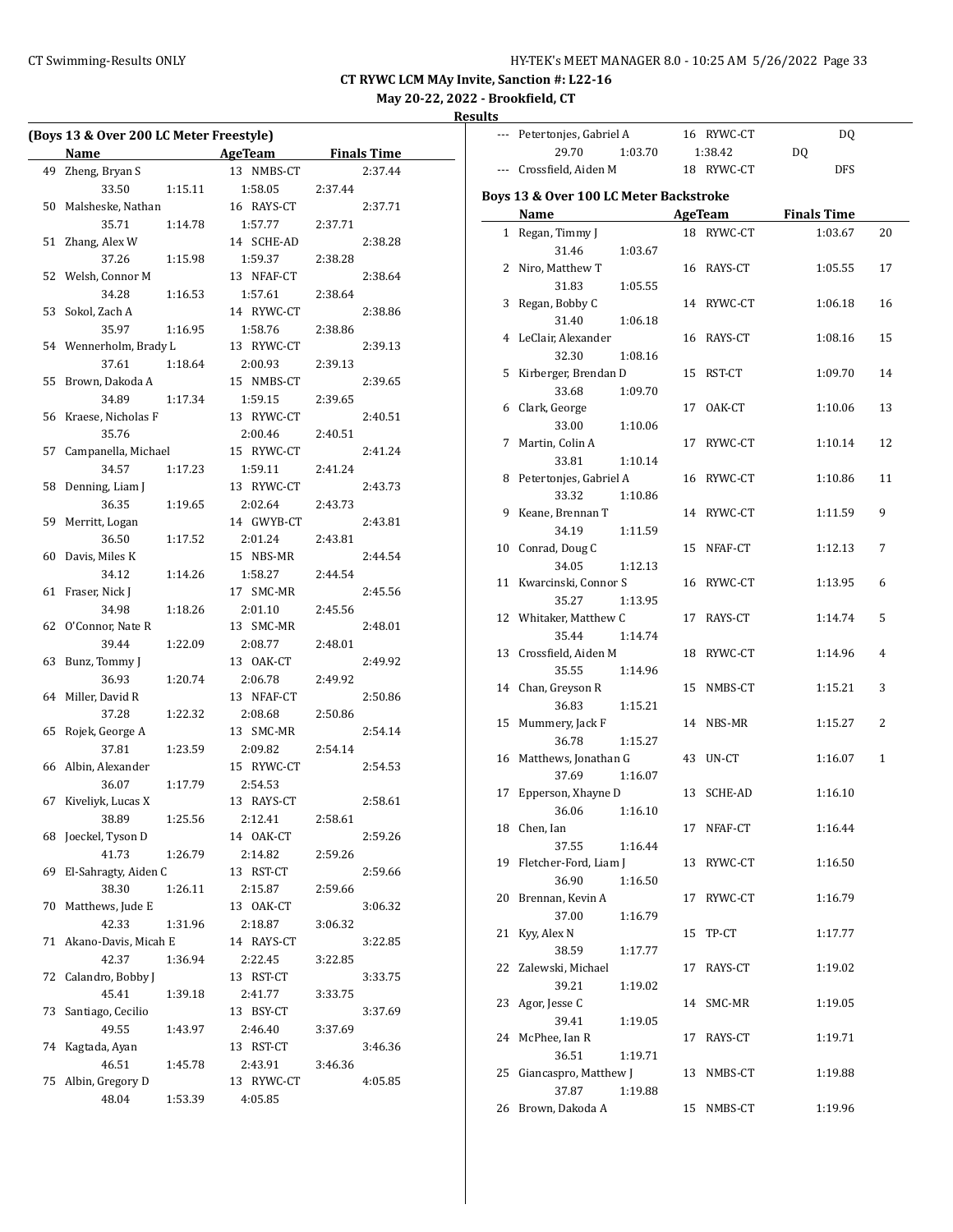## CT Swimming-Results ONLY **EXAMPLE 19 AND SET MANAGER 8.0 - 10:25 AM 5/26/2022** Page 34

**CT RYWC LCM MAy Invite, Sanction #: L22-16**

**May 20-22, 2022 - Brookfield, CT**

| (Boys 13 & Over 100 LC Meter Backstroke) |            |                    | --- Joeckel, Tyson D |                                        | 14 OAK-CT             | DQ                 |    |
|------------------------------------------|------------|--------------------|----------------------|----------------------------------------|-----------------------|--------------------|----|
| Name                                     | AgeTeam    | <b>Finals Time</b> |                      | 45.77<br>DQ                            |                       |                    |    |
| 27 Fraser, Nick J                        | 17 SMC-MR  | 1:20.12            |                      | Boys 13 & Over 200 LC Meter Backstroke |                       |                    |    |
| 40.32<br>1:20.12                         |            |                    | Name                 |                                        | AgeTeam               | <b>Finals Time</b> |    |
| 28 Velasquez, Vinny O                    | 16 NBS-MR  | 1:20.66            | 1 Quested, Finn J    |                                        | 17 PATS-MR            | 2:15.42            | 20 |
| 40.90<br>1:20.66                         |            |                    |                      | 30.05<br>1:05.15                       | 1:40.15               | 2:15.42            |    |
| 29 Sokol, Zach A                         | 14 RYWC-CT | 1:21.40            | 2 Regan, Timmy J     |                                        | 18 RYWC-CT            | 2:19.58            | 17 |
| 39.38<br>1:21.40                         |            |                    |                      | 32.53<br>1:09.06                       | 1:44.14               | 2:19.58            |    |
| 30 Lim, Yi Wei                           | 13 UN-AD   | 1:21.97            | 3 Karaca, Ryan K     |                                        | 16 SCHE-AD            | 2:21.51            | 16 |
| 38.86<br>1:21.97                         |            |                    |                      | 33.61<br>1:10.05                       | 1:45.60               | 2:21.51            |    |
| 31 Merritt, Logan                        | 14 GWYB-CT | 1:23.40            | 4 Niro, Matthew T    |                                        | 16 RAYS-CT            | 2:27.53            | 15 |
| 1:23.40<br>40.56                         |            |                    |                      | 37.06<br>1:14.20                       | 1:51.68               | 2:27.53            |    |
| 32 Malsheske, Nathan                     | 16 RAYS-CT | 1:24.30            | 5 Clark, George      |                                        | 17 OAK-CT             | 2:27.94            | 14 |
| 41.15<br>1:24.30                         |            |                    |                      | 35.65<br>1:12.33                       | 1:51.87               | 2:27.94            |    |
| 33 Cooper, Jackson C                     | 14 NBS-MR  | 1:24.34            | 6 Coppola, Vince J   |                                        | 15 SCHE-AD            | 2:29.03            | 13 |
| 40.01<br>1:24.34                         |            |                    |                      | 34.84<br>1:13.39                       | 1:51.25               | 2:29.03            |    |
| 34 Reynolds, Chase                       | 15 TP-CT   | 1:24.69            |                      | 7 LeClair, Alexander                   | 16 RAYS-CT            | 2:30.57            | 12 |
| 39.29<br>1:24.69                         |            |                    |                      | 34.97<br>1:13.83                       | 1:51.86               | 2:30.57            |    |
| 35 Davis, Miles K                        | 15 NBS-MR  | 1:24.94            | 8 Martin, Colin A    |                                        | 17 RYWC-CT            | 2:30.71            | 11 |
| 42.51<br>1:24.94                         |            |                    |                      | 36.59<br>1:14.82                       | 1:54.06               | 2:30.71            |    |
| 36 Aleshchyk, Uladzislau Z               | 14 RAYS-CT | 1:25.48            |                      | 9 Kirberger, Brendan D                 | 15 RST-CT             | 2:32.20            | 9  |
| 40.09<br>1:25.48                         |            |                    |                      | 36.28<br>1:16.24                       | 1:54.96               | 2:32.20            |    |
| 37 Mummery, Conor J                      | 13 NBS-MR  | 1:26.08            | 10 Otten, RJ J       |                                        | 16 SCHE-AD            | 2:32.53            | 7  |
| 42.39<br>1:26.08                         |            |                    |                      | 36.21<br>1:14.69                       | 1:54.49               | 2:32.53            |    |
| 38 Cornelio, Tyson J                     | 14 RAYS-CT | 1:26.46            | 11 Keane, Brennan T  |                                        | 14 RYWC-CT            | 2:34.34            | 6  |
| 40.81<br>1:26.46                         |            |                    |                      | 35.89<br>1:16.53                       | 1:55.76               | 2:34.34            |    |
| 39 Hite, Alex J                          | 14 RST-CT  | 1:27.19            | 12 Hogan, Connor J   |                                        | 16 OAK-CT             | 2:34.39            | 5  |
| 1:27.19<br>40.97                         |            |                    |                      | 36.14<br>1:17.35                       | 1:57.18               | 2:34.39            |    |
| 40 Fehilly, Fionn C                      | 13 PATS-MR | 1:27.60            | 13 Thomas, Dylan J   |                                        | 17 PATS-MR            | 2:36.90            | 4  |
| 1:27.60<br>42.11                         |            |                    |                      | 37.34<br>1:16.71                       | 1:58.46               | 2:36.90            |    |
| 41 Campanella, Michael                   | 15 RYWC-CT | 1:27.67            | 14 Gregory, John D   |                                        | 14 SCHE-AD            | 2:37.97            | 3  |
| 40.96<br>1:27.67<br>42 Welsh, Connor M   | 13 NFAF-CT | 1:28.29            |                      | 35.47<br>1:18.07                       | 1:53.67               | 2:37.97            |    |
| 40.78<br>1:28.29                         |            |                    |                      | 15 Malsheske, Jackson                  | 19 RAYS-CT            | 2:39.20            | 2  |
| 43 Baird, Charlie H                      | 13 NMBS-CT | 1:30.54            |                      | 36.24<br>1:16.83                       | 1:57.77               | 2:39.20            |    |
| 1:30.54<br>42.73                         |            |                    | 16 Conrad, Doug C    |                                        | 15 NFAF-CT            | 2:42.25            | 1  |
| 44 O'Connor, Nate R                      | 13 SMC-MR  | 1:31.20            |                      | 36.28<br>1:18.28                       | 2:01.30               | 2:42.25            |    |
| 1:31.20<br>42.42                         |            |                    |                      | 17 Fletcher-Ford, Liam J               | 13 RYWC-CT            | 2:42.53            |    |
| 45 Albin, Alexander                      | 15 RYWC-CT | 1:31.62            |                      | 37.67<br>1:21.42                       | 2:02.44               | 2:42.53            |    |
| 44.33<br>1:31.62                         |            |                    |                      | 18 McCall, Jonathan G                  | 13 SMC-MR             | 2:42.70            |    |
| 46 Dawes, Ty/Tyler N                     | 15 NFAF-CT | 1:31.90            |                      | 36.99<br>1:20.61                       | 2:02.53               | 2:42.70            |    |
| 42.48<br>1:31.90                         |            |                    | 19 Rubin, Mason L    |                                        | 15 OAK-CT             | 2:43.04            |    |
| 47 Matthews, Jude E                      | 13 OAK-CT  | 1:36.96            |                      | 38.11<br>1:20.90                       | 2:03.12               | 2:43.04            |    |
| 45.99<br>1:36.96                         |            |                    | 20 Mummery, Jack F   |                                        | 14 NBS-MR             | 2:43.79            |    |
| 48 Akano-Davis, Micah E                  | 14 RAYS-CT | 1:50.61            |                      | 37.97<br>1:19.64                       | 2:02.10               | 2:43.79            |    |
| 46.24<br>1:50.61                         |            |                    | 21 Zhou, York Z      |                                        | 15 PATS-MR            | 2:45.32            |    |
| 49 Santiago, Cecilio                     | 13 BSY-CT  | 1:59.96            |                      | 40.36<br>1:22.49                       | 2:05.15               | 2:45.32            |    |
| 1:59.96<br>56.24                         |            |                    |                      | 22 Matthews, Jonathan G                | 43 UN-CT              | 2:46.34            |    |
| 50 Pal, Anjishnu                         | 13 FFLY-CT | 2:01.46            |                      | 1:21.42                                | 2:03.40               | 2:46.34            |    |
| 56.74<br>2:01.46                         |            |                    |                      | 23 Crossfield, Aiden M                 | 18 RYWC-CT            | 2:46.37            |    |
| 51 Kagtada, Ayan                         | 13 RST-CT  | 2:03.23            |                      | 39.24<br>1:21.02                       | 2:05.89               | 2:46.37            |    |
| 2:03.23<br>57.63                         |            |                    | 24 Karaca, Rowan H   |                                        | 14 SCHE-AD            | 2:47.30            |    |
| 52 Kelly, Brennan R                      | 13 BSY-CT  | 2:11.28            |                      | 38.61<br>1:21.71                       | 2:04.09               | 2:47.30            |    |
| 1:06.23<br>2:11.28                       |            |                    | 25 Kyy, Alex N       |                                        | 15 TP-CT              | 2:47.92            |    |
| --- Albin, Gregory D                     | 13 RYWC-CT | DQ                 | 26 Chen, Ian         | 40.17<br>1:23.66                       | 2:06.86<br>17 NFAF-CT | 2:47.92<br>2:48.62 |    |
| 56.24<br>DQ                              |            |                    |                      | 1:23.12<br>40.36                       | 2:07.37               | 2:48.62            |    |
|                                          |            |                    |                      |                                        |                       |                    |    |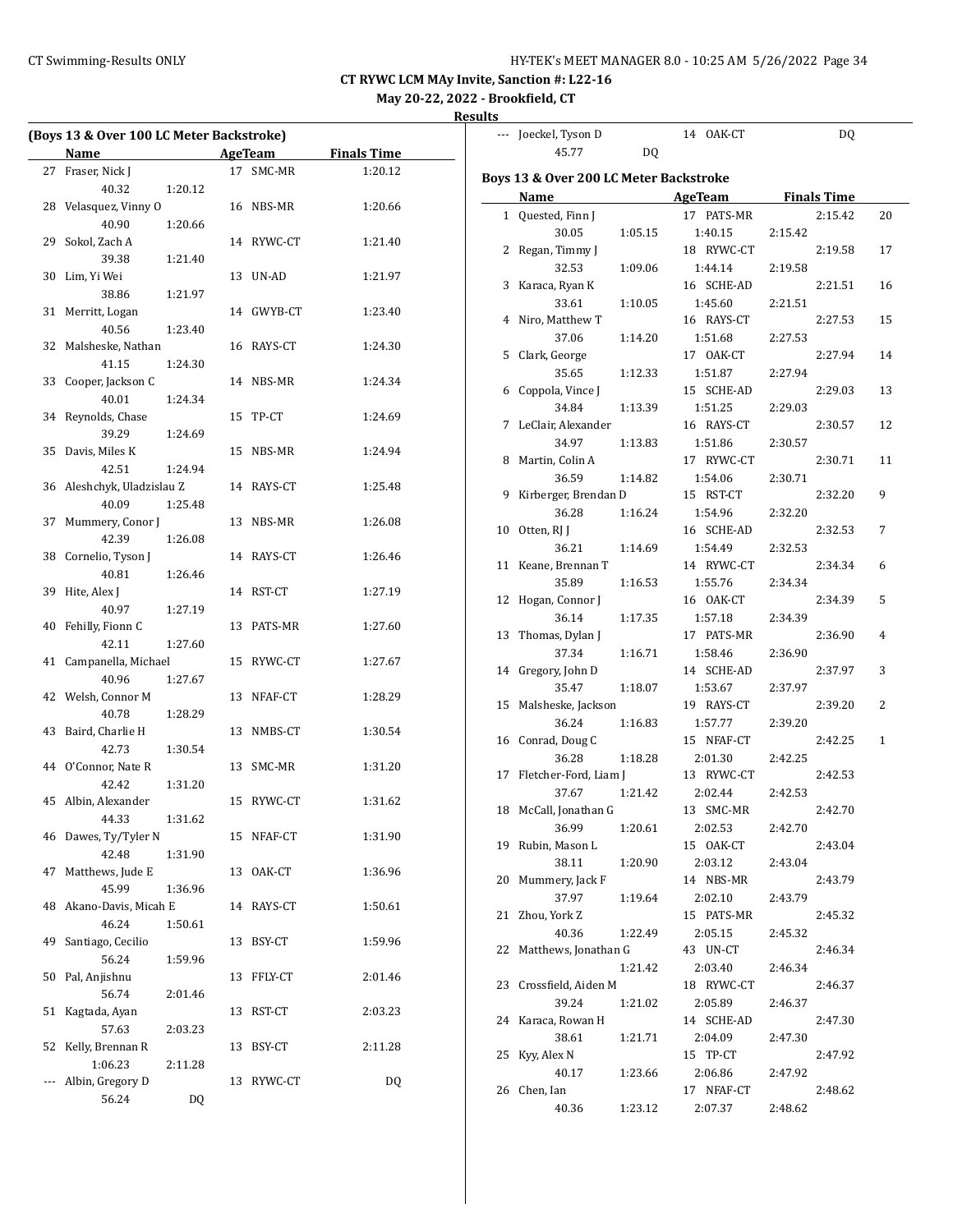8 Stellmach, Nathan 18 GWYB-CT 1:16.29 11

**CT RYWC LCM MAy Invite, Sanction #: L22-16**

## **May 20-22, 2022 - Brookfield, CT**

**Results**

|              | (Boys 13 & Over 200 LC Meter Backstroke) |         |    |            |         |                    |    |
|--------------|------------------------------------------|---------|----|------------|---------|--------------------|----|
|              | Name                                     |         |    | AgeTeam    |         | <u>Finals Time</u> |    |
| 27           | Zalewski, Michael                        |         |    | 17 RAYS-CT |         | 2:50.57            |    |
|              | 41.50                                    | 1:23.66 |    | 2:08.58    | 2:50.57 |                    |    |
| 28           | Giancaspro, Matthew J                    |         |    | 13 NMBS-CT |         | 2:51.96            |    |
|              | 38.26                                    | 1:22.46 |    | 2:08.42    | 2:51.96 |                    |    |
| 29           | McPhee, Ian R                            |         |    | 17 RAYS-CT |         | 2:54.72            |    |
|              | 41.36                                    | 1:25.11 |    | 2:11.84    | 2:54.72 |                    |    |
| 30           | Brown, Dakoda A                          |         |    | 15 NMBS-CT |         | 2:55.77            |    |
|              | 40.03                                    | 1:25.85 |    | 2:11.12    | 2:55.77 |                    |    |
| 31           | Reynolds, Chase                          |         |    | 15 TP-CT   |         | 2:56.46            |    |
|              | 42.39                                    | 1:26.82 |    | 2:13.14    | 2:56.46 |                    |    |
| 32           | Dawes, Dylan C                           |         |    | 13 NFAF-CT |         | 2:56.77            |    |
|              | 39.50                                    | 1:25.59 |    | 2:11.21    | 2:56.77 |                    |    |
| 33           | Padwal, Arjun R                          |         |    | 15 OAK-CT  |         | 3:02.41            |    |
|              | 41.72                                    | 1:29.48 |    | 2:14.99    | 3:02.41 |                    |    |
| 34           | Merritt, Logan                           |         |    | 14 GWYB-CT |         | 3:02.89            |    |
|              | 39.94                                    | 1:26.81 |    | 2:14.00    | 3:02.89 |                    |    |
| 35           | Malsheske, Nathan                        |         |    | 16 RAYS-CT |         | 3:06.34            |    |
|              | 43.71                                    | 1:32.36 |    | 2:18.83    | 3:06.34 |                    |    |
| 36           | Bishop, Daniel K                         |         |    | 14 RAYS-CT |         | 3:07.63            |    |
|              | 45.50                                    | 1:31.28 |    | 3:07.63    |         |                    |    |
| 37           | Hite, Alex J                             |         |    | 14 RST-CT  |         | 3:10.32            |    |
|              | 45.96                                    | 1:32.20 |    | 2:23.36    | 3:10.32 |                    |    |
| 38           | Baird, Charlie H                         |         |    | 13 NMBS-CT |         | 3:12.88            |    |
|              | 45.45                                    | 1:37.86 |    | 2:26.12    | 3:12.88 |                    |    |
| 39           | Miller, David R                          |         |    | 13 NFAF-CT |         | 3:15.13            |    |
|              | 47.95                                    | 1:37.27 |    | 2:29.61    | 3:15.13 |                    |    |
| 40           | Matthews, Jude E                         |         |    | 13 OAK-CT  |         | 3:25.81            |    |
|              | 51.14                                    | 1:44.20 |    | 3:25.81    |         |                    |    |
| 41           | Kiveliyk, Lucas X                        |         |    | 13 RAYS-CT |         | 3:25.92            |    |
|              | 50.74                                    | 1:43.40 |    | 2:36.52    | 3:25.92 |                    |    |
| 42           | Dawes, Ty/Tyler N                        |         |    | 15 NFAF-CT |         | 3:27.60            |    |
|              | 47.00                                    | 1:42.35 |    | 2:36.34    | 3:27.60 |                    |    |
| 43           | El-Sahragty, Aiden C                     |         |    | 13 RST-CT  |         | 3:33.65            |    |
|              | 50.16                                    | 1:45.35 |    | 2:41.40    | 3:33.65 |                    |    |
| 44           | Santiago, Cecilio                        |         |    | 13 BSY-CT  |         | 4:14.06            |    |
|              |                                          | 2:05.95 |    | 3:09.63    | 4:14.06 |                    |    |
| 45           | Calandro, Bobby J                        |         |    | 13 RST-CT  |         | 4:26.01            |    |
|              | 58.11                                    | 2:10.24 |    | 4:26.01    |         |                    |    |
|              | Boys 13 & Over 100 LC Meter Breaststroke |         |    |            |         |                    |    |
|              | Name                                     |         |    | AgeTeam    |         | <b>Finals Time</b> |    |
| $\mathbf{1}$ | Regan, Bobby C                           |         | 14 | RYWC-CT    |         | 1:12.94            | 20 |
|              | 35.47                                    | 1:12.94 |    |            |         |                    |    |
|              |                                          |         |    |            |         |                    |    |

2 Johnsen, Darrien K 18 SMC-MR 1:13.01 17

3 Domack, Kevin 17 RST-CT 1:14.63 16

4 Oliveira, Eduardo M 16 RYWC-CT 1:15.80 15

5 Sohng, Xander D 13 SMC-MR 1:15.97 14

6 Goodspeed, Luke R 16 SCHE-AD 1:16.04 13

7 Whitaker, Matthew C 17 RAYS-CT 1:16.28 12

32.25 1:13.01

35.95 1:14.63

35.61 1:15.80

35.72 1:15.97

34.33 1:16.04

35.16 1:16.28

|    | 34.97                  | 1:16.29 |    |            |         |   |
|----|------------------------|---------|----|------------|---------|---|
| 9  | Clark, George          |         |    | 17 OAK-CT  | 1:17.37 | 9 |
|    | 37.36                  | 1:17.37 |    |            |         |   |
| 10 | Thompson, Collin P     |         | 16 | RYWC-CT    | 1:18.09 | 7 |
|    | 36.17                  | 1:18.09 |    |            |         |   |
| 11 | Cocchiola, Jonathan D  |         | 20 | RAYS-CT    | 1:18.71 | 6 |
|    | 35.71                  | 1:18.71 |    |            |         |   |
| 12 | LeClair, Alexander     |         | 16 | RAYS-CT    | 1:18.79 | 5 |
|    | 35.83                  | 1:18.79 |    |            |         |   |
| 13 | Adragna, Carter F      |         | 14 | RST-CT     | 1:18.97 | 4 |
|    | 36.41                  | 1:18.97 |    |            |         |   |
| 14 | Malsheske, Jackson     |         | 19 | RAYS-CT    | 1:19.77 | 3 |
|    | 36.79                  | 1:19.77 |    |            |         |   |
| 15 | Tito, Boden C          |         | 16 | RAYS-CT    | 1:20.53 | 2 |
|    | 37.63                  | 1:20.53 |    |            |         |   |
| 16 | Reynolds, Chase        |         | 15 | TP-CT      | 1:21.43 | 1 |
|    | 38.55                  | 1:21.43 |    |            |         |   |
| 17 | Karaca, Rowan H        |         | 14 | SCHE-AD    | 1:21.73 |   |
|    | 37.18                  | 1:21.73 |    |            |         |   |
| 18 | Denning, Ethan M       |         | 16 | RYWC-CT    | 1:21.95 |   |
|    | 37.64                  | 1:21.95 |    |            |         |   |
| 19 | Splendido, Luke J      |         | 14 | SCHE-AD    | 1:22.00 |   |
|    | 38.48                  | 1:22.00 |    |            |         |   |
| 20 | Kroll, Davis           |         | 17 | RAYS-CT    | 1:24.56 |   |
|    | 38.68                  | 1:24.56 |    |            |         |   |
| 21 | Conrad, Doug C         |         | 15 | NFAF-CT    | 1:25.09 |   |
|    | 37.05                  | 1:25.09 |    |            |         |   |
| 22 | Kim, Jason T           |         | 15 | RST-CT     | 1:25.34 |   |
|    | 43.26                  | 1:25.34 |    |            |         |   |
| 23 | Rubin, Mason L         |         | 15 | OAK-CT     | 1:25.52 |   |
|    | 41.68                  | 1:25.52 |    |            |         |   |
| 24 | Fraser, Nick J         |         | 17 | SMC-MR     | 1:25.72 |   |
|    | 39.48                  | 1:25.72 |    |            |         |   |
| 25 | Malionek, Brayden R    |         | 16 | SMC-MR     | 1:26.39 |   |
|    | 38.61                  | 1:26.39 |    |            |         |   |
| 26 | Denning, Liam J        |         | 13 | RYWC-CT    | 1:27.41 |   |
|    | 39.79                  | 1:27.41 |    |            |         |   |
| 27 | Kyy, Alex N            |         | 15 | TP-CT      | 1:28.29 |   |
|    | 43.29                  | 1:28.29 |    |            |         |   |
|    | 28 Crossfield, Aiden M |         |    | 18 RYWC-CT | 1:28.68 |   |
|    | 40.90                  | 1:28.68 |    |            |         |   |
| 29 | Rubio, Giancarlo R     |         | 13 | RST-CT     | 1:28.93 |   |
|    | 40.12                  | 1:28.93 |    |            |         |   |
| 30 | Chan, Greyson R        |         | 15 | NMBS-CT    | 1:29.39 |   |
|    | 42.05                  | 1:29.39 |    |            |         |   |
| 31 | Zheng, Bryan S         |         | 13 | NMBS-CT    | 1:30.71 |   |
|    | 42.85                  | 1:30.71 |    |            |         |   |
| 32 | Virmani, Samit         |         | 14 | OAK-CT     | 1:31.58 |   |
|    | 42.56                  | 1:31.58 |    |            |         |   |
| 33 | Dawes, Dylan C         |         | 13 | NFAF-CT    | 1:31.75 |   |
|    | 41.83                  | 1:31.75 |    |            |         |   |
| 34 | Lim, Yi Wei            |         |    | 13 UN-AD   | 1:32.37 |   |
|    | 44.73                  | 1:32.37 |    |            |         |   |
| 35 | Welsh, Connor M        |         | 13 | NFAF-CT    | 1:32.51 |   |
|    | 42.74                  | 1:32.51 |    |            |         |   |
|    |                        |         |    |            |         |   |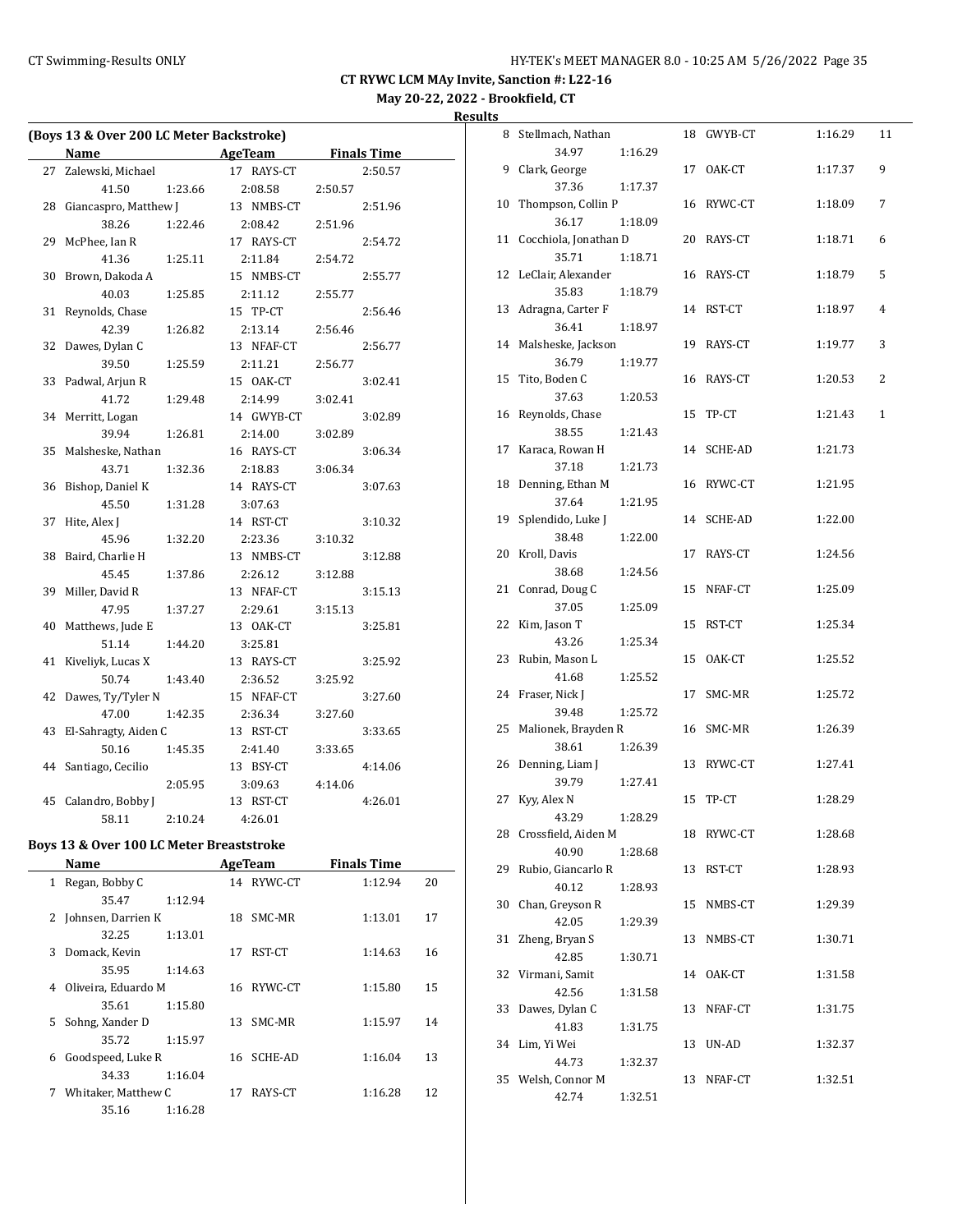**Results**

|    | (Boys 13 & Over 100 LC Meter Breaststroke) |         |            |                    |
|----|--------------------------------------------|---------|------------|--------------------|
|    | Name                                       |         | AgeTeam    | <b>Finals Time</b> |
|    | 36 Clark, Connor T                         |         | 13 RST-CT  | 1:32.98            |
|    | 42.73                                      | 1:32.98 |            |                    |
| 37 | Malsheske, Nathan                          |         | 16 RAYS-CT | 1:34.04            |
|    | 43.03                                      | 1:34.04 |            |                    |
|    | 38 Campanella, Michael                     |         | 15 RYWC-CT | 1:34.14            |
|    | 46.58                                      | 1:34.14 |            |                    |
| 39 | Colligan, Shane P                          |         | 14 RST-CT  | 1:34.60            |
|    | 43.77                                      | 1:34.60 |            |                    |
| 40 | Hite, Alex J                               |         | 14 RST-CT  | 1:34.62            |
|    | 43.04                                      | 1:34.62 |            |                    |
| 41 | Aleshchyk, Uladzislau Z                    |         | 14 RAYS-CT | 1:35.80            |
|    | 47.85                                      | 1:35.80 |            |                    |
| 42 | Niro, Matthew T                            |         | 16 RAYS-CT | 1:38.11            |
|    | 46.88                                      | 1:38.11 |            |                    |
| 43 | McPhee, Ian R                              |         | 17 RAYS-CT | 1:38.29            |
|    | 43.13                                      | 1:38.29 |            |                    |
| 44 | Brown, Dakoda A                            |         | 15 NMBS-CT | 1:38.38            |
|    | 46.31                                      | 1:38.38 |            |                    |
| 45 | Conlan, Daniel O                           |         | 14 NMBS-CT | 1:38.50            |
|    | 45.84                                      | 1:38.50 |            |                    |
| 46 | Merritt, Logan                             |         | 14 GWYB-CT | 1:39.42            |
|    | 47.55                                      | 1:39.42 |            |                    |
| 47 | Sokol, Zach A                              |         | 14 RYWC-CT | 1:39.64            |
|    | 46.79                                      | 1:39.64 |            |                    |
|    | 48 Albin, Alexander                        |         | 15 RYWC-CT | 1:39.77            |
|    | 44.56                                      | 1:39.77 |            |                    |
| 49 | Zalewski, Michael                          |         | 17 RAYS-CT | 1:43.14            |
|    | 47.47                                      | 1:43.14 |            |                    |
| 50 | Joeckel, Tyson D                           |         | 14 OAK-CT  | 1:43.23            |
|    | 48.09                                      | 1:43.23 |            |                    |
| 51 | O'Connor, Nate R                           |         | 13 SMC-MR  | 1:43.75            |
|    | 48.33                                      | 1:43.75 |            |                    |
| 52 | Dawes, Ty/Tyler N                          |         | 15 NFAF-CT | 1:49.66            |
|    | 48.95                                      | 1:49.66 |            |                    |
|    | 53 Kelly, Brennan R                        |         | 13 BSY-CT  | 1:58.37            |
| 54 | Matthews, Jude E                           |         | 13 OAK-CT  | 2:01.20            |
|    | 56.19                                      | 2:01.20 |            |                    |
| 55 | Kagtada, Ayan                              |         | 13 RST-CT  | 2:05.62            |
|    | 59.24                                      | 2:05.62 |            |                    |

## **Boys 13 & Over 200 LC Meter Breaststroke**

| Name |                     | AgeTeam | <b>Finals Time</b> |         |    |
|------|---------------------|---------|--------------------|---------|----|
| 1    | Regan, Bobby C      |         | 14 RYWC-CT         | 2:41.40 | 20 |
|      | 35.25               | 1:17.20 | 1:58.74            | 2:41.40 |    |
| 2    | Johnsen, Darrien K  |         | SMC-MR<br>18       | 2:45.35 | 17 |
|      | 36.80               | 1:20.92 | 2:02.27            | 2:45.35 |    |
| 3    | Sohng, Xander D     |         | 13 SMC-MR          | 2:45.82 | 16 |
|      | 36.05               | 1:17.51 | 2:01.82            | 2:45.82 |    |
| 4    | Goodspeed, Luke R   |         | 16 SCHE-AD         | 2:46.23 | 15 |
|      | 36.75               | 1:19.13 | 2:02.91            | 2:46.23 |    |
| 5    | Whitaker, Matthew C |         | 17 RAYS-CT         | 2:47.20 | 14 |
|      | 39.09               | 1:20.50 | 2:05.01            | 2:47.20 |    |
| 6    | Karaca, Ryan K      |         | 16 SCHE-AD         | 2:47.26 | 13 |
|      | 38.47               | 1:22.61 | 2:04.62            | 2:47.26 |    |
|      |                     |         |                    |         |    |

| 7  | Domack, Kevin         | 17 RST-CT    | 2:48.11 | 12 |
|----|-----------------------|--------------|---------|----|
|    | 37.14<br>1:19.47      | 2:04.94      | 2:48.11 |    |
| 8  | Stellmach, Nathan     | 18 GWYB-CT   | 2:52.51 | 11 |
|    | 37.84<br>1:22.99      | 2:06.28      | 2:52.51 |    |
| 9  | Adragna, Carter F     | 14 RST-CT    | 2:54.03 | 9  |
|    | 39.86<br>1:25.36      | 2:10.57      | 2:54.03 |    |
| 10 | Sedito, Jack S        | 18 NFAF-CT   | 2:55.52 | 7  |
|    | 38.43<br>1:24.12      | 2:08.89      | 2:55.52 |    |
| 11 | LeClair, Alexander    | 16 RAYS-CT   | 2:57.74 | 6  |
|    | 37.12<br>1:22.22      | 2:07.40      | 2:57.74 |    |
| 12 | Malsheske, Jackson    | 19 RAYS-CT   | 2:57.87 | 5  |
|    | 38.06<br>1:24.24      | 2:10.11      | 2:57.87 |    |
| 13 | Denning, Ethan M      | 16 RYWC-CT   | 2:58.66 | 4  |
|    | 38.20<br>1:23.74      | 2:09.88      | 2:58.66 |    |
| 14 | Splendido, Luke J     | 14 SCHE-AD   | 3:01.98 | 3  |
|    | 41.62<br>1:29.56      | 2:15.10      | 3:01.98 |    |
| 15 | Crossfield, Aiden M   | 18 RYWC-CT   | 3:03.85 | 2  |
|    | 42.28<br>1:28.50      | 2:16.32      | 3:03.85 |    |
| 16 | Cocchiola, Jonathan D | 20 RAYS-CT   | 3:04.84 | 1  |
|    | 42.12<br>1:27.98      | 2:19.58      | 3:04.84 |    |
| 17 | Fraser, Nick J        | 17 SMC-MR    | 3:10.88 |    |
|    | 41.56<br>1:31.63      | 2:20.98      | 3:10.88 |    |
| 18 | Torikai, Koji A       | 17 TP-CT     | 3:18.40 |    |
|    | 44.76<br>1:38.75      | 2:26.13      | 3:18.40 |    |
| 19 | Denning, Liam J       | 13 RYWC-CT   | 3:18.60 |    |
|    | 47.03<br>1:35.96      | 2:31.39      | 3:18.60 |    |
| 20 | Malsheske, Nathan     | 16 RAYS-CT   | 3:19.88 |    |
|    | 45.47<br>1:35.73      | 2:28.12      | 3:19.88 |    |
| 21 | Zheng, Bryan S        | 13 NMBS-CT   | 3:20.31 |    |
|    | 43.11<br>1:35.80      | 2:28.87      | 3:20.31 |    |
| 22 | Welsh, Connor M       | 13 NFAF-CT   | 3:21.93 |    |
|    | 43.75<br>1:37.79      | 2:29.44      | 3:21.93 |    |
| 23 | Campanella, Michael   | 15 RYWC-CT   | 3:22.34 |    |
|    | 45.09<br>1:38.09      | 2:30.26      | 3:22.34 |    |
| 24 | Cornelio, Tyson J     | 14 RAYS-CT   | 3:23.27 |    |
|    | 44.40<br>1:39.21      | 2:29.57      | 3:23.27 |    |
| 25 | Padwal, Arjun R       | 15 OAK-CT    | 3:29.61 |    |
|    | 48.57<br>1:38.52      | 2:36.33      | 3:29.61 |    |
| 26 | Bunz, Tommy J         | 13 OAK-CT    | 3:40.29 |    |
|    | 46.16<br>1:43.57      | 2:42.65      | 3:40.29 |    |
| 27 | O'Connor, Nate R      | 13<br>SMC-MR | 3:45.44 |    |
|    | 50.26<br>1:48.77      | 2:46.95      | 3:45.44 |    |
| 28 | Rojek, George A       | 13 SMC-MR    | 3:58.15 |    |
|    | 51.69<br>1:55.36      | 2:55.78      | 3:58.15 |    |
| 29 | Kagtada, Ayan         | 13 RST-CT    | 4:32.75 |    |
|    | 2:11.25<br>1:01.64    | 3:24.81      | 4:32.75 |    |

## **Boys 13 & Over 100 LC Meter Butterfly**

 $\overline{\phantom{0}}$ 

|   | Name                  |         |     | AgeTeam    | <b>Finals Time</b> |    |
|---|-----------------------|---------|-----|------------|--------------------|----|
|   | Lee, Ian P            |         | 17  | RYWC-CT    | 1:00.12            | 20 |
|   | 28.37                 | 1:00.12 |     |            |                    |    |
|   | 2 Oliveira, Josh E    |         | 16. | RYWC-CT    | 1:02.96            | 17 |
|   | 30.60                 | 1:02.96 |     |            |                    |    |
| 3 | Vesey, Gavin R        |         |     | 15 RYWC-CT | 1:03.03            | 16 |
|   | 30.13                 | 1:03.03 |     |            |                    |    |
|   | 4 Turnbull, Timothy A |         | 19  | RYWC-CT    | 1:03.14            | 15 |
|   | 29.22                 | 1:03.14 |     |            |                    |    |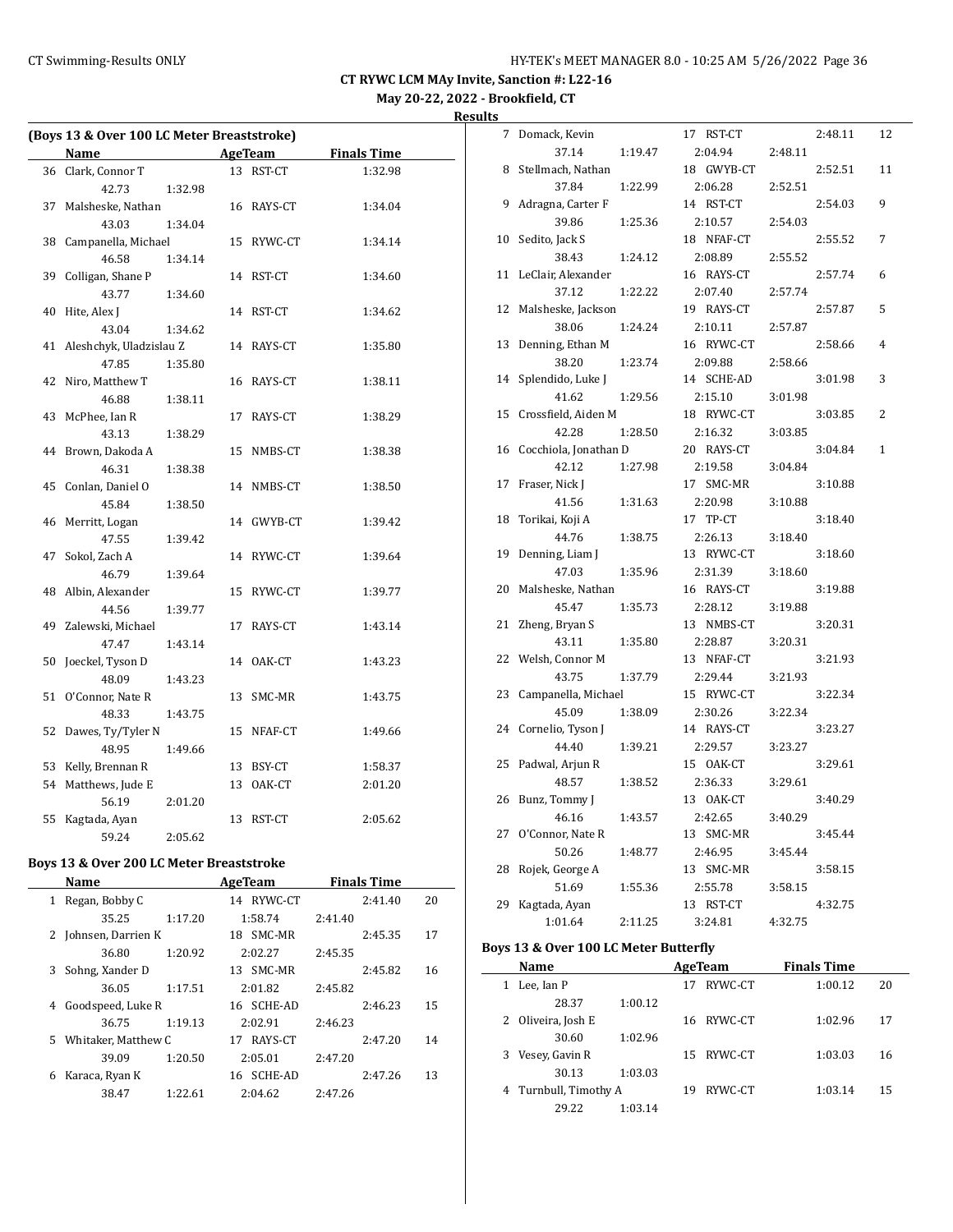| (Boys 13 & Over 100 LC Meter Butterfly) |                        |    |            |                    |              |
|-----------------------------------------|------------------------|----|------------|--------------------|--------------|
|                                         | Name                   |    | AgeTeam    | <b>Finals Time</b> |              |
| 5                                       | Karaca, Ryan K         |    | 16 SCHE-AD | 1:03.49            | 14           |
|                                         | 29.93<br>1:03.49       |    |            |                    |              |
| 6                                       | Johnsen, Darrien K     |    | 18 SMC-MR  | 1:04.20            | 13           |
|                                         | 28.42<br>1:04.20       |    |            |                    |              |
| 7                                       | Clark, George          |    | 17 OAK-CT  | 1:05.03            | 12           |
|                                         | 31.11<br>1:05.03       |    |            |                    |              |
| 8                                       | Godino, Daniel F       |    | 17 RYWC-CT | 1:05.20            | 11           |
|                                         | 31.09<br>1:05.20       |    |            |                    |              |
| 9                                       | Thompson, Collin P     |    | 16 RYWC-CT | 1:06.05            | 9            |
|                                         | 29.77<br>1:06.05       |    |            |                    |              |
| 10                                      | Petertonjes, Gabriel A |    | 16 RYWC-CT | 1:06.24            | 7            |
|                                         | 29.82<br>1:06.24       |    |            |                    |              |
| 11                                      | Haddad, Benjamin P     |    | 14 RYWC-CT | 1:06.52            | 6            |
|                                         | 31.29<br>1:06.52       |    |            |                    |              |
| 12                                      | Otten, RJ J            |    | 16 SCHE-AD | 1:07.47            | 5            |
|                                         | 31.05<br>1:07.47       |    |            |                    |              |
| 13                                      | Cedor, Nathan D        |    | 14 RYWC-CT | 1:07.76            | 4            |
|                                         | 31.30<br>1:07.76       |    |            |                    |              |
| 14                                      | Denning, Ethan M       |    | 16 RYWC-CT | 1:07.80            | 3            |
|                                         | 30.70<br>1:07.80       |    |            |                    |              |
| 15                                      | Malionek, Brayden R    |    | 16 SMC-MR  | 1:08.59            | 2            |
|                                         | 31.30<br>1:08.59       |    |            |                    |              |
| 16                                      | Niro, Matthew T        |    | 16 RAYS-CT | 1:08.85            | $\mathbf{1}$ |
|                                         | 32.78<br>1:08.85       |    |            |                    |              |
| 17                                      | Hogan, Connor J        |    | 16 OAK-CT  | 1:09.77            |              |
|                                         | 31.34<br>1:09.77       |    |            |                    |              |
| 18                                      | Gregory, John D        |    | 14 SCHE-AD | 1:09.84            |              |
|                                         | 33.31<br>1:09.84       |    |            |                    |              |
| 19                                      | Liotta, Jaz P          |    | 14 NFAF-CT | 1:11.26            |              |
|                                         | 31.49<br>1:11.26       |    |            |                    |              |
| 20                                      | Sohng, Xander D        |    | 13 SMC-MR  | 1:11.27            |              |
|                                         | 33.94<br>1:11.27       |    |            |                    |              |
| 21                                      | Reynolds, Chase        | 15 | TP-CT      | 1:12.37            |              |
|                                         | 34.01<br>1:12.37       |    |            |                    |              |
| 22                                      | Rubio, Giancarlo R     | 13 | RST-CT     | 1:12.47            |              |
|                                         | 33.57<br>1:12.47       |    |            |                    |              |
| 23                                      | Kyy, Alex N            | 15 | TP-CT      | 1:12.54            |              |
|                                         | 32.58<br>1:12.54       |    |            |                    |              |
| 24                                      | Tovar, Joshua E        |    | 15 RYWC-CT | 1:13.10            |              |
|                                         | 33.97<br>1:13.10       |    |            |                    |              |
| 25                                      | Epperson, Xhayne D     | 13 | SCHE-AD    | 1:13.35            |              |
|                                         | 33.09<br>1:13.35       |    |            |                    |              |
| 26                                      | Adragna, Carter F      |    | 14 RST-CT  | 1:13.97            |              |
|                                         | 33.52<br>1:13.97       |    |            |                    |              |
| 27                                      | Conrad, Doug C         | 15 | NFAF-CT    | 1:13.98            |              |
|                                         | 32.91<br>1:13.98       |    |            |                    |              |
| 28                                      | Cornelio, Tyson J      |    | 14 RAYS-CT | 1:13.99            |              |
|                                         | 35.34<br>1:13.99       |    |            |                    |              |
| 29                                      | Gerbes, Jackson E      | 17 | NBS-MR     | 1:14.07            |              |
|                                         | 32.21<br>1:14.07       |    |            |                    |              |
| 30                                      | Zhang, Alex W          | 14 | SCHE-AD    | 1:14.21            |              |
|                                         | 33.38<br>1:14.21       |    |            |                    |              |
| 31                                      | Velasquez, Vinny O     |    | 16 NBS-MR  | 1:14.54            |              |
|                                         | 33.21<br>1:14.54       |    |            |                    |              |
|                                         |                        |    |            |                    |              |

|       | Name                                  |         |    | <b>AgeTeam</b> | <b>Finals Time</b> |  |
|-------|---------------------------------------|---------|----|----------------|--------------------|--|
|       | Boys 13 & Over 200 LC Meter Butterfly |         |    |                |                    |  |
| $---$ | Sohanpal, Angad                       |         |    | 14 ORCA-CT     | DQ                 |  |
|       | 48.57                                 | DQ      |    |                |                    |  |
| ---   | Joeckel, Tyson D                      |         |    | 14 OAK-CT      | DQ                 |  |
|       | 40.99                                 | DQ      |    |                |                    |  |
| ---   | Davis, Miles K                        |         | 15 | NBS-MR         | DQ                 |  |
|       | 45.32                                 | 1:52.53 |    |                |                    |  |
| 45    | Dawes, Ty/Tyler N                     |         | 15 | NFAF-CT        | 1:52.53            |  |
|       | 39.72                                 | 1:28.47 |    |                |                    |  |
|       | 44 Cooper, Jackson C                  |         |    | 14 NBS-MR      | 1:28.47            |  |
|       | 38.08                                 | 1:28.10 |    |                |                    |  |
| 43    | Torikai, Koji A                       |         | 17 | TP-CT          | 1:28.10            |  |
|       | 43.51                                 | 1:27.58 |    |                |                    |  |
| 42    | Lim, Yi Wei                           |         | 13 | UN-AD          | 1:27.58            |  |
|       | 39.14                                 | 1:25.92 |    |                |                    |  |
| 41    | Agor, Jesse C                         |         |    | 14 SMC-MR      | 1:25.92            |  |
|       | 39.18                                 | 1:24.49 |    |                |                    |  |
| 40    | Mummery, Conor J                      |         |    | 13 NBS-MR      | 1:24.49            |  |
|       | 34.86                                 | 1:23.65 |    |                |                    |  |
| 39    | Kim, Jason T                          |         | 15 | RST-CT         | 1:23.65            |  |
|       | 36.96                                 | 1:22.30 |    |                |                    |  |
| 38    | Zalewski, Michael                     |         | 17 | RAYS-CT        | 1:22.30            |  |
|       | 37.76                                 | 1:21.19 |    |                |                    |  |
| 37    | 35.40<br>Colligan, Shane P            | 1:20.66 |    | 14 RST-CT      | 1:21.19            |  |
| 36    | Tanis, Jack A                         |         |    | 15 RST-CT      | 1:20.66            |  |
|       | 34.49                                 | 1:20.41 |    |                |                    |  |
|       | 35 Cocchiola, Jonathan D              |         |    | 20 RAYS-CT     | 1:20.41            |  |
|       | 36.69                                 | 1:18.77 |    |                |                    |  |
|       | 34 Padwal, Arjun R                    |         | 15 | OAK-CT         | 1:18.77            |  |
|       | 36.06                                 | 1:17.35 |    |                |                    |  |
| 33    | McCall, Jonathan G                    |         | 13 | SMC-MR         | 1:17.35            |  |
|       | 33.88                                 | 1:17.00 |    |                |                    |  |
| 32    | Rubin, Mason L                        |         | 15 | OAK-CT         | 1:17.00            |  |
|       |                                       |         |    |                |                    |  |

|    | Name               |         | <b>AgeTeam</b> | <b>Finals Time</b> |    |
|----|--------------------|---------|----------------|--------------------|----|
|    | 1 Lee, Ian P       |         | 17 RYWC-CT     | 2:17.51            | 20 |
|    | 30.51              | 1:06.46 | 1:41.77        | 2:17.51            |    |
| 2. | Godino, Daniel F   |         | 17 RYWC-CT     | 2:22.09            | 17 |
|    | 31.40              | 1:07.94 | 1:45.61        | 2:22.09            |    |
| 3  | Vesey, Gavin R     |         | 15 RYWC-CT     | 2:23.48            | 16 |
|    | 31.92              | 1:09.76 | 1:46.47        | 2:23.48            |    |
|    | 4 Domack, Kevin    |         | 17 RST-CT      | 2:24.87            | 15 |
|    | 31.59              |         | 56.48          | 2:24.87            |    |
| 5. | Karaca, Ryan K     |         | 16 SCHE-AD     | 2:25.60            | 14 |
|    | 32.35              | 1:10.01 | 1:47.22        | 2:25.60            |    |
|    | 6 Oliveira, Josh E |         | 16 RYWC-CT     | 2:25.68            | 13 |
|    | 31.86              | 1:07.91 | 1:46.95        | 2:25.68            |    |
| 7  | Coppola, Vince J   |         | 15 SCHE-AD     | 2:29.18            | 12 |
|    | 34.91              | 1:11.96 | 1:52.37        | 2:29.18            |    |
| 8  | Haddad, Benjamin P |         | 14 RYWC-CT     | 2:30.90            | 11 |
|    | 33.12              | 1:11.94 | 1:51.80        | 2:30.90            |    |
| 9  | Cedor, Nathan D    |         | 14 RYWC-CT     | 2:35.04            | 9  |
|    | 32.50              | 1:11.48 | 1:52.31        | 2:35.04            |    |
| 10 | Otten, RJ J        |         | 16 SCHE-AD     | 2:35.42            | 7  |
|    | 32.01              | 1:10.79 | 1:51.09        | 2:35.42            |    |
|    |                    |         |                |                    |    |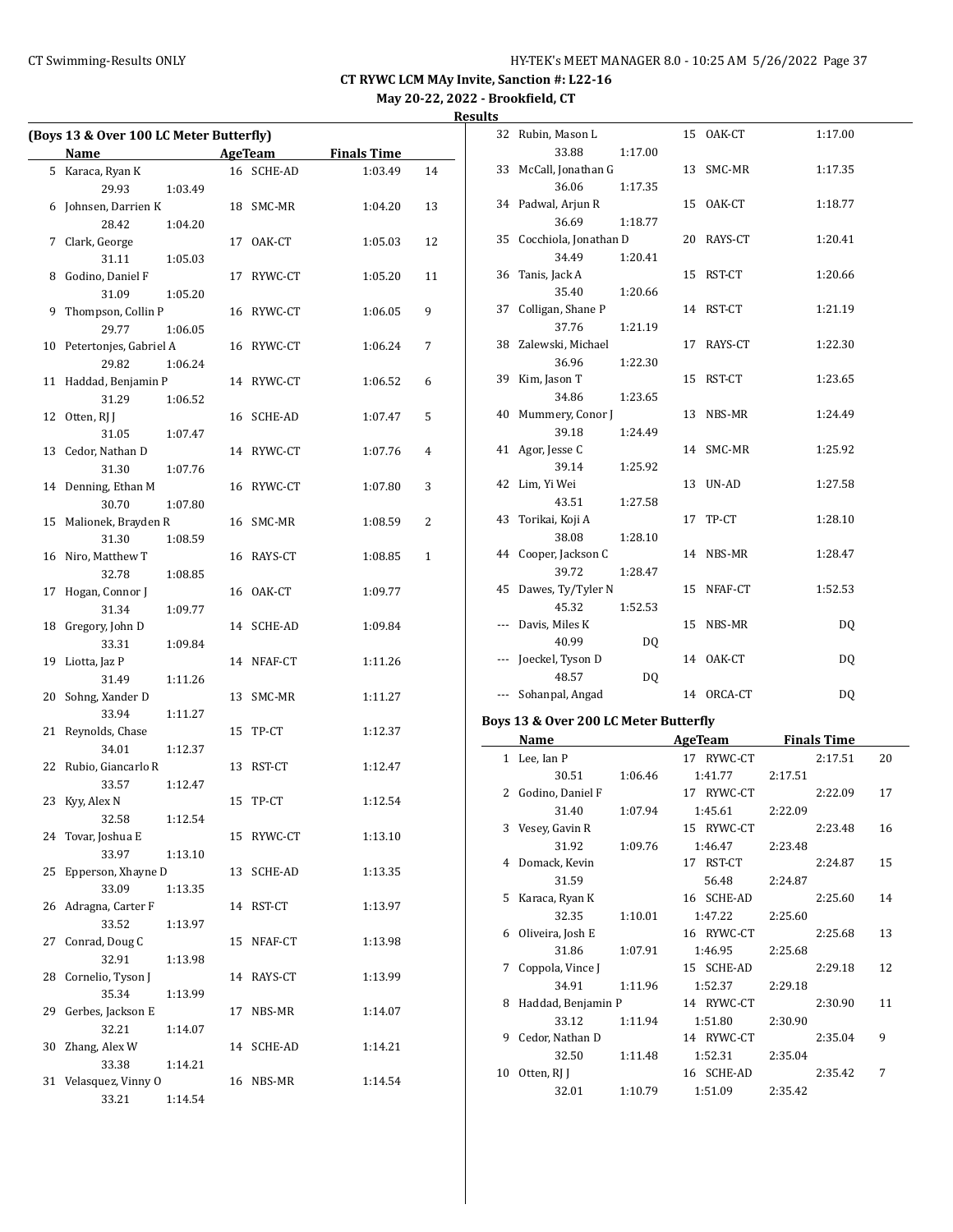**May 20-22, 2022 - Brookfield, CT**

**Results**

|    | (Boys 13 & Over 200 LC Meter Butterfly) |         |            |                    |              |  |  |
|----|-----------------------------------------|---------|------------|--------------------|--------------|--|--|
|    | Name                                    |         | AgeTeam    | <b>Finals Time</b> |              |  |  |
|    | 11 Gregory, John D                      |         | 14 SCHE-AD | 2:40.13            | 6            |  |  |
|    | 34.87                                   | 1:14.80 | 1:57.57    | 2:40.13            |              |  |  |
|    | 12 Cornelio, Tyson J                    |         | 14 RAYS-CT | 2:45.35            | 5            |  |  |
|    | 35.63                                   | 1:20.45 | 2:02.00    | 2:45.35            |              |  |  |
|    | 13 Sedito, Jack S                       |         | 18 NFAF-CT | 2:47.03            | 4            |  |  |
|    | 36.31                                   | 1:18.28 | 2:03.89    | 2:47.03            |              |  |  |
| 14 | Liotta, Jaz P                           |         | 14 NFAF-CT | 2:47.28            | 3            |  |  |
|    | 33.31                                   | 1:16.44 | 1:59.89    | 2:47.28            |              |  |  |
|    | 15 Zhang, Alex W                        |         | 14 SCHE-AD | 2:56.06            | 2            |  |  |
|    | 35.63                                   | 1:20.97 | 2:06.95    | 2:56.06            |              |  |  |
|    | 16 Rubin, Mason L                       |         | 15 OAK-CT  | 2:57.49            | $\mathbf{1}$ |  |  |
|    | 37.40                                   | 1:24.60 | 2:11.57    | 2:57.49            |              |  |  |
| 17 | Virmani, Samit                          |         | 14 0AK-CT  | 2:59.43            |              |  |  |
|    | 39.12                                   | 1:24.75 | 2:11.88    | 2:59.43            |              |  |  |
| 18 | McCall, Jonathan G                      |         | 13 SMC-MR  | 3:03.53            |              |  |  |
|    | 33.54                                   | 1:19.07 | 2:09.15    | 3:03.53            |              |  |  |
|    | Epperson, Xhayne D                      |         | 13 SCHE-AD | DQ                 |              |  |  |
|    | 34.48                                   | 1:14.01 | 2:02.25    | DO.                |              |  |  |
|    |                                         |         |            |                    |              |  |  |

## **Boys 13 & Over 200 LC Meter IM**

 $\overline{\phantom{a}}$ 

|              | <b>Name</b>          | <b>AgeTeam</b> | <b>Finals Time</b> |                |  |
|--------------|----------------------|----------------|--------------------|----------------|--|
| $\mathbf{1}$ | Regan, Timmy J       | 18 RYWC-CT     | 2:17.91            | 20             |  |
|              | 30.17<br>1:07.02     | 1:46.71        | 2:17.91            |                |  |
| 2            | Karaca, Ryan K       | 16 SCHE-AD     | 2:20.12            | 17             |  |
|              | 1:07.12              | 1:47.56        | 2:20.12            |                |  |
| 3            | Vesey, Gavin R       | 15 RYWC-CT     | 2:20.64            | 16             |  |
|              | 30.65<br>1:07.43     | 1:49.44        | 2:20.64            |                |  |
| 4            | Godino, Daniel F     | 17 RYWC-CT     | 2:23.69            | 15             |  |
|              | 31.68<br>1:09.29     | 1:53.94        | 2:23.69            |                |  |
| 5            | Thompson, Collin P   | 16 RYWC-CT     | 2:23.71            | 14             |  |
|              | 30.10<br>1:08.80     | 1:51.14        | 2:23.71            |                |  |
| 6            | Domack, Kevin        | 17 RST-CT      | 2:25.08            | 13             |  |
|              | 28.73<br>1:08.34     | 1:49.83        | 2:25.08            |                |  |
| 7            | Clark, George        | 17 OAK-CT      | 2:25.22            | 12             |  |
|              | 30.31<br>1:08.83     | 1:50.40        | 2:25.22            |                |  |
| 8            | Coppola, Vince J     | 15 SCHE-AD     | 2:27.51            | 11             |  |
|              | 32.35<br>1:12.01     | 1:56.20        | 2:27.51            |                |  |
| 9            | Johnsen, Darrien K   | 18 SMC-MR      | 2:31.07            | 9              |  |
|              | 31.67<br>1:13.30     | 1:56.30        | 2:31.07            |                |  |
| 10           | Kirberger, Brendan D | 15 RST-CT      | 2:31.58            | 7              |  |
|              | 34.89<br>1:12.29     | 1:59.98        | 2:31.58            |                |  |
| 11           | Haddad, Benjamin P   | 14 RYWC-CT     | 2:32.02            | 6              |  |
|              | 31.94<br>1:12.81     | 1:56.90        | 2:32.02            |                |  |
| 12           | Turnbull, Timothy A  | 19 RYWC-CT     | 2:32.23            | 5              |  |
|              | 30.22<br>1:10.22     | 1:57.39        | 2:32.23            |                |  |
| 13           | Tito, Boden C        | 16 RAYS-CT     | 2:32.54            | 4              |  |
|              | 31.04<br>1:15.19     | 1:57.07        | 2:32.54            |                |  |
|              | 14 Otten, RJ J       | 16 SCHE-AD     | 2:32.79            | 3              |  |
|              | 31.78<br>1:12.12     | 1:57.25        | 2:32.79            |                |  |
| 15           | Liotta, Jaz P        | 14 NFAF-CT     | 2:32.94            | $\overline{2}$ |  |
|              | 31.64<br>1:11.87     | 1:58.00        | 2:32.94            |                |  |
| 16           | Sohng, Xander D      | 13 SMC-MR      | 2:33.57            | $\mathbf{1}$   |  |
|              | 33.25<br>1:15.95     | 1:57.79        | 2:33.57            |                |  |
| 17           | Malsheske, Jackson   | 19 RAYS-CT     | 2:34.83            |                |  |
|              | 1:12.51<br>31.74     | 1:56.99        | 2:34.83            |                |  |

| 18 | Malionek, Brayden R   |         | SMC-MR<br>16  |         | 2:34.92 |
|----|-----------------------|---------|---------------|---------|---------|
|    | 31.08                 | 1:10.65 | 1:59.10       | 2:34.92 |         |
| 19 | Sedito, Jack S        |         | 18 NFAF-CT    |         | 2:35.19 |
|    | 31.76                 | 1:15.07 | 1:59.84       | 2:35.19 |         |
| 20 | Brennan, Kevin A      |         | 17 RYWC-CT    |         | 2:36.02 |
|    | 32.42                 | 1:13.74 | 1:59.88       | 2:36.02 |         |
| 21 | Gregory, John D       |         | 14 SCHE-AD    |         | 2:36.31 |
|    | 33.40                 | 1:13.93 | 2:01.40       | 2:36.31 |         |
| 22 | Kroll, Davis          |         | 17 RAYS-CT    |         | 2:36.83 |
|    | 31.28                 | 1:12.76 | 1:59.59       | 2:36.83 |         |
| 23 | Goodspeed, Luke R     |         | 16 SCHE-AD    |         | 2:36.86 |
|    | 33.71                 |         | 2:00.74       |         |         |
|    | Oliveira, Josh E      | 1:18.76 |               | 2:36.86 | 2:37.40 |
| 24 |                       |         | 16 RYWC-CT    |         |         |
|    | 32.56                 | 1:13.95 | 2:05.73       | 2:37.40 |         |
| 25 | Oliveira, Eduardo M   |         | 16 RYWC-CT    |         | 2:38.03 |
|    | 32.07                 | 1:15.05 | 1:58.46       | 2:38.03 |         |
| 26 | Denning, Ethan M      |         | 16 RYWC-CT    |         | 2:38.88 |
|    | 31.20                 | 1:14.48 | 2:00.46       | 2:38.88 |         |
| 27 | Karaca, Rowan H       |         | 14 SCHE-AD    |         | 2:39.02 |
|    | 33.59                 | 1:16.97 | 2:04.58       | 2:39.02 |         |
| 28 | Adragna, Carter F     |         | 14 RST-CT     |         | 2:40.49 |
|    | 35.18                 | 1:22.18 | 2:07.28       | 2:40.49 |         |
| 29 | McCall, Jonathan G    |         | 13<br>SMC-MR  |         | 2:41.45 |
|    | 34.68                 | 1:16.79 | 2:05.97       | 2:41.45 |         |
| 30 | Rubio, Giancarlo R    |         | 13 RST-CT     |         | 2:42.76 |
|    | 33.35                 | 1:17.69 | 2:06.23       | 2:42.76 |         |
| 31 | Keane, Brennan T      |         | 14 RYWC-CT    |         | 2:43.17 |
|    | 35.00                 | 1:15.20 | 2:06.80       | 2:43.17 |         |
| 32 | Velasquez, Vinny O    |         | 16 NBS-MR     |         | 2:43.32 |
|    | 34.26                 | 1:15.81 | 2:10.02       | 2:43.32 |         |
| 33 | Mummery, Jack F       |         | 14 NBS-MR     |         | 2:43.39 |
|    | 36.28                 | 1:16.00 | 2:10.11       | 2:43.39 |         |
| 34 | Kyy, Alex N           |         | 15 TP-CT      |         | 2:43.67 |
|    | 33.98                 | 1:16.82 | 2:07.68       | 2:43.67 |         |
| 35 | Colligan, Shane P     |         | 14 RST-CT     |         | 2:45.17 |
|    | 36.57                 | 1:17.53 | 2:08.60       | 2:45.17 |         |
| 36 | Splendido, Luke J     |         | 14 SCHE-AD    |         | 2:45.59 |
|    | 36.46                 |         | 2:07.56       |         |         |
|    |                       | 1:21.79 | 15 NMBS-CT    | 2:45.59 | 2:47.51 |
| 37 | Chan, Greyson R       |         |               |         |         |
|    | 34.60                 | 1:18.28 | 2:08.85       | 2:47.51 |         |
| 38 | Zhang, Alex W         |         | 14 SCHE-AD    |         | 2:48.64 |
|    | 36.96                 | 1:18.26 | 2:13.17       | 2:48.64 |         |
| 39 | Chen, Ian             |         | 17 NFAF-CT    |         | 2:48.77 |
|    | 34.14                 | 1:19.45 | 2:11.22       | 2:48.77 |         |
| 40 | Cocchiola, Jonathan D |         | 20 RAYS-CT    |         | 2:49.03 |
|    | 31.54                 | 1:20.19 | 2:07.95       | 2:49.03 |         |
| 41 | Fletcher-Ford, Liam J |         | 13<br>RYWC-CT |         | 2:50.49 |
|    | 35.39                 | 1:20.60 | 2:13.73       | 2:50.49 |         |
| 42 | Kim, Jason T          |         | 15 RST-CT     |         | 2:53.18 |
|    | 34.68                 | 1:25.07 | 2:15.34       | 2:53.18 |         |
| 43 | Fraser, Nick J        |         | 17 SMC-MR     |         | 2:53.20 |
|    | 40.57                 | 1:23.09 | 2:11.90       | 2:53.20 |         |
| 44 | Lim, Yi Wei           |         | 13 UN-AD      |         | 2:54.94 |
|    | 39.68                 | 1:25.93 | 2:16.47       | 2:54.94 |         |
| 45 | Dawes, Dylan C        |         | 13 NFAF-CT    |         | 2:56.49 |
|    | 35.82                 | 1:23.25 | 2:18.53       | 2:56.49 |         |
|    |                       |         |               |         |         |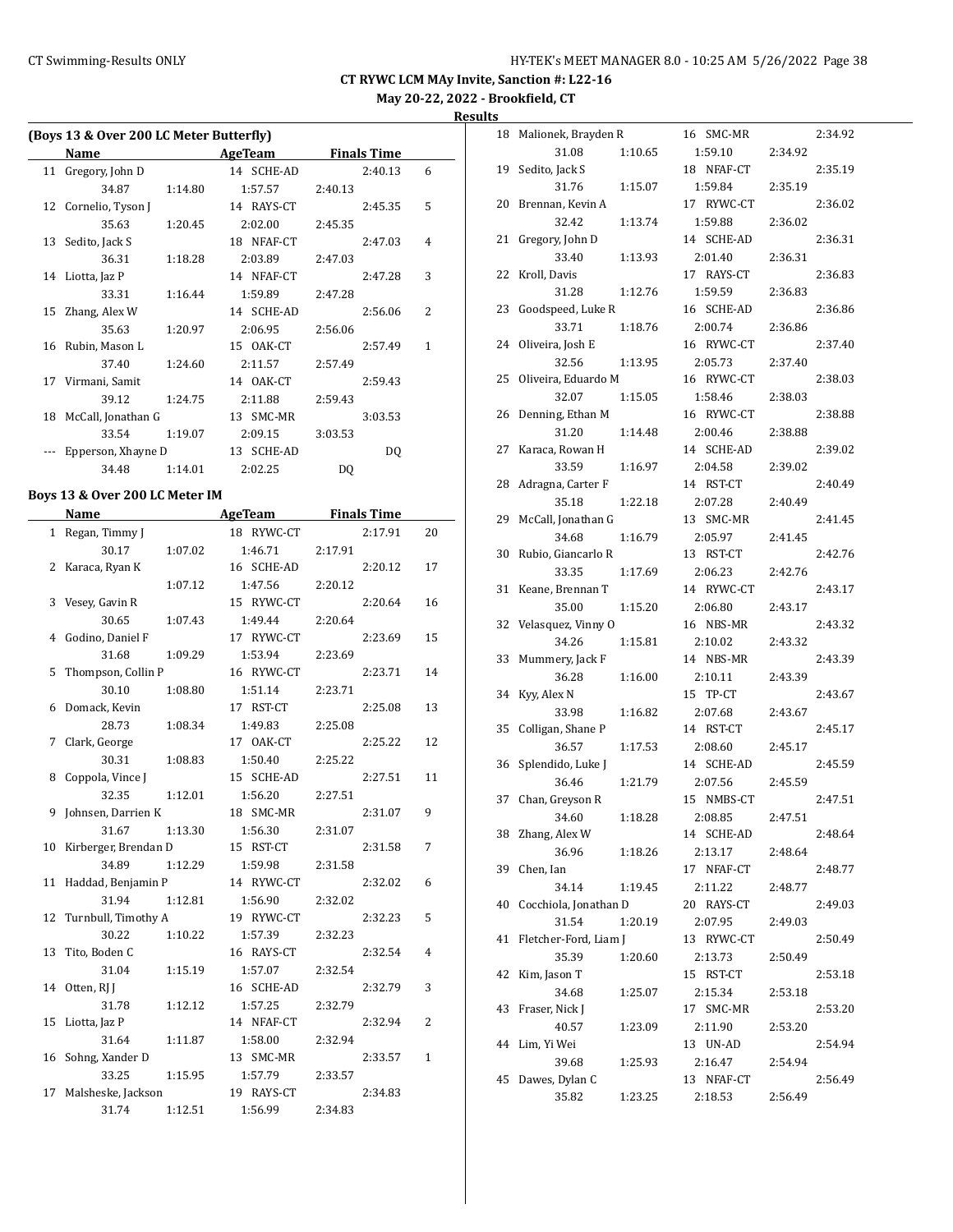## CT Swimming-Results ONLY **EXAMPLE 19 AND STATE AT A STATE AT A STATE MANAGER 8.0 - 10:25 AM 5/26/2022** Page 39

**CT RYWC LCM MAy Invite, Sanction #: L22-16**

**May 20-22, 2022 - Brookfield, CT**

**Results**

|    | (Boys 13 & Over 200 LC Meter IM) |         |            |         |                    |
|----|----------------------------------|---------|------------|---------|--------------------|
|    | Name                             |         | AgeTeam    |         | <b>Finals Time</b> |
| 46 | Denning, Liam J                  |         | 13 RYWC-CT |         | 2:56.50            |
|    | 38.84                            | 1:28.13 | 2:15.41    | 2:56.50 |                    |
| 47 | Mummery, Conor J                 |         | 13 NBS-MR  |         | 3:01.30            |
|    | 38.35                            | 1:28.54 | 2:21.93    | 3:01.30 |                    |
| 48 | Zheng, Bryan S                   |         | 13 NMBS-CT |         | 3:04.60            |
|    | 42.01                            | 1:31.91 | 2:25.61    | 3:04.60 |                    |
| 49 | Davis, Miles K                   |         | 15 NBS-MR  |         | 3:07.96            |
|    | 37.93                            | 1:25.77 | 2:22.76    | 3:07.96 |                    |
| 50 | Clark, Connor T                  |         | 13 RST-CT  |         | 3:12.34            |
|    | 42.72                            | 1:33.08 | 2:25.65    | 3:12.34 |                    |
| 51 | O'Connor, Nate R                 |         | 13 SMC-MR  |         | 3:14.90            |
|    | 43.97                            | 1:35.60 | 2:31.08    | 3:14.90 |                    |
| 52 | Conlan, Daniel O                 |         | 14 NMBS-CT |         | 3:16.61            |
|    | 44.61                            | 1:31.89 | 2:29.84    | 3:16.61 |                    |
|    | Agor, Jesse C                    |         | 14 SMC-MR  |         | DQ                 |
|    | 39.33                            | 1:24.21 | 2:19.38    | DQ      |                    |
|    | Santiago, Cecilio                |         | 13 BSY-CT  |         | DQ                 |
|    | 59.94                            | 2:13.85 | DQ         |         |                    |

## **Boys 13 & Over 400 LC Meter IM**

|     | Name                | AgeTeam |            | <b>Finals Time</b> |         |              |
|-----|---------------------|---------|------------|--------------------|---------|--------------|
| 1   | Karaca, Ryan K      |         | 16 SCHE-AD |                    | 5:01.43 | 20           |
|     |                     | 3:53.52 |            | 5:01.43            |         |              |
| 2   | Regan, Bobby C      | 14      | RYWC-CT    |                    | 5:03.30 | 17           |
| 3   | Clark, George       | 17      | OAK-CT     |                    | 5:06.93 | 16           |
| 4   | Vesey, Gavin R      | 15      | RYWC-CT    |                    | 5:12.98 | 15           |
| 5   | Nelson, Quinn M     | 15      | SCHE-AD    |                    | 5:13.31 | 14           |
| 6   | Thompson, Collin P  | 16      | RYWC-CT    |                    | 5:14.70 | 13           |
| 7   | Otten, RJ J         | 16      | SCHE-AD    |                    | 5:23.76 | 12           |
| 8   | Denning, Ethan M    | 16      | RYWC-CT    |                    | 5:25.89 | 11           |
|     |                     |         |            | 2:41.62            |         |              |
|     | 5:25.89             |         |            |                    |         |              |
| 9   | Liotta, Jaz P       | 14      | NFAF-CT    |                    | 5:30.29 | 9            |
| 10  | Sohng, Xander D     | 13      | SMC-MR     |                    | 5:32.05 | 7            |
| 11  | LeClair, Alexander  | 16      | RAYS-CT    |                    | 5:32.62 | 6            |
| 12  | Rubin, Mason L      | 15      | OAK-CT     |                    | 5:34.53 | 5            |
| 13  | Sedito, Jack S      | 18      | NFAF-CT    |                    | 5:34.75 | 4            |
| 14  | Malionek, Elias R   | 14      | SMC-MR     |                    | 5:42.54 | 3            |
| 15  | McCall, Jonathan G  | 13      | SMC-MR     |                    | 5:44.75 | 2            |
| 16  | Conrad, Doug C      | 15      | NFAF-CT    |                    | 5:53.30 | $\mathbf{1}$ |
| 17  | Rubio, Giancarlo R  |         | 13 RST-CT  |                    | 5:53.53 |              |
|     |                     |         | 5:16.84    | 5:53.53            |         |              |
| 18  | Dawes, Dylan C      |         | 13 NFAF-CT |                    | 6:05.39 |              |
|     |                     |         | 5:25.74    | 6:05.39            |         |              |
| 19  | Colligan, Shane P   | 14      | RST-CT     |                    | 6:12.57 |              |
| 20  | Fraser, Nick J      | 17      | SMC-MR     |                    | 6:19.28 |              |
| --- | Malionek, Brayden R | 16      | SMC-MR     |                    | DQ      |              |
| --- | Johnsen, Darrien K  | 18      | SMC-MR     |                    | DQ      |              |

| Name                     | <b>AgeTeam</b>     | <b>Finals Time</b> |    |
|--------------------------|--------------------|--------------------|----|
| 1 Godino, Daniel F       | 17 RYWC-CT         | 4:18.18            | 20 |
|                          |                    | 2:09.42            |    |
|                          | 3:46.56            | 4:18.18            |    |
| 2 Regan, Timmy J         | 18 RYWC-CT         | 4:18.76            | 17 |
|                          |                    | 2:10.67            |    |
| 2:43.31                  | 3:16.93<br>3:48.28 | 4:18.76            |    |
| 3 Coppola, Vince J       | 15 SCHE-AD         | 4:32.50            | 16 |
|                          | 1:43.78            | 2:17.66            |    |
| 2:53.17                  | 3:26.33<br>4:01.12 | 4:32.50            |    |
| 4 Kirberger, Brendan D   | 15 RST-CT          | 4:35.12            | 15 |
|                          |                    | 2:15.52            |    |
| 2:51.66                  | 3:27.12<br>4:02.42 | 4:35.12            |    |
| 5 Martin, Colin A        | 17 RYWC-CT         | 4:35.23            | 14 |
|                          |                    | 2:17.54            |    |
| 2:52.58                  | 3:27.69<br>4:01.85 | 4:35.23            |    |
| 6 Nelson, Quinn M        | 15 SCHE-AD         | 4:41.07            | 13 |
|                          |                    | 2:19.12            |    |
| 2:54.76                  | 3:31.27<br>4:06.48 | 4:41.07            |    |
| 7 Petertonjes, Gabriel A | 16 RYWC-CT         | 4:45.90            | 12 |
|                          |                    | 2:21.20            |    |
| 2:57.60                  | 3:34.77<br>4:10.10 | 4:45.90            |    |
| 8 Malionek, Brayden R    | 16 SMC-MR          | 4:49.16            | 11 |
|                          | 1:46.89            | 2:23.69            |    |
| 3:02.47                  | 3:38.88<br>4:16.08 | 4:49.16            |    |
| 9 Karaca, Rowan H        | 14 SCHE-AD         | 4:50.02            | 9  |
|                          |                    | 2:25.12            |    |
| 3:02.35                  | 3:39.15<br>4:15.78 | 4:50.02            |    |
| 10 Reynolds, Chase       | 15 TP-CT           | 4:51.41            | 7  |
|                          |                    | 2:21.29            |    |
| 2:58.57                  | 3:37.13<br>4:14.77 | 4:51.41            |    |
| 11 Adragna, Carter F     | 14 RST-CT          | 4:51.49            | 6  |
|                          |                    | 2:25.83            |    |
| 3:03.31                  | 4:17.81            | 4:51.49            |    |
| 12 Malionek, Elias R     | 14 SMC-MR          | 4:51.59            | 5  |
|                          |                    | 2:24.33            |    |
| 3:01.09                  | 3:40.47<br>4:17.16 | 4:51.59            |    |
| 13 Gregory, John D       | 14 SCHE-AD         | 4:54.25            | 4  |
|                          |                    | 2:27.85            |    |
| 3:04.31                  | 4:17.25<br>3:41.48 | 4:54.25            |    |
| 14 Kwarcinski, Connor S  | 16 RYWC-CT         | 4:54.67            | 3  |
|                          |                    | 2:24.13<br>4:54.67 |    |
| 3:01.86                  | 3:41.46<br>4:11.47 |                    |    |
| 15 Keane, Brennan T      | 14 RYWC-CT         | 4:55.03<br>2:29.55 | 2  |
| 3:05.42                  | 3:43.52<br>4:18.65 | 4:55.03            |    |
| 16 Matthews, Jonathan G  | 43 UN-CT           | 4:56.14            | 1  |
|                          |                    | 2:25.27            |    |
| 3:03.05                  | 4:19.58<br>3:41.78 | 4:56.14            |    |
| 17 Mummery, Jack F       | 14 NBS-MR          | 4:56.70            |    |
|                          |                    | 2:24.94            |    |
| 3:02.78                  | 3:41.35<br>4:18.82 | 4:56.70            |    |
| 18 Johnsen, Darrien K    | 18 SMC-MR          | 4:56.92            |    |
|                          |                    | 2:25.55            |    |
| 3:02.50                  | 3:41.62<br>4:18.07 | 4:56.92            |    |
|                          |                    |                    |    |